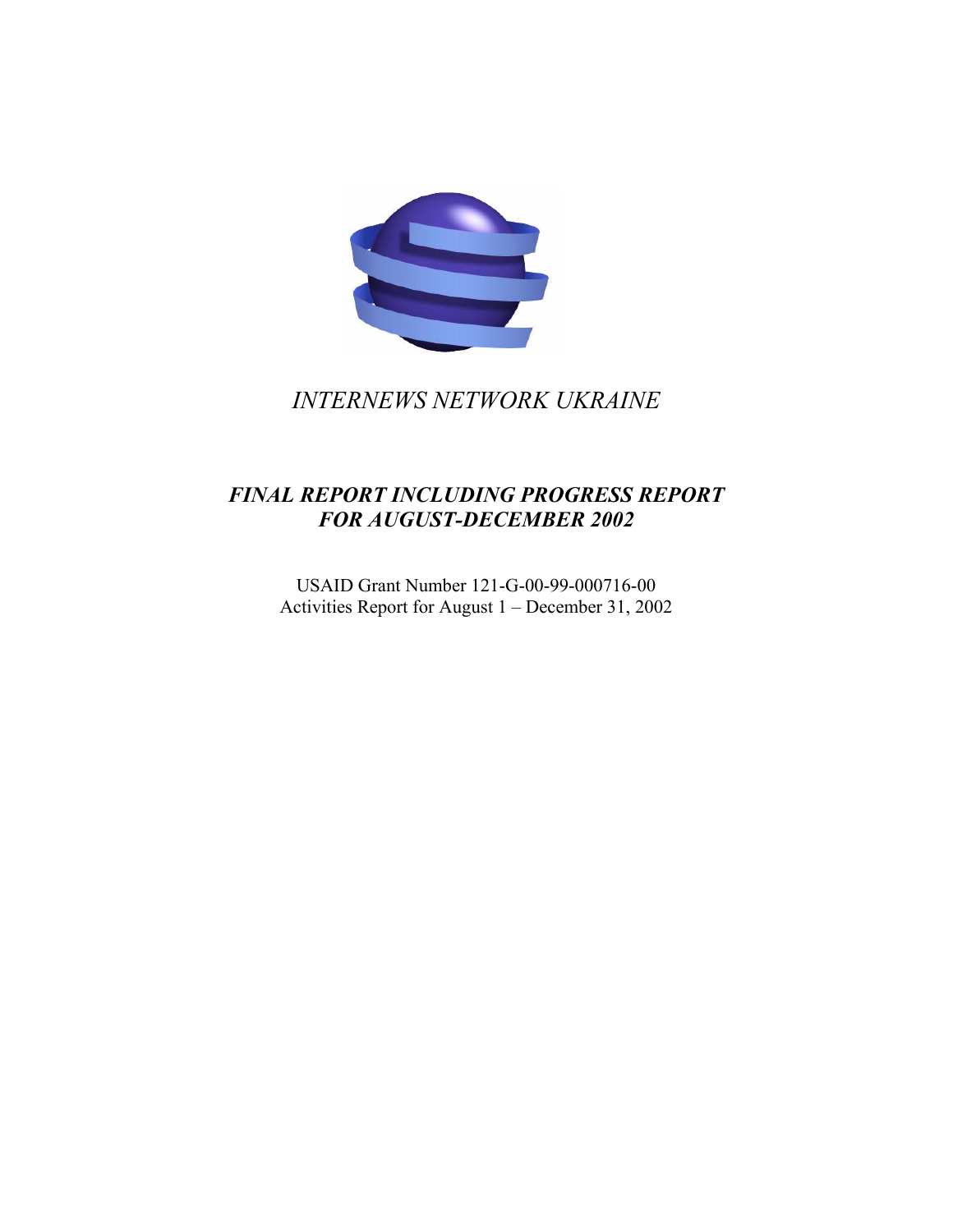| <b>Table of Contents</b>                                                             |                        |
|--------------------------------------------------------------------------------------|------------------------|
|                                                                                      | <b>Bookmark</b><br>not |
| defined.                                                                             |                        |
|                                                                                      |                        |
|                                                                                      |                        |
|                                                                                      |                        |
|                                                                                      |                        |
|                                                                                      |                        |
|                                                                                      |                        |
|                                                                                      |                        |
|                                                                                      |                        |
|                                                                                      |                        |
|                                                                                      |                        |
|                                                                                      |                        |
|                                                                                      |                        |
|                                                                                      |                        |
|                                                                                      |                        |
|                                                                                      |                        |
|                                                                                      |                        |
|                                                                                      |                        |
|                                                                                      |                        |
|                                                                                      |                        |
|                                                                                      |                        |
|                                                                                      |                        |
|                                                                                      |                        |
|                                                                                      |                        |
|                                                                                      |                        |
|                                                                                      |                        |
|                                                                                      |                        |
|                                                                                      |                        |
| b) Support to Civil Society NGOs and Independent Producers for Program Production 48 |                        |
|                                                                                      |                        |
|                                                                                      |                        |
|                                                                                      |                        |
|                                                                                      |                        |
|                                                                                      |                        |
|                                                                                      |                        |
|                                                                                      |                        |
|                                                                                      |                        |
|                                                                                      |                        |
|                                                                                      |                        |
|                                                                                      |                        |
|                                                                                      |                        |
|                                                                                      |                        |
|                                                                                      |                        |
|                                                                                      |                        |
|                                                                                      |                        |
|                                                                                      |                        |
|                                                                                      |                        |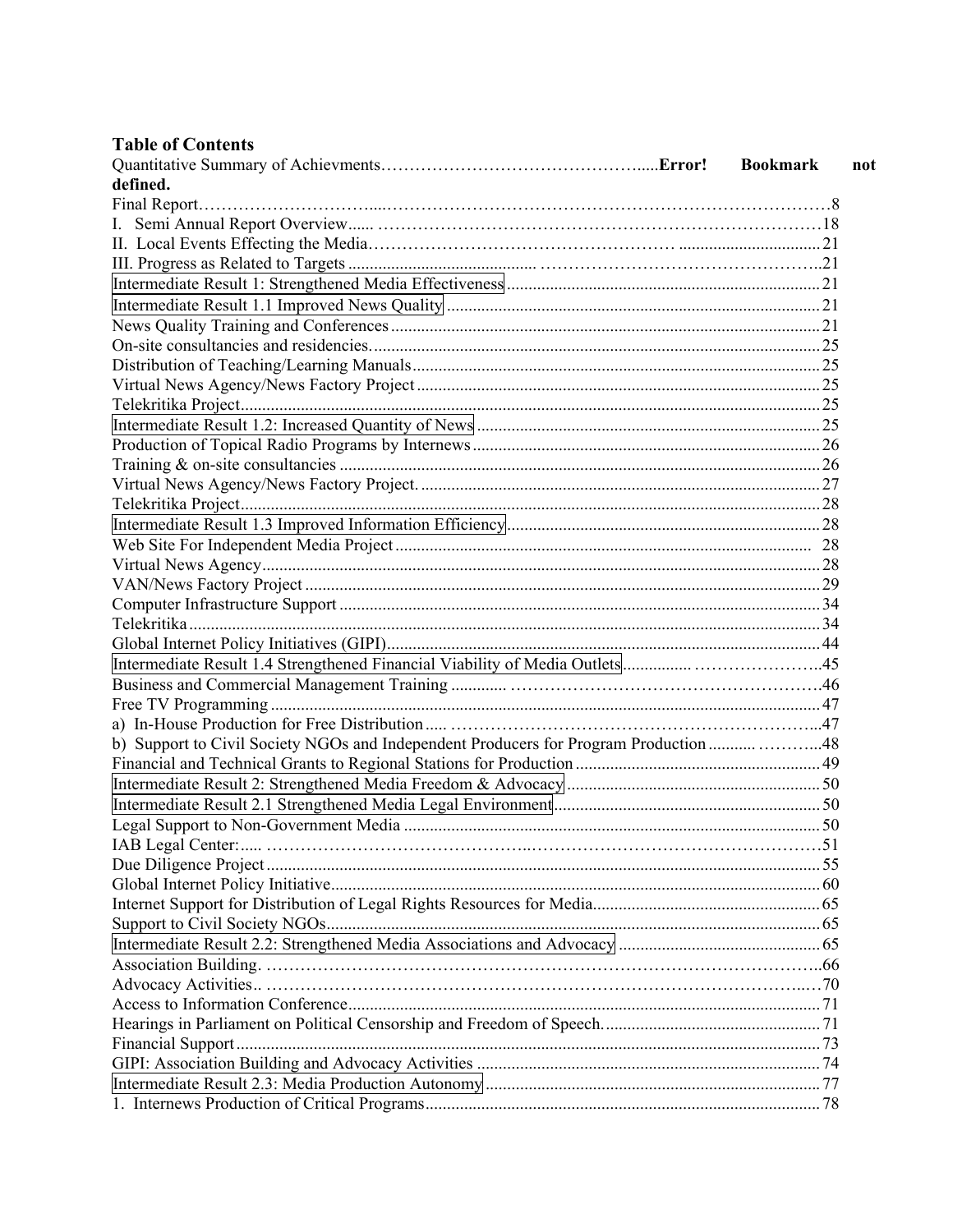| Women's Issues: Trafficking and Gender Violence Initiatives  Error! Bookmark not defined. |  |
|-------------------------------------------------------------------------------------------|--|
|                                                                                           |  |
| Other Initiatives S 88                                                                    |  |
|                                                                                           |  |
|                                                                                           |  |

# **Promoting Civil Society Support for Independent Media in Ukraine PROJECT TARGETS\* AND ACHIEVEMENTS**

August 1 - December 31, 2002, and June 15, 1999 – Dec. 31, 2002

*(\*Project Targets represent original grant and extension periods 1, 2, 3, and 4: June 15, 1999 - June 15, 2001; June 16 - Sept. 30, 2001; Oct. 1, 2001 - May 31, 2002; June 1 - Sept. 30, 2002; Oct. 1 - Dec. 31, 2002)* 

Y1Y4 Target represents life of grant (42 months) targets

Activities Completed this period represents achievement for 5 months/August-December, 2002 Activities completed Y1-Y4 represents total activities over the life of grant (42 months)

| <b>TRAININGS &amp; CONSULTANCIES</b> |          | Y1Y4<br>Target | <b>Activities</b><br><b>Completed</b><br><b>This Period</b> | <b>Activities</b><br><b>Y1-Y4</b> |      | <b>Amount</b><br>completed<br><b>Completed beyond</b><br>grant target % achieved |      |
|--------------------------------------|----------|----------------|-------------------------------------------------------------|-----------------------------------|------|----------------------------------------------------------------------------------|------|
| 1. Management Workshops (1-wk)       | sessions |                | 13                                                          | 0                                 | 17   | 4                                                                                | 131% |
| 2. Residencies/Consult               |          |                |                                                             |                                   |      |                                                                                  |      |
| (Prod Bus News Comm)                 | weeks    |                | 36                                                          | 7.5                               | 40.5 | 4.5                                                                              | 113% |
| 3. Bi-Media 6- week Sessions         | sessions |                | 10                                                          | 0                                 | 10   | ŋ                                                                                | 100% |
| 3a. News School 4-week Session       | sessions |                |                                                             |                                   |      |                                                                                  | 100% |
| 4. Graphics and Design Workshops     | sessions |                | 4                                                           |                                   | 4    |                                                                                  | 100% |
| 5. Study Visits                      | sessions |                | 6                                                           | O                                 | 6    | 0                                                                                | 100% |
| 6. Technical Sessions+Unsched (1-    |          |                |                                                             |                                   |      |                                                                                  |      |
| wk)                                  | sessions |                | 11                                                          | 0                                 | 16   | 5                                                                                | 145% |
| 7. Cross Border Conferences          | sessions |                | 4                                                           | ŋ                                 |      | 3                                                                                | 175% |
| 8. Cross Border Production           |          |                |                                                             |                                   |      |                                                                                  |      |
| Workshops (talk-show)                | sessions |                | 4                                                           | $\Omega$                          | 4    |                                                                                  | 100% |
| 9. Radio Business Training           | weeks    |                | 16                                                          |                                   | 17   |                                                                                  | 106% |
| 10. Regional Management Courses      |          |                |                                                             |                                   |      |                                                                                  |      |
| $(1-wk)$                             | sessions |                | 2                                                           |                                   | 2    |                                                                                  | 100% |
| 11. Special Skills Trainings (1-wk)  | sessions |                | 2                                                           |                                   | 4    |                                                                                  | 200% |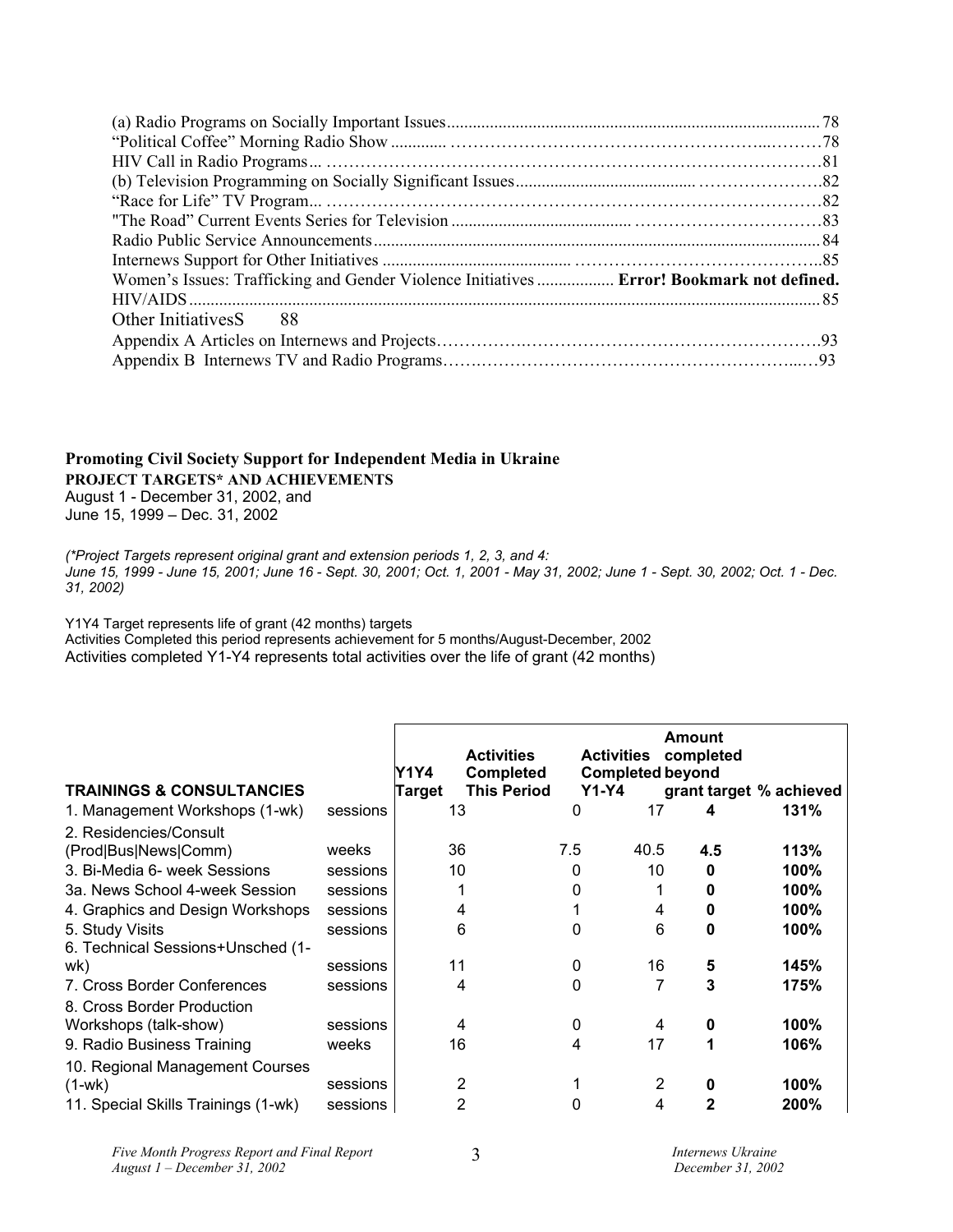| 12. Elections Programming                          |                |                |                |                |                |      |
|----------------------------------------------------|----------------|----------------|----------------|----------------|----------------|------|
| consultancy (4x1-wk)                               | weeks          | 4              | $\mathbf 0$    | 4              | 0              | 100% |
| 13. On-site News Factory Trainings<br>$(1-wk)$     | partner<br>sts | 20             | 2              | 20             | 0              | 100% |
| 14. Regional Prof. Skills News                     |                |                |                |                |                |      |
| Prod.Trs (1-wk)                                    | sessions       | $\overline{2}$ | $\overline{2}$ | 3              | 1              | 150% |
| 15. Media Law Conference<br>16. News Factory 2-day | sessions       | 1              | 1              | 1              | 0              | 100% |
| consultancies                                      | sessions       | 3              | 4              | 15             | 12             | 500% |
| 17. Kyiv Trainees' Conference                      | sessions       | 1              | 0              | 1              | 0              | 100% |
| Training - unscheduled                             |                |                |                |                |                |      |
| Internships                                        | pers           | 0              | 0              | 22             | 22             | 100% |
| Training Assistance to NGOs                        | sessions       | 0              | 0              | $\overline{2}$ | $\overline{2}$ | 100% |
| Expats' Residencies (1-2 day) and                  |                |                |                |                |                |      |
| consultancies                                      |                | 0              | 0              | 17             | 17             | 100% |
| PR-skills for CVU regional leaders                 | sessions       | 0              | 0              | 1              | 1              | 100% |
| <b>Issue Coverage for journalists</b>              |                |                |                |                |                |      |
| (HIV/WID/elections)                                | sessions       | 0              | $\overline{2}$ | 8              | 8              | 100% |
| PR-skills for NGO representatives                  | sessions       | 0              | 1              | 3              | 3              | 100% |
| Election Coverage for TV                           | sessions       | 0              | 0              | 3              | 3              | 100% |
| Professional Skills News Production -              |                |                |                |                |                |      |
| Kyiv (1-wk)                                        | sessions       | 0              | 1              | 1              | 1              | 100% |
| Talk show consultancies (HIV/AIDS) sessions        |                | 0              | 7              | $\overline{7}$ | 7              | 100% |
| Round tables on HIV/AIDS live call-in              |                |                |                |                |                |      |
| show production                                    | sessions       | 0              | $\overline{2}$ | $\overline{2}$ | 2              | 100% |
| Social advertising for NGO workshop sessions       |                | 0              | 1              | 1              | 1              | 100% |
| PAS Media Exchange Alumni                          |                |                |                |                |                |      |
| Conference                                         | sessions       | 0              | 1              | 1              | 1              | 100% |
| Coverage of Refugee and Assylum                    |                |                |                |                |                |      |
| <b>Issues</b>                                      | sessions       | 0              | 1              | 1              | 1              | 100% |
| Talk Show Development (HIV/AIDS)                   | sessions       | 0              |                | 1              |                | 100% |
|                                                    |                | 140            | 39.5           | 242.5          | 102.5          | 173% |

| TV SUPPORT & PROGRAMMING                  |       | Y1Y4<br>Target | <b>Activities</b><br><b>Completed</b><br><b>This Period</b> | <b>Activities</b><br><b>Completed beyond</b><br>$Y1-Y4$ |     | <b>Amount</b><br>completed | grant target % achieved |
|-------------------------------------------|-------|----------------|-------------------------------------------------------------|---------------------------------------------------------|-----|----------------------------|-------------------------|
| TV NEWS PRODUCTION<br>THROUGH NEWS SCHOOL |       | 120            |                                                             | $\Omega$                                                | 124 | 4                          | 103%                    |
| TV Program Production - scheduled         |       |                |                                                             |                                                         |     | 0                          |                         |
| Metropolitan                              | progs | 12             |                                                             | 0                                                       | 18  | 6                          | 150%                    |
| Elections                                 | progs |                | 5                                                           | 0                                                       | 11  | 6                          | 220%                    |
| Pilot                                     | progs | 10             |                                                             | 0                                                       | 10  | 0                          | 100%                    |
| PSAs (elections, anti-corruption)         | progs | 10             |                                                             | 0                                                       | 11  |                            | 110%                    |
| Women's programs                          | progs | 10             |                                                             | 0                                                       | 12  | 2                          | 120%                    |
| The Generation of Independence            | progs |                |                                                             | 0                                                       |     |                            | 100%                    |
| Youth-focused TV programs                 | progs |                |                                                             |                                                         | 4   | 0                          | 100%                    |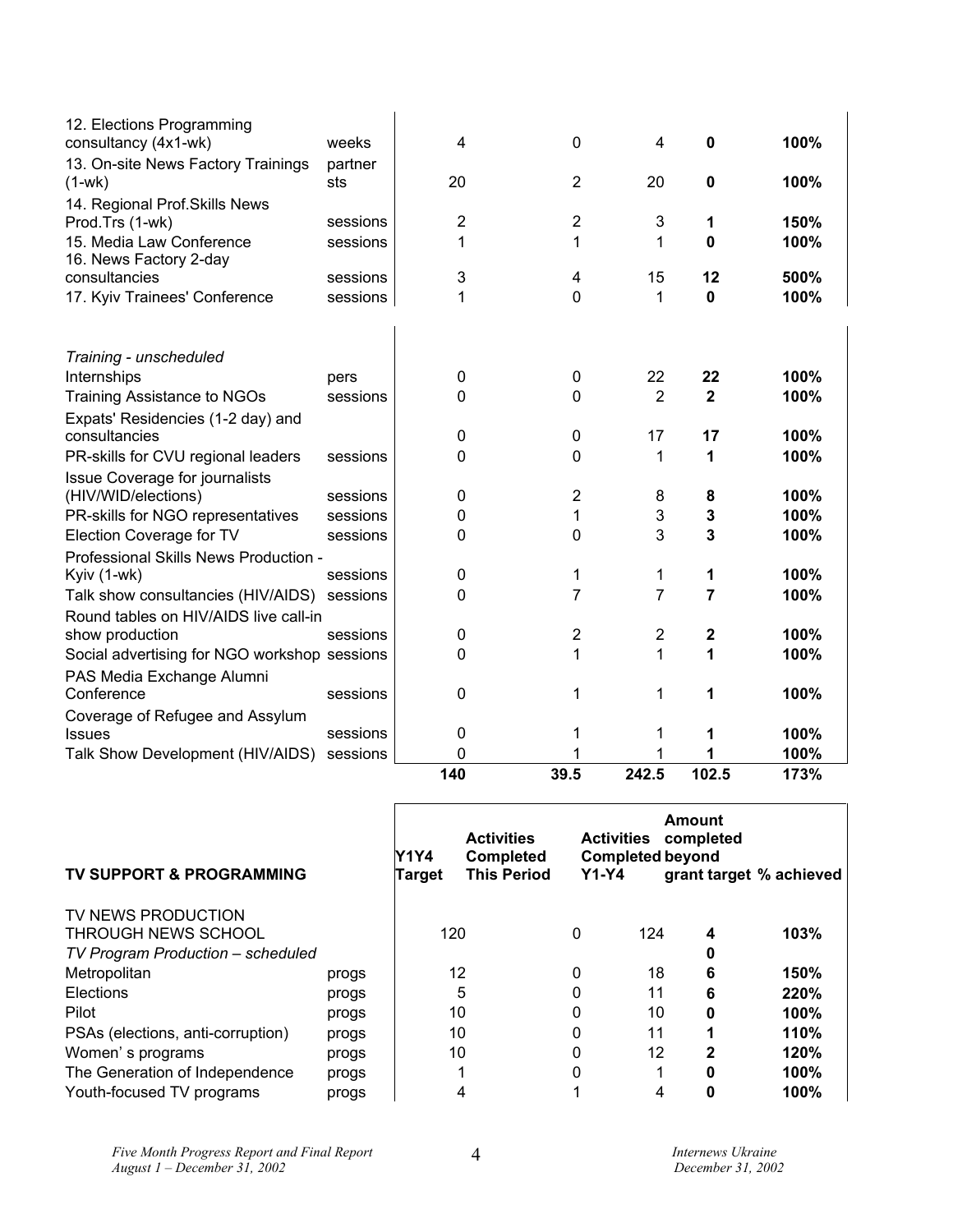| Doroga series (1 wk)                      | progs | 26  | 8  | 38  | 12  | 146% |
|-------------------------------------------|-------|-----|----|-----|-----|------|
| Regionally-produced Elections Progs progs |       | 4   | 0  |     | 3   | 175% |
| <b>Technical consultancies</b>            |       | 0   | 0  | 31  | 31  | 100% |
| TV Program Production -<br>unscheduled    |       |     |    |     |     |      |
| 1999 Kuznetsov eco program grant          | progs |     | 0  |     | n   | 100% |
| Economic Reforms talk-show                | progs |     |    | 8   | 8   | 100% |
| Anti-Corruption talk-show                 | progs |     |    | 8   | 8   | 100% |
| Above the Borders talk-show               | progs |     | 0  | 6   | 6   | 100% |
| Nuclear Legacy trilogy                    | progs |     | O  | 3   |     | 100% |
| Freedom of Speech documentary film progs  |       |     |    |     |     | 100% |
| Helios Festival video film                | progs |     |    |     |     | 100% |
| How Is Life? Joint project                | progs |     | 0  | 45  | 45  | 100% |
| PSAs (global warming)                     | progs |     |    | 6   | 6   | 100% |
| PSA (anti-trafficking)                    | progs |     |    |     |     | 100% |
| PSA (education)                           | progs |     | O  |     |     | 100% |
| Prey of Silence                           | progs | ი   | O  | 6   |     | 100% |
| PSA (NGOs' Forum)                         | progs |     |    |     |     | 100% |
| Dostoyevsky's Girl documentary film       | progs |     |    |     |     | 100% |
| Race For Life Television film             | progs | 0   |    |     |     | 100% |
|                                           |       | 203 | 10 | 356 | 154 | 175% |

|       | Y1Y4<br>Target                            | <b>Activities</b><br><b>Completed</b> |                                                                                        |                              | Amount<br>completed          | grant target % achieved                                                                                                                       |
|-------|-------------------------------------------|---------------------------------------|----------------------------------------------------------------------------------------|------------------------------|------------------------------|-----------------------------------------------------------------------------------------------------------------------------------------------|
|       |                                           |                                       | $\mathbf 0$                                                                            |                              | 6                            | 105%                                                                                                                                          |
|       |                                           |                                       |                                                                                        |                              |                              | 110%                                                                                                                                          |
|       |                                           |                                       |                                                                                        |                              | 0                            | 100%                                                                                                                                          |
|       |                                           |                                       | 18                                                                                     |                              |                              | 1550%                                                                                                                                         |
|       |                                           |                                       | 0                                                                                      |                              | 642                          | 742%                                                                                                                                          |
|       |                                           |                                       | 103                                                                                    |                              | 63                           | 100%                                                                                                                                          |
|       |                                           |                                       | 22                                                                                     |                              | 190                          | 892%                                                                                                                                          |
|       |                                           |                                       |                                                                                        |                              |                              |                                                                                                                                               |
| progs |                                           |                                       | 0                                                                                      |                              | 12                           | 100%                                                                                                                                          |
| progs |                                           |                                       | $\mathbf{0}$                                                                           |                              | 12                           | 100%                                                                                                                                          |
| progs |                                           |                                       | 0                                                                                      |                              | 8                            | 100%                                                                                                                                          |
| progs |                                           |                                       | 0                                                                                      |                              | 12                           | 100%                                                                                                                                          |
| progs |                                           |                                       | 0                                                                                      |                              | 14                           | 100%                                                                                                                                          |
| progs |                                           |                                       | 0                                                                                      |                              | 11                           | 100%                                                                                                                                          |
| progs |                                           |                                       | 0                                                                                      |                              | 1                            | 100%                                                                                                                                          |
| progs |                                           |                                       | 0                                                                                      |                              | 10                           | 100%                                                                                                                                          |
| progs |                                           |                                       | 0                                                                                      |                              | 40                           | 100%                                                                                                                                          |
|       | progs<br>progs<br>progs<br>progs<br>progs |                                       | 120<br>100<br>24<br>8<br>100<br>137<br>24<br>0<br>0<br>0<br>0<br>0<br>0<br>0<br>0<br>0 | <b>This Period</b><br>0<br>2 | <b>Activities</b><br>$Y1-Y4$ | <b>Completed beyond</b><br>126<br>0<br>110<br>10<br>24<br>124<br>116<br>742<br>200<br>214<br>12<br>12<br>8<br>12<br>14<br>11<br>1<br>10<br>40 |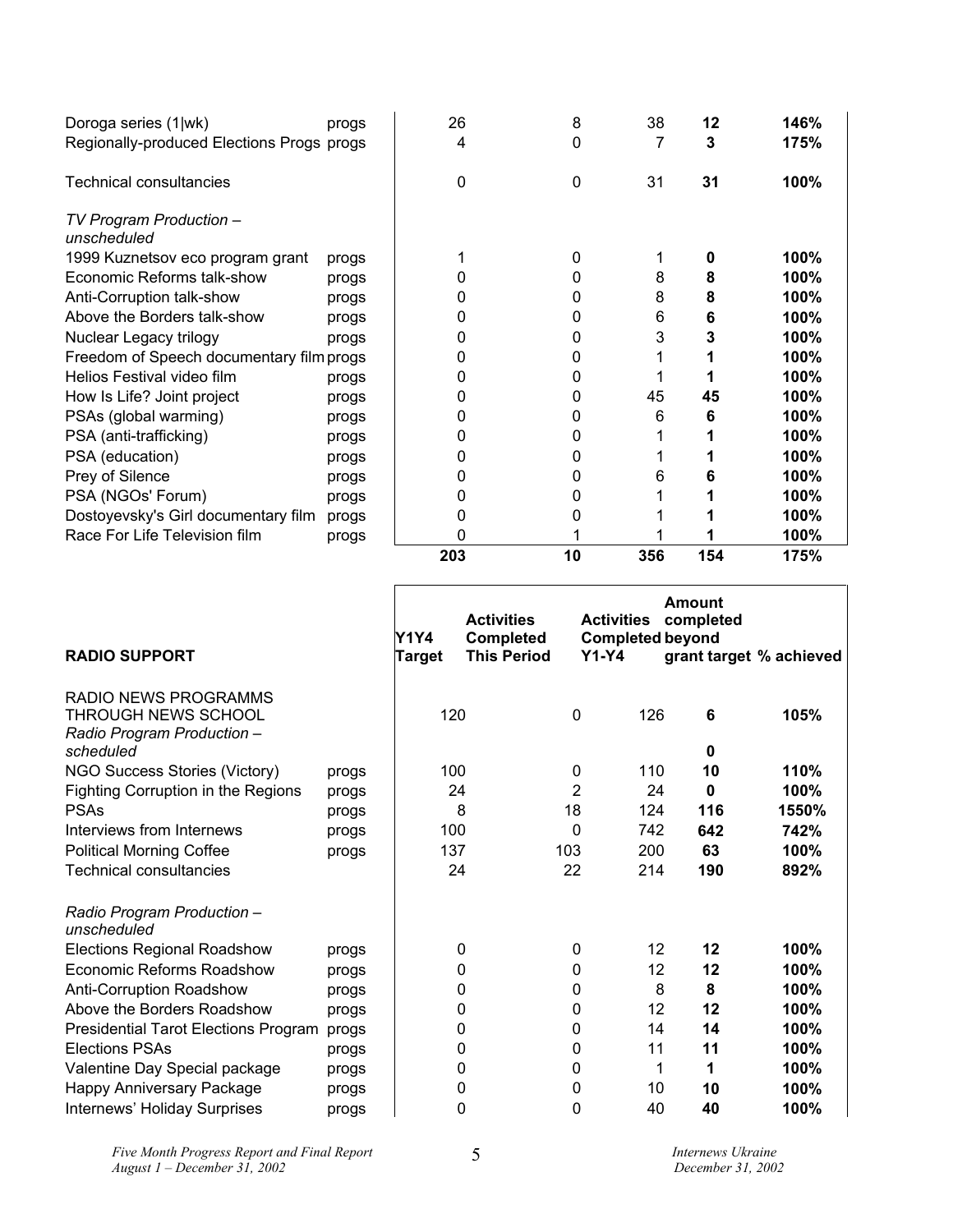| <b>Tent City Special Package</b><br>"PiK" pilot programs | progs<br>progs | 0   |     |      |      | 100%<br>100% |
|----------------------------------------------------------|----------------|-----|-----|------|------|--------------|
| New Year 2002 Special Holiday                            |                |     |     |      |      |              |
| Package                                                  | progs          | 0   |     |      |      | 100%         |
| Media Dakh                                               | progs          | 0   | 0   | 56   | 56   | 100%         |
| HIV Call In Radio Shows                                  | progs          |     | 76  | 76   | 76   | 100%         |
|                                                          |                | 513 | 221 | 1799 | 1286 | 351%         |

 $\mathbf{r}$ 

| <b>ASSOCIATION/LEGAL SUPPORT</b>                                  |          | Y1Y4<br>Target | <b>Activities</b><br><b>Completed</b><br><b>This Period</b> | <b>Activities</b><br><b>Completed beyond</b><br>$Y1-Y4$ | <b>Amount</b><br>completed |   | grant target % achieved |
|-------------------------------------------------------------------|----------|----------------|-------------------------------------------------------------|---------------------------------------------------------|----------------------------|---|-------------------------|
| Association - Building Conferences                                | sessions |                | 8                                                           |                                                         | 9                          |   | 113%                    |
| USIS Trip coordination                                            | trip     |                |                                                             |                                                         | 4                          |   | 200%                    |
| Legal FOIA Conference                                             | sessions |                |                                                             |                                                         |                            | 0 | 100%                    |
| <b>Association Development</b>                                    | Assn"s   |                |                                                             | 0                                                       | 3                          | 2 | 300%                    |
| Legal Round tables<br><b>Association Building Consultancy (1-</b> | sessions |                | 0                                                           |                                                         |                            |   | 100%                    |
| wk)                                                               | sessions |                | 2                                                           | .5                                                      |                            | 0 | 100%                    |
|                                                                   |          |                | 14                                                          | 2.50                                                    | 20                         |   | 143%<br>6               |

|                                 |         | Y1Y4   | <b>Activities</b><br><b>Completed</b> | <b>Activities</b><br><b>Completed beyond</b> | Amount<br>completed |                         |
|---------------------------------|---------|--------|---------------------------------------|----------------------------------------------|---------------------|-------------------------|
| <b>INTERNET PROJECT.co-fund</b> |         | Target | <b>This Period</b>                    | <b>Y1-Y4</b>                                 |                     | grant target % achieved |
| Internet media resource project | project |        |                                       |                                              |                     | 100%                    |

|                              |        | Y1Y4   | <b>Activities</b><br><b>Completed</b> | Activities completed<br><b>Completed beyond</b> | Amount |                         |
|------------------------------|--------|--------|---------------------------------------|-------------------------------------------------|--------|-------------------------|
| <b>SUSTAINABILITY GRANTS</b> |        | Tarɑet | <b>This Period</b>                    | <b>Y1-Y4</b>                                    |        | grant target % achieved |
| Grants to Broadcasters Assn. | grants |        |                                       |                                                 |        | 100%                    |

| <b>REPORTING &amp; MONITORING</b>           |      | Y1Y4<br>Target | <b>Activities</b><br><b>Completed</b><br><b>This Period</b> | <b>Activities</b><br><b>Completed beyond</b><br>$Y1-Y4$ |    | <b>Amount</b><br>completed | grant target % achieved |
|---------------------------------------------|------|----------------|-------------------------------------------------------------|---------------------------------------------------------|----|----------------------------|-------------------------|
| Semi Annual Report                          | item |                |                                                             |                                                         |    | 0                          | 100%                    |
| Impact Assessment (Jan 2000, 2001,<br>2002) | item |                | 3                                                           | 0                                                       | 3  | 0                          | 100%                    |
| Monitoring Trips (semi-annual) &            |      |                |                                                             |                                                         |    |                            |                         |
| Report                                      | item |                | 6                                                           | 0                                                       | 6  | 0                          | 100%                    |
| <b>Media Environment Reports</b>            | item |                | 13                                                          |                                                         | 13 | 0                          | 100%                    |
|                                             |      |                | 29                                                          | 2                                                       | 29 | 0                          | 100%                    |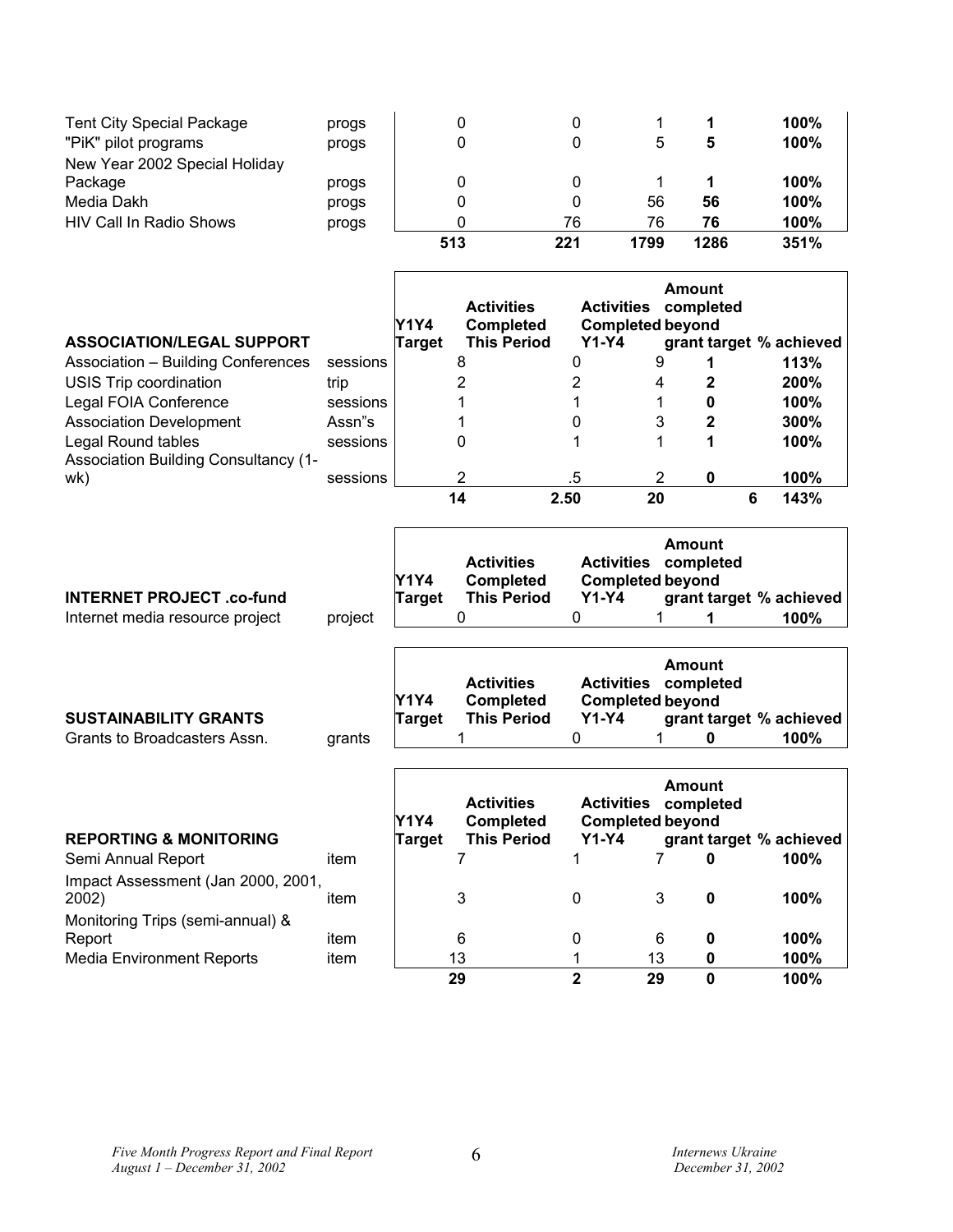# **FINAL REPORT**

Internews Network, Inc. USAID Grant Number 121-G-00-99-000716-00

The following is a final report on the activities of Internews Network in Ukraine under Award 121-G-00- 99-000716-00. Below is the final Semi-Annual report that details activities completed under this grant from August 1, 2002 through December 31, 2002. The activities for all previous periods have been detailed in the 6 Semi Annual Progress reports submitted to USAID from 1999 through 2002. Annual targets and impact have been detailed in the 1999, 2000 and 2001 Impact Assessments that include a "Media Effectiveness Index" (MEI), and a "Media Freedom & Advocacy Index" (MFAI), which we use to evaluate the development of media in Ukraine and other countries where we work (adapting as appropriate).

# **I. Background**

The political independence and financial viability of mass media are necessary components of genuine economic and political reform. The development of a market economy and a stable, democratic, civil society in Ukraine is largely reliant upon the tenacity with which Ukrainian citizens pursue governmental, legislative and economic reform. The public's commitment to this objective is dependent upon their understanding of their economic and political environment. Through increased understanding of marketoriented, democratic societies, and by observing the systems of checks and balances that regulate political power, Ukrainians will become better-informed, will be able to articulate their development demands, and will more effectively implement reform strategies.

Media plays a significant role in the dissemination of information. A financially strong, pluralistic, introspective and globally oriented media provides citizens with analysis and information which they can use to evaluate the efficacy of their own systems. Ukrainian broadcast media, however, struggles against a number of developmental obstacles, including financial instability (exacerbated by the lack of access to credit); lack of technical skills and facilities; lack of cooperation and strategic cohesion amongst stations; inadequate legal protections and mechanisms for asserting editorial independence.

# **II. Purpose**

Internews Network, a 501(c) 3 non-profit organization, received funding to support the project "*Promoting Civil Society through Independent Media Support in Ukraine*", implemented by Internews-Ukraine in Kiev, Ukraine. The project built upon the five years of Internews experience in Ukraine, utilizing relationships with independent media outlets and NGOs, achievements and infrastructure established by Internews since it began working in Ukraine in 1993. The overall objective of the project was to support and promote the evolution of an efficient democracy in Ukraine, which protects its citizens and their rights by building a financially stable, technically skilled, empowered Ukrainian media.

Internews-Ukraine's program strategy for 1999-2002 focused on strategic program production for television and radio, initiatives to strengthen regional stations' technical capabilities and financial viability to ensure the continued production of informational and other socially-relevant programming, and technical cooperation and exchanges through cross-border initiatives. Many of these initiatives were implemented at, or supported by, Internews-Ukraine's new Broadcast Media Training and Production Center, which has state-of-the-art production and training facilities and equipment. To help TV and radio stations become thriving commercial companies with high quality, objective news programming, and greater legal freedom and protection, the Internews-Ukraine assistance activities included: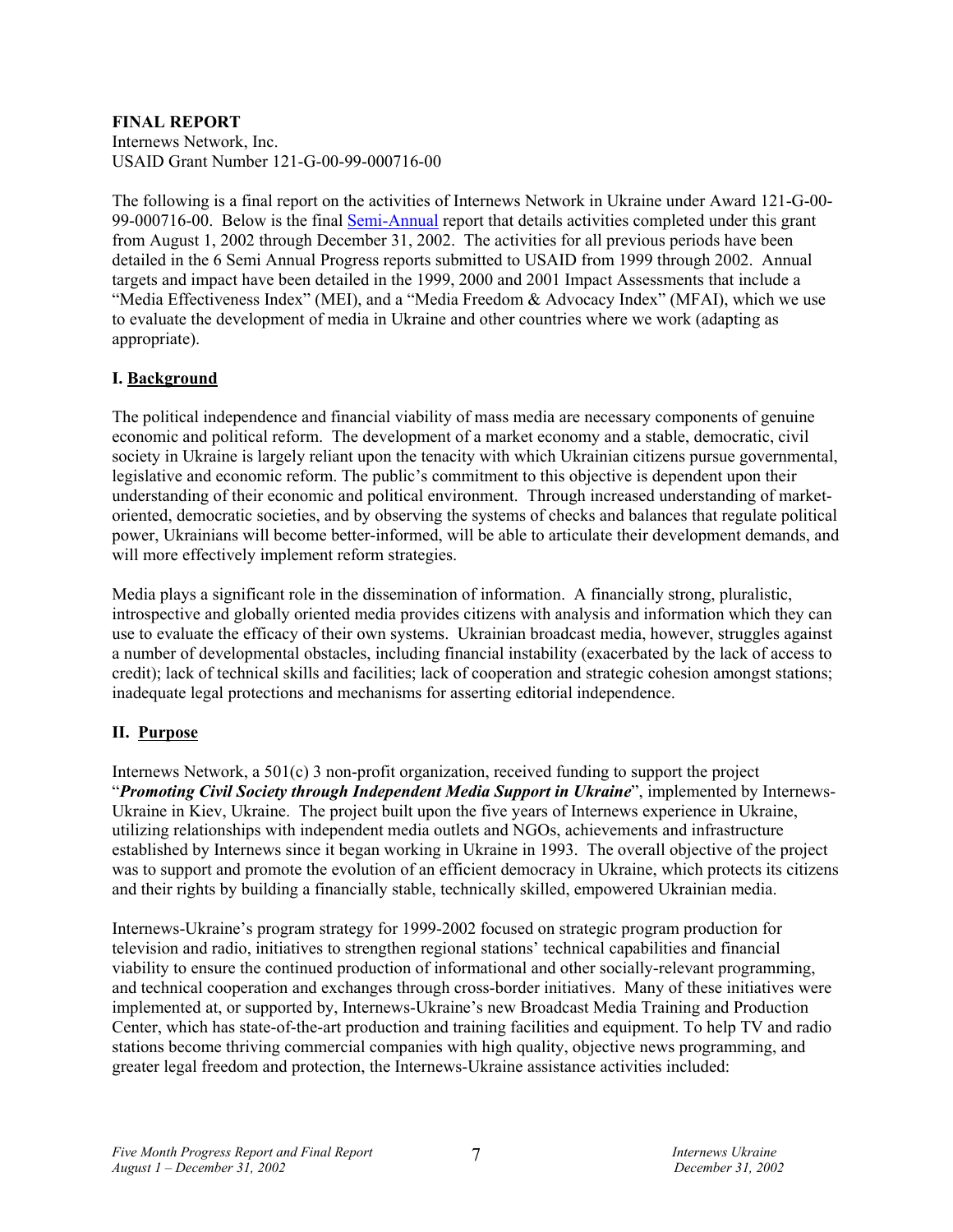- Technical support for management skills and strategic business planning (ensuring that stations understand the principles of strategic planning and financial growth that are essential for viability);
- Sustainability grants to enable stations to expand and improve their operations;
- Technical support for quality improvement: news and program production, objective and investigative journalism skills (attracting viewers and increasing market share and advertising revenues);
- Organizational assistance to encourage and promote and association of media outlets, such as a Ukrainian Association of Broadcasters, that will protect freedoms of the press and lobby for new legislation and industry reform;
- International exposure to stations operating in Poland, to compare and contrast strengths and weaknesses in programming, strategy, and government support/interference.
- A specific media component focused on combating sexual trafficking of Ukrainian women, which may include public service announcements, educational broadcasts, and videos for utilization in women's wellness and family planning centers.

During the grant extension periods of June 16 - Sept. 30, 2001; Oct. 1, 2001 - May 31, 2002; June 1 - Sept. 30, 2002; Oct. 1 - Dec. 31, 2002 additional activities and areas of focus were included in the program. It became clear that increased support for media advocacy and legal activities was needed. Due to an increasing number in requests for legal assistance, in mid-March 2001, a media lawyer joined the IAB staff. In the course of her work, it has become it clear that the TV and Radio Companies in the regions face common problems. Therefore, the initial focus of the legal effort was to collect information on their problems, look for commonalities, analyze the reasons for these problems, and advocate at the national level for changes that would benefit regional broadcasters.

Licensing of TV and radio stations emerged as a critical issue during spring 2001. As stations went through the licensing process, IAB provided information on procedure and regulations and prepares them to present their application before the National Council of Broadcasters. Regional TV and radio directors are invited to Kyiv to review documentation with the IAB before it is submitted to ensure it is in compliance with the law and the National Council regulations. National Council criteria and requirements are demanding and the stations need assistance in preparing paperwork properly so their application will be reviewed.

In the second half of 2001 working closely with USAID, increased support and attention was directed toward media legal support and advocacy. The primary implementing partner of this legal support and advocacy is the Independent Association of Broadcasters (IAB) In September 2001, Internews added a full time lawyer to its staff due to an increase in activity in legal support and advocacy. This immediately resulted in media advocacy successes including IAB sponsored Public Hearings "Mass Media and Elections. Legislative Basis" and a round-table meeting entitled "Controversial Amendments to Ukrainian Media Laws."

In the second half of 2001, Internews launched the Virtual Agency of News Project providing stations with News Factory software that increases newsroom efficiency, access to regional news through a news exchange among partner stations, as well as improving the news' quality of regional stations. Internews also launch Telekritika, in August of 2001, an on-line publication which reviews and analyses Ukrainian electronic media.

Parliamentary elections were held in March 2002, during the extension period. Internews added activities specifically designed to assist media during this period, provide greater advocacy for media through associations and training, and enable media outlets to provide balanced information to the Ukrainian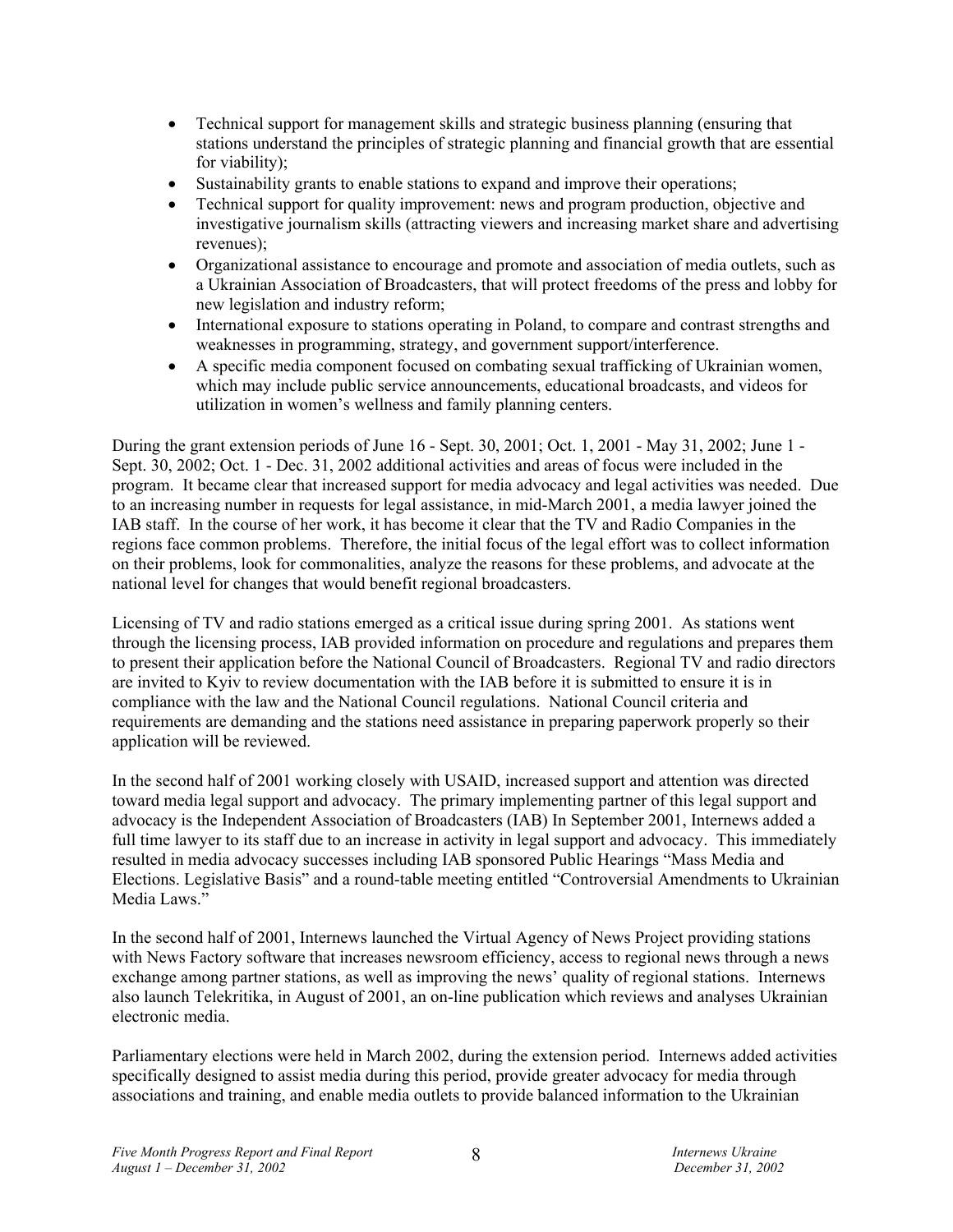electorate. To do this, increased support and attention was directed toward media legal support and advocacy, and a special focus was made on conducting information and voter education campaigns in advance of the parliamentary election of March 31, 2002, to promote fair elections and an educated choice by Ukrainian citizens. Internews Ukraine coordinated its efforts with other NGOs in advance of the elections, in what was a successful joint effort. Using a multilevel approach, we worked in the election period to produce and distribute television and radio programs and Public Service Announcements, hold training sessions and exchanges, facilitate election TV debates' at regional stations, and, jointly with the Independent Association of Broadcasters, provide legal assistance and guidance to stations.

All of these activities contributed significantly to Strategic Objective 2.1, Intermediate Results (IRs) 2.1.2; 2.1.2.2; and 2.1.2.3 (respectively), in that they create "better informed citizens"; establish "readily available public information repositories", and directly promote "better independent news coverage." The trafficking activities contribute to Strategic Objective 3.2b, Improved health care service delivery, Intermediate Results (IRs) 3.2.b.1.1, 3.2.b.3, 3.2.b.2.1, and Strategic Objective 4.1, Special Initiative on Trafficking.

The Project Targets and Achievement chart provides a complete list of activities completed under this grant. All targets have been achieved or exceeded.

# *Project Results*

The long-term changes that Internews hoped to see evolve as a result of (or at least supported by) the combined initiatives of this project, as well as actual project results, are listed below. The overall objective of the project was to help build a financially stable, technically skilled, empowered Ukrainian media that will support and promote the evolution of an efficient democracy in Ukraine. As components of this initiative, Internews-Ukraine hoped to achieve the following results through our specific initiatives:

1. **Internews proposed to work through our** *News Training and Production activities***, to continue to work to improve the face of Ukrainian news: focusing on building technical quality and objectivity at non-government stations, and by producing news in-house that is broadcast in Kiev. Improved news quality and objectivity will help ensure that the Ukrainian public has access to a growing number of politically neutral news sources, increasing their understanding of their environment and their government – how and why it is, and is not, working efficiently. The long-term result will be an enlightened, informed and pro-active Ukrainian citizenry.** 

**By training journalists in investigative journalism, media companies will work against corruption to the greatest extent possible. Although media in and of itself may not be able to stamp-out corruption; a powerful media with a voice against corruption can certainly bring light to the issue, and raise awareness and demand for reform among Ukrainian people. As above, this initiative works to build an enlightened, informed and pro-active Ukrainian citizenry.** 

# *Result:*

### *Production Activities:*

Current affairs and public service programming produced by Internews was distributed to up to 136 TV stations and up to 35 radio stations. Programming was often broadcast multiple times by stations. Not all stations respond to the request for broadcast certificates, and often stations continue to broadcast programming after they have sent in initial broadcast information. But as an example, Internews produced 3 television Election Public Service Announcements (PSAs) that were distributed to 136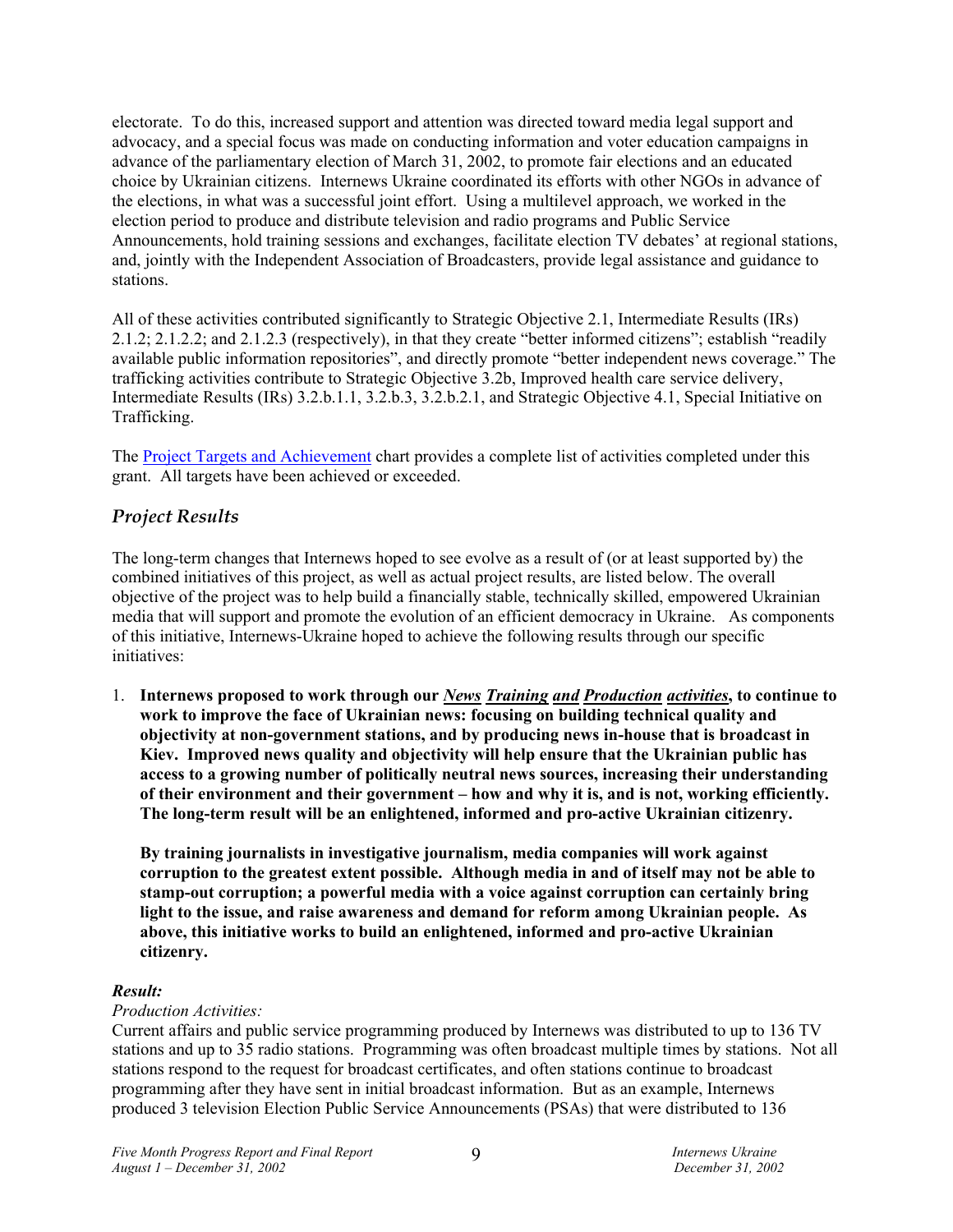regional stations in early February 2002. The PSAs, "Fair Elections 2002," were designed to draw voters' attention to the fact that violations during the election period are punishable by Law. Articles 157 and 158 of the Criminal Code of Ukraine outline the crimes of falsification and forgery during the elections**.** 

Feedback from stations on airtime for these PSAs shows that they received broad play. The 26 stations that reported airtime for these PSAs broadcast the PSAs a total of 1,351 times, reaching a potential viewing audience of over 22 million. An Internews commission Taylor Nelson Sorfres media usage survey in 2002 asked a specific question concerning pre-election PSA. 34% of respondents had seen election fraud PSAs, produced by Internews Ukraine and IRF.

| <b>Election PSA Broadcast Figures</b> |                |                                    |                  |  |
|---------------------------------------|----------------|------------------------------------|------------------|--|
| City                                  | <b>Station</b> | # of<br><b>Broadcasts Audience</b> | <b>Potential</b> |  |
| Kyiv                                  | Gravis         | 87                                 | 5 million        |  |
| Simferopol                            | Chernomorska   | 78                                 | 2.5 million      |  |
| Lutsk                                 | Avers          | 54                                 | 1.2 million      |  |
| Dnipropetrovsk                        | Ch. 34         | 45                                 | 2.75 million     |  |
| Ivano-Frankivsk                       | Vezha          | 86                                 | .8 million       |  |
| Poltava                               | UTA            | 112                                | .75 million      |  |

Over the life of the project, Internews Ukraine also produced important issue programs for TV and radio including a comprehensive media outreach campaign on trafficking that included PSAs for TV and radio, documentary films, talk shows, radio interview segments, TV news segments produced by journalists taking part in Internews' 6-week News school, and issue-led journalism training programs for print and electronic media. HIV/AIDS has also been an area of focus including live call in radio programs on HIV at regional stations and training for journalists on covering HIV/AIDs.

# *News Training Activities:*

Internews journalism training activities focused on providing skills to journalists, editors and producers, mostly from independent regional media. The 6-week and 4- week News Schools have remained the centerpiece of the journalism training, supported by other production tranining, election coverage training and issue coverage training. Internews has worked to develop the capacity of local trainers over the life of the project including Andriy Shevchenko and Ihor Kulias. Local trainers were used as cotrainers with their western counterparts and by the end of the grant period several are now able to take the lead in training activities organized by Internews Ukraine. This increase in local capacity was a very positive outcome of the program.

Internews training focused on regional independent stations, many of which had weak technical and editorial skills in 1999 at project launch. The training was deisgned to improve editorial and journalistic skills and enable them to report effectively on local issues of importance to their community. To track media usage and the growth of regional media, Internews contracted the Kyiv based MMI Ukraine (Marketing and Media Index) research firm to do a baseline survey of media usage in 12 cities of the Ukraine during May 2001. Cities chosen for inclusion were geographically distributed throughout the country, had diverse economic bases, and had a minimum population of at least 175,000 (Rivne) up to a maximum population of nearly 2,000,000 (Kyiv). The 12-city survey is viewed as a representative sample of the entire country. A second survey was done with Taylor Nelson Sofres, the newly merged MMI organization, in May 2002. In comparing the two surveys, there are trends that indicate an increase in capacity of regional media.

• Local channels showed a steady increase as the first choice of news provider in  $\frac{3}{4}$  of all the surveyed cities. Further, these gains occurred in both large and small cities. As in 2001, in the four key cities of Kharkiv, Dnipropetrovsk, Simferopol, and Donetsk, a minimum of 10% of the population chooses Local channels as their first preference for news. And, as in 2001, Local channels are the primary choice for at least 18% of the population in the two economically prosperous cities of Donetsk  $(18.0\%)$  and Dnipropetrovsk  $(23.9\%).$ .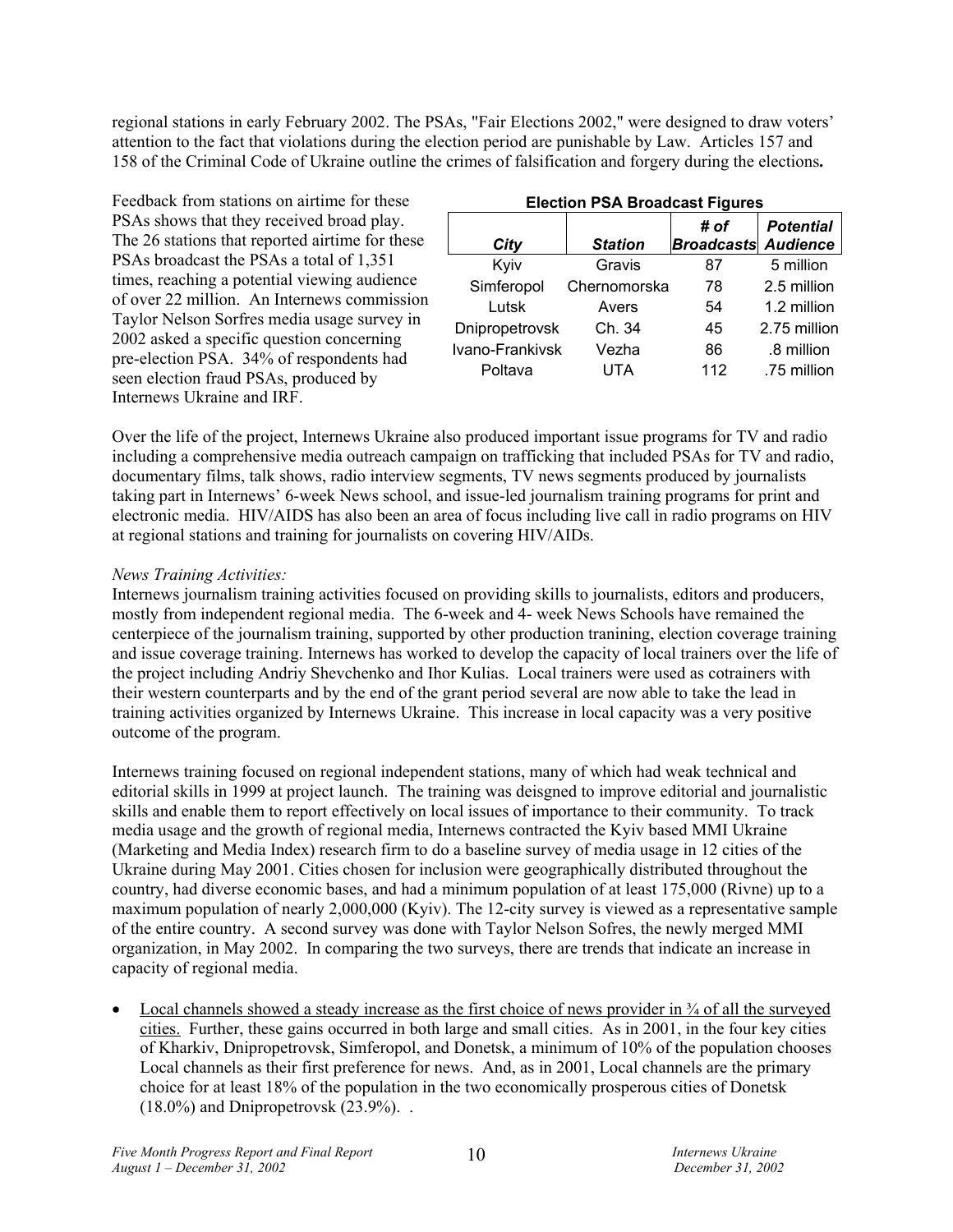- Significant changes were also recorded for the second most popular choice of news provider. National channel choices remained flat, Russian channels lost audience, and Local channels gained audience. In 2001, seven cities cited Local channels as their second choice for news & information. In 2002, this grew to eight cities, with audience gains of well over  $10\%$  in three of those cities (Lviv +12.2%, Luhansk +19.2%, Kirovohrad +15.1%). Ten of the twelve cities experienced audience gain for Local channels as the second choice for news, and those gains were generally at the expense of National and Russian channels.
- As in 2001, the growth and establishment of Local Channels as a first or second choice for news information in the surveyed cities remains quite significant. Local channels did not experience the large shifts in audience share that National and Russian Channels did, indicating a slow, but steady rate of growth.
- Finally, and perhaps most importantly, one or more privately owned Studios dominate local news programming in nine of the cities. This is a gain from last year, when only eight cities held that distinction, but the trend clearly shows that private stations are the market leaders in news programming for most cities.
- 2. **Internews proposed to work through** *Management and Financial Viability* **Support activities, to increase the probability that the many media outlets in Ukraine will reach financial viability and secure their future existence. More stations working on a financially self-sustaining basis (i.e., not supported by funders or investors) will make Ukraine an environment with diverse sources of information: a pluralistic and vibrant media, which is one of the foundations of democracy. The long-term result will be the financial viability of unaffiliated television and radio stations.**

### *Result:*

Internews management and financial viability support activities did have a significant impact on the financial viability of stations. This was monitored through the life of the project through site visits, follow-up interviews after consultancies with commercial and management trainers, and monitoring trips.

Individual station success stories include:

- Following a 1-week commercial management at Radio Class in Donetsk the station went from last in the market and on the verge of collapse, to one of the top stations in Donetsk in 6 months. The consultant was able to set up management structures and build a sales department that helped turn this station around.
- Internews has provided technical, editorial and management training and consultancies to Radio Lux in Lviv since 1997. By 2001 they had expanded to 2 radio stations and are opened a  $3<sup>rd</sup>$  radio station and expanding into TV this year. Their revenues have increased from 40,000 hrivna/month to 170,000 month due to better management systems and a well trained and managed sales department.
- Radio Ukh in Ternopil began to produce local news they now produce 3 local bulletins a day and have increased their revenues 30% following a consultation and training of their journalist in the Internews News School. They have also set up a separate ad agency structure and are very successful in ads sales. They play to produce 5 local news bulletins a day starting next year.
- Following a news department consultation, Aleks TV in Zaporozhzhya completely restructured their news department. They also recently 4 computers to be able to use News Factory software and increase efficiency. As a result of introducing News Factory, they have completely restructured their news department and started a live broadcast. With Internews assistance over the past few months they've been able to increase revenues by 5%.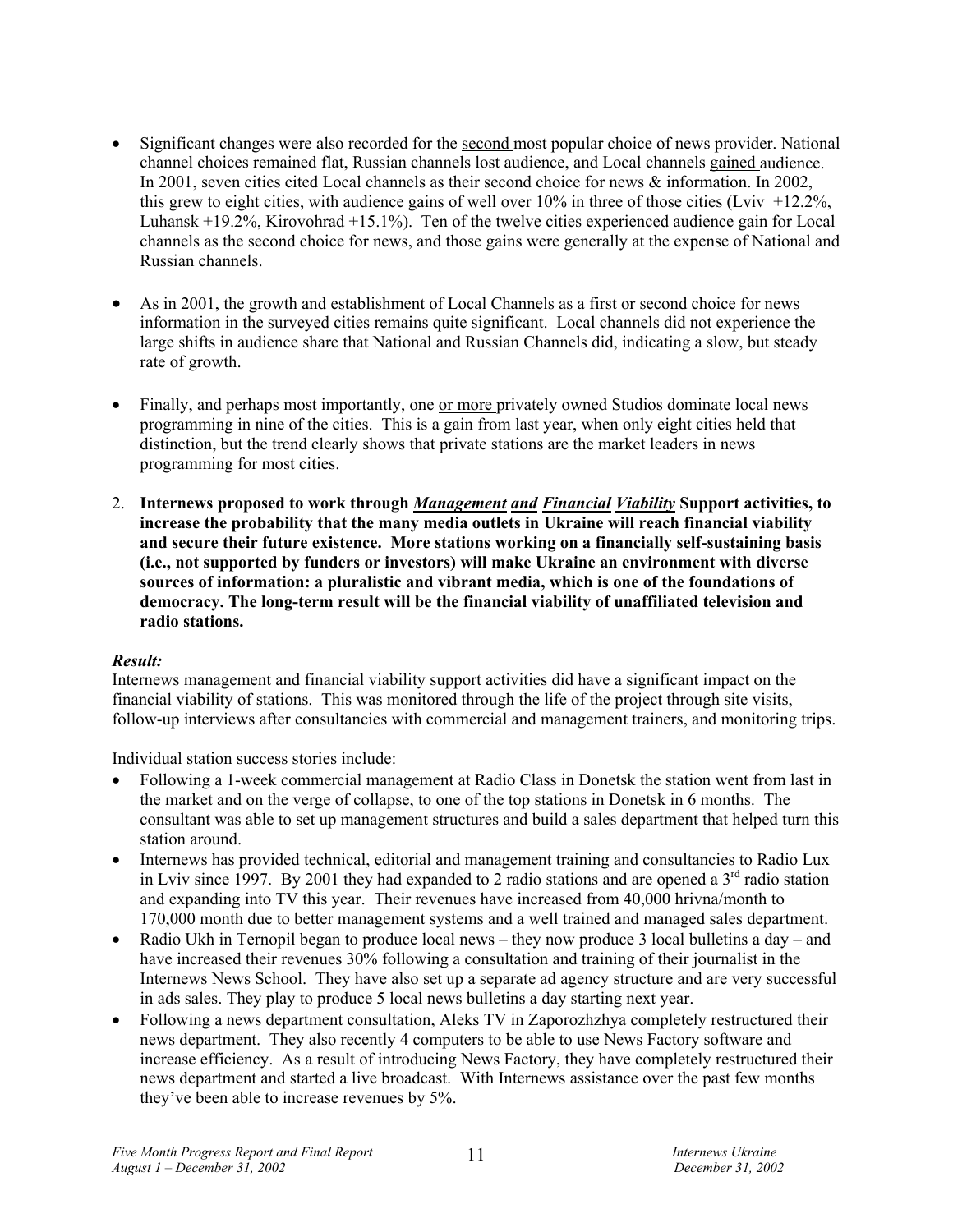• Rivna-1 TV has made significant changes to the structure of their station following a consultation with a Russian news specialist. They restructured their management systems, increased efficiency and have been able to increase salaries for staff. They've also been able to increase staffing by 10. Their ad revenue following the consultation increased 1.8 times.

In spring 2002, Internews Ukraine launched a level 2 Sales and Management training program with the same group of TV and Radio professionals who had completed Level 1 training 6 months earlier. Some of the results of the Level I training/successful techniques learned are:

- **Media packs:** Media packs are an important tool for sales agents as they make a pitch to potential clients and generate new revenue for TV and radio stations. One example of a station that effectively used this pack came from Bogdan Bolkhovetskiy of TVRC "Mass Media Consulting" that broadcasts 3 Kiev-based Radio networks – Gala Radio, Nashe Radio and Dovira FM, in Lugansk. His company produced 2000 media packs following the Level I training, and in the first week alone, the new revenue generated by these packs was twice the cost of production. 90 percent of both the Radio and TV trainees either have started developing their own media packs or are planning to do so in the near future.
- **Proposal Brief.** Before the training, many of the sales people used to meet their clients without knowing much about their businesses. This resulted in weak or non-existent proposals and the pitches were very unproductive. The trainees now have extended the average contract length to several months and in some cases up to 6-12 months. Earlier advertisers agreed only to 1-4 week campaigns. This meant that station revenue was uncertain month to month and limited development.
- **Distribution of clients among agents:** The Level I training discussed distributing businesses among sales people. Oksana Bogatchuk, TV Ishtar, Vinnitsa, returned to her station after the training and redistributed the clients among her agents according to the business categories as opposed to regions. The process was not well received by the sales-people in the beginning, but this gradually improved the sales operation and profitability of the station by 30 per cent.
- **Sales psychology.** Participants were introduced to new and progressive negotiation techniques that they found extremely valuable. According to most trainees, they are much more confident when talking to a client. Hanna Agejeva, TV Sigma, Mariupol, says have nearly abolished the system of client discounts. Olena Sharafan, TVRC Rivne-1, Rivne, says they can offer a client maximum of 25% discount on a campaign, whereas some Kiev-based stations would offer a 50% discount or more. These two examples show that educating clients and providing knowledgeable sales agents increase client trust and gradually moves them to the point when they are ready to pay a reasonable amount of money for an ad campaign. This is changing the current situation where some regional media companies have their pricing policies influenced by their local businesses.

The trainee feedback shows that due to the comprehensive changes applied in their sales management, sales operations, handling of client data bases, and recruitment following the Level I training, there are a number of TV and Radio stations that, in some cases, managed to double their revenue. Valeriy Satokin, Radio Samara, Pavlograd, Dnipropetrovsk region, says their station managed to double revenue if you comparing April 2001 and April 2002. Hanna Agejeva, TV Sigma, Marupol' says they managed to increase revenue by 200% since last year. Bogdan Bolkhovetskiy says that January and February of 2002 brought in 80% more compared to the same period last year. It should be noted that above mentioned months are usually considered as "dead time", when businesses slow down on advertising. Also, the figures above do not include the political/election related advertising during that period and reflect only business ad increases.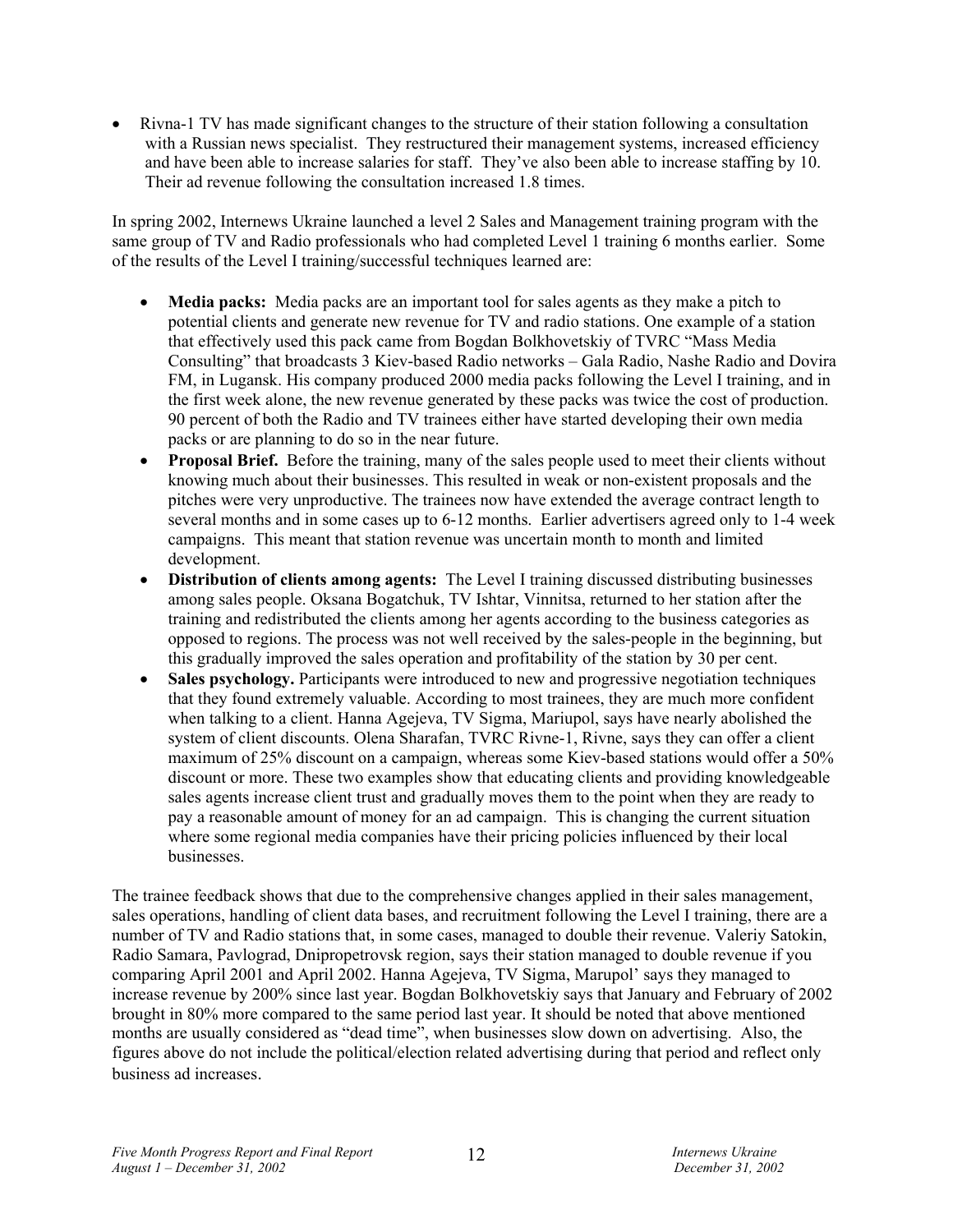3. **Internews proposed** *Association-Building* **activities to support the growth of a Ukrainian Association of Broadcasters capable of lobbying for financial and legal reform in Ukrainian media. If effective, this organization will be powerful in working for legal reform (protection of media rights and civil liberties, regulations), financial reform (in advertising and commercial credit opportunities), and in industry reform (social research), and more. The expected result is a more commercially efficient, legally protected, financially viable, and "free" media in Ukraine.**

# *Result:*

The establishment of a profession industry association that can successfully lobby and advoacate on behalf of the broadcast industry has been one of the greatest achievements of this project. The Independent Association of Broadcasters is not the first broadcast association in Ukraine. There have been others, but they have not been successful because they become the mouthpiece of an individual or group, not the industry as a whole. While the IAB has gone through difficult periods with leadership, it has survived these challenges and emerged as a strong voice for the broadcast industry. In the early stages of the association, spring 2001, the IAB survived an internal dispute that resulted in a change of the Chairman of the Board and a reaffirmation by the members of the board and of the organization as a whole to their charter to protect the interests of the all members, not just certain individuals.

The IAB was launched on July 27, 2001 with 18 members. It currently has 87 members. Since it's founding, it has held 2 general member congresses and 17 board meetings. The makeup of the board and Chairman of the board has changed once, in 2001. The legal program has provided over 600 consultations, averaging 30 a months. The IAB has influenced the drafting of 7 laws and numberous regulatory acts, as well as assisting 37 TV and radio stations with relicensing.

Over the past few years their activities have expanded to include leagal support for broadcasters. The legal staff expanded from 1 to up to 4 or 5 lawyers at a time. They currently maintain 3 staff lawyers. They have been a critical source of support to broadcasters throughout the relicensing process for Ukrainian media. And they have gained the respect and cooperation of the legislative and regulatory bodies that govern their industry. Some examples of their work over the life of the project include:

- Successful lobbying on the part of the Independent Association of Broadcasters (IAB) resulted in the Ukrainian Parliament adopting a series of amendments to laws affecting mass media, which did not include an earlier requirement that regional stations must obtain a recommendation from the local mayor's office in order to renew their broadcast licenses. The requirement would have limited free expression of views, and free use and dissemination of information through local TV or radio companies and had drawn criticism from media experts, professional associations, broadcasters, and NGOs.
- As TV and radio stations go through the licensing process, IAB has provided information on procedure and regulation. Regional directors are invited to Kyiv to review documentation before it is submitted to ensure it is in compliance with the law and the National Council regulations. National Council criteria and requirements are demanding and the stations need assistance in preparing paperwork properly so their application will be reviewed.
- The IAB has compiled standard agreements on placement of advertising, sponsorship, the purchase of licensing of videos, agreements with program authors, anchors etc. for use by regional TV and radio stations. These standard agreements are part of the IABs effort to help regional media operate legally, thus avoiding potential legal conflicts and suits.
- Before the beginning of the election campaign the IAB's Legal Advising Media Center made a thorough analysis of the acting legislation of Ukraine relating to elections and developed the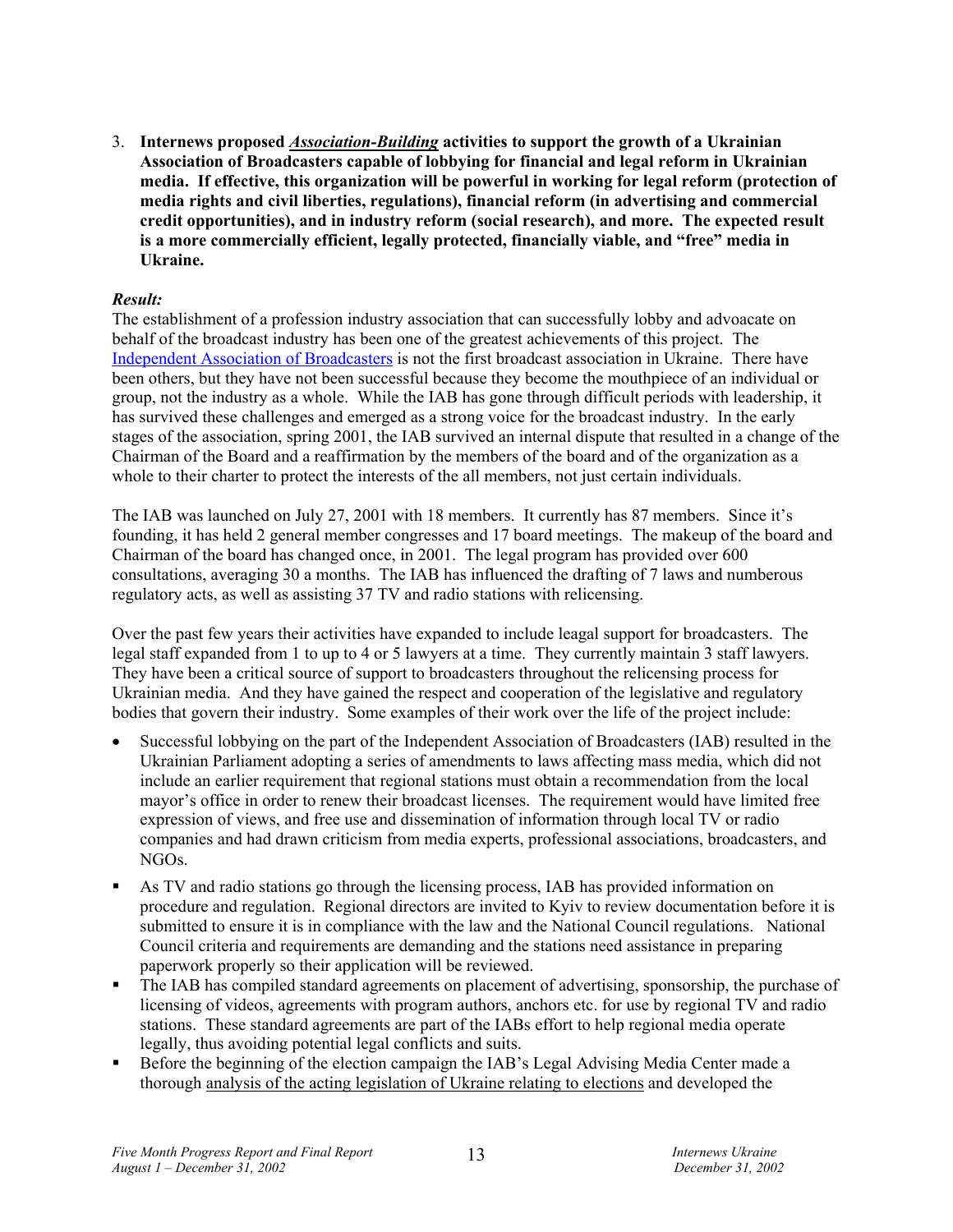guidelines for the TVRCs as for their participation in the election campaigns – both national and local.

- The IAB developed sample agreements between TVRCs and candidates to MPs and political fractions on provision of advertising time for broadcasting of pre-election agitation materials.
- Before the election campaign the Parliament of Ukraine adopted a Law of Ukraine "On Obligatory Television and Radio Debates During Presidential and Parliamentary Elections Campaigns in Ukraine". However, the number and significance of the drawbacks of the latest amendments to the Law made it impossible not only for the implementation but also for making changes to it. The IAB drafted a letter to the President of Ukraine where it grounded the necessity to veto the Law. Other organizations that work to protect the media environment in Ukraine addressed the analogous letters to the President. As a result, the President vetoed the Law and, in the letter accompanying the veto, all drawbacks mentioned by the IAB's were listed. To prevent the impeachment of the presidential veto by MPs, the IAB's Legal Advising Media Center conducted the public hearings with the support from the IRF. Participating were both representatives of the TVRCs and MPs. Following the hearings, a resolution and an appeal was adopted and distributed among MPs.
- The IAB was one of the initiators of the creation of a Public Council for Freedom of Speech and Information that was created by several media and media-related organizations. The IAB is an active member of the Public Council.
- 4. **Internews planned to undertake** *Cross-Border Initiatives* **to increase the information flow to Ukrainians on issues related to the expansion of the EU and its effect on their economic, political and social lives. Understanding these issues and learning from this process will eventually be integral part of Ukraine's efforts to build a civil society. The long-term result expected from this activity is a better-informed citizenry, aware of their environment and the changing geo-political environment that affects their lives.**

# *Result:*

# *Poland:*

Cross border initiatives were developed with Poland and Belarus over the life of the project. These projects include a study exchange trip to Poland for directors of TV and radio companies. The objective of these visits was not only to familiarize trainees with the general structure and activities of the company, but also to examine the mechanisms and methods of running a successful news room/sales department. The underlying strategy is to create a "quick-reference model" of an active, successful news room/sales department. Internews also developed a TV program*,"Above the Borders."* The series of six television talk-shows and 12 radio programs focused on the Ukraine-Poland issues including trade, small business, improvement of rural settlements and urban territories, education and medicin and joint investments projects. The TV programs were distributed to 100 TV stations and 35 radio stations in Ukraine.

The series featured and discussed the positive experience of Poland in the politics of economic reforms and showed the perspectives for the economic reforming in Ukraine. Understanding and learning these issues is an integral part of Ukraine's efforts to build a civil society. As mentioned above, experts, consultants, psychologists, lawyers, representatives of governmental structures and NGOs from both Poland and Ukraine took part in the programs.

### *Belarus:*

In 2000 Internews-Ukraine launched a joint Ukrainian/Belarus/Russian project *"How Is Life?,"* a series of television programs on socially significant issues, financed by the Center for International Private Business (Moscow). The project target is to inform the citizens of Belarus, Ukraine and Russia on the economic reforms in these countries. The project was implemented by the Television Company FIT (Minsk, Belarus), Afontovo TVRC (Krasnoyarsk, Russia) and Internews-Ukraine. Each participant of the project films a video package on a particular topic and sends it to Minsk where the program is edited and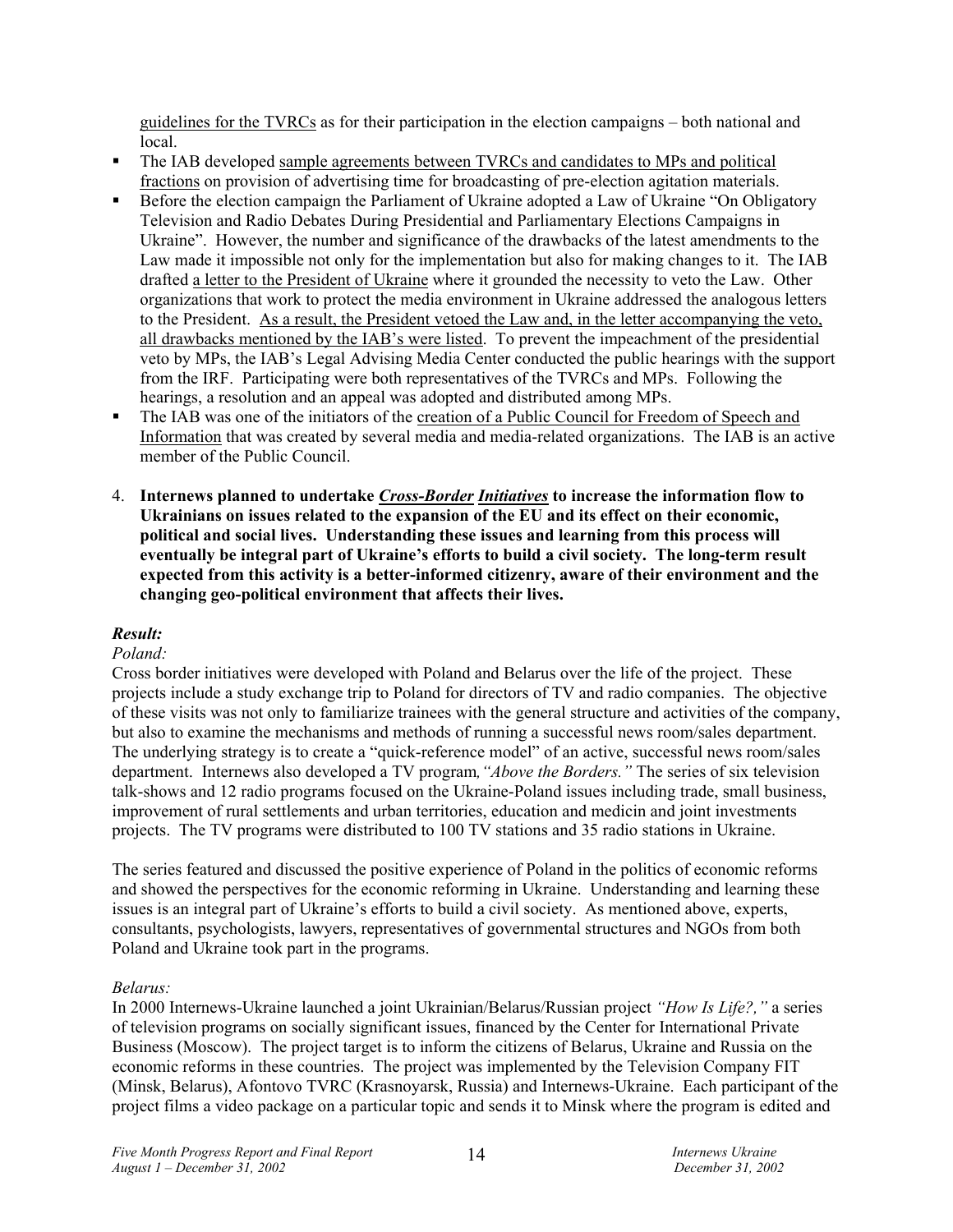produced. Each program is 20 minutes in length and focuses on the economic issues within the country including unemployment, development of small businesses, the middle class, the economy, and agriculture*.* 

In advance of the 2001 Presidential elections in Belarus Internews held a three-part series of seminars, production and roundtables called *"Television Election Coverage"*. Thirteen (11 female, 2 male) journalists from regional 5 Ukrainian and 6 Belarus cities representing 12 TV stations were trained in covering upcoming elections in each country. The four-day intensive course focused on objective news coverage of political events in an environment that does not always welcome independent reporting. The training was led by Carl Cameron, Chief Political Correspondent of FOXNews in the US, and Andriy Shevchenko. Each provided the trainees with many practical insights into managing the challenges political reporting in these new democracies. The trainers spoke to the challenge of handling the pressure exerted by TV executives that often force journalists to bias their reports of political events. Strategies for maintaining objectivity in reporting, while guarding against dismissal were discussed.

This training was followed by a one-week study visit to TV stations in Belarus for 13 participants, on elections news production at regional, non-state television stations in Belarus during the presidential election campaign there. Ukrainian and Belarus journalists worked side-by-side to produce election stories and together applied the skills learned. As a result, news clips on Belarus elections were produced and edited into one "elections magazine" program. Following the elections, Internews brought all journalists, directors and chief editors (together in Kiev to hold a round-table conference "Coverage of Elections on TV" to discuss work during the Belarusian elections. Experiences, lessons learned and difficulties were discussed. The participants also developed an action plan for the upcoming election period in Ukraine. The action plan identified potential problems and needs that can be addressed in the run-up period to help prepare journalists for reporting during parliamentary elections in Ukraine. The three-part training program was funded in part by the Counterpart Alliance for Partnership (CAP).

5. **Internews proposed** *Internet Development* **activities to build a powerful resource for Ukrainian media: providing access to information, actual news bulletins, other organizations, other television and radio stations, civil rights support organizations, legal support organizations, and much more. The long-term result expected from this activity is an empowered media, with access to a variety of resources to protect its rights, to explore new opportunities in partnership and cooperation, to work together, and to grow as an industry.**

# *Result:*

This activity was initially planned to be the Intenrews Ukraine website, that would develop as a source of information for Ukrainian media. Over the life of the project, this website developed significantly, as did additional Internews Internet based activities that directly contribute to an empowered media. Also, changes in telecommunications have made support for internet-based initiatives more important, as their capacity to reach the regions increases annually. According the the Internews commissioned TNS 2002 media usage survey, on an estimated national average basis, 26.8% of the Ukraine population uses a computer - a slight decrease from 2001. But of those users, 42.7% are also using the Internet - a 5% increase over 2001. In comparison, and based on the latest census, computer usage in the USA is now estimated at 61% of the total population, with Internet users being 85% of those computer users (Source: US Census Bureau and Computer Industry Almanac).

Internews regional monitoring trips showed tremendous development in connectivity in the regions over the grant period. While stations in smaller cities still suffer from slow dialup connections, in the larger cities the connections are much improved and in many cases the stations have dedicated lines and highspeed lines for access. This means that more regional journalists have access to Internet for research and information. There are also several radio stations that have quality connections to download the Internet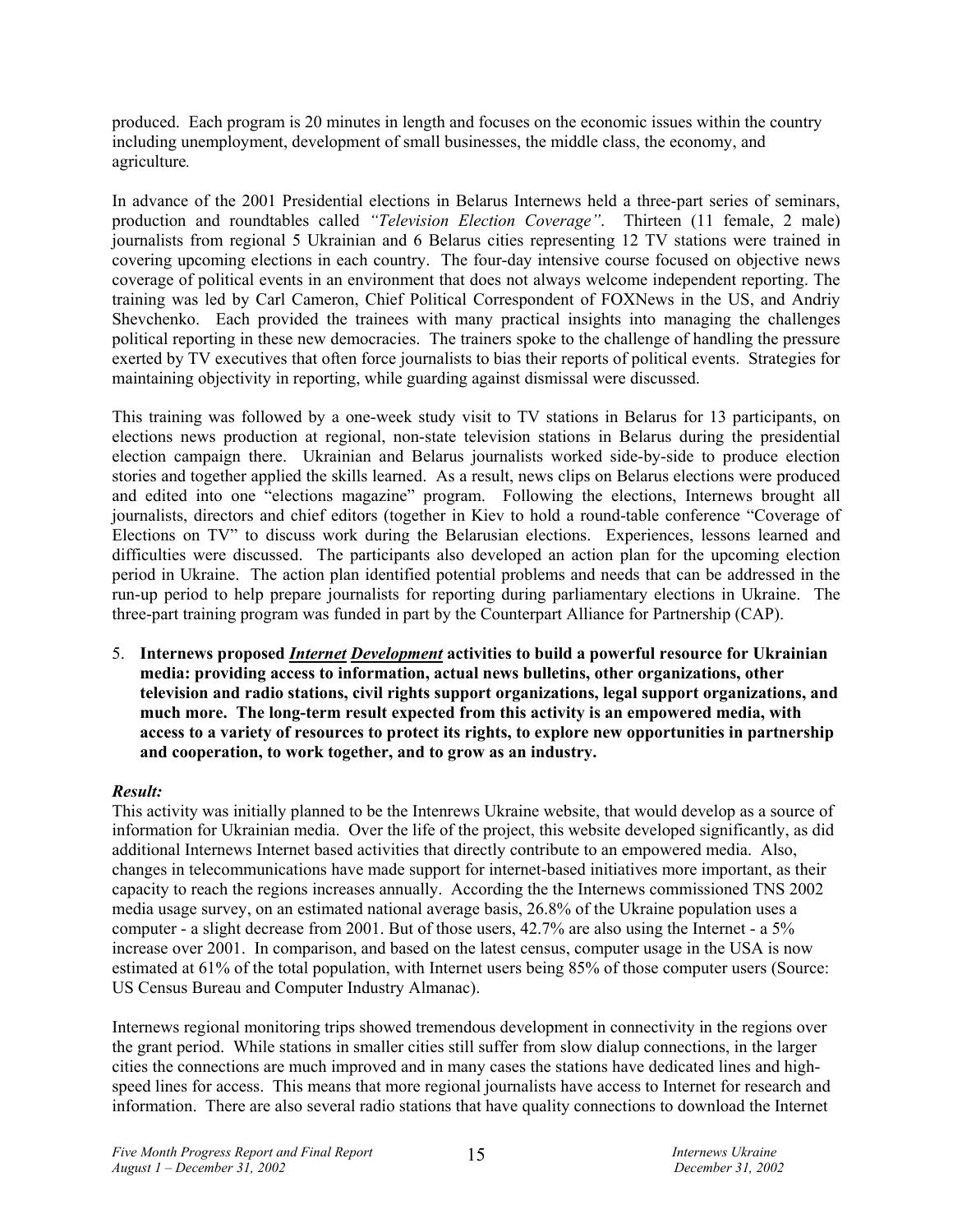radio programs from our Kyiv site for broadcast. This trend means that delivery of radio programming by Internet is becoming a more realistic option and we can look to new technologies for delivery of information to the regions in the future. It is also impressive that a number of regional stations have launched or planned to launch their own web sites. Some are updating their sites daily and one, Channel 11 in Dnipropetrovsk, even broadcasts TV and radio programming on their site.

Intenrews was able to capitalize on these developments through several programs:

- *Radio programming:* All radio programming is made available, free of charge, in an MP3 downloadable format on the Internews web site. Use of the MP3 audio files increased dramatically over the life of the project.
- *Media Dakh:* In February 2000, Internews launched *"Media Dakh"* (Media Roof, Press Conferences on the Internet). "Media Dakh" combines television and radio interviews with press conferences. The interviewees are public officials, representatives of political parties and public organizations, and newsmakers that comment on the current events and the latest news, and analyze the development of the latest events. The interviews are broadcast in a real media format – live cast – in the Internet. Also, Internews hosts press conferences for television, radio and print media journalists. The interviews are included in a radio package and distributed to 29 FM radio stations across Ukraine, free of charge. These interviews were also placed in the Internet (Virtual News Agency), for free access by media companies. *Year MP3 files*  1999\* 66 329 2000 1001 4068 2001 1624 6667 2002 3533 20571 *\*Program launched in Oct. 1999*
- *Virtual News Agency/News Factory*: In 2001, the "Virtual News Agency" (VAN) began providing our web-site visitors with access to real audio information programs and news. Independent radio and television companies accessed Internews radio production over the Internet. In 2002 Internews expanded *VAN to include the* News Factory and News Exchange projects. Each VAN participant was given the News Factory software that streamlines their news production, provides printed rundowns for broadcasts, and archives all script and lead-in information from broadcasts. The scripts from the News Factory program are sent to the Internews' News Production Center where they are edited and placed on the Internet. All project participants are given a password to ensure access to the information and news items. News Factory is a system with clearly structured tasks, rights and liabilities of all project participants such as chief-editor, editor, reporter, etc., to ensure production of high-quality and timely news. This type of newsroom computer program is widely used abroad for news production. However, it is still too expensive for Ukrainian stations. Through Internews, the project participants received the software *and training* for free. News Factory speeds up the news production process and structures the news division; it frees a newsmaker from paper chaos and lets him review and edit scripts efficiently. Also, it allows the news director to track the stage of news production at any time. By December 31, 2002, VAN has expanded its list of participants to 23 and provided News Factory software to 11 other stations. Most of the stations have improved their Internet access to be able to fully access the resources of this project. Before some stations had had no Internet access at all or there had been just dial-up on one or two computers. Now many of them have added a leased line using their own resources.
- *Telekritika:* Together with Natalia Ligacheva and with additional support from PAS, NED and IRF, Internews Ukraine launched Telekritika, an on-line publication that reviews and analyses Ukrainian electronic media, in 2001. This web site has proven to be a very successful and popular among both professional media workers and decision makers. Telekritika has played a critical role in recent months as the situation for media in Ukraine has been marked by increased censorship. Telekritika has been active in working with the journalists and editors who have left their jobs in protest of censorhip and has taken the lead in organizing the Manifesto of Journalists against Cenosorship and

**Internews Radio programs accessed via Internet** 

> *Megabytes downloaded*

*Hits to the*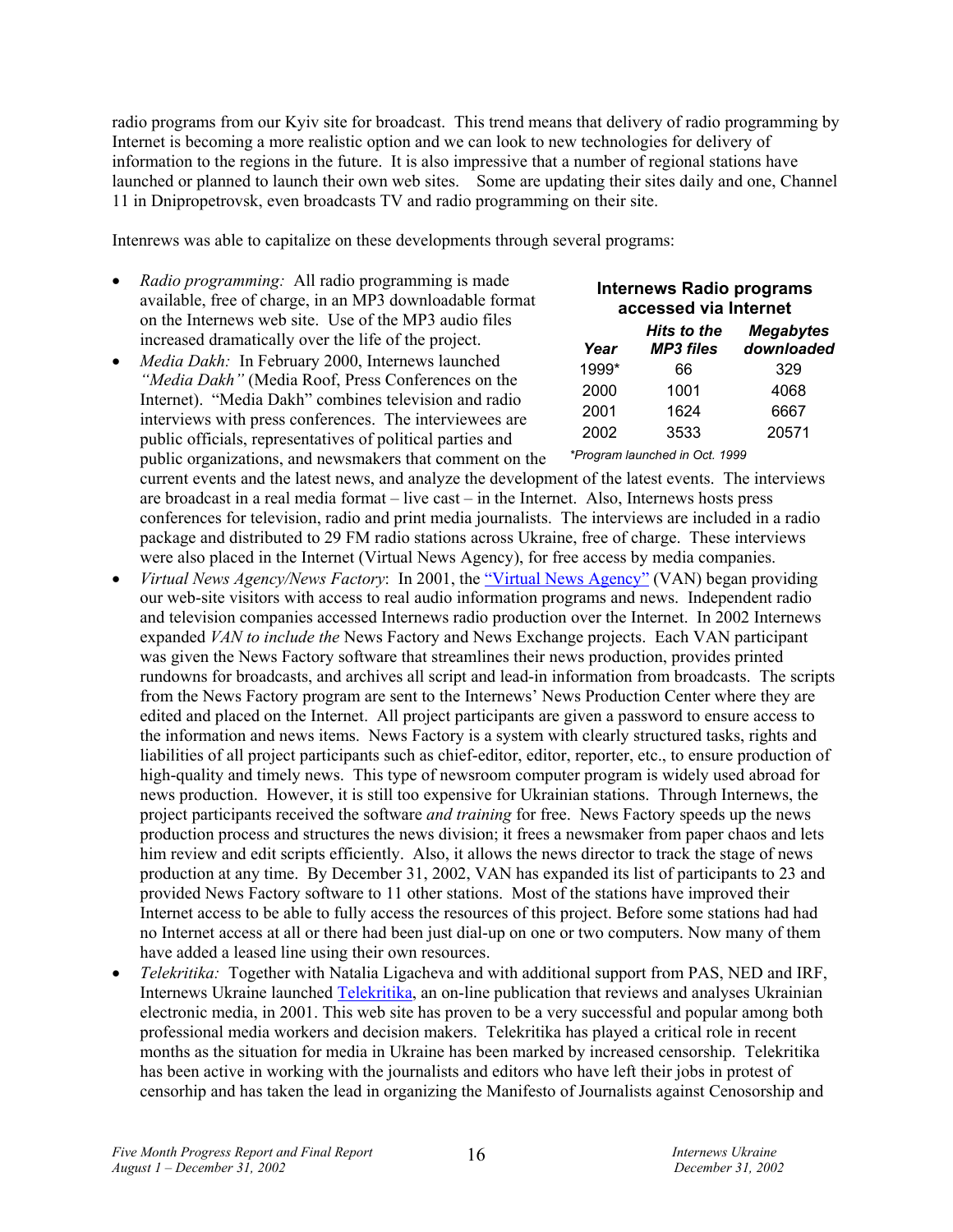the organization of a journalist trade union. A sign of the growing importance of this site is that in June-August the daily number of hits for the Telektitika site was 600-1000/day. After September 16, 2002 it had reached 3000-5000/day. The record number of hits during this period was over 10,000/day.

- *GIPI*: Supported in Ukraine by the U. S. Department of State, the Global Internet Policy Initiatives (GIPI) project was launched by Internews in 2001. The development of truly independent sources of information not subjected to licensing and government control have made the Internet a free zone, and a valuable information source for media outlets and for development of the Internet media. GIPI in Ukraine is targeted to develop a policy for an open and accessible Internet.
- 6. **Through the** *Sustainability Grant Program***, Internews proposed to provide direct financial support that is crucial to the survival of fledgling independent stations that are trying NOT to accept investment from "backers" or interested parties. Internews-Ukraine's fund would provide a source of badly needed financial assistance to stations that are on the verge of financial independence, but need a little help in order to become financially strong. This support is important because it can secure the survival of "non-aligned" stations (whereas those with financial backing have no need). The long-term result will be the financial viability of unaffiliated television and radio stations.**

# *Result:*

To support the sustainability of independent broadcast media in Ukraine, Internews provided a number of small equipment grants to television stations that demonstrated continued dedication to high quality, professional and objective news production. To implement these grants fairly and with transparency, the Independent Association of Television and Radio Broadcasters and Internews-Ukraine held Ukraine's first major media awards competition in Kiev on April 19 - the First All-Ukrainian Television Festival of Regional News and Current Affairs Programs called "Helios". Seventy-seven regional stations competed in regional heats with the finalists advancing to a national final in Kiev. Prior to the awards ceremony, representatives from the 31 station "finalists" met with the jury to discuss the criteria used. They also met with two of Ukraine's top news anchors, Alla Mazur and Igor Slisarenko, who viewed and discussed their entries. The afternoon session was an opportunity for the directors from regional stations to discuss common problems and the level of professionalism in regional news.

Mr. Ted Kavanau, Founding Vice President of CNN Headline News, was invited as a judge for the Festival. *"Some of the work here is really outstanding and better than what is done on local television in America,"* he said.

Three categories were represented: local news, current affairs program and best regional station of the year. The following nominations were included: best local news program, best reporter, best cameraman, best presenter; best current affairs program, best journalist, cameraman, presenter and producer, and best regional television company of the year. The evening's top prize, Best Regional Station of the Year, went to Chernomorskaya (Black Sea Broadcasting Company) TV in Simferopol. Winners received digital cameras, digital edit suites, lighting kits and accessories.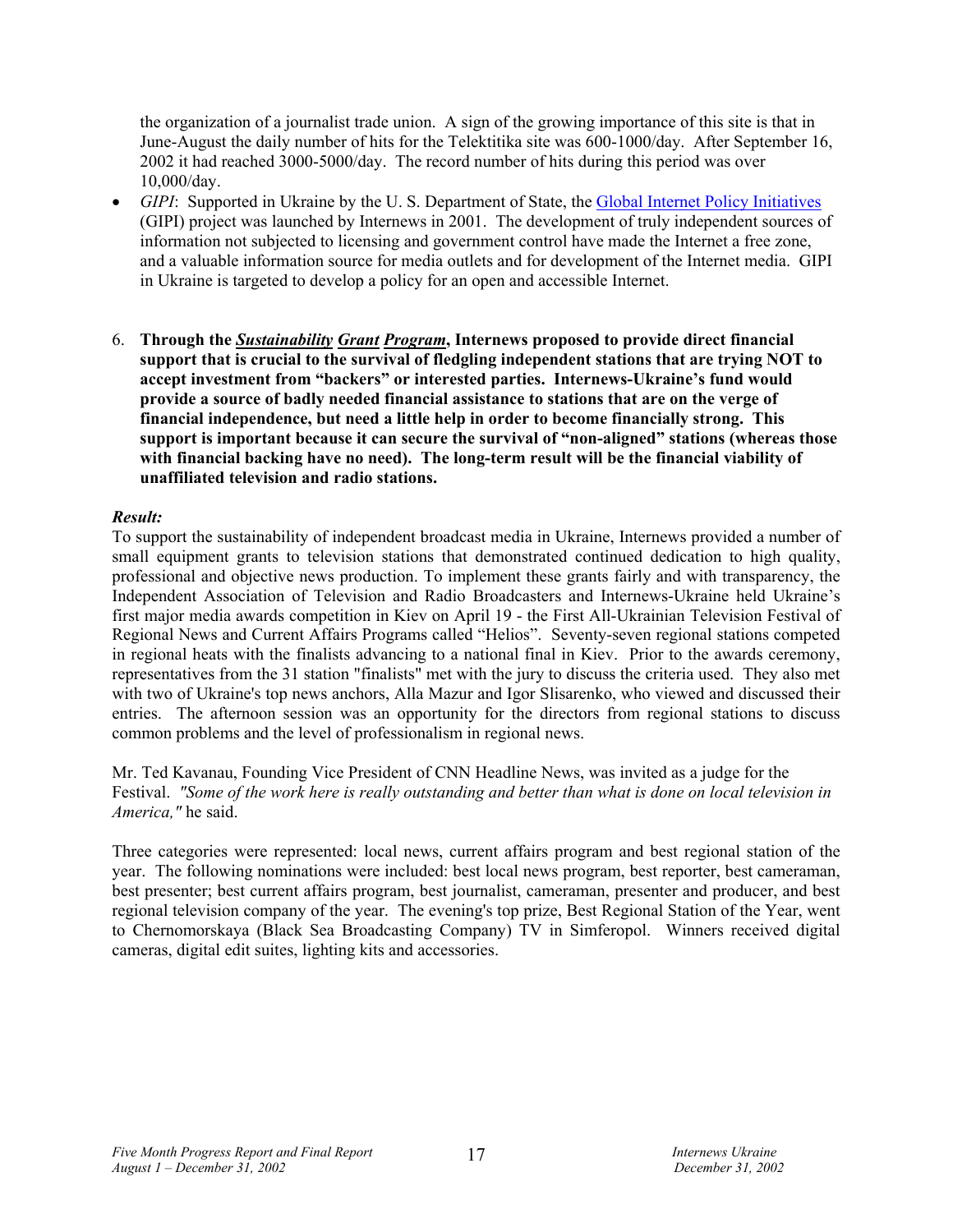# **REPORT ON INTERNEWS ACTIVITIES FOR FIVE MONTHS OF 2002**

(August 1, 2002 – December 31, 2002)

# **I. Overview**

This report reflects activity and achievements between August 1 and Dec. 31, 2002. On September 30, 2002, Internews' grant received a no-cost extension through Dec. 31, 2002 to complete project closeout. This report should be considered the final progress report on activities implemented under this grant.

All Internews activities have been completed, reaching 100% of targets or in many cases exceeding targets. In cooperation with USAID, increased support and attention has been directed toward media legal support and advocacy over the life of this grant.

Over the summer 2002, Committees in the Parliament were formed following the March 2002 elections. Despite expectations that pro-presidential forces would not control the new Rada, pro-presidential fractions managed to form a majority. Most regional media enjoyed relative freedom during this period, mostly due to the fact that local governments were awaiting the results distribution of power in Kiev. The Freedom of Speech Committee, as expected, is dominated by the opposition, with Mykola Tomenko (Our Ukraine) as the Head, and Yuri Artemenko (former editor in chief of "MIG" newspaper in Zaporizhiya) as his Deputy. The new Rada rotated three of their four members in the National Council for TV and Radio. One place remains vacant. They also asked President to dismiss the Head of the NTCRB.

On Sept. 17 a Declaration creating a Public Council on Freedom of Speech and Information Issues was signed by over 50 leaders of Ukrainian NGOs, media specialists and Mykola Tomenko and Yuri Artemenko, the Chair and Deputy Chair of the Parliament Committee on Freedom of Speech and Information. The Public Council was created several Ukrainian public organizations to establish cooperation between the elected officials working on free speech issues and the community. The main goal of this collaboration is to improve legislation and regulation that effects mass media in Ukraine, and to include third sector input in the development and implementation of information politics. Internews Ukraine is a member of this newly formed Public Council, together with the IAB and other media organizations, and Telekritika has played a critical role in informing media and stakeholders throughout the formation of this Council.

During this reporting period the situation for mass media in Ukraine has become critical, beginning with the press conference in early September where the first "memo" directing media on how to cover political events was made public. These directives are unsigned, but allegedly come from the Presidential administration and direct mass media on how to cover, or not cover, opposition events. During this same period opposition leaders were demonstrating across the country in preparation for a large rally in Kyiv on Sept. 16, the anniversary of the disappearance of Georgy Gongadze, the journalist who was critical of the government and whose murder has been linked to the highest levels of government in Ukraine. On the day of the demonstration, all TV stations nationwide were off the air from early morning until late afternoon. Some had scheduled maintenance, but many others were expecting to do full programming that day.

In September media in Ukraine was subject to an unprecedented level of direct censorship and regional media experienced an unprecedented wave of inspections of all kinds including tax inspection, local government and prosecutor inspection. Journalists, management and producers have, for the first time, come forward to say that this is unacceptable and must be stopped. This grassroots movement has resulted in a manifesto against censorship signed by over 150 media professionals. Several well-known and respected national TV news journalists have left their jobs, others have been fired for signing the manifesto. The journalists who are part of this movement come from all national media - including State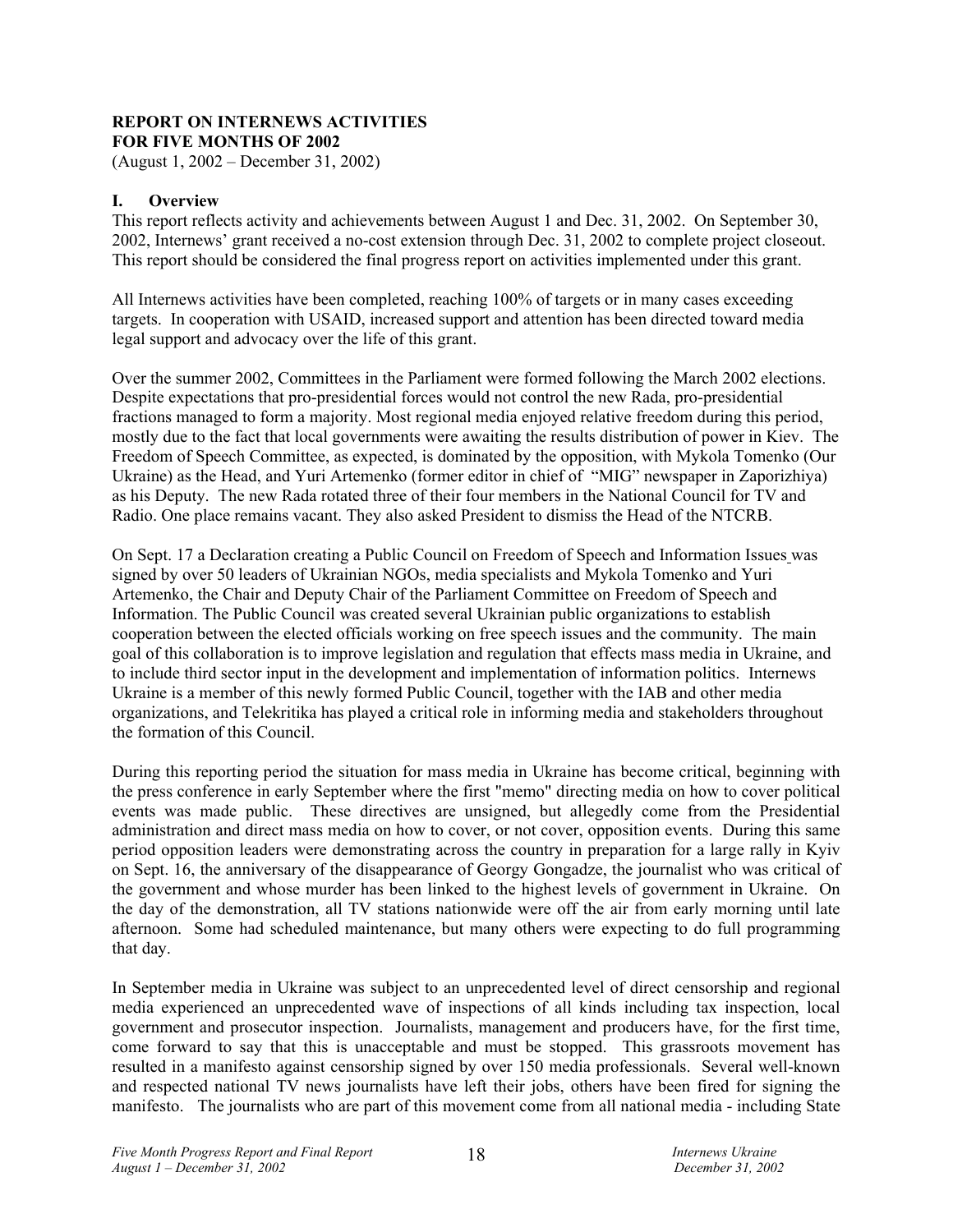TV. Highly respected journalists have quit their jobs, including Andriy Shevchenko and Ihor Kulias from Novyy Channel, and the programming on national channels has become less objective resulting in a void of balanced information available.

The importance and impact of the reporting done by regional stations has increased greatly in this period. There is an opportunity for regional broadcasters to fill this void. During this period, Internews activities have given regional broadcasters greater access to information for their reporting through the News Factory and Virtual Agency of News, and provide radio listeners in 20 cities with balanced information on political issues daily through the Morning Political Coffee program. To provide a better coverage of the "Rise Up, Ukraine!" action of September 16, 2002, a special section was designed on the Virtual Agency of News site to help partner stations cover events connected to this unfolding news story in the regions. To increase the professionalism of regional media and give them additional skills to work in the increasingly hostile environment for media, two training sessions for journalists were held in Kyiv and Ivano-Frankivs'k. The workshops were led by Andriy Shevchenko, Head of the Kyiv Independent Media Professional Union, previously News Anchor and Journalist of "Novy Kanal" TV station and Ihor Kulias, former Editor-in-Chief of the Novy Kanal news program "Reporter" and covered reporting techniques, news production, ethics in news coverage and government censorship.

A major event during this period was the Internews Ukraine Conference on Access to Information that included experts from the United Kingdom, Estonia, Hungary and Moldova. At the conference issues of access to information for journalists, NGOs and all citizens were discussed. Concrete recommendations were developed to improve Ukrainian legislation regulating access to information, based on Western experience and the recent successes in Eastern European countries that have developed working FOI legislation.

Another major event durig this period was the December 4, 2002 parliamentary hearings "Society, Mass Media, Power: Freedom of Speech and Censorship in Ukraine*"* in the Verkhovna Rada of Ukraine. Journalists and NGO representatives who advocate for the development of freedom of speech in Ukraine were invited to participate in this discussion. These hearings following statements and actions by journalists and NGOs, declaring that freedom of speech in Ukraine is threatened by censorship and that the further development of democracy in Ukraine is in danger.

Andriy Shevchenko, Head of the Kyiv Independent Media Professional Union, claimed that the strike committee of journalists is ready to start striking to protect their rights to practice their profession and freedom of speech in Ukraine and Ukrainian journalists no longer want to work under pressure from authorities. They want the Parliament to act and adopt measures to protect journalists from government pressure. The strike committee was established at the beginning of October to combat censorship in Ukrainian media and comes in the wake of a period of increased pressure on journalists. The Gromads'ka Rada (Public Council to the Freedom of Speech Committee), a group that includes media NGOs, journalists, and Parliamentarians, is proposing necessary changes the legislation.

Following up on the results of the Dec.4 Rada hearing, a round table on the draft law "On Amendments to Ukrainian Laws following Parliamentary Hearings 'Society, Mass Media, Power: Freedom of Speech and Censorship in Ukraine'" was held at Internews Ukraine. The discussion covered the following important issues:

- Regulation of defamation and defamation awards
- Definition of censorship and liability for it;
- Introduction of liability for refusal to provide information as is required by law;
- Introduction of ethical standards in editorial policies.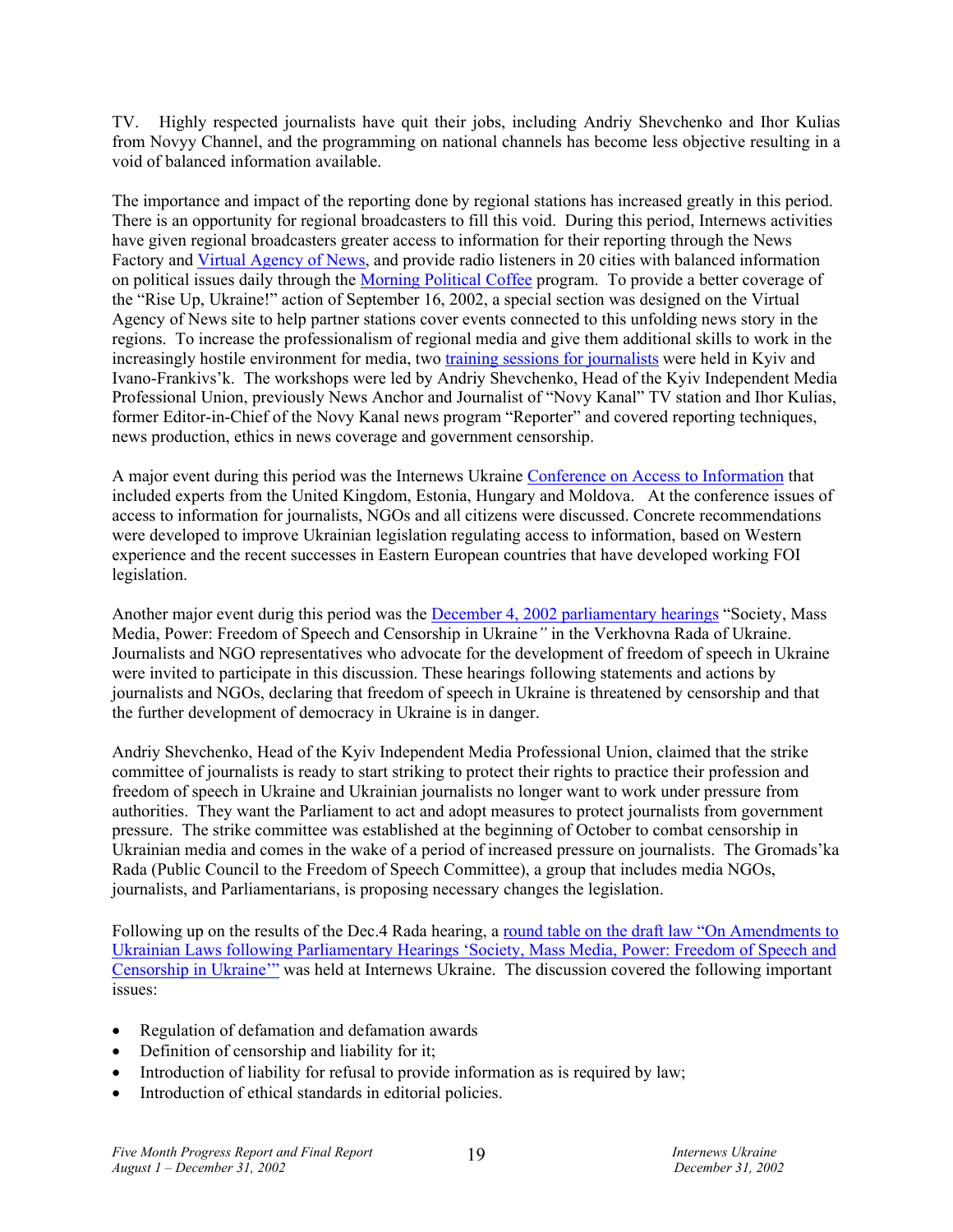Legal experts and parliamentarians including Ivan Dombrovs'ky, Judge of the Supreme Court of Ukraine, Mykola Tomenko and Yuriy Artemenko, Members of Parliamentary Committee on Freedom of Speech and Information participated in the discussion. As a result of the round table, the participants acknowledged the importance of this draft law and proposed a number of amendments that makes this draft even more effective. All recommendations and suggestions expressed during the round table discussion were submitted to the Parliamentary Committee on Freedom of Speech and Information.

During this reporting period regional broadcasters have undergone an unprecedented period of inspections by local authorities, tax authorities and prosecutors' offices. The services of the Independent Association of Broadcasters Legal Center and the Internews Ukraine Due Diligence legal staff are now of critical importance for regional independent media to avoid closure or pressure.

The Independent Association of Broadcasters is also working to developing amendments to existing media legislation and regulations through the Free Speech Committee of the Rada and the National Council of Broadcasters. The IAB's Legal and Information Centers continue to support this important work and ensure that regional broadcasters receive critical information on changes in the legal environment on a regular basis.

During this period Internews has developed a collaborative training program for journalists with Counterpart Alliance for Partnership. Through this program six radio stations in the regions learned how to produce interactive call in radio shows on HIV. Internews Ukraine provided training, consultations and support to launch these productions on a regular basis. Internews Ukraine continued to increase media outreach in the important issue of HIV/AIDs in Ukraine as a partner in the UNDP program "Leadership for Results." Durng this period, Internews launched a major HIV Media Outreach Program that includes training for journalists, advertorials in newspapers, and production and distribution of pamphlets on HIV/AIDs. Two training sessions for journalists on covering HIV/AIDS were held during this period.

Internews Ukraine received support from the US Embassy Public Affairs Section during this quarter to host and facilitate a Conference of Media Alumni from the Community Connections program. Internews Ukraine received support from UNHCR during this period to hold a training session for print and broadcast journalists on Refugee and Asylum Issues: Role of Media in Tolerance Strengthening and Combating Xenophobia.

GIPI Ukraine continues to promote Internet development in Ukraine and to advocate for the development of legislation in this field. GIPI advocacy projects include support to development of Internet Associations and an on-line forum for discussion of proposed Telecommunications Legislation. GIPI has also been active in drafting legislation and translating the European Directives for Internet into Ukrainian.

Telekritika, an on-line publication that reviews and analyses Ukrainian electronic media, celebrated its first anniversary this September. This web site has proven to be a very successful and popular among both professional media workers and decision makers. Telekritika has played a critical role in recent months as the situation for media in Ukraine has been marked by increased censorship. Telekritika has been active in working with the journalists and editors who have left their jobs in protest of censorhip and has taken the lead in organizing the Manifesto of Journalists against Cenosorship and the organization of a journalist trade union. A sign of the growing importance of this site is that in June-August the daily number of hits for the Telektitika site was 600-1000/day. After September 16, 2002 it had reached 3000- 5000/day. The record number of hits during this period was over 10,000/day.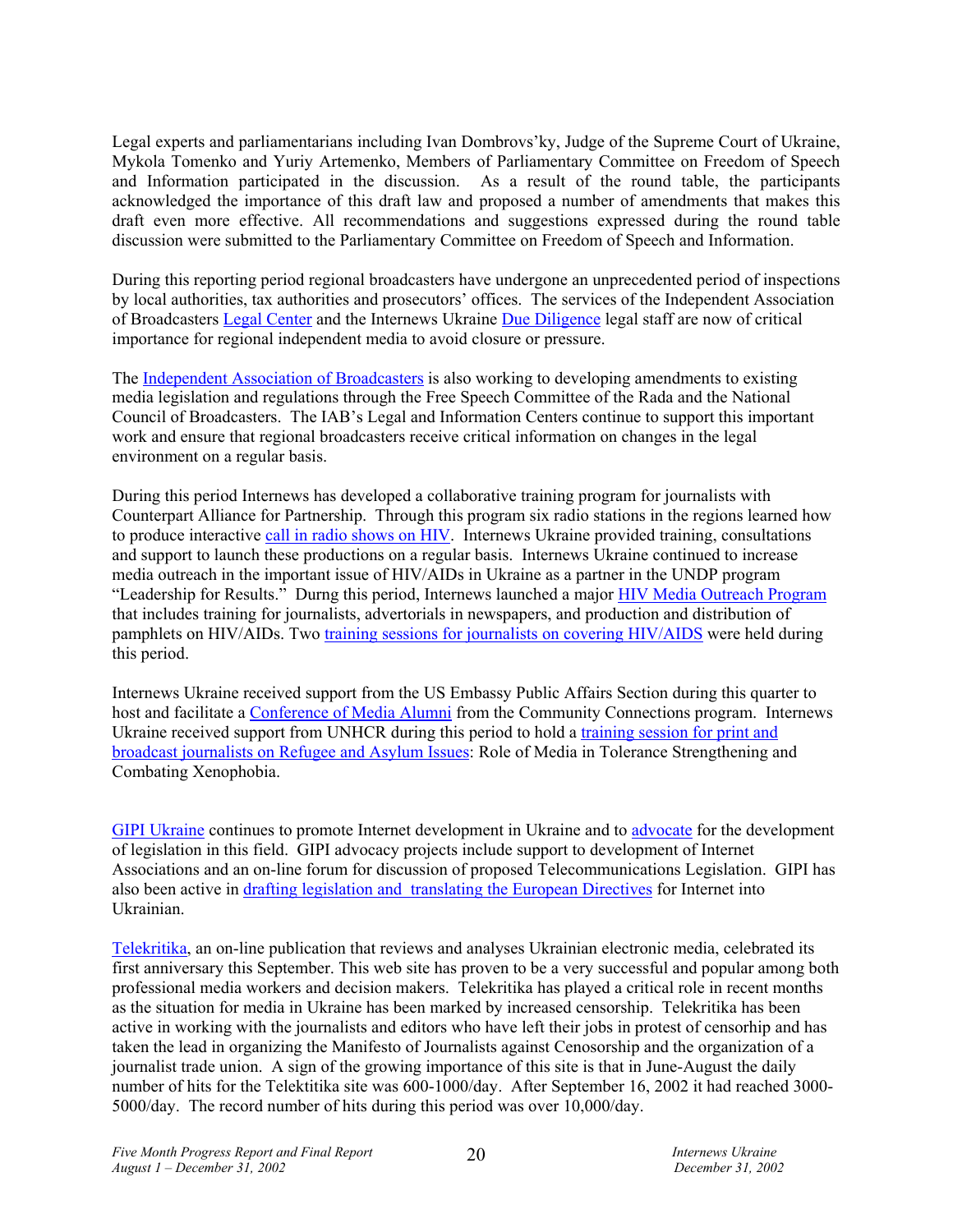# **II. Local Events Effecting the Media**

Internews' quarterly Media Environment Report is a comprehensive report on media developments and events that occurred during the past three months, and the factors (political, social and economic) that influence the media environment in Ukraine. Please see the report under a separate cover: "The Media Environment in Ukraine", the Third Quarter, 2002, or on our web site at http://www.internews.ua/eng/about/reports/.

# **III. Progress as Related to Targets**

# **Intermediate Result 1: Strengthened Media Effectiveness**

# **Intermediate Result 1.1 Improved News Quality**

*"Journalists follow ethical and professional standards for reporting and news production*."

Performance Indicator 1: Improvement in average Internews News Quality Scores per media outlet (methodology and criteria as provided by Internews) in Impact Assessment for  $2001^1$ . Target 1: Annual average improvement of 4-5% in actual scores for stations in smaller and larger cities.

Summary of Activities supporting this IR:

- 1. **Training and Conferences** for non-state television and radio companies to improve journalism and news production;
- 2. **On-site consultancies** and residencies to help stations improve news production and efficiency;
- 3. Distribution of journalism and news **trade manuals and learning guides** to non-government stations and universities across Ukraine;
- 4. **VAN/News Factory** Project;
- 5. **Telekritika** Project.

# **1. News Quality Training**

# *a) News Production on TV*

• On September 9-13, 2002, Internews Ukraine conducted *a one-week on-site regional professional skills news production training* designed for employees of the "Novyy Chernihiv" TVC in Chernihiv. Attending the training were 15 (7 male, 8 female) employees of the station. Instructing the course was Bart Childs (USA), who has worked in both the technical and editorial sides of television news production for over 20 years.

# *b) Graphics and Design Training/Production Course*

- On September 23-25, 2002, Internews Ukraine Training Department conducted a three-day seminar on *television design* in Kyiv. The seminar was instructed by Dmytro Klischik (Kyiv, Ukraine). Mr. Klischik is an award winner of the World Broadcasting Design Association and a partner of the DE/PO BUREAU in Kyiv. Participating were 16 graphic designers (10 male, 6 female) representing 16 TV stations in 11 cities in 10 regions across Ukraine.
- *c) Talk Show Development Training (HIV/AIDS)*

 $\overline{a}$ 

 $<sup>1</sup>$  Note that most recent figures are from the 2001 Impact Assessment. This was the final Impact Assessment</sup> completed under this grant.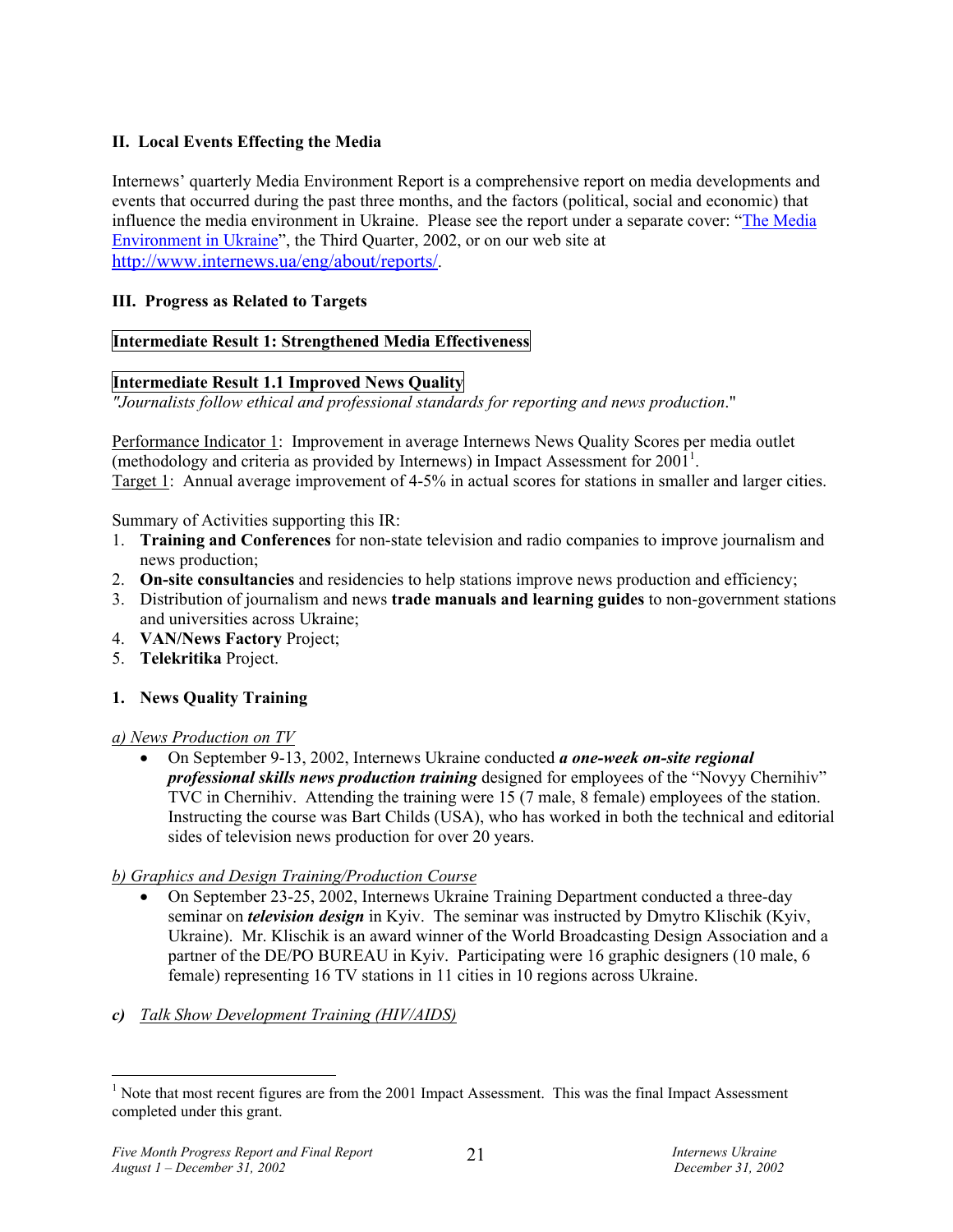- On September 9-11, 2002; Internews Ukraine jointly with Counterpart International Health Program held *talk-show development training (with a special focus on HIV/AIDS issues)* for journalists of radio stations*.* The training is part of a project supported by the USAID/Counterpart International Health Program. *The three-day Seminar on Production of Commercial Radio Programs* was instructed by Sergey Kuzin, General Producer and DJ at "Alfa" Radio in Minsk, Belarus. Participating were 16 representatives of 15 stations in 14 cities in 10 regions across Ukraine.
- On November 26, 2002 Pavlo Novikov organized and led a round table discussion for the representatives of regional stations participating in CAP project. During this meeting, DJs of radio stations exchanged experience and ideas on interactive programs production. Also, they agreed on the joint actions in producing program on December 1, 2002 dedicated to the International Anti-HIV/AIDS Day. This discussion was conducted in Internews with participation of 10 producers and moderator – Pavlo Novikov

# *d) Training on Objective and Professional News Coverage for Regional Journalists*

• On Dec. 9-12, Internews held an intensive workshop for TV journalists, led by Andriy Shevchenko, Head of the Kyiv Independent Media Professional Union, previously News Anchor and Journalist of "Novy Kanal" TV station and Ihor Kulias, former Editor-in-Chief of the Novy Kanal news program "Reporter."

According to trainer Andriy Shevchenko, *"the training is of great value because we discuss how to operate under political pressure. Some creative approaches on this are offered by participants from the regions. In addition, this workshop is a real chance to establish a network of strong, objective and professional journalists in the regions."*

The workshop includes reporting techniques, news production, ethics in news coverage and government censorship. The training includes a day of newsroom practice where trainees develop, research and script stories, producing complete rundowns for three news broadcasts. These stories are then discussed and compared to the rundowns from UT-1, 1+1 and Novy Kanal for the same timeslots on the same day.

*"In general this group is very strong, and they did succeed in becoming a real TV team in the shortest period of time. 50% percent of the success of short training depends on making journalists forget that it's the game and treat this 'game' as the most serious work in their lives because it will be 'broadcast' today,"* says co-trainer Ihor Kulias.

The 12 trainees include reporters and news editors from the TV markets in Odesa, Kharkiv, Simferopol, Donetsk, Dnipropetrovsk and other cities in Eastern and Southern Ukraine.

• On December 17-20, 2002 Internews held an intensive workshop for TV journalists from Western Ukraine in Ivano-Frankivs'k, led by Andriy Shevchenko, Head of the Kyiv Independent Media Professional Union, previously News Anchor and Journalist of "Novy Kanal" TV station and Ihor Kulias, former Editor-in-Chief of the Novy Kanal news program "Reporter."

The workshop includes reporting techniques, news production, ethics in news coverage and government censorship. The training includes a day of newsroom practice where trainees develop, research and script stories, producing complete rundowns for three news broadcasts. These stories are then discussed and compared to the rundowns from UT-1, 1+1 and Novy Kanal for the same timeslots on the same day.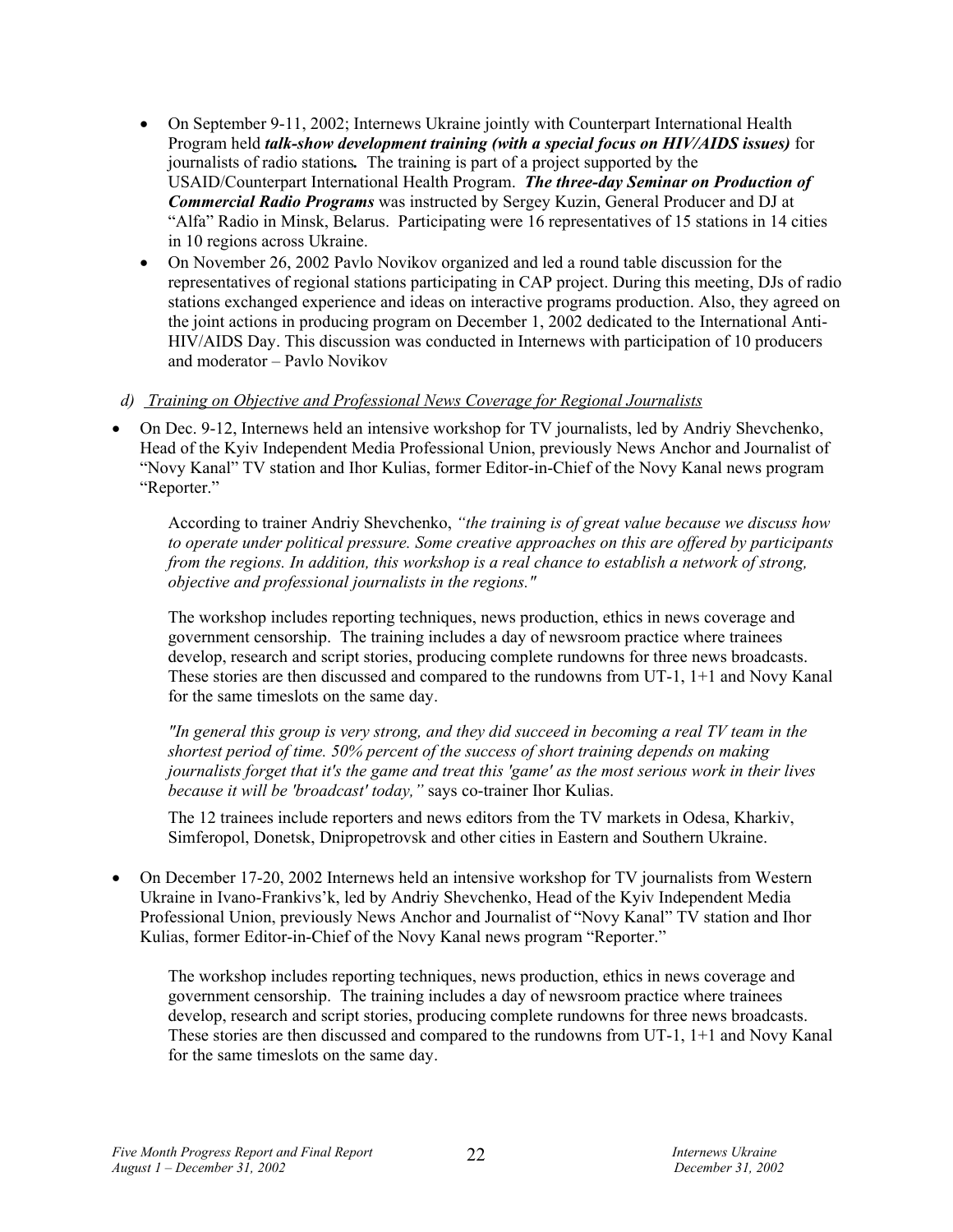The 12 trainees include reporters and news editors from the TV markets in Ivano- Frankivs'k, Chernivtsi, Lviv, Ternopil', Rivne, and Khmelnytsky.

# *e) Conference and Workshop for Community Connections Media Alumni:*

On October 18-19, 2002 Internews Ukraine hosted a two-day conference in Kyiv, bringing together alumni of the Community Connections program and strengthening the awareness of legal rights and responsibilities of journalists in Ukraine through series of training workshops and general discourse on legal issues related to an independent media and viable business operations (TV, Radio and print-media). The conference was financed by the Public Affairs Section of the US Embassy.

Internews-Ukraine developed a questionnaire for the roughly 115 alumni who traveled to the United States and received professional training in print, radio and television journalism. Of the 115, potentially 77 candidates were available for participation in this conference. Internews-Ukraine had received 59 applications, from which the representatives of PAS and Internews-Ukraine selected 30 participants. The selection process was handled on the basis of questionnaire according to several criteria:

- Representation of as many regions as possible The Community Connections alumni from Eastern (Dnipropetrovs'k Region, Donets'k Region, Kharkiv Region), Central (Poltava Region), Southern (Crimea, Odesa Region, Zaporizhzhya Region) and Western (Ivano-Frankivs'k Region, Lviv Region, Zakarpattya Region) parts of Ukraine attended the conference. Thus, we are managed to cover all regions, the representatives of which are participated in the Community Connections Program (Theme: Journalism).
- We tried to include representatives of different media outlets newspapers, TV, radio and information agencies. Our goal was to give participants an opportunity to share their experience with colleagues from different media outlets. This conference showed that they are interested in print-broadcast cooperation in an attempt to solve similar problems.

The conference was attended by 29 alumni.

One of the conference objectives was to examine lessons the participants learned, while visiting the USA. The moderators divided all participants into two groups to evaluate the effectiveness and outcome of training programs, their strengths and weaknesses, the applicability of knowledge and skills acquired, reasons for failures and non-applicability. As a result of the presentation of breakout sessions work the organizers obtained in-depth feed-back.

Another objective of the conference was a wish-list discussion on possible training topics, professional knowledge and skills they would like to acquire in the future. This discussion was aimed at developing ideas for future training and direction of media support activities to develop commercially and editorially independent media in Ukraine.

During the conference participants had an opportunity to attend workshops run by Ukrainian experts in media sphere. Tetyana Lebedeva, Chairman of the Board, Independent Association of Broadcasters talked on the Creation of Media Associations/Networks as a tool of ensuring development of independent media. Status of Freedom of Speech in Ukraine according to International Standards was the major theme of the class ran by the Head of Fund "Europe XXI" Inna Pidlus'ka. In addition, Ihor Kurus as a representative of the National Council discussed with the participants the creation of public service broadcasting and legal issues of licensing of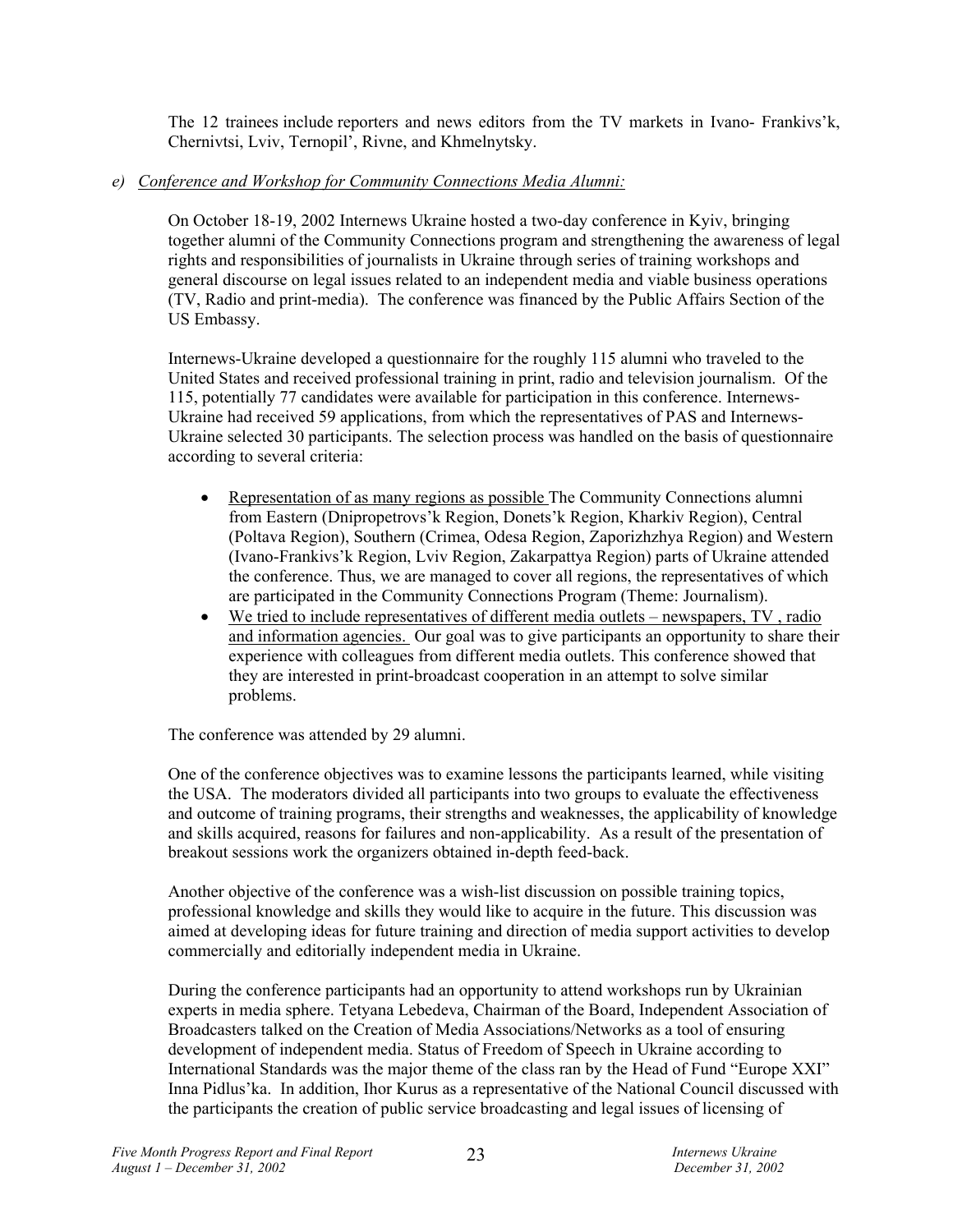broadcast media in Ukraine. During the conference the participants had very productive discussion with Natalia Petrova, leading media lawyer in Ukraine. According to the feedback, the participants found this session to be one of the most useful and essentially important for them.

Representatives of different PAS programs made a series of presentations for alumni including educational, informational and grants program presentations, presentation of the Embassy media development fund, PAS alumni programs and opportunities, the IATP program, and Project Harmony Community Connections. Internews Ukraine also presented the Virtual News Agency and News Factory projects.

The Internews TV department produced a 3-minute film on the results of the conference. Internews-Ukraine provided 3 CD copies of this film to the PAS.

### *f) Training Workshop for TV journalists on HIV/AIDS news coverage. Joint project of Internews Ukraine and the British Council.*

This 4-day workshop was designed to better inform regional journalists on the HIV/AIDS issue in Ukraine, provide them with information to be used for related news stories and programs and train them in some special skills like researching HIV/AIDS, cooperation with HIV/AIDS service organizations, breaking the stereotypes of HIV/AIDS perception, interviewing HIV positive people etc. Date: October 01-04

Trainers: Olena Puryk, AIDS Alliance

 Laima Geydar, All-Ukrainian network of people living with HIV/AIDS Andriy Shevchenko, ex-Noviy Channel Pavlo Novikov, Internews Ukraine Olexander Makarenko, Internews Ukraine

# *g) National response to HIV/AIDS. Journalism training within the framework of the UNDP "Leadership for Results" project*

Date: October 12-13

This 2-day workshop was designed to better inform regional journalists on the HIV/AIDS issue in Ukraine, provide them with information to be used for related news stories and programs and train them in some special skills like researching HIV/AIDS, cooperation with HIV/AIDS service organizations, breaking the stereotypes of HIV/AIDS perception, interviewing HIV positive people, alternative HIV/AIDS coverage etc.

Trainers: Olena Puryk, AIDS Alliance

 Laima Geydar, All-Ukrainian Network of people living with HIV/AIDS Pavlo Novikov, Internews-Ukraine Dmytro Vasilyev, UNDP

### *h) Training session for print and broadcast journalists on Refugee and Asylum Issues: Role of Media in Tolerance Strengthening and Combating Xenophobia*

This training was designed to provide print and broadcast journalists with information on the current situation with refugees and asylum seekers in Ukraine, demonstrate international experience in combating xenophobia and develop contacts for a more fruitful cooperation between media and the officials involved in issue for better informed coverage.

Date: October 10

Trainers: UNHCR experts

Oksana Panasivska, Internews Ukraine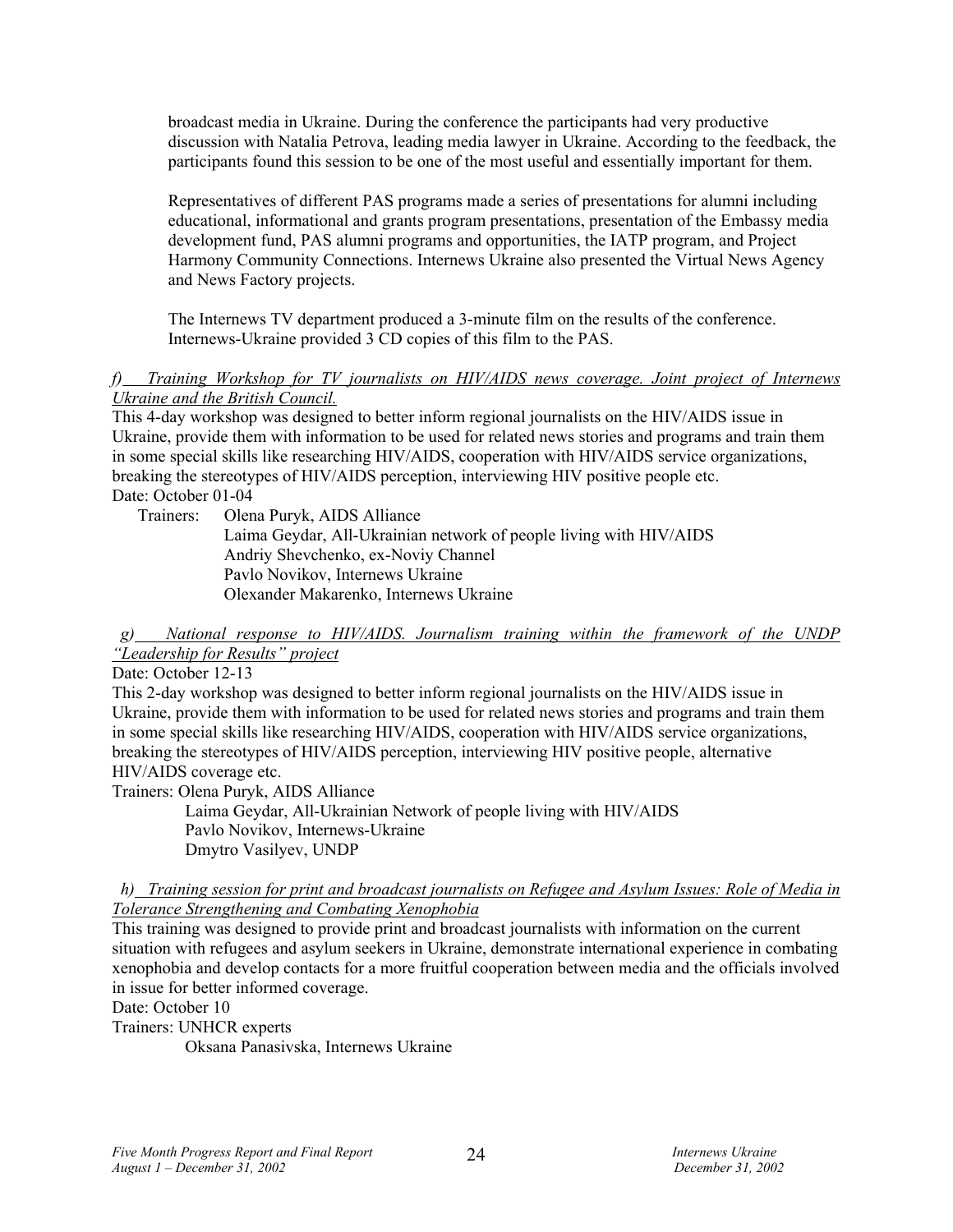**2. On-site consultancies and residencies**: (for further information, please see *"Increasing News Production at Non-State Media Companies"* below).

# **3. Distribution of Teaching/Learning Manuals**

In 1998, with support from the International Renaissance Foundation, Internews translated into Ukrainian, and published, six Training Manuals for non-government media professionals of Ukraine. The manuals are as follows:

- "BBC Producer's Guidelines"
- "Television Station Management"
- "Advanced Television Station Management"
- "Television Reporting"
- "Computer Graphics and Set Design for Television"
- "Ethics and Values in Broadcast Journalism"

Between August 1 and December 31, 2002, 1 (manual ("Computer Graphics and Set Design for Television") was given away to Serghiy Safonov, Producer of a Kyiv "Studio Medio".

### **4. Virtual News Agency/News Factory Project**

This project directly increases the quality of news available to Ukrainian public *(for more details please see VAN section below)*.

### **5. Telekritika Project**

Through thorough analysis of programs broadcast by Ukrainian TV channels, the Telekritika Internet-Project directly works to increase the quality of news available to Ukrainians *(for more details please see Telekritika sections below).* 

# **Intermediate Result 1.2: Increased QUANTITY of News**

1. "*Increased circulation of objective information: stations producing and broadcasting a greater quantity of news programming*."

Performance Indicator 1: Increase in average hours of news per week produced and broadcast by nongovernment television stations.

Target 1: Annual average increase of 5-10% of average hours per week produced & broadcast at media outlets.

ACHIEVEMENT 2001<sup>2</sup>: News Quantity Score of 3 out of 5, 59% of total possible; 201 hours per week in 30 target cities (with population over 300K) – (*as reported in January 2002 Impact Assessment).* 

Summary of Activities supporting this IR:

**1. Production and dissemination of topical radio programs**;

**2. Training & on-site consultancies** to teach stations how to increase, at a lower cost, production of local news;

**3. Virtual Agency of News/News Factory Project**;

**4. Telekritika.** 

 $\overline{a}$ 

 $2^{2}$  Note that most recent figures are from the 2001 Impact Assessment. This was the final Impact Assessment completed under this grant.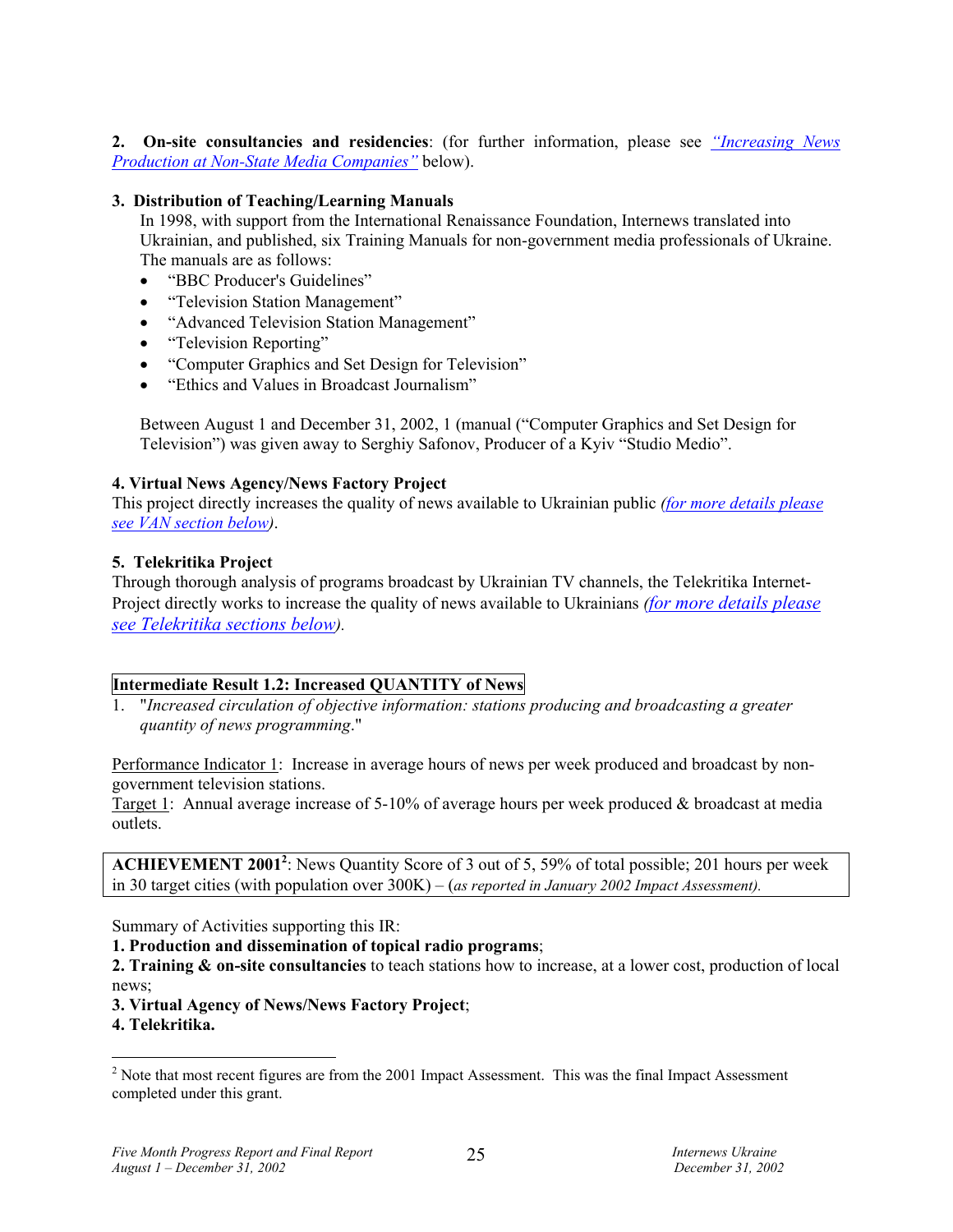# **1. Production of Topical Radio Programs by Internews**

In August-December 2002, Internews Radio Department continued production of its weekly topical radio programs, and distributed them free of charge to 28 regional stations across Ukraine (seven radio stations were added to the list since July 31, 2002). Between August 1 send December 31, 2002, Internews distributed 103 Political Coffee radio programs and 18 PSAs. The "Political Morning Coffee" programs were distributed to 28 stations listed below. Also, the series and other programs and PSAs produced were made available to all radio stations via the Internet: please see the Virtual News Agency on Internews Ukraine's web page: www.internews.ua.

| <b>Station</b>                                 | City                               | Potential       |
|------------------------------------------------|------------------------------------|-----------------|
|                                                |                                    | <b>Audience</b> |
| Radio "Sistema"                                | Kryviy Rih (Dnipropetrovsk oblast) | 1,100,000       |
| Radio "Continent"                              | Sevastopol                         | 1,000,000       |
| Radio "Class!"                                 | Donetsk                            | 3,700,000       |
| Radio "Tavria"                                 | Kherson                            | 1,000,000       |
| Radio "Ternopil"                               | Ternopil                           | 750,000         |
| Radio "New Chernigiv"                          | Chernigiv                          | 500,000         |
| Radio "Vsesvit" (Univerce)                     | Sumy                               | 350,000         |
| Radio "Dovira-FM"                              | Poltava                            | 380,000         |
| Radio "West Polus"                             | Ivano-Frankivsk                    | 500,000         |
| Radio "STV"                                    | Severodonetsk (Lugansk oblast)     | 250,000         |
| Radio "Kray"                                   | Rivne                              | 300,000         |
| Radio "Zhitomyrska Khvylya"<br>(Zhitomir Wave) | Zhitomyr                           | 1,000,000       |
| Radio "Allur"                                  | Kremenchug (Poltava oblast)        | 400,000         |
| Radio "Podillya-Tsenter"                       | Khmelnitsky                        | 140,000         |
| Radio "Eurostudia"                             | Mariupol (Donetsk oblast)          | 500,000         |
| Radio "Samara"                                 | Pavlograd (Dnipropetrovsk oblast)  | 400,000         |
| Radio "Auto Radio"                             | Kherson                            | 500,000         |
| Radio "Vezha"                                  | Ivano-Frankivsk                    | 300,000         |
| TPK "Gorlivka"                                 | Gorlivka (Donetsk oblast)          | 300,000         |
| Radio "City"                                   | Chernivtsi                         | 800,000         |
| Radio "New Wave"                               | Kharkiv                            | 1,500,000       |
| Radio "AB-Radio"                               | Kirovograd                         | 300,000         |
| Radio "Bit"                                    | Kramatorsk (Donetsk oblast)        | 500,000         |
| Radio-5 FM                                     | Zaporizhzha                        | 1,000,000       |
| Radio "Lviv Wave"                              | Lviv                               | 1,000,000       |
| Radio "Zhisa"                                  | Simferopol (Crimea)                | 2,000,000       |
| Radio "Svit-FM" (Gromadske                     | Uzhgorod                           | 700,000         |
| Movlennya – Public                             |                                    |                 |
| Broadcasting)                                  |                                    |                 |
| Radio "Maidan-FM"                              | Bila Tserkva (Kyiv oblast)         | 200,000         |

The "Political Morning Coffee" programs reaches audiences across Ukraine. Radio stations receiving programs are:

# **2. Training & on-site consultancies**

a) Internews supports increased news production at regional stations through *on site consultancies and residencies by expatriate and Ukrainian trainers*. Between August 1 and December 31, 2002, 7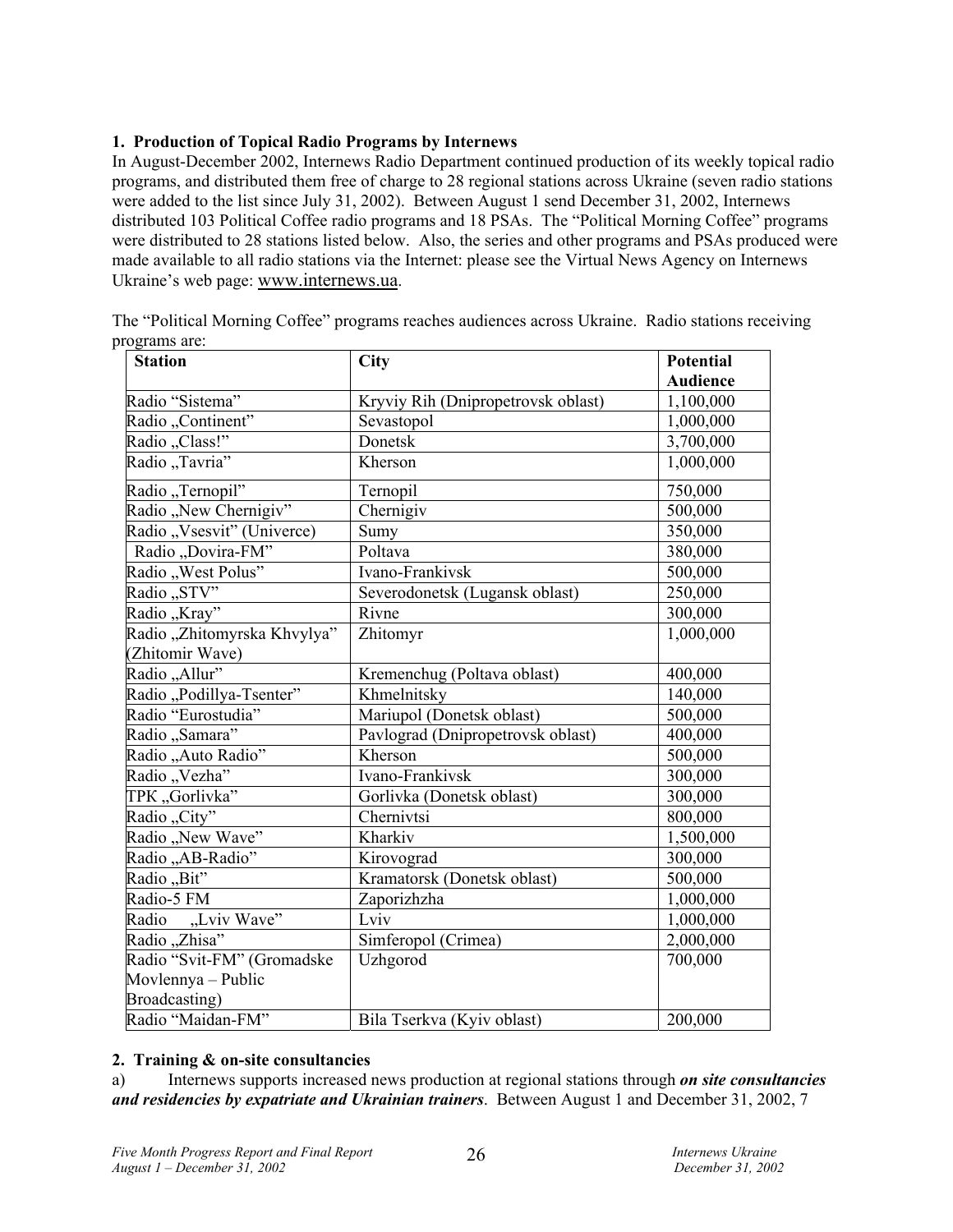stations received *consultancies on the production of live, interactive radio call in programs*. Providing consultancies were Oleksandr Makarenko, Internews' Training Director, Oksana Panasivska, Innternews Development Director and Pavlo Novikov, I/UA Radio Producer and Head of the Project. The project, supported by the USAID/Counterpart International Health Program, was launched in August with a 5-day seminar on the production of the interactive radio call-in programs. These live, call-in radio programs are designed to increase awareness of HIV, an understanding of the risks of infection, and increase tolerance at the community level towards those who are infected and affected by HIV. The stations received ongoing consultations and support from Internews Ukraine as they produced a one-month series of 4 radio programs (each, 24 programs total), including *on-site consultancies*. As a result, *28 consulting days* were provided (2 days x 2 persons x 5 stations; 3 days x 1 person x 1 stations, 1 day x 1 person x 1 station; and 2 days x 1 person x 2 station)

- August 19-20; Radio "FIL" in Odessa; Oleksandr Makarenko.
- August 27; "Lux" TVRC in Lviv; Oleksandr Makarenko and Pavlo Novikov.
- August 28; Radio "Ternopil" in Ternopil; Oleksandr Makarenko and Pavlo Novikov.
- September 1-2; Radio "Klas" in Donetsk; Oleksandr Makarenko and Pavlo Novikov.
- September 3; Radio "AB" in Kyrovograd; Oleksandr Makarenko and Pavlo Novikov.
- September 4; Radio "Chançon" in Kremenchuk; Oleksandr Makarenko and Pavlo Novikov.
- Nov. 4-6; Radio Shanson in Kharson; Pavlo Novikov (Nov 4-5) and Oksana Panasivska (Nov 4-6).
- Nov. 28; Radio Shanson-Kremenchug in Kremenchug; Pavlo Novikov

Also, Internews' Training Department provided *two on-site consultancies and residencies* (2 weeks total) to the television stations as follows:

- September 16-20, 2002, one week. "Chernomorska" TVRC (Simferopol, Crimea). Julia Deeva (Business and Marketing Consultant, Nizhnyy Novgorod Broadcasting Media Holding Director, Nizhnyy Novgorod, Russia). General and strategic management of a television company. Commercial management.
- September 23-27, 2002, one week. "Alex" TVRC (Zaporizhzhya). Julia Deeva (Business and Marketing Consultant, Nizhnyy Novgorod Broadcasting Media Holding Director, Nizhnyy Novgorod, Russia). General and strategic management of a television company. Commercial management.

# **Radio Consultancies**

Between August 1 and December 31, 2002, the Radio Division provided *consultative, organizational, and administrative and technical assistance to 28 radio companies,* their directors, chief editors and other employees, both in the capital of Ukraine – Kyiv, and in the regions:

- Pavlo Novikov, Program Maker, and Oleksandr Makarenko, Training Director, provided consultative and production assistance to stations-participants of the project aimed at production of interactive call in radio shows *(please see above)*.
- From August 1 through December 31 the Internews Radio Division provided *various support* to managers and chief editors of the Radio News Departments and other divisions at twenty-eight FM radio stations across Ukraine *(please see the above list).*

# **3. Virtual News Agency/News Factory Project.**

This project directly increases the amount of news available:

- $\checkmark$  In August, 20 minutes of news feature segments produced by VAN partners were distributed to VAN partners. 13 stations took part in the exchange and received the news feature items for use in their programs.
- $\checkmark$  In September, 30 minutes of news feature segments produced by VAN partners were distributed to VAN partners. 12 stations took part in the exchange and received the news feature items for use in their programs *(for more details please seeVAN section below).*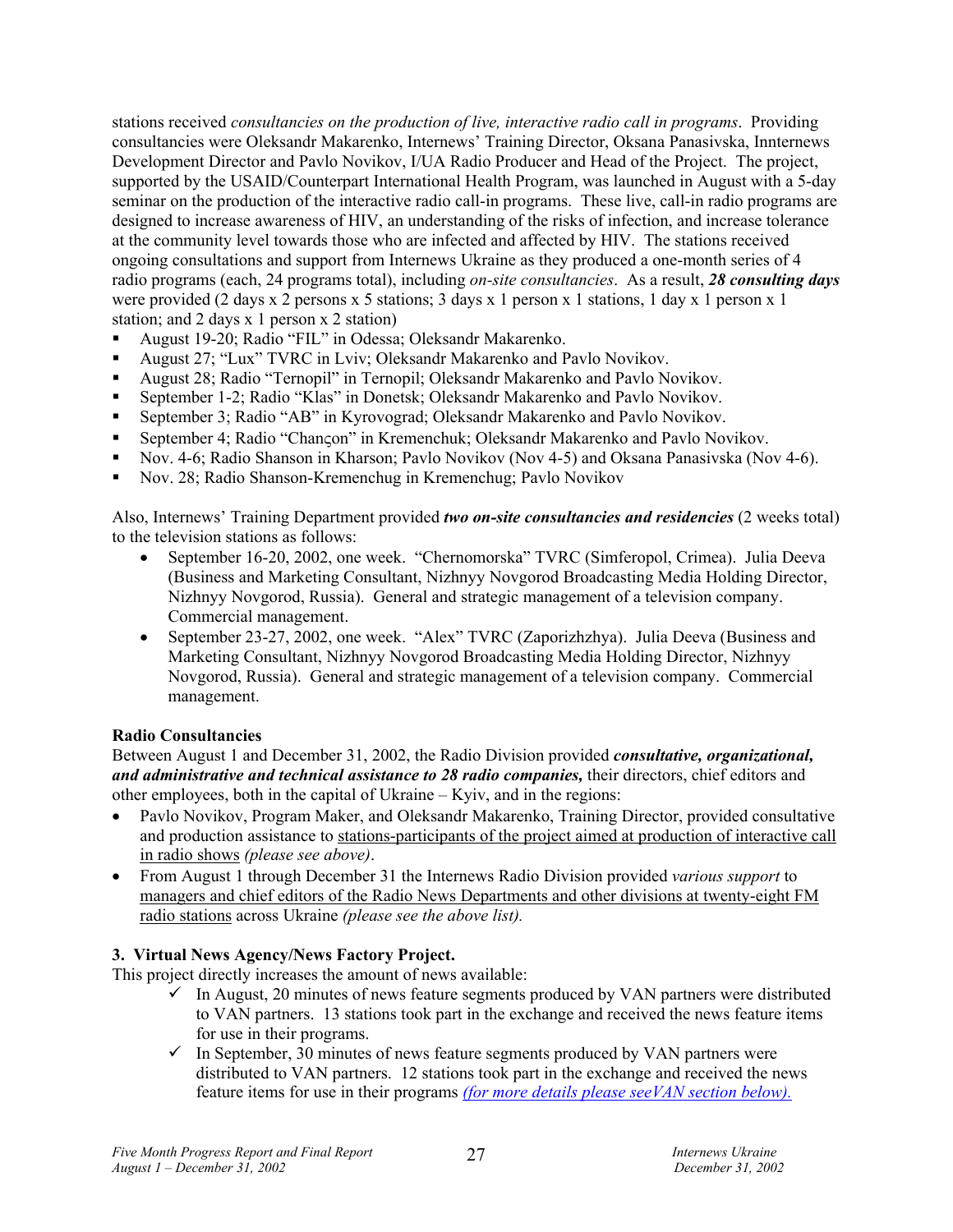$\checkmark$  The exchange was suspended on Sept. 30, 2002. We hope to relaunch this service in 2003.

# **4. Telekritika Project**

Through thorough analysis of programs broadcast by Ukrainian TV channels, Telekritika works to increase the quantity of high-quality, objective news available to Ukrainians *(for more details please see Telekritika Section below).* 

Telekritika raised the issues that are oftenly silenced by other media outlets and directly increased the quantity and quality of information available both for Internet readers and for the media outlets for their further usage.

# **Intermediate Result 1.3 Improved Information Efficiency**

"*Stations have better access to and use of objective informational resources, more efficiently utilizing Internet-based informational resources of objective information."* 

Performance Indicator 1: Improvement in Internews Internet Informational Efficiency Grade: the skills and availability of stations to access and effectively use information via the Internet (scoring methodology available from Internews).

Target 1: Annual average increase of 2-5% of station scores.

**ACHIEVEMENT in 20013 :** Informational Efficiency Grade 4 out of 5 (69% of total possible) – (*as measured in January 2002 Impact Assessment).* 

Summary of Activities supporting this IR:

- 1. **Web-site Expansion and Development** through OSI, providing access to news to the regions;
- 2. **Virtual News Agency;**
- 3. **VAN/News Factory** Project;
- 4. **Internet & Computer Infrastructure Support to the Association of Broadcasters**;
- 5. **Telekritika** Internet-Project;
- 6. **Global Internet Policy Initiatives (GIPI).**

# **1. Web site for Independent Media Project**

Launched in 2000 with funding from the International Renaissance Foundation, Internews' web site www.internews.ua is an important resource for Ukrainian media outlets. The Internet project provides access to programs, news bulletins, other media-related organizations, current evaluation and analysis of the media environment in Ukraine, list of Ukrainian television and radio stations, legal support, Internews' television and radio programs, schedules of the training sessions, training application forms, news on Internews' events, projects and activities, and an archive of the news from Internews on its website etc.

# **2. Virtual News Agency**

Since January 2001, the *"Virtual News Agency"* provides our web-site visitors with access to real audio information programs and news. Independent radio and television companies can access Internews radio production over the Internet*.* The Virtual News Agency is an information agency, which draws on journalists in Kyiv and in the regions, collecting and providing interesting and important information on

 $\overline{a}$  $3$  Note that most recent figures are from the 2001 Impact Assessment. This was the final Impact Assessment completed under this grant.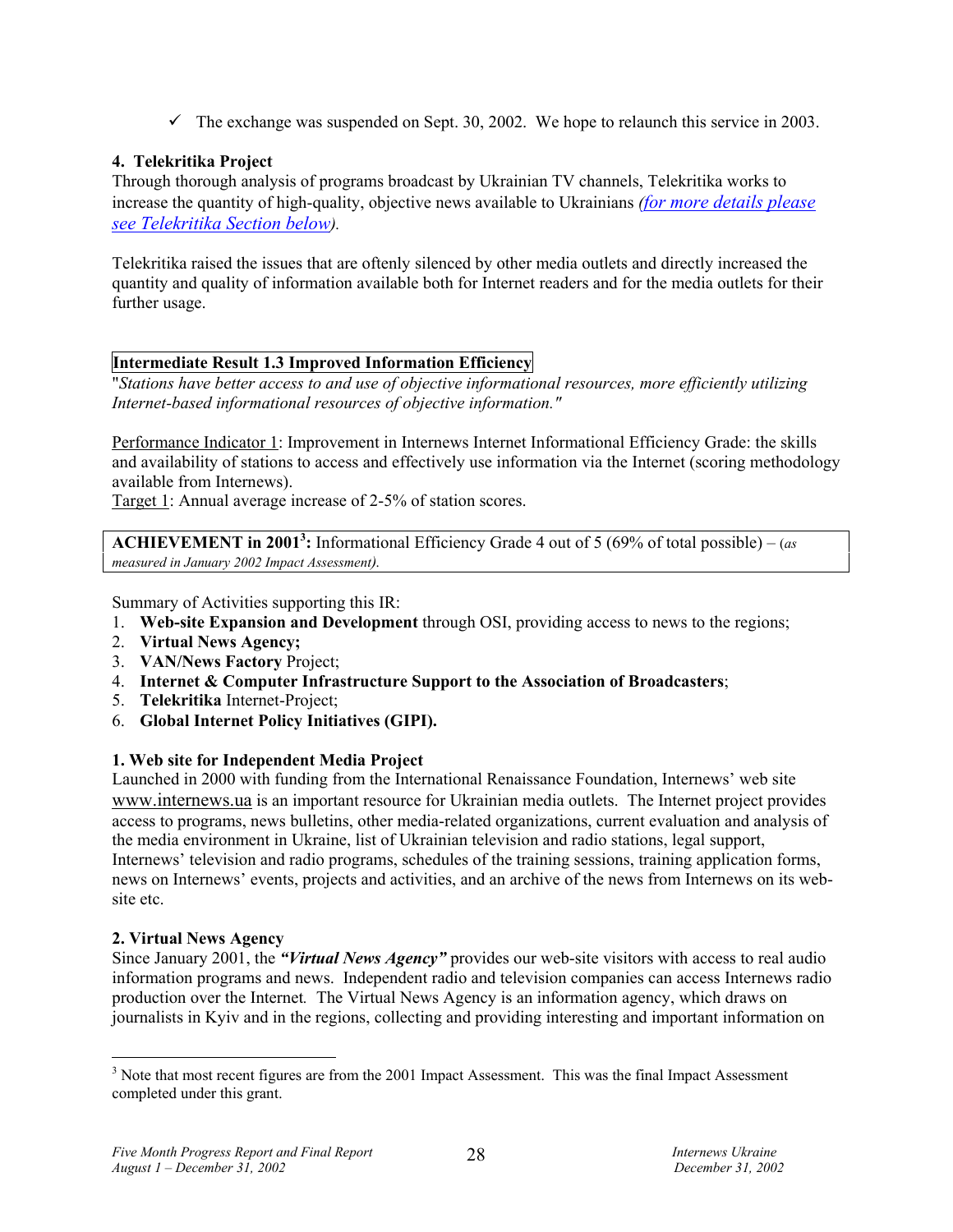events. In Kyiv, the information is edited and placed in the Internet, on the Internews web-site www.internews.ua. As a result, the *Virtual News Agency's* users receive objective and timely information on events.

# **3. VAN/News Factory Project**

In 2002 Internews expanded the *Internews Virtual Agency of News (VAN)*, launched in October 2001, with the addition of the News Factory and News Exchange projects. Media in Ukraine is divided into national and regional news and people are accustomed to receive news on their area/region from local television and radio companies. Local news programming is what makes regional stations competitive. However, regional stations often produce uninteresting news programs and do not respond to the changing environment or reflect the situation in the regions.

The VAN system:

- $\checkmark$  works to optimize news production at television and radio stations;
- $\checkmark$  improves the news quality;
- $\checkmark$  encourages news development;
- $\checkmark$  increases news quantity;
- $\checkmark$  established a news exchange between regional television and radio stations of Ukraine;
- $\checkmark$  is an Internet resource fully available only to project participants;
- $\checkmark$  encourages creation of a systematized news archive;
- $\checkmark$  improves news content;
- $\checkmark$  provides a tool to resolve information disputes through the news content archive;
- $\checkmark$  and provides several services: news lines, event of a day, photo archive, audio and video files.

Between August 1 and Dec. 31, 2002 Internews staff continued to travel to the regions and select project partners to submit information from their regions to the News Production Center – a news gathering hub in Kyiv (at Internews). At the Center, the information from the regions is gathered and edited, and then placed on the Internet at www.internews.ua/ukr/news/media/ for use by project participants. By December 31, 2002, VAN has expanded its list of participants from **18** to **23**:

- *1.* TVRC Chornomors'ka, Simferopol'
- 2. Media Group "Obyektiv", Kharkiv
- 3. ATN, Kharkiv
- *4.* TVRC "Alex", Zaporizhzhya
- 5. TVC <sub>n</sub>11 channel, Dnipropetrovs'k
- 6. Information Agency "Reporter", Odesa
- 7. TVC "Vezha", (also **radio "Vezha"),** Ivano-Frankivs'k
- 8.  $TVC, Lux$ <sup>"</sup>, Lviv
- 9. TVC "Avers", Luts'k
- 10. TVA, Chernivtsi
- 11. TVRC "Telecom-Service", Shostka, Sumy Region
- 12. TVRC "Rudana", Kryvy Rih, Dnipropetrovs' k Region
- 13. Radio "Stolitsa", Kyiv
- 14. Radio Ternopil', Ternopil'
- *15.* Radio Klas, Donets'k
- *16.* Radio "Continent", Sevastopol'
- 17. Radio "Vsesvit", Sumy
- 18. Radio "Samara", Pavlograd
- 19. TVRC "Novy Chernigiv", Chernigiv
- 20. TVRC "TV-Stirol", Gorlovka, Donets'k Region
- 21. TVRC "Rivne-1", (also radio "Rivne-1"), Rivne
- 22. TVRC "TV-4", Ternopil'
- 23. 23. TVRC "Morion", Evpatoria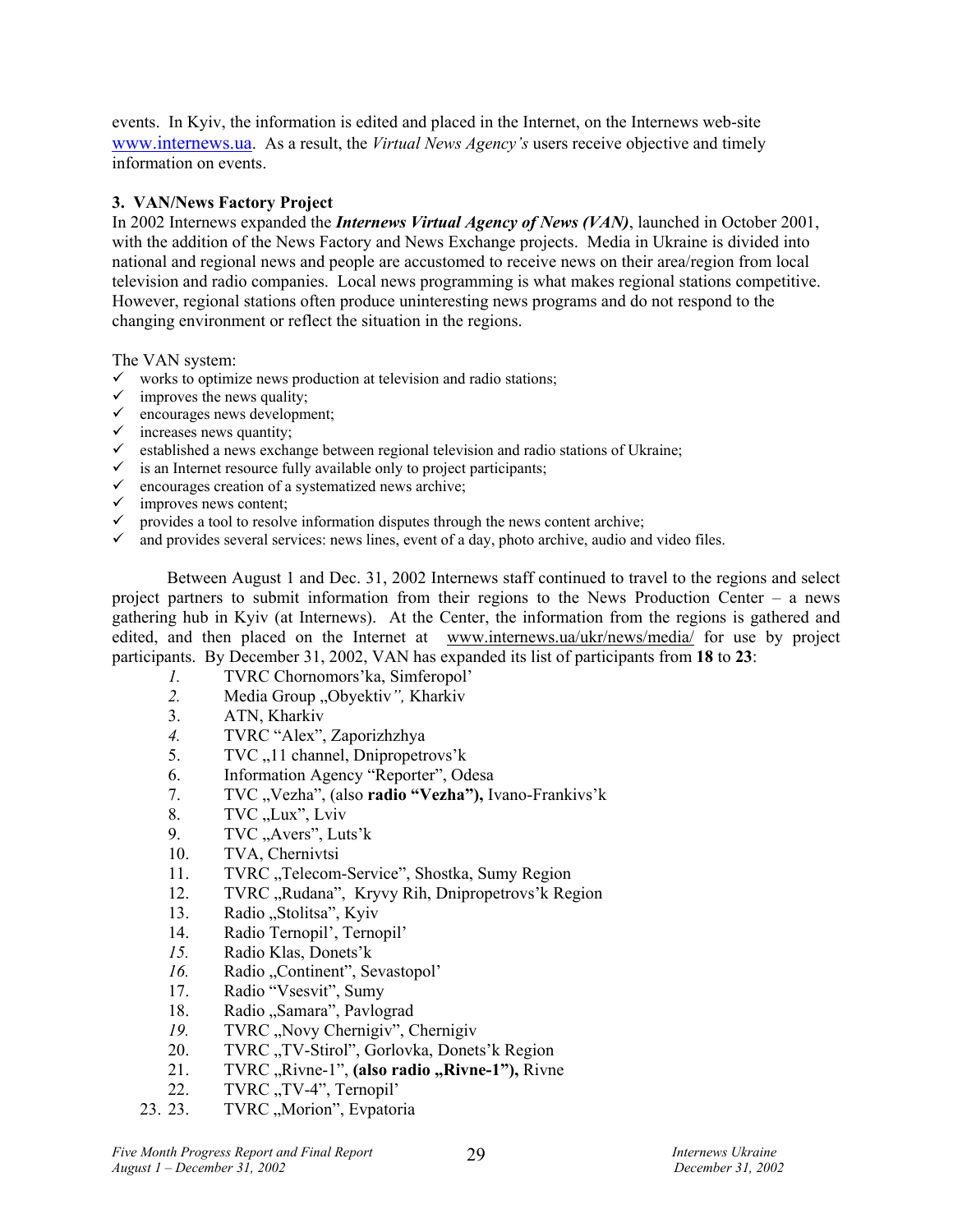News Factory software was also provided to

- 1. Radio "BIT", Kramators'k
- 2. TVRC "Ukraine", Donets'k
- 3. TVRC "Novy Donbass", Donets'k
- 4. TVRC "Illichevs'ke Telebachennya-3", Illichevs'k
- 5. Channel M1, Kyiv
- 6. RC "Prosto Radio", Odessa
- 7. RC "Gromads'ke movlennya", Uzhgorod
- 8. TVC "Saturn", Mykolaiv
- 9. ARTK "Glas", Odesa
- 10. TVRC "Mist", Odesa
- 11. RC "Nashe Radio", Kyiv

Internews has received letters from the following organizations asking for the software and training:

- 1. Radio "Maydan FM", Bila Tserkva, Kyiv Region
- 2. Information Agency "Status Quo", Kharkiv
- 3. Information Agency "Shid info", Lugans'k
- 4. RC "Vzrosloe Radio Shanson", Kherson
- 5. TVRC "VIK", Kherson
- 6. Radio "Tavria", Kherson
- 7. Radio Bit, Kramators'k, Doets'k Region
- 8. TVRC "Illichivs'ke TV-3", Illichivs'k, Odesa Region

Each VAN participant is provided on-call consultative asisstance via e-mail and telephone. Each VAN participant was given the News Factory software that streamlines their news production, provides printed rundowns for broadcasts, and archives all script and lead-in information from broadcasts. The scripts from the News Factory program are sent to the Internews' News Production Center where they are edited and placed on the Internet. All project participants are given a password to ensure access to the information and news items. News Factory is a system with clearly structured tasks, rights and liabilities of all project participants such as chief-editor, editor, reporter, etc., to ensure production of high-quality and timely news. This type of newsroom computer program is widely used abroad for news production. However, it is still too expensive for Ukrainian stations. Through Internews, the project participants received the software *and training* for free. News Factory speeds up the news production process and structures the news division; it frees a newsmaker from paper chaos and lets him review and edit scripts efficiently. Also, it allows the news director to track the stage of news production at any time.

VAN constantly updates the information web-resource with news from the project participants and regional news items produced by the News Production Center. Oksana Solomchenko and Alexei Belous edit the news items. Directing the project is Anton Topchiy. In close cooperation with the project partners, Internews has enhanced the amount of information available. VAN project participants have considerable advantages in news research due to the news exchange system that provides information from other regions. They also have an access to the News Production Center (its urgent news items from the regions).

During the period August-December, 2002 VAN experts conducted 4 training sessions, 8 days total:

September 12-13, 2002 – Rivne-1, Rivne September 24-25, 2002 – TVRC "Stirol-TV", Gorlivka November 28-29, 2002 – TV-4, Ternopil' December 18-19, 2002 – TVRC Morion, Evpatoria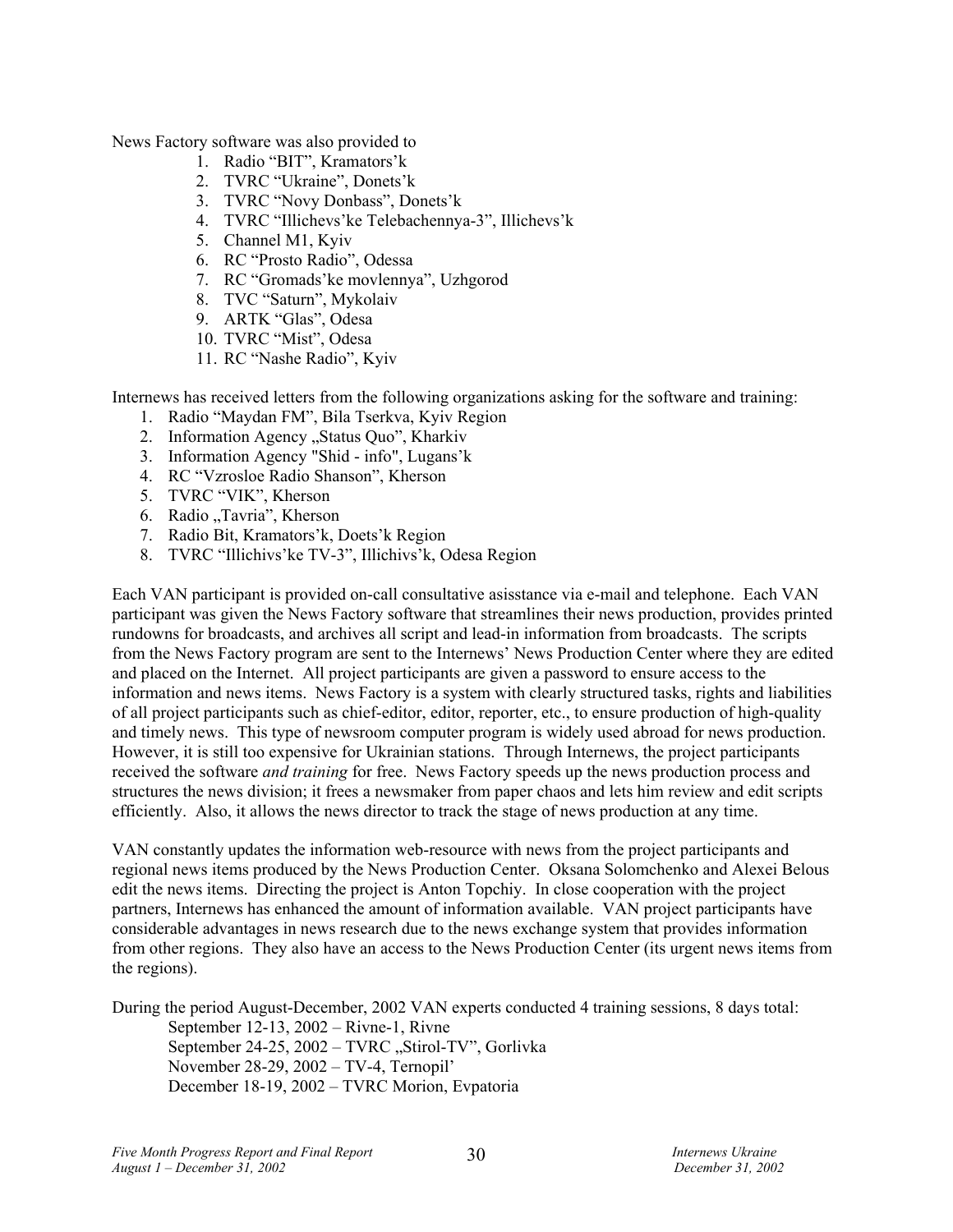VAN staff traveled to:

- On September 12-13 Anton Topchiy, VAN Project Lead, and Vlad Kondratyuk, VAN Programmer, went to "Rivne-1" TVRC in Rivne to conduct a two-day on-site seminar on the usage of the News Factory software and on VAN news exchange.
- On September 25-26 Anton Topchiy, VAN Project Lead, and Vlad Kondratyuk, VAN Programmer, conducted an analogous two-day training for employees of "Stirol-TV" TVRC in Horlivka, Donetsk Region.
- On November 28-29 Anton Topchiy, VAN Project Lead, and Vlad Kondratyuk, VAN Programmer, went to "TV-4" TVRC in Ternopil' to conduct a two-day on-site seminar on the usage of the News Factory software and on VAN news exchange. This company became a member of the project and send their news passages on a regular bases.
- On November 18-19, Anton Topchiy and Vlad Kondratyuk conducted an analogous two-day training for employees of TVRC "Morion" (Evpatoria). The News Factory software was installed and Internews experts provided consultancies on technical issues.
- Anton Topchiy went to TVRC "Saturn" (Mykolaiv), but it's turned out that this station doesn't have sufficient technical resources to join the project. Currently, they are moving to a new building and doing technical renovations.

After the visits and seminars at the stations, the news programs of these companies were included in the VAN database and the information sent in by the stations was used in production of news items.

Between August 1 and December 31, 2002, the following progress in the work of the Virtual Agency of News was made:

- $\checkmark$  The work on adapting the News Factory software to the work of a radio news service continued.
- $\checkmark$  The opportunity of installation of the 1.3 version of the News Factory program on TV was studied.
- $\checkmark$  The news items page was enhanced on the VAN's site, and excerpts of news items of Ukrainian informational sites and agencies UNIAN, Obozrevatel, ElVisti, MigNews and Objective Media Group (Kharkiv) were added.
- $\checkmark$  Scripts for NF programs were developed, to condense news items to one page.
- $\checkmark$  The data base of correpondents' photographs was updated and images were added. This data base, combined with audio reports on the site in an MP3 format allow partner stations to cover breaking local news quickly and efficiently.
- $\checkmark$  To provide a better coverage of the "Rise Up, Ukraine!" action of September 16, 2002, a special section was designed on the site to cover events connected to this unfolding news story in the regions. 10 MP3 reports on the action from 8 regions across Ukraine were prepared. The report by Olena Goncharova (Radio "Stolytsya" in Kyiv) was broadcast by Media Group "Objective" in Kharkiv, and the reporte by Tatiana Tatarchenko in Summy was used by Telecom-Servis TV in Shostka.
- $\checkmark$  Anton Topchiy, VAN Director, and Alexey Bilous, VAN Editor, participated in the program "In Net style" aired at radio "Era" and discussed the project "Virtual News Agency."
- 9 On November 5-7, 2003 Anton Topchiy, VAN Director, took part in the conference *"Local media – the Perspectives of Cooperation of Polish and Ukrainian TV and radio stations"* that was conducted in Peremishel', Poland. During the conference Topchiy presented the project "Virtual News Agency". As a result of the conference, Topchiy wrote the following materials for the web-site "Telekritika": "**TV of Poland: it's necessary to share money" (link to this material: http://www.telekritika.kiev.ua/comments/?id=5718 ), and «Mass Media of Poland and Ukraine: search for the mechanism of cooperation" (link to this material: http://www.telekritika.kiev.ua/comments/?id=6484 ).**
- $\checkmark$  Oksana Solomchenko, VAN Editor, led a series of lectures on the Virtual News Agency for the 1-4 year students of Institute of Journalism of the National Shevchenko University.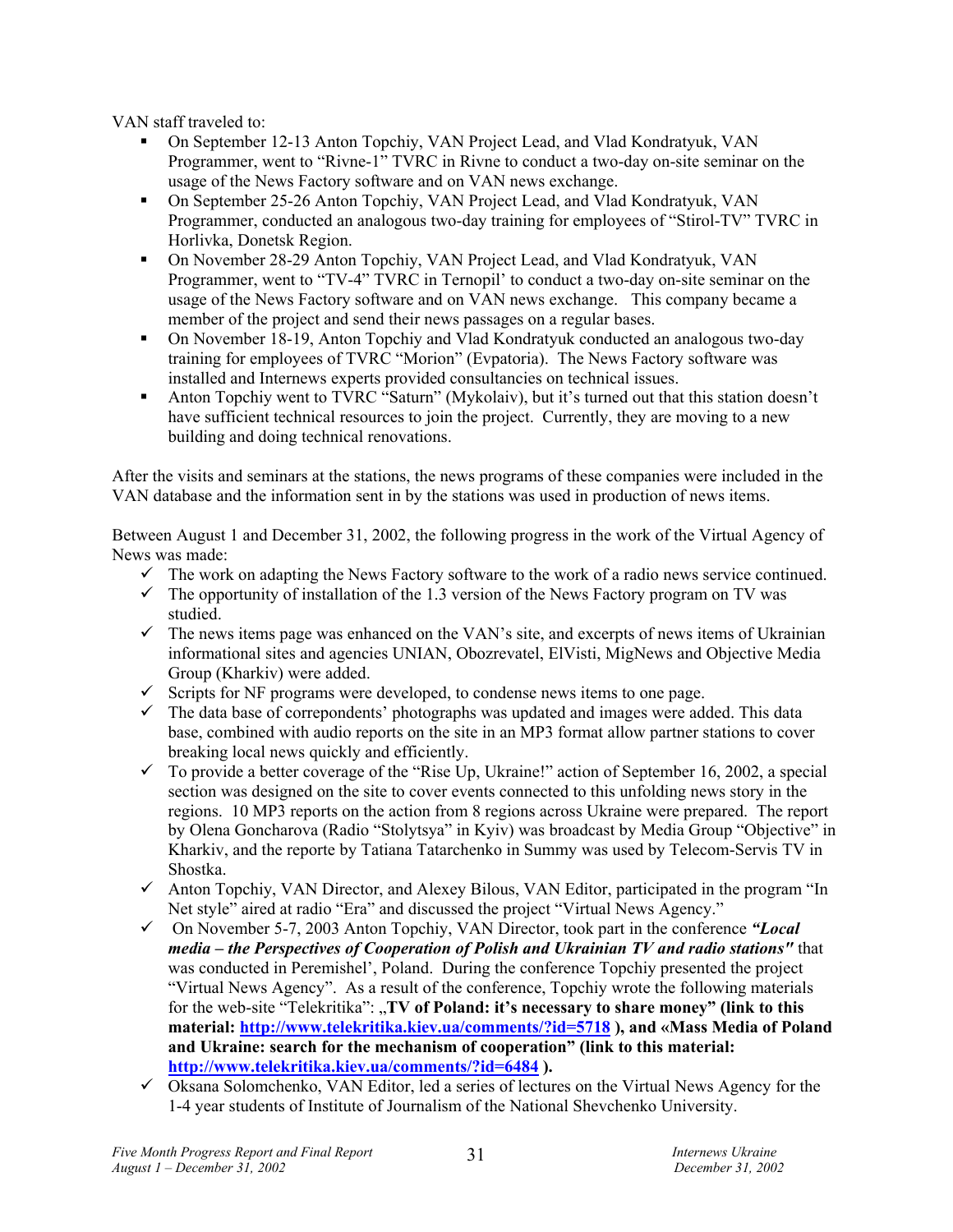- $\checkmark$  Anton Topchiy was the lead trainer for a seminar on "Coverage of migration issues in TV news programs and author's programs". This training course was organized by Internews-Azerbaijzhan and International Organization for Migration and was held on November 11-15 in Baku, Azerbaijzhan.
- $\checkmark$  The project team continues to provide consultancies on a regular basis for the participants of the project

# *Technical Progress of Stations:*

The VAN project spurred the technical development at several partner stations. After installing the News Factory and News Exchange software, the following stations added a local computer network or significantly upgraded their hardware using their own resources:

- 1. TVRC "Rudana", Kryvy Rih
- 2. TVRC "Novy Chernihiv", Chernihiv
- 3. TVRC "Stirol TV", Gorlivka
- 4. TVRC "Telecom-Service", Shostka
- 5. TC "ATN", Kharkiv
- 6. TVRC "TV4", Ternopil
- 7. TVRC "Morion", Evpatoria
- 8. Media-group "Obyektiv", Kharkiv

Most of the stations have improved Internet access. Before some stations had had no Internet access at all or there had been just dial-up on one or two computers. Now many of them have added a leased line using their own resources.

In August-December, VAN's staff assessed project results to date and gathered feedback on the work of the Project. Four questions were put: 1) What are the results of the work with the News Factory software? 2) Does it have to include a line core.with the description of a video? 3) How do you use the information taken from the VAN's web-site? 4) Please, evaluate the Project's effectiveness basing on a five-grades

Below is the feedback received from partner stations:

### **Galina Shylo, Chief Editor, News Service, "Telecom-Servis" TVRC, Shostka, Summy Region:**

"The News Factory Program has given us an opportunity to perfectly coordinate the work of the news department. … We always use information from the VAN's site in our work. Many topics and problems highlighted by our colleagues are very similar to those that we have. We use information from the site both in addition to our own news, and separately, and as a news item. We also use the Report of the Day in MP3 with a great pleasure. And quick access to the news items of other information agencies, represented at VAN's site, is very helpful."

#### Victor Romanyuk, Chief Producer TVRC "Vezha", Ivano-Frankivs'k:

When "Fabryka Novyn" was installed at our station, news was prepared more quickly because, in fact, the journalists stopped doing a lot of "paper work". Now the processes of text editing and sound bites decoding became much more rapid and convenient. Also, all the journalists felt more confident in working with the computer. We visit the site van.internews.ua quite often. In most cases we use this resource to find some new topics and interesting issues for further development by our journalists. We also produce material on the issues of mutual interest and sometimes compare them to the materials of other regions".

# **Tetyan Tarasenko, Editor-in-Chief "Radio Ternopil":**

Using news from the VAN site, we have produced an information program "News from the regions of Ukraine"... When the project "Virtual News Agency" started working for a half year we observed how regularly information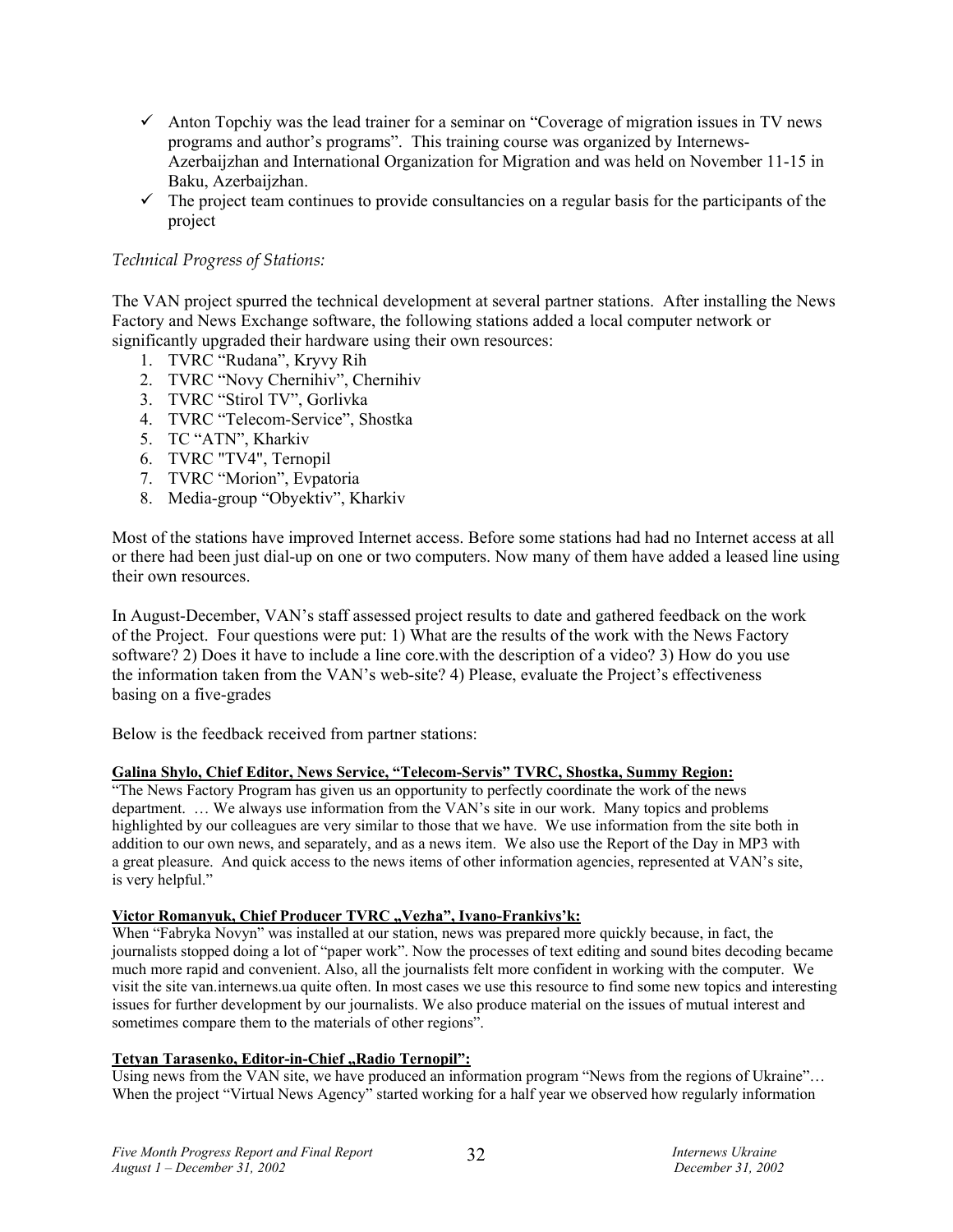came, in other words how often we would be able to take news from there. And now we are very glad that the project works so well. Due to this, our program "News from the regions of Ukraine" is on the air every day at 5 pm. At the end of every program it is said that the program is produced using information taken from the site van.internews.ua. Also, we use sound bites and stories placed on the site. It would be great if that kind of stories appeared on the site every day.

#### **Yulia Terehova, Chief Editor of Information Department, Radio «Continent», Sevastopol:**

In my opinion, both for the chief editor and correspondents the working process became more streamlined as far as several people simultaneously could edit their materials and compile the program. And we visit site almost every day because there we find interesting information from the regions that enrich our news bulletins.

# **Natalya Safikhanova, Chief Editor, "Chernomorska" TVRC, Simferopol, Crimea:**

"The News Factory has considerably simplified our work. We can immediately see all the news stories and do not need to look for somebody to get the texts. We received an opportunity to plan the programs easily. However, with the installation of the News Factory we understood that we lack computers. The video description line would be useful, however, we need time to get people used to it. The News Factory is practical and convenient software. We take information from VAN but our news is very "local", although we are interested in the information from other regions. We use information from the site as information resource and research tool for developing our own news stories. We give the Project a "5".

#### **Alexei Bondarenko, Chief Editor, News Service, Channel 11, Dnipropetrovs'k:**

"The News Factory made our work easier. Unfortunately, since our programs are recorded, we use the program to only about 60% of its potential. I do not see the necessity of a video description line. We visit the site 2-3 times a week for information. From time to time, we compare our work with the work of our colleagues. In the future we will also use the "Report of the Day in MP3", it's a good idea. 4+ to the Project."

#### **Oleh Golubnichy, Chief Editor, News Sevice, ATN, Kharkiv:**

"With the installation of the News Factory, the work of the news service has changed a lot. It was difficult to begin the work with the News Factory on a spot and the process itself took us 2 weeks to get used to using the program. Currently, nobody can imagine his work without this program. We do need the video description line. Every morning, after a staff meeting, we visit the site. I would not say we use all information because we produce local news but if there is some event of a national significance, we prefer the information from those who report on the event from the place where it happened. Also, we use the site as an information resource. This is another information source for us. We also compare the events in our and other regions and study the news reports of our colleagues in other regions. All we are interested in we get from VAN. Currently, we evaluate the project at 5".

#### **Olena Goncharova, Chief Editor, News Service, Radio "Stolytsya", Kyiv:**

"The News Factory Program has provided us with the oportunity to work faster and to calculate the running time very accurately that is important for the radio. The program has a very good news collection service, but its archive system is not as good. We would like to get an opportunity to divide texts by pages and by paragraphs, and to include a spell check. It's very good that the News Factory's work is not interrupted. We use the site very actively. We use the information from it, take MP3 reports of the day – this is a very useful and a very good thing and we use it as an addition to our own information. We give the Project a 5. From the viewpoint of a regional news exchange, this is a very good project. You have wonderfully implemented the idea of unification of local radio stations in one project and news exchange."

#### **Vladislav Gruzinsky, Chief Editor, News Service, Media Group Objective, Kharkiv:**

"The News Factory is very helpful in calculating program length and has generally organized our work. It saves us time. The archive search is very convenient. A big benefit is that we can work on our program up to the last minute before air. Currently, we do not use all the opportunities and potential of the News Factory. The video description line will be very useful. I visit the site only when I see something interesting in the distribution list. We use information as a research tool and sometimes we use the information in addition to our local reporting. I would like to add a photo archive to the site, to illustrate the information. I put 4+ to the Project."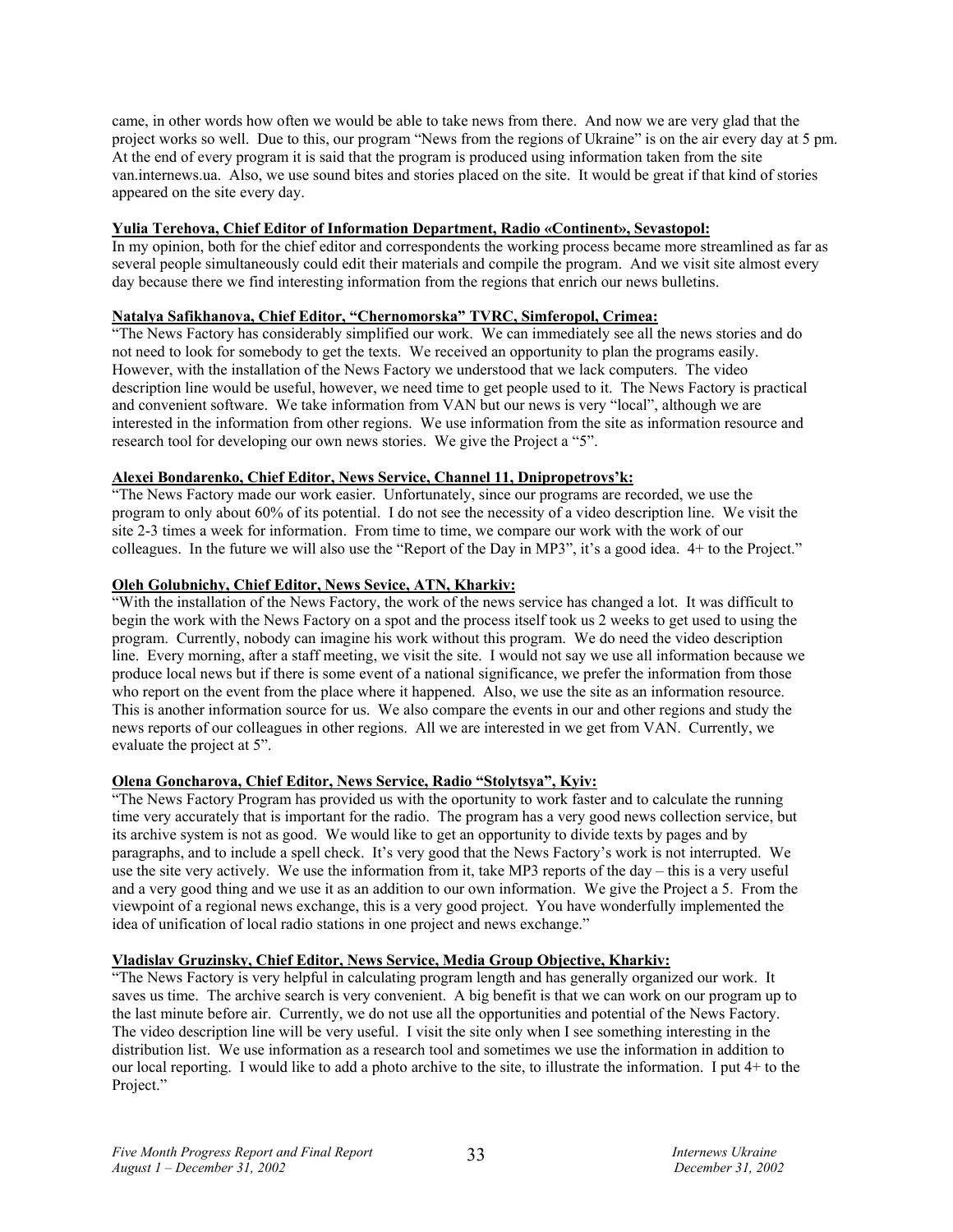# **Nadezhda Rudenko, Chief Editor, "TVA" TVRC, Chernivtsi:**

"We have gotten so used to the program that I do not even remember how to work without it. Even those who have never worked on a computer before and could not type learned it. On the site we usually look at the stories by the TVCs. We compare the information and use it as additional information for our reporting. The problems of the regions, in my opinion, do not criss-cross very oftenly. The project is very simple. This is just super for our city. I give 5 to the Project."

# **Olena Rusinova, Chief Editor, News Service, "Avers" TVRC, Lutsk:**

"The News Factory is thought out up to details. It is covenient both for an editor and a journalist. Unfortunately, we have problems with the Internet and do not have an opportunity to visit the site. I put 5 to the Project".

### **Irene Sadchykova, Chief Editor, News Service, "Novyy Chernihiv" TVRC, Chernihiv:**

"Thanks to the News Factory we began to use computers. Before, the texts were typed on a typewriter. Sometimes they were handwritten. The editor could not write the lead ins to the news items since everybody had the texts of their stories hand written. So the editor had to hunt down information. This problem does not exist now that we joined the project, and we browse the site. I evaluate the project as an excellent one: 5".

#### **Marina Taramykina, Deputy Chief Editor, "Reporter" Information Agency, Odessa:**

"Since we have not got our own TV news programs, we cannot fully use all components of the Project and the News Factory. We visit the site every day, usually, to find an informational occasion. We put 4."

# **Olena Gluschenko, Head of Information Department, "ALEX" TVRC, Zaporizhzhya:**

"The News Factory has considerably saved our time for preparation of the programs and has facilitated the correspondents' work. It has made everybody more disciplined. I do not think we need to introduce the line to describe the video. This will only take time. I would not say I visit van.internews.ua very frequently but when my journalists and I do, we study the topics and news from other regions and try to produce analogous news items for our region. I am fully satisfied with everything that relates to news. I would put an "excellent" mark to the NF and the project as a whole."

### **Mykhailo Kononenko, Chief Editor of the News Department, "Klass!" Radio, Donetsk:**

"The NF has made our work better organized and it is now more convenient to track the running time of the news items and to use them. We visit the site daily. Depending on the news bulletin, we either use a ready to air product or a topic. The program was very well developed. I would put 5 to the project."

### **Lesia Ignatik, Chief Editor, Television News Service, "Lux" TVRC, Lviv:**

"The NF has helped us a lot to spend less time on the news editing and now we have no problem with the running time. Journalists can now re-read their texts from any computer and make corrections. My feedback is only positive, and I think it is not only my but all journalists' opinion. We did not visit the VAN's site often lately since we are a regional broadcaster. Therefore, we do not need national information. We do visit the site to see how our partners in the regions work. In general, I would put 5 to the project, but currently I would put 4 because the project has to develop further and the initial targets have been reached."

### **4. Computer Infrastructure Support**

Internews continued to support the Independent Association of Broadcasters through a subgrant. Internews's Web-Designer and Computer Technician continued to provide assistance for the development and support of the Association's web-page: www.nam.org.ua. The Association was provided with logistical and administrative support *(for details, please see the section "Association Building" below).* 

### **5. Telekritika**

In September the Internet project "Telekritika" celebrated its first anniversary. Activization of the political situation and moves to control mass media that became evident during the parliamentary election and the television debates, have been important stories for this website and have brought more readers to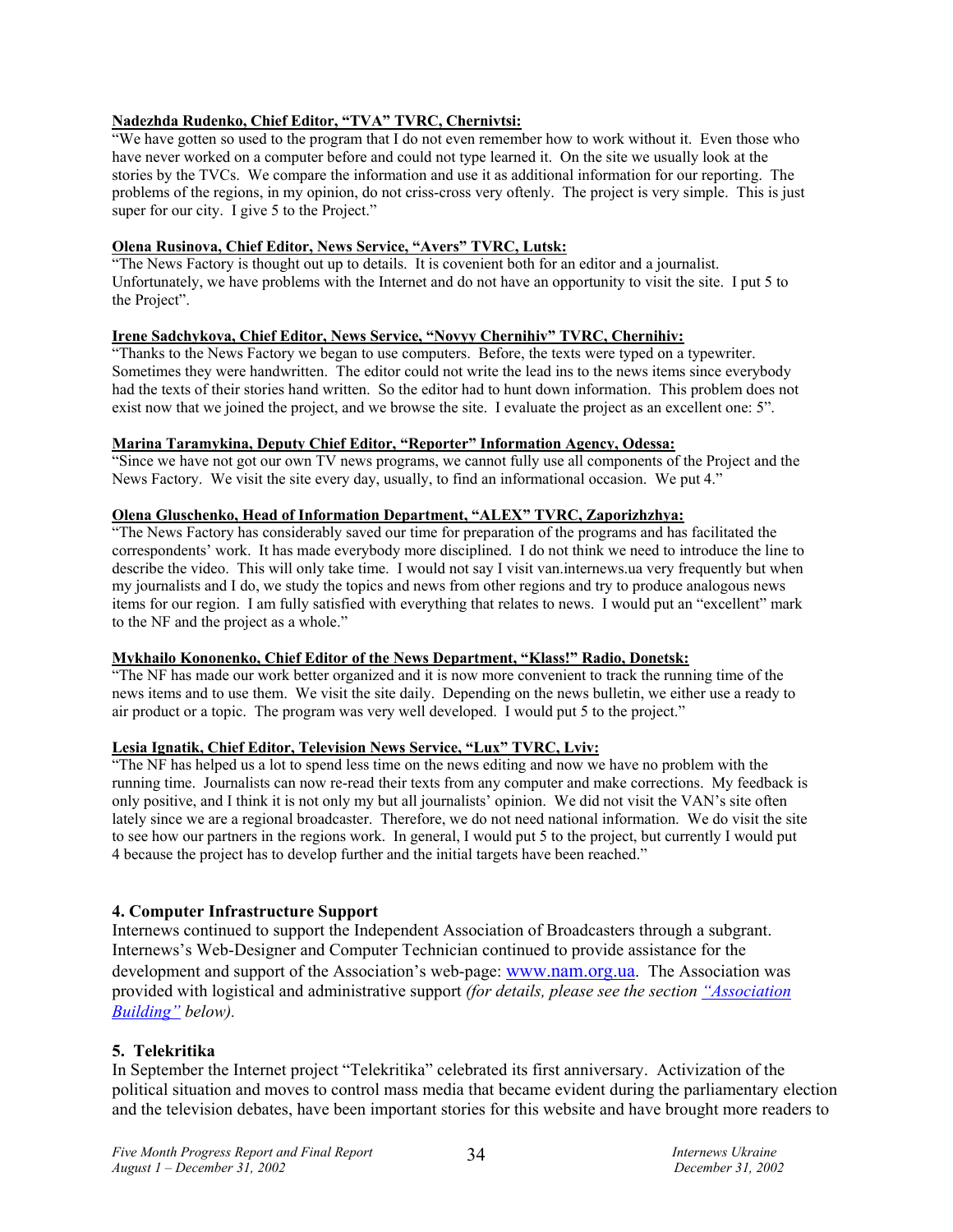the site. If in June-August the daily number of hits for the Telektitika site was 600-1000/day, then after September 16, 2002 it has reached 3000-5000/day. The record number of hits on "hot days" was over 10,000/day.

During this period Telekritka has developed intensively and is well-known both among the public and media professionals. It has become a founder of the journalists' movement against censorship and pressure by politicians that appeared on one of Ukrainian TV channels. Telekritika's discussions and articles became catalysts for democratically-minded journalists. This testifies to the fact that Telekritika has gained the reputation of an organization that actively stands for the democratic principles in mass media, and is being critical towards the state for ignoring these principles. It has also promoted the understanding of the necessity of public control and pressure on the powerful bodies by Ukrainians. The project is directed by respected journalist and television analyst Natalya Ligachova. The project is funded by the Public Affairs Section of the U.S. Embassy in Ukraine, the National Endowment for Democracy and the Open Society Institute. Telekritika highlights issues of mass media and freedom of speech in Ukraine. Ukrainian journalists Serghiy Chernenko, Tatiana Akimova, Volodymyr Solovyov and Hanna Sherman analyze programs broadcast by Ukrainian TV channels and bring topical issues for media and journalists to a public forum for discussion. Telekritika's content is daily updated with 2-5 analytical articles and commentary, and 5-10 media news items.

Telekritika includes the following regular sections:

- *"Media News"* Media News on-line;
- *"TV Week with Natalya Ligachova and Hanna Sherman"* an analytical review of TV programs and media events for the past week;
- *"TV Week with Experts"* experts' survey on media and political issues;
- *"Point of View"* analytical articles on TV, mass media, policy, Internet, and freedom of speech by wellknown journalists;
- *"Profession"* articles on seminars and round table meetings featuring freedom of speech and mass media issues;
- *"TV-Impression"* opinions, comments and reviews of TV programs;
- *"Legislation"* issues of legislative support to Ukrainian media outlets and freedom of speech in Ukraine. Comparison of Ukrainian and foreign legislation;
- *"Interview"* interviews with famous media and political players.

In August, special attention was paid to the coverage and analysis of a new situation in mass media in Ukriane. This situation is connected with the introduction of direct censorship on all six national and network television channels of the country, reportly by the Presidential Administration. At the same time, state bodies claim that they are taking real steps towards transparency of their activities through PR actions relating to the President's Decree "On Additional Measures to Ensure Transparency of the Activities of State Bodies". Such "discrepancies" in the activities of the state bodies present the potential to manipulate public opinion through declarations that political censorship does not exist in the country. To highlight this new situation, which endangers democratization in Ukraine, Telekritika raised the following issues and asked experts to answer such questions as:

- $\checkmark$  Will the opposition beable to change the situation for media outlets between now and the presidential election of 2004?
- $\checkmark$  Do journalists participate in autumn actions of protest conducted by the opposition?
- $\checkmark$  What is the target of the President's Decree "On Additional Measures to Ensure Transparency of the Activities of State Bodies"? Will the Decree ensure transparency of state bodies?
- $\checkmark$  Is any Ukrainian journalist able to take a neutral position or a position of a truth finder but not a "political killer"?
- $\checkmark$  Why journalist and media managers made public the fact that the Presidential Administration instructed them "to keep to a certain position" in coverage of opposition's actions?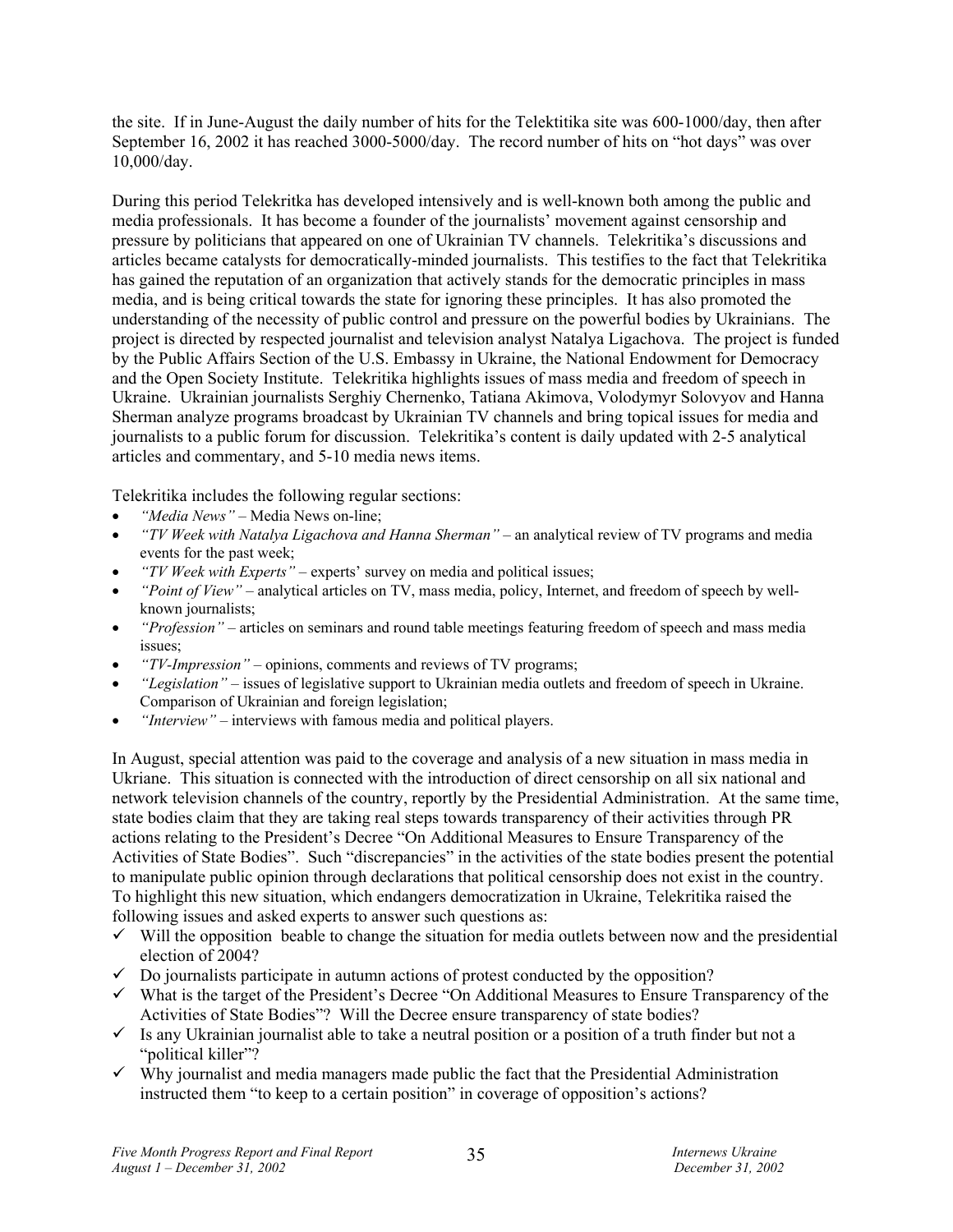- $\checkmark$  Is censorship present in the Ukrainian television broadcasting and on your particular channel?
- $\checkmark$  What is the purpose of the present information policy of the Presidential Administration?
- $\checkmark$  How do you evaluate the activities of the opposition, the authorities and television in the events of the so-called "interference in television broadcastiing" by three MPs (Moroz, Tymoshenko and Symonenko)?
- $\checkmark$  Does "journalist professionalism" include moral criteria?
- $\checkmark$  What are the ways to change the situation in the information field of the country from the viewpoint of an equal access of all media outlets to the main political forces?

Among other significant and critical media issues discussed on the web-site:

- $\checkmark$  The role of mass media in the democratic processes;
- $\checkmark$  Work of the Parliamentary Interim Committees to Investigate the Gongadze Case and the Case of Ihor Alexandrov;
- $\checkmark$  Censorship and self-censorship in Ukraine;
- $\checkmark$  Featuring opposition on Ukrainian TV;
- $\checkmark$  Coercion and conflicts;
- $\checkmark$  Media legislation;
- $\checkmark$  Mass media and manipulations of public opinion;
- $\checkmark$  Information broadcasting in the Ukrainian TV: state and prospects;
- $\checkmark$  Journalists' ethics in Ukraine; and others.

An article by Natalya Ligachova entitled "Why Does Opposition Lose the Information War to Powerful Structures?" and placed on Telekritika and "Ukrayins'ka Pravda" websites caused a great response in various media outlets ("Svoboda" and "Den" newspapers). Famous journalists, politicians and public figures (Vyacheslav Pikhovshek, Mykhailo Brodsky, Mykola Kozyrev) began a discussion with Natalya Ligachova. An active discussion was held in the web-forum of Telekritika itself. The discussion of a practical lack of information on the activities of political forces that are in opposition to the current governing structures, as well as of opinions and viewpoints that are different from the official ones, called wide attention to the issue both in Ukraine and abroad and became one of the ways for public to pressure authorities for increased transparency and accountability.

In August, Telekritika took an active part in the creation of the Public Council for Freedom of Speech and Information. The Council called for democratization of the relationship between the legislative body and mass media, and will initiate a public discussion of mass media related legislative initiatives. Also, it will assist the Parliamentary Committee for Freedom of Speech and Information in establishing checks of the activities of the executive bodies in the field of information of Ukraine. In particular, Telekritika was one of the public organizations that supported the Presidential Decree "On Transparency," while at the same time warning that such Decree may be effective only if effective public control over the state bodies in the field of information is established.

Also, Telekritika proposed an initiative according to which the Public Council will assist those citizens who would file suits to the courts on violations of their constitutional right for full and objective information on Ukrainian media outlets. This initiative is discussed with the organizations and members of the Public Council.

In August, the Chief Editor of Telekritika made a trip to the United States. The trip was made possible through the support of the U.S. Federal Government. Mrs. Ligachova met with journalists and top managers of various television, radio and print media outlets in Washington, New York and Boston. She shared her opinions on ensuring democratic principles of mass media in the United States in the article "Why Is Everything Wrong?" In Washington, Mrs. Ligachova was interviewed by Radio "Liberty" and the "IWMF WIRE" magazine.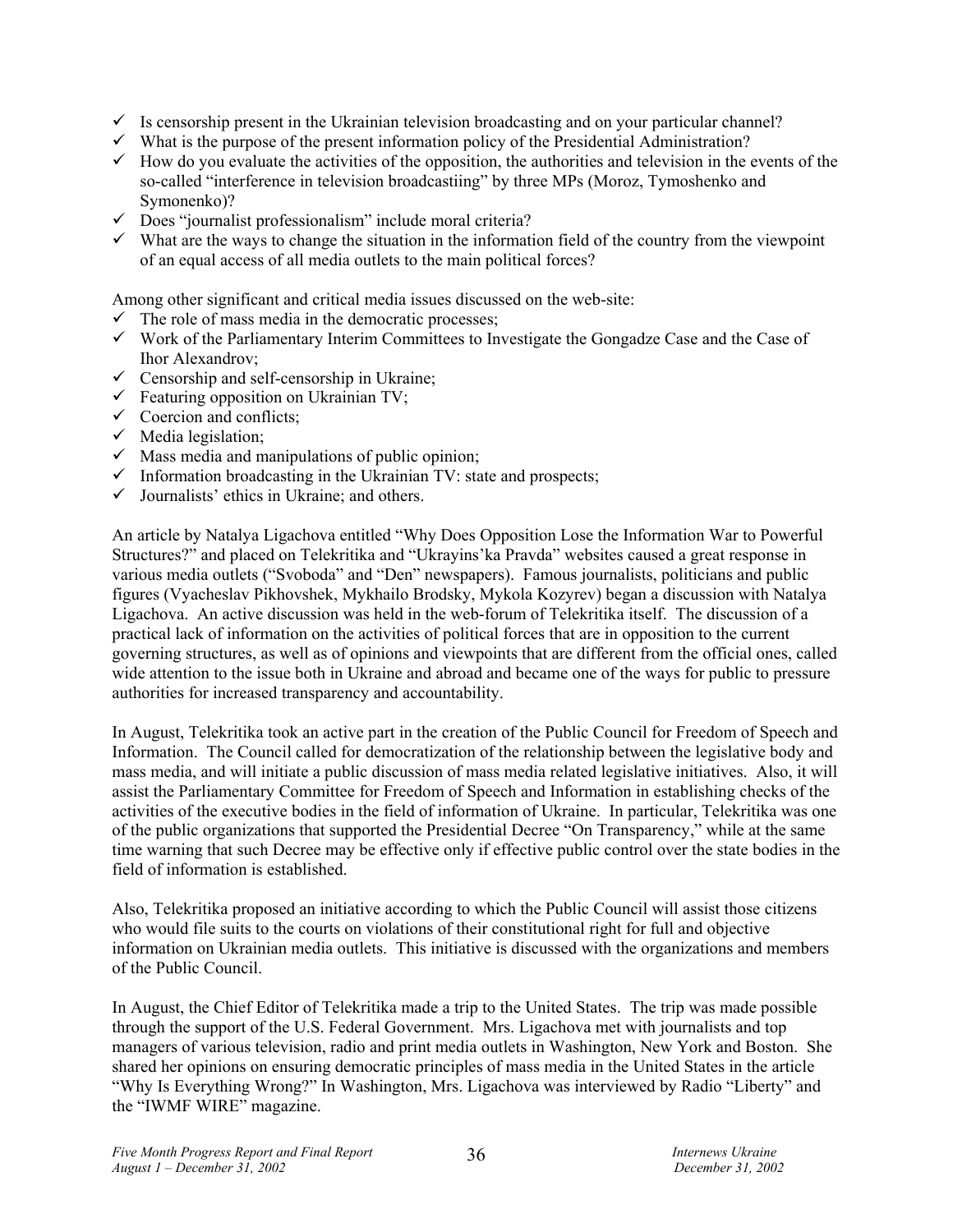In September, Telekritika became an active participant of a public discussion on:

- $\checkmark$  Actions conducted by the opposition against the Kuchma regime and the coverage of these actions in mass media;
- $\checkmark$  The fact that the Presidential Administration gave direct instructions to six national and network channels of Ukraine on how to highlight political, economic and social events in the country, made public by Head of the Parliamentary Committee for Freedom of Speech and Information of Ukraine Mykola Tomenko;
- $\checkmark$  Public forum of the democratic forces of Ukraine, initiated by the "Our Ukraine" bloc;
- $\checkmark$  Public declaration of a "new information policy" of the state by the Presidential Administration, that means that it will "respond" to all opponents that criticize the power and that are considered to be enemies that conduct "an informational war" against the President of Ukraine;
- $\checkmark$  Direct censorship on television channels and manipulations with information under a direct pressure from the Presidential Administration.

As a result, Telekritika raised such issues as:

- Reasons and consequences of journalists' passiveness towards obvious political pressure by the authorities over mass media, that contradicts democratic principles of media;
- Practice of anti-democratic development of a "unique informational space in the country" by the Presidential Administration that resulted in censorship, lack of differences in the coverage of political events in the country by all national and network channels, and pressure on top media managers and journalists;
- Possible consensus between the power and its opponents in the issues of ensurance of freedom of speech and information;
- Main tasks to be resolved, to change the current freedom of speech situation in the country;
- Reasons of existence and enforcement of an authoritative and anti-democratic regime in the country on its  $12<sup>th</sup>$  year of independence.

On September 20, 2002 Telekritika celebrated its first anniversary. Telekritika participated actively in creation of the journalists' strike committee and the independent media professional union (detailed description is below). Also, this increase was observed because of a wide variety of issues highlighted by Telekritika and the fact that new journalists have joined the project. This growth was possible due to new grants from NED, TADS, and IRF.

On November 5, 2002 Telekritika launched a Chat (http://www.telekritika.kiev.ua/chat/), supported by TADS, through which readers have an opportunity to communicate on-line, to promote a comprehensive dialogue among readers. The chat format was developed to include chat-conferences with leading journalists, politicians, lawyers, i.e. those who influence media.

The first chat-conference was held on November 26 with the NCTRB member Oleksandr Martynenko (http://www.telekritika.kiev.ua/mediareform/?id=5829). The topic for the two our chat was "Media as a business in Ukraine." The audience was interested in the chat-conference, the guest was asked over 80 questions about a wide circle of issues. The following day Internet editions and TV channels (e.g., Studio '1+1', the "Ukrainian News" information agency, "Forum", "Ukrayinska Pravda" Internet editions, and others) cited Oleksandr Martynenko's answers.

In December chat conferences with Andriy Shevchenko, journalist, Head of the Kyiv Independent Media Professional Union (http://www.telekritika.kiev.ua/chat/archive/index.html?id=c13122002); Oleksandr Savenko, Head of the Department of cooperation with media and public bodies of the Presidential Administration (http://www.telekritika.kiev.ua/chat/archive/index.html?id=c26122002; Mykola Tomenko, from the Our Ukraine political bloc, Head of the Committee on freedom of speech and information (http://www.telekritika.kiev.ua/chat/archive/index.html?id=c27122002) were held.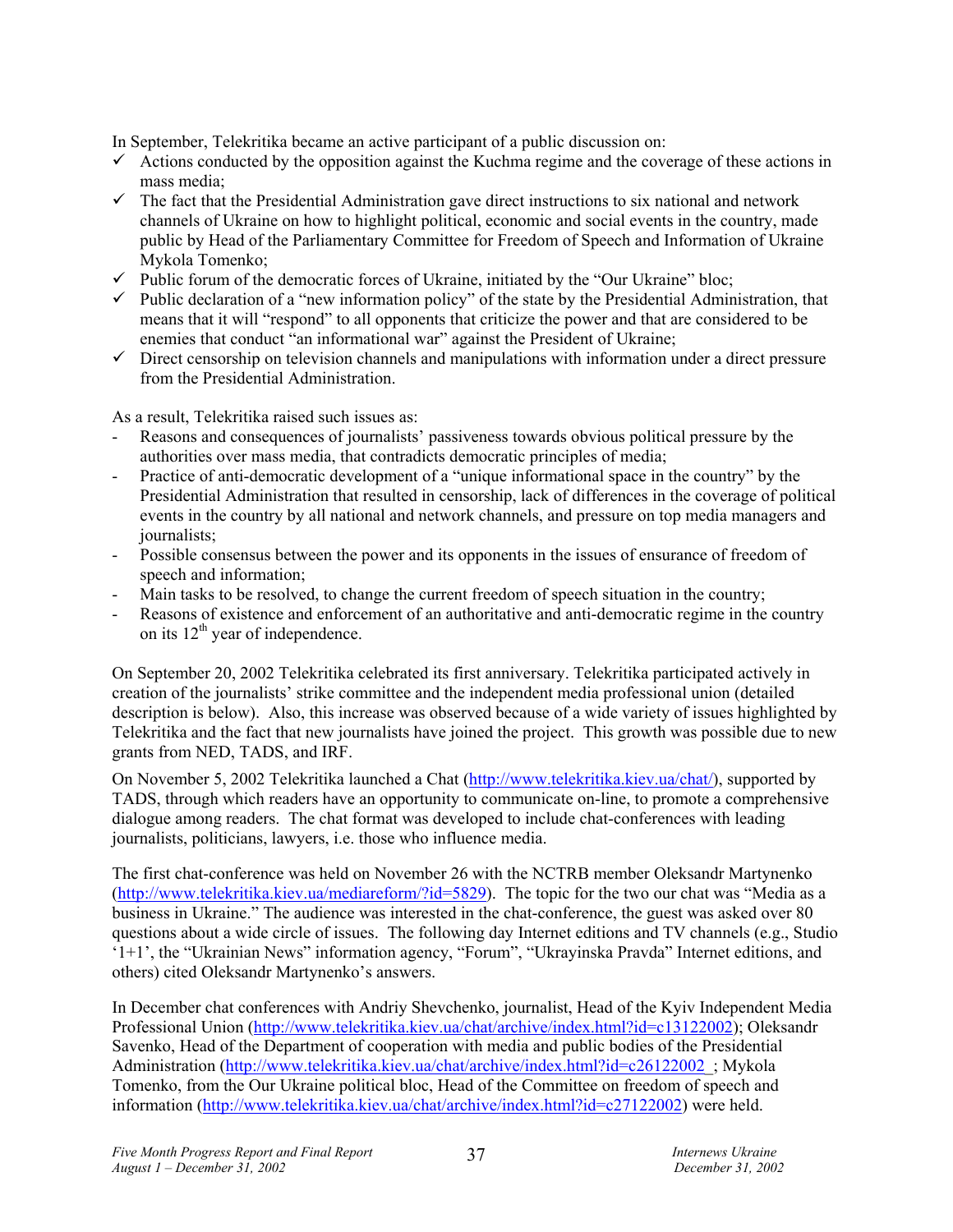The chat-conference with Mykola Tomenko was especially successful. He was asked over 115 questions. Unfortunately, he did not have time to answer all of them. So, it was decided to conduct the second "round" on January 17, 2003. Tomenko's answers were cited by UNIAN www.unian.net/index.php?section=arhiv&dayform=27&monthform=12&lang=ukr&yearform=2002&arh iv=1), and "Ukrayinska Pravda" (http://www.pravda.com.ua/archive/news.shtml).

In October Telekritika's pilot CD-Rom project produce 300 CDs with the Telekritika e-library (anniversary edition). CDs contained all articles posted in the Telekritika web-site. A database of regional newspapers was set up for distribution. The database will also be used for electronic distribution of Telekritika articles to regional newspapers on a regular basis. These media outlets would be able to reprint Telekritika's articles free of charge.

In October Telekritika journalists held a survey "Use of Manipulative Technologies in Informational and Analytical Programs: Monitoring and Recommendations" (it will be completed in February 2003). Results of the survey will be published in a leaflet.

Several news pages have appeared in the Telekritika. As a part of the information support to the Center for Media Reforms project, Telekritika hosted their temporary web-page until their own web-site is created (http://www.telekritika.kiev.ua/mediareform/). The web-page highlighted main events held in October and November in the framework of this project. In particular, the Media Club meetings ("Mass Media and Political Situation in Ukraine" held on September 27, 2002; "Independent Media in Ukraine: to be or not to be?" held on October 31, 2002; "Media as Business: Relations of Media Owners and Journalists" held on December 2, 2002 in Kyiv and on December 9 in Lviv) were covered. This project is implemented jointly by Telekritika, the Kyiv Mohyla Academy, the Independent Association of Broadcasters, and the "TV and Radio Courier" magazine within the framework of the DFID Media Project runs by "Technical Assistance & Development Services" (TADS).

Telekritika launched a column "Legal Consultation" http://www.telekritika.kiev.ua/legalconsult, that provides media representatives with concrete practical recommendations on legal protection of their interests and media outlets. Ukrainian lawyer Viktor Nikazakov is the author and consultant of this column. He has participated in such lawsuits including, ex-MP Natalia Vitrenko vs. the "Den" newspaper and the journalist Tetyana Korobova; ex-Interior Minister Yuriy Kravchenko vs. the "Kyivsky Vedomosti" newspaper and its journalist Serghiy Kyselyev. Since launching in November, the following topics have been covered:

- What rights do policemen have during inspection, search and seizure of documents?
- How to fight and prevent censorship in the court?
- How to prepare a protest against a suit against a media outlet?

In the fall of 2002, the following experts' surveys on this issue of media as a business were held:

- In Ukraine owners still treat their media outlets as a political tool but not business. Why? Please give your personal opinion (http://www.telekritika.kiev.ua/question/?id=6261),
- The National Council on Television and Radio Broadcasting considers that licensing for rebroadcasting of programs produced by foreign broadcasters is a tool to stimulate domestic production. From your point of view, are there other ways to stimulate Ukrainian production? (http://www.telekritika.kiev.ua/mediareform/?id=5538),
- How to protect National Product? (http://www.telekritika.kiev.ua/mediareform/?id=5554),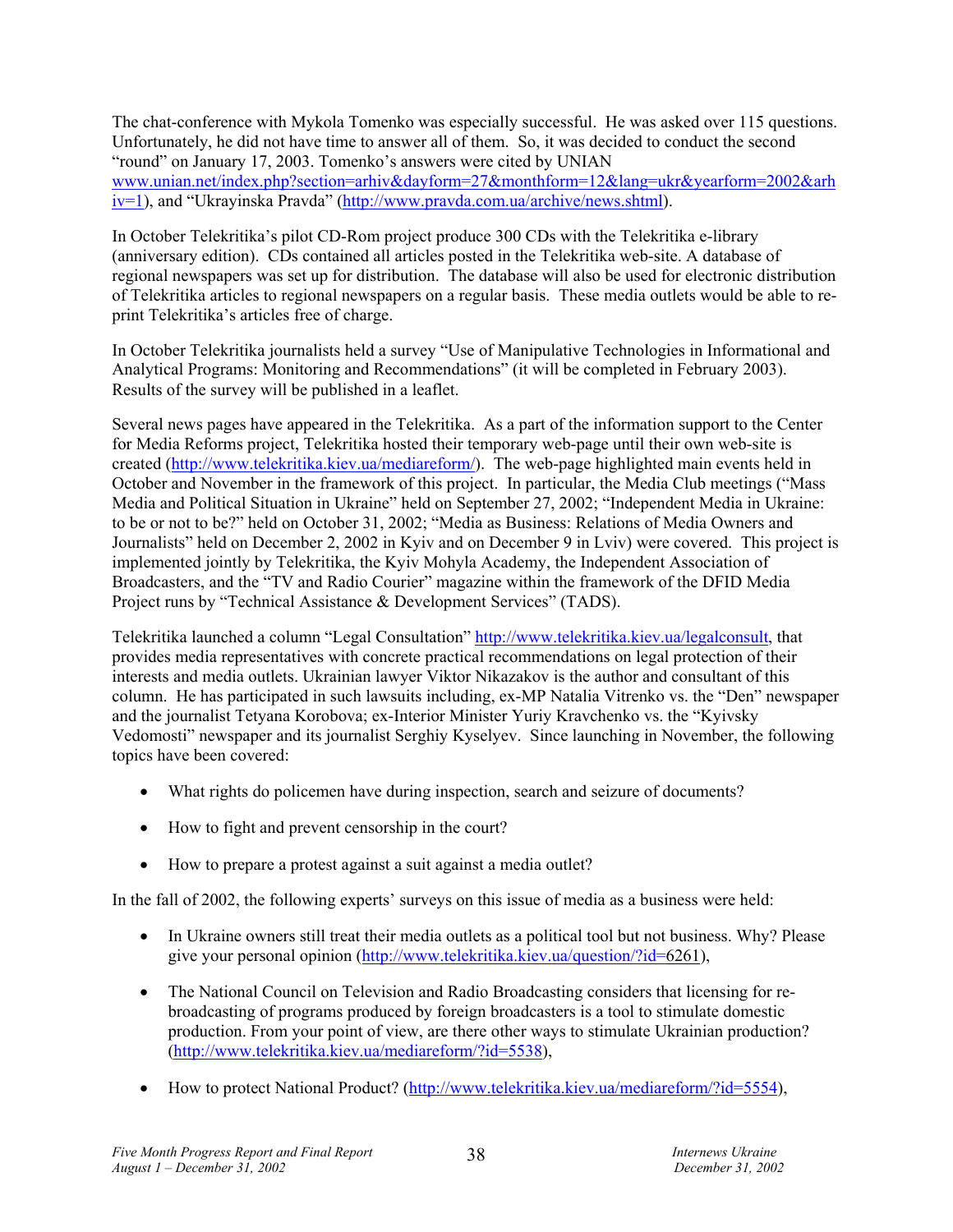- What's your attitude towards media outlets operating under Western grants? Why? (http://www.telekritika.kiev.ua/question/?id=5022),
- Do you forecast changes in relations of the State Tax Administration of Ukraine and media outlets because of appointment of Yuriy Kravchenko as Head of the Ukrainian State Tax Administration? Why? (http://www.telekritika.kiev.ua/question/?id=6140), and others.

In fall 2002, many of Telekritika's articles highlighted the issue of advertising in the domestic market, introduction of cable and digital technologies ("Advertising Market has improved. Media Advertising 2002: an Effort to Sum up results" (http://www.telekritika.kiev.ua/comments/?id=6567); "One more redistribution of the Ad Market" (http://www.telekritika.kiev.ua/comments/?id=6296); "Video International has got two channels" (http://www.telekritika.kiev.ua/comments/?id=5851); "New Top Manager of AGB" (http://www.telekritika.kiev.ua/comments/?id=4814); "It's Time to Eat the Sacred Cow" (http://www.telekritika.kiev.ua/comments/?id=5969), "Is there Hidden Advertising of both goods/services and political advertising on Ukrainian TV channels?" (http://www.telekritika.kiev.ua/question/?id=5892); and others.

In December Telekritika jointly with the parliamentary committee on freedom of speech and information initiated the public discussion of the new draft law "On Advertising" ("Advertisers have Developed their Law", http://www.telekritika.kiev.ua/law/?id=6018, "Telekritika will Begin Public Discussion of the Draft Law "On Advertising", http://www.telekritika.kiev.ua/law/?id=6446, "How does Ban of Alcohol Products Protect Health?", http://www.telekritika.kiev.ua/comments/?id=6485).

Telekritika paid considerable attention to increase of professional level of Ukrainian journalists. We have discussed how to optimize the professional training (see articles "How Journalists should be Trained?" http://www.telekritika.kiev.ua/comments/?id=5047; and "New Discovery of America or Patriotism Enough to Make a Cat Laugh", http://www.telekritika.kiev.ua/comments/?id=6470). Telekritika carried out a considerable number of surveys on experts' professionalism and on careless use of experts' comments in TV programs, which is one of the most wide-spread manipulative techniques on Ukrainian television.

In November, with support from IRF, the Ukrainian Congress Committee of America, and the Ukrainian-Polish Foundation, Telekritika Deputy Editor-in-Chief Lyudmyla Gumenyuk participated in work of the group of international observers during the US off-year elections. It gave her an opportunity to analyze how media outlets of the democratic country cover elections ("American Elections: New TV version", http://www.telekritika.kiev.ua/comments/?id=5371).

Telekritika provides consultancies on use of Ukrainian language in media outlets on a regular basis. The new column "Language Training" (http://www.telekritika.kiev.ua/lang-practice/) was created. It's noteworthy that Tetyana Melnyk, assistant (on language issues) of the President of Ukraine is one of the column authors.

The Presidential Administration pays close attention to Telekritika's materials (Serghiy Vasilev calls journalists "soldiers of speech", http://www.telekritika.kiev.ua/news/?id=6231). Reaction to Telekritika materials can be sharp (Vyacheslav Pikhovshek, anchor of the pro-presidential TV program "Epicenter", Studio '1+1', "Why does Opposition Lose Informational War?",

http://www.telekritika.kiev.ua/freedom/?id=422; and "Why does Opposition Lose Informational War-2 or an Effort to Answer Natalia Ligachova", http://www.telekritika.kiev.ua/opinion/?id=4014). Forum discussion on these topics is available at:

http://www.telekritika.kiev.ua/forum/read.php?f=2&i=10954&t=10954 http://www.telekritika.kiev.ua/forum/read.php?f=2&i=11001&t=11001.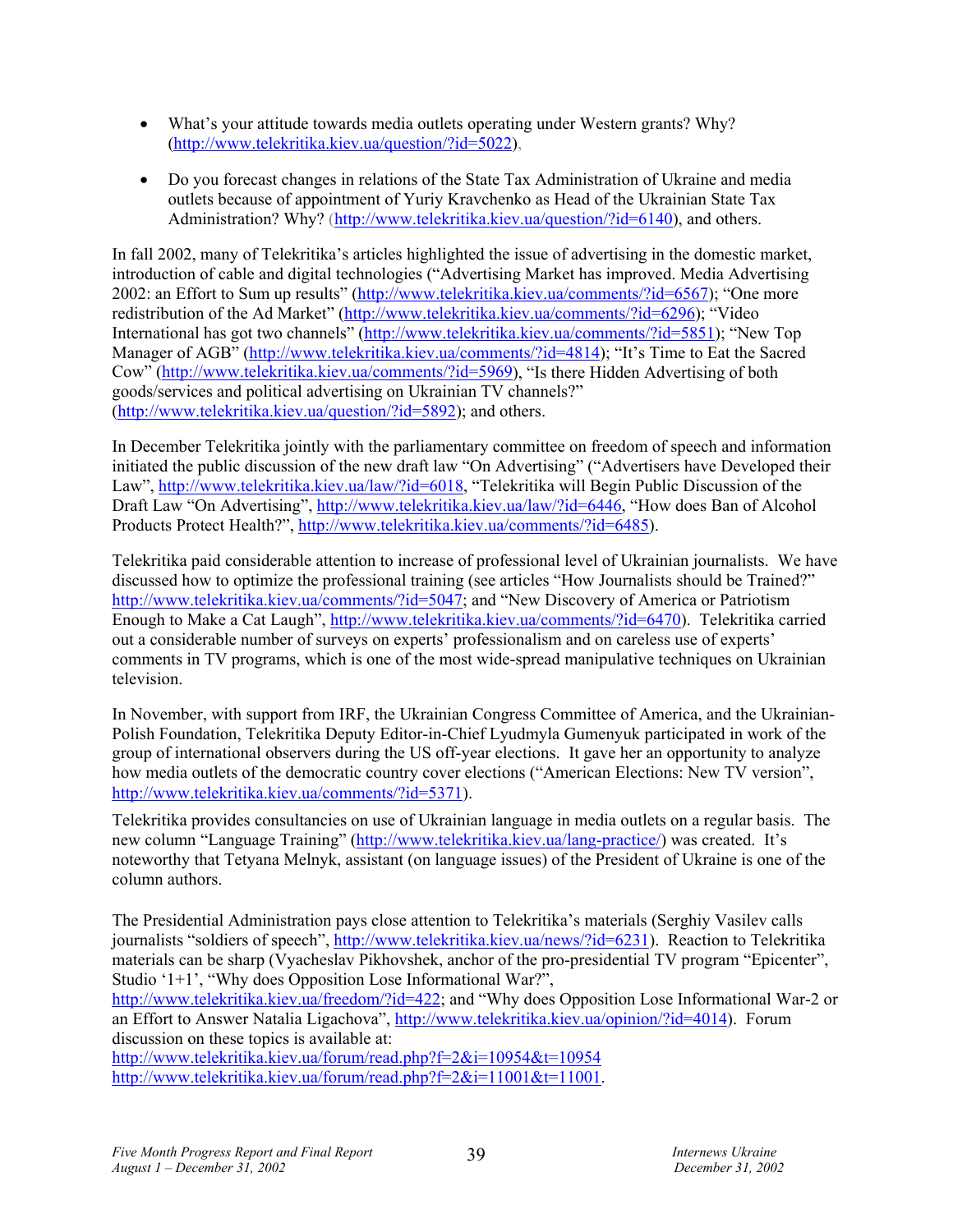In September 2002 Telekritika published several articles and results of experts' surveys highlighting censorship on Ukrainian TV channels ("TV News in the Police State",

http://www.telekritika.kiev.ua/comments/?id=4372; "Please give Examples of Political Censorship on TV?", http://www.telekritika.kiev.ua/question/?id=4793; "Great Depression",

http://www.telekritika.kiev.ua/tvweek/?id=6354, "Do you Remember Swan Lake?" Here you are, "the Gazette of Tax Inspection!", http://www.telekritika.kiev.ua/tvweek/?id=4526; "Serghiy Vasilev Weeds out Opposition Media Outlets", http://www.telekritika.kiev.ua/comments/?id=4639). Also, Telekritika published the exclusive interview with journalists Oles' Kovalchuk

(http://www.telekritika.kiev.ua/interview/?id=4660) and Viktor Shlynchak

(http://www.telekritika.kiev.ua/interview/?id=4611), who resigned from the "TONIS" TV channel and the "Seghodnya" newspaper respectively because of political censorship. In addition, Telekritika published the interview with ex-Editor-in-Chief of the "Seghodnya" newspaper Oleg Nypadymka who was dismissed by the edition owners http://www.telekritika.kiev.ua/interview/?id=4454.

Telekritika and "Ukrayinska Pravda" actively covered the situation around so called "temniks". ("The Prince of Darkness and Temniks", http://www.telekritika.kiev.ua/comments/?id=4837, "The Prince of Darkness and Temniks -2", http://www.telekritika.kiev.ua/comments/?id=4914). A "temnik" (it stems from the word "tema", which means "a news story of the week") is a detailed description of topics that should be covered by TV channels and newspapers during each week. Through such "temniks" the Presidential Administration ensures introduction of the united (mis) information policy in the country. Their distribution to channels with rather independent editorial policy (the Novy Channel, STV) was the last straw of patience for democracy-oriented Ukrainian journalists.

After a series of meetings with journalists Roman Skrypin, Andriv Shevchenko, and Yevhen Glibovytsky Telekritika published the article "We Cannot Live like That" by Roman Skrypin (http://www.telekritika.kiev.ua/comments/?id=4693). This article revealed the system of censorship introduced by the Presidential Administration in May 2002. The journalist called upon his colleagues not to keep silence and fight against censorship in consolidation.

After posting the Roman Skrypin's article in Telekritika on October 3 the Public Council on Freedom of Speech (Telekritika Editor-in-Chief Natalia Ligachova is a member of this Council) and the parliamentary committee on freedom of speech and information conducted public hearings on political censorship in Ukraine. During the event Ukrainian journalists supported their colleagues from the UNIAN information agency who announced that they were ready to strike against political pressure (Telekritika covered this conflict, please see articles "UNIAN Journalists State Existence of Political Pressure", http://www.telekritika.kiev.ua/news/?id=4681, and "Alina Trubenkova: I don't Consider the Situation in UNIAN to be lost by Journalists" (http://www.telekritika.kiev.ua/interview/?id=4785) and many others.

Also, during the public hearings over 50 Kyiv journalists signed the Manifesto of Ukrainian Journalists (http://www.telekritika.kiev.ua/comments/?id=4770Ґ). The same day the Manifesto was posted in the Telekritika web-site. It called upon all journalists and public figures concerned with dramatic pressure on freedom of speech in Ukraine to join those who had already signed the document. Telekritika journalists continued collection of signatures and by the end of 2002 465 journalists had signed the document.

On October 5 the meeting of Kyiv journalists "Political Censorship in Ukraine" was held with support from Telekritika and its Editor-in-Chief Natalia Ligachova (see the article "Overt Strike Committee Operates", http://www.telekritika.kiev.ua/comments/?id=4821). Following the proposal submitted by Andriy Shevchenko, Iryna Chemerys, Natalia Ligachova, and Valery Ivanov, the organizing committee on creation of the independent media professional union and the journalists' strike committee were set up. Serghy Datsyuk, Telekritika's journalist and leading media expert suggested that parliamentary hearings on political censorship should be conducted. It was supported by all participants of the meeting.

40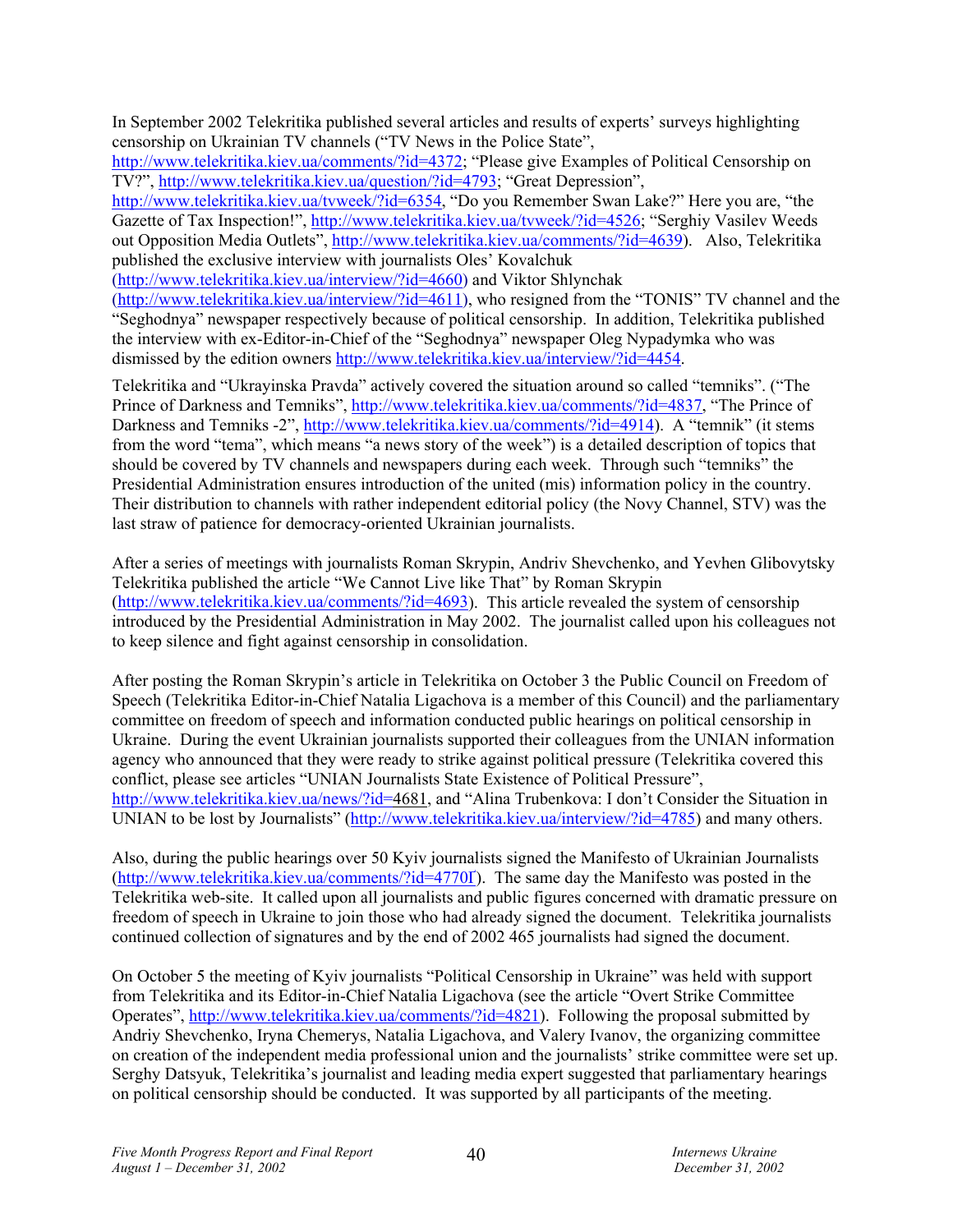Natalia Ligachova became a member of the organizing committee and member of the Professional Union Committee.

Right after the October  $5<sup>th</sup>$  meeting Natalia Ligachova on behalf of the meeting prepared the Requirements. After their discussion and editing, the Requirements became an official document of the Strike Committee and the organizing committee (the STATEMENT of participants of Ukrainian journalists' constituent meeting "Political Censorship in Ukraine", http://www.telekritika.kiev.ua/comments/?id=4838 ).

Due to their contacts with TV channels, Telekritika obtained "temniks" issued in the framework of the SDPU's (united) parliamentary election campaign. We have already provided representatives of the Human Rights Watch with several copies. Before the parliamentary hearings the Human Rights Watch through Telekritika and Ukrayinska Pravda made public the appeal to MPs ("Europe is ready to the Ukrainian Parliamentary Hearings", http://www.telekritika.kiev.ua/comments/?id=5928). Some materials of the Human Rights Watch were used in the article "Lack of News from Ukraine is Bad News" (http://www.telekritika.kiev.ua/review/?id=6286) printed in the *Time* magazine on December 12, 2002. The Human Rights Watch has thanked Telekritika for providing consultancies and assistance.

Telekritika and Natalia Ligachova participated in preparation of the parliamentary hearings. As a member of the Public Council, we took part in its meetings devoted to preparation of the hearings. Telekritika made a number of recommendations on legislative initiative ("Will the Power be able to Introduce Feedback?"http://www.telekritika.kiev.ua/mediareform/?id=5336; and "Public offers Remedy to overcome the Political Censorship Disease" http://www.telekritika.kiev.ua/comments/?id=5796).

The Telekritika's most important contribution in conduct of the parliamentary hearings was the largescale survey. Upon the Telekritika's initiative, in October and November the media survey "Media Situation in Ukraine" was developed. Its results were analyzed. They were made public for a wide discussion during the parliamentary hearings "Society, Media, Power: Freedom of Speech and Censorship in Ukraine" held on December 4, 2002. Natalia Ligachova and Serghiy Datsyuk were authors of the survey and the latter analyzed its results. Sociologist Olena Popova analyzed results. Telekritika received 149 out of 450 questionnaires that were distributed to different media outlets (which is a good result for mail surveys). Over 70% of media outlets stated existence of censorship. The detailed analysis of the survey is available on-line at http://www.telekritika.kiev.ua/quotation/?id=5873

Following results of the parliamentary hearings, Telekritika published a series of articles and surveys and participated in the seminar held by Internews Ukraine (participating were members of the parliamentary committee on freedom of speech and information, and representatives of judicial bodies), where results of the parliamentary hearings were analyzed (please see articles "Journalists are able to Dictate their Game to the Power", http://www.telekritika.kiev.ua/tvweek/?id=5984; "Journalists won't keep silence any more", http://www.telekritika.kiev.ua/freedom/?id=5977; "Profession of a Journalist as well as Freedom of Speech May Disappear in Ukraine", http://www.telekritika.kiev.ua/freedom/?id=6000; "Censorship of Hearings on Censorship", http://www.telekritika.kiev.ua/comments/?id=5959; "From your point of view, what is the preliminary result of the parliamentary hearings on political censorship? What do you think of the coverage of the parliamentary hearings by TV channels?", http://www.telekritika.kiev.ua/question/?id=5987; "Dmytro Tabachnyk doesn't consider that 12

journalists killed over 11 years to be an evidence of danger of this profession in Ukraine", http://www.telekritika.kiev.ua/manager/edit\_info.html?id=6222.

Also, Telekritika conducted the chat conference with the representative of the Kyiv independent media professional union Andriy Shevchenko, (http://www.telekritika.kiev.ua/mediareform/?id=6189).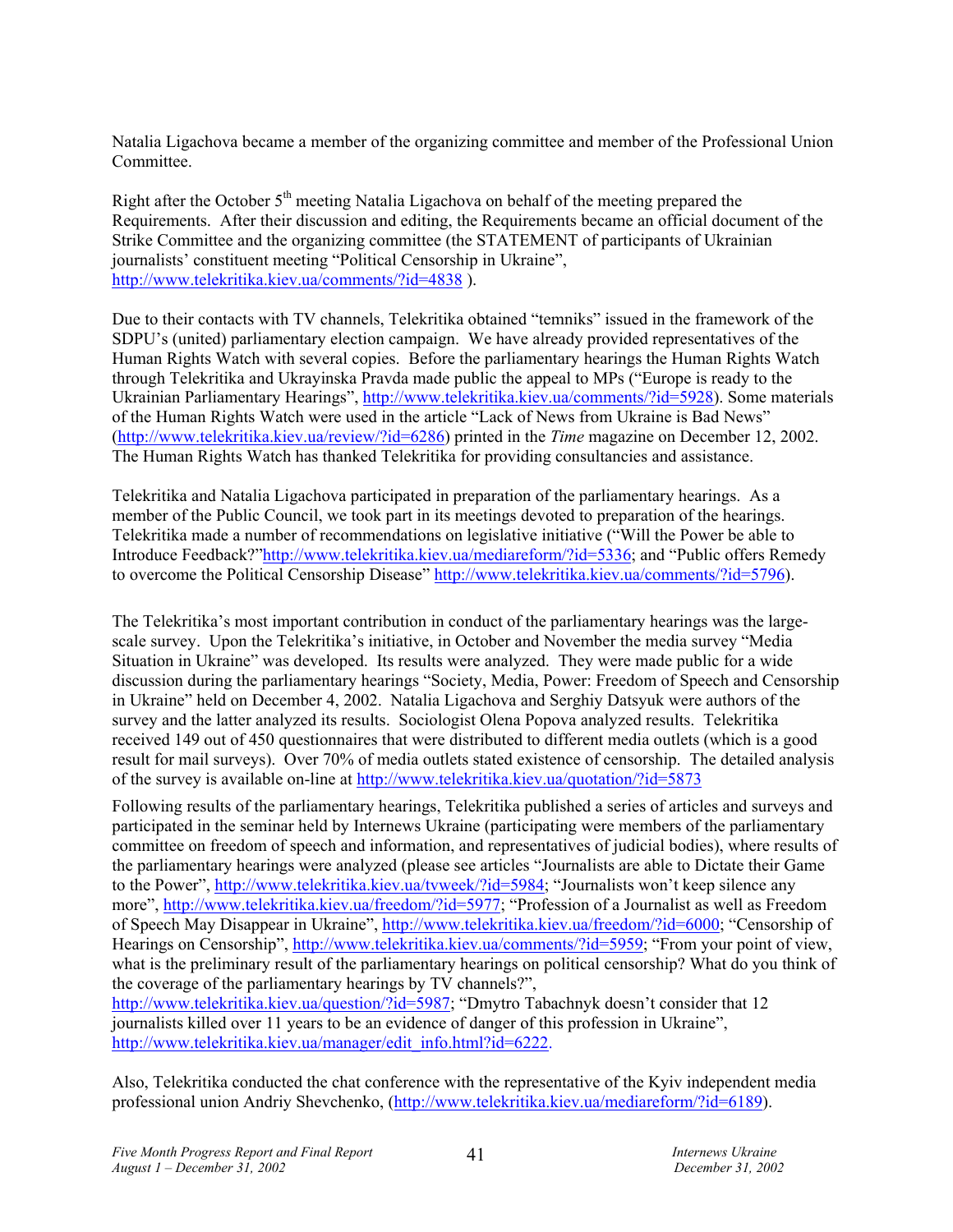With the personnel support from Internews Ukraine and financial support from IRF, the web-site of the Independent Media Professional Union was created (http://www.profspilka.kiev.ua).

In November the initial organization of the Kyiv independent media professional union was established in Telektitika. This organization jointly with other five initial organizations (created in UNIAN, the Academy of Ukrainian Press, Studio '1+1', and others) has become the basis for creation of the city media professional union. Natalia Ligachova became the member of the Media Professional Union Committee, so all news items about the organization's activities and creation of other initial organizations in Ukrainian Regions are posted in the Telekritika web-site. Together with the media professional union, Telekritika carried out the journalist's investigation of the situation in the "Sevastopol Panorama" newspaper ("Kyiv Independent Media Professional Union is against illegal dismissal of newspaper journalists", http://www.telekritika.kiev.ua/news/?id=6557). In December the newspaper's employees went on strike and stated that the city administration put pressure upon them.

Telekritika paid attention to regional press and TV channels. First of all, conflicts of media outlets with regional authorities and suits were covered (please see articles "Regional Emergencies", http://www.telekritika.kiev.ua/comments/?id=5850; "Odessa Media Professional Union is urged by Time", http://www.telekritika.kiev.ua/manager/edit\_info.html?id=6226; "Conflict between Lviv Police and Journalists is not settled", http://www.telekritika.kiev.ua/comments/?id=5199, "Employees of the "Sevastopol Panorama" are against dismissal of their colleagues", http://www.telekritika.kiev.ua/comments/?id=6086; "Staff Conflict at the TVRC "Crimea": History, Reasons, Ways out", http://www.telekritika.kiev.ua/comments/?id=6488, and many others).

Also, Telekritika paid a lot of attention to the conflict of the private Publishing House "Taki Spravy" (affiliate of a Lithuanian company) and Ukrainian law enforcement agencies and tax bodies. (Please see the article "Taki Spravy is not against a Peace Treaty" http://www.telekritika.kiev.ua/comments/?id=6556 and others). The conflict arouse during the parliamentary elections, when the "Taki Spravy" printed the leaflet about Yulia Tymoshenko. Currently, following the claim by the Tokios Tokyales Ltd., the International Centre for Settlement of Investment Disputes is considering the case.

Telekritika will continue initiating and participating actively in all processes related to political censorship and resistance to political pressure on media in Ukraine. Results of the Telekritika survey are optimistic ("From your point of view, why did journalists' resistance to political censorship has come to naught?" http://www.telekritika.kiev.ua/question/?id=6409). Respondents are sure that Ukrainian journalists won't keep silent even if authorities finds new mechanisms to fight against those who stand for democratization of the Ukrainian political system and for introduction of democratic and market principles in the Ukrainian media.

Chief Editor of Telekritika Natalya Ligachova and journalists Serghiy Chernenko and Serghiy Datsyuk participated and made speeched in the seminars:

1) "Problems of Communication Policy and the Work of Mass Media as Effective Influence on Public Policy in Ukraine" conducted by the Freedom House "Partnership for Reforms in Ukraine;

2) "Freedom of Speech, Privacy and the Internet, organized by the Kharkiv Law Enforcement Group; 3) First Ukrainian Internet Festival;

4) "Information Access in Ukraine: Current Situation and Ways of Improvement", held by Internews Ukraine.

Telekritika also took part in coverage of an action initiated by the Forum of Ukrainian Students in the U.S, jointly with the Gongadze Foundation "Requiem 2002".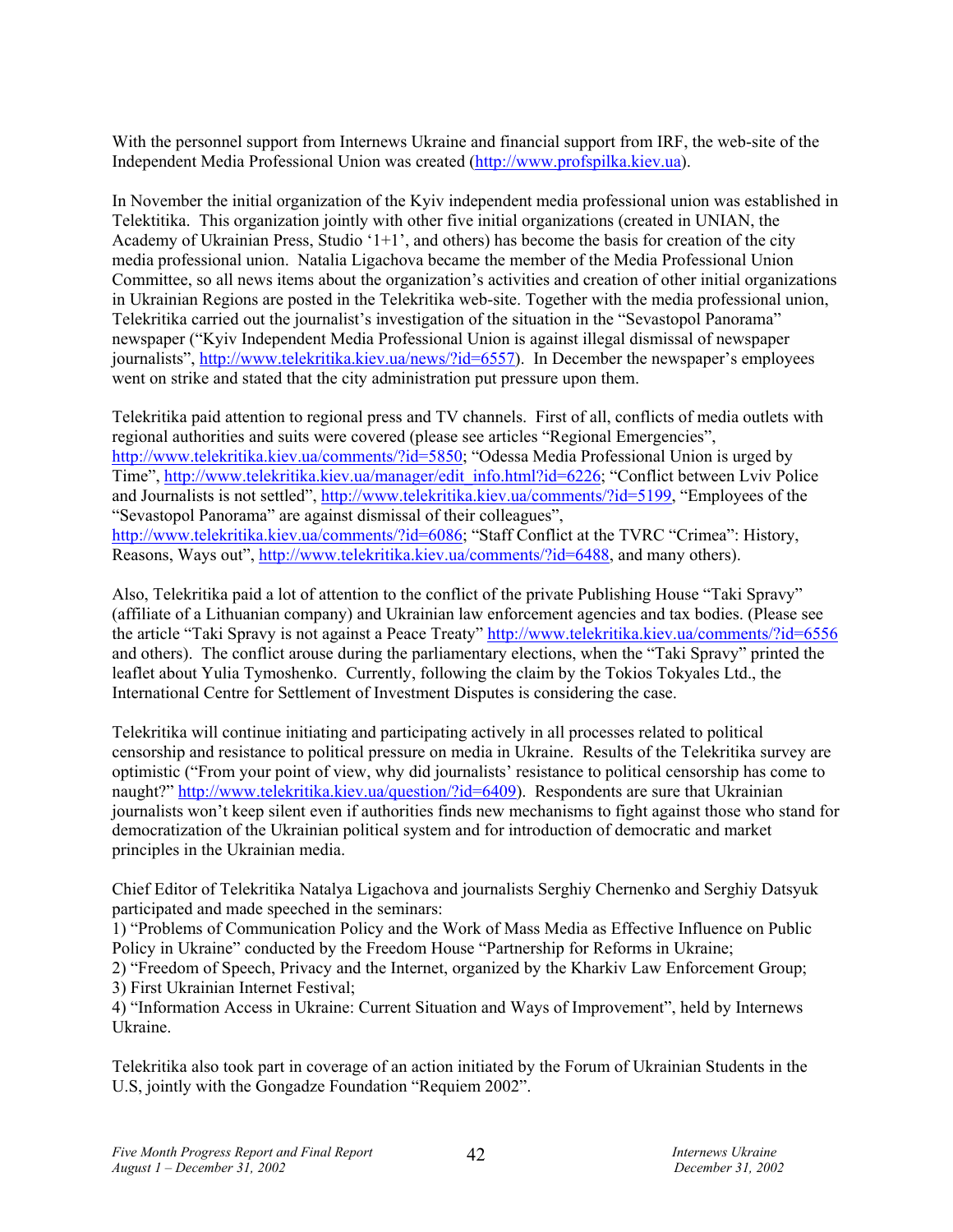Popular Kyiv and national editions "Den", "Sehodnya", "Halytski Kontrakty", "Ukraina Moloda", "Stolichnyye Novosti" newspapers, "Context", "Media Navigator", "Analytics", "TV and Radio Courier", "Bulletin of the NCTRB" magazines and others use references to Telekritika's materials. These editions and web-editions often refer to Telekritika's articles and researches. Among the web-editions referring to Telekritika are "Ukrayins'ka Pravda" (Ukrainian Truth), "Forum", "Ukrainian Media Server", "UAtoday", "ProUa", "Part.org", "Pravda.ru", and others. Following is the list of Internet editions that cited Telekritika in June-December 2002:

- 1. http://www.ts.com.ua/article0031.html
- 2. http://www.uaportal.com/news/Politics/news\_4219.html
- 3. http://www.govoruny.ru/library/datsyuk/reklama.html
- 4. http://www.vlada.kiev.ua/cgi-bin/ums/dispnew1.pl?6288
- 5. http://www.one.com.ua/vsenovosti/catalog.phtml?catname=SMI&cat=80
- 6. http://www.mirror.kiev.ua/nn/show/400/35303/
- 7. http://www.ucipr.kiev.ua/russian/election/004.html
- 8. http://www.business.kiev.ua/i461/a8275
- 9. http://www.day.kiev.ua/rus/2001/236/podrob/pod1.htm
- 10. http://www.reklamaster.com/pro/pocheptsov.html
- 11. http://www.kontrakty.com.ua/rus/gc/nomer/2002/11/13.html
- 12. http://www.imi.org.ua/articles/1023195274470/
- 13. http://www.uis.kiev.ua/ $\sim$  xyz/
- 14. http://pravda.ru/kuchma/2002/03/12/38127.html
- 15. http://www.svoboda.org/ll/smi/0702/ll.070602-1.asp
- 16. http://www.elvisti.com/2002/06/26/media.shtml
- 17. http://www.dwelle.de/ukrainian/newsukr/290007.html
- 18. http://www.ukrpravda.com/ru/?politics
- 19. http://context-ua.com/articles/politicnews/6897.html
- 20. http://eng.for-ua.com/archive/2002/07/23/
- 21. http://www.e-oligarch.com/xbrand/mediakonkurs/mk0.php3
- 22. http://cn.com.ua/N232/mass-media/teleoko/teleoko.html
- 23. http://festival.org.ua/juri\_rus.htm
- 24. http://www.vlada.kiev.ua/cgi-bin/ums/dispnew1.pl?6288
- 25. http://www.grani.kiev.ua/2002/texts/2/Korobova21-1L\_rus.htm
- 26. http://www.gurt.org.ua/programs/social\_info/conference/Ligachova\_Nataliya.htm
- 27. http://subscribe.ru/archive/religion.sedmica/200206/12013138.html
- 28. http://www.i-news.org/news/894
- 29. http://www.europexxi.kiev.ua/russian/analitika/04/007.html
- 30. http://www.cjes.ru/bulletin/weekly/sng-03.php
- 31. http://www.iisd.org.ua/dg/200207/0708dgdoc.htm
- 32. http://www.1plus1.net/about/press.phtml?459
- 33. http://www.prima-news.ru/news/news/2002/7/3/16031.html
- 34. http://www.mirror.kiev.ua/nn/show/393/34768/
- 35. http://archives.vipnews.com.ua/2002/28/New/23.htm
- 36. http://media.ping-ua.com/news/society/2002/04/09/70110.html
- 37. http://ukr.smi.ru/media/

Telekritika's Editor-in-Chief and Project Lead Natalya Ligachova, journalists Ganna Sherman, Tatiana Akimova and Nina Krasnova were invited as experts on TV and freedom of speech issues to various TV and radio channels ("Studio '1+1'" "Last Barricade" program; UT-1's "Time with Oksana Marchenko"; Radio Era's "Media Club" radio program); and newspapers ("Den", "Holos Ukrayiny", "Molod' Ukrayiny") and magazines ("Litsa", "Telecourier").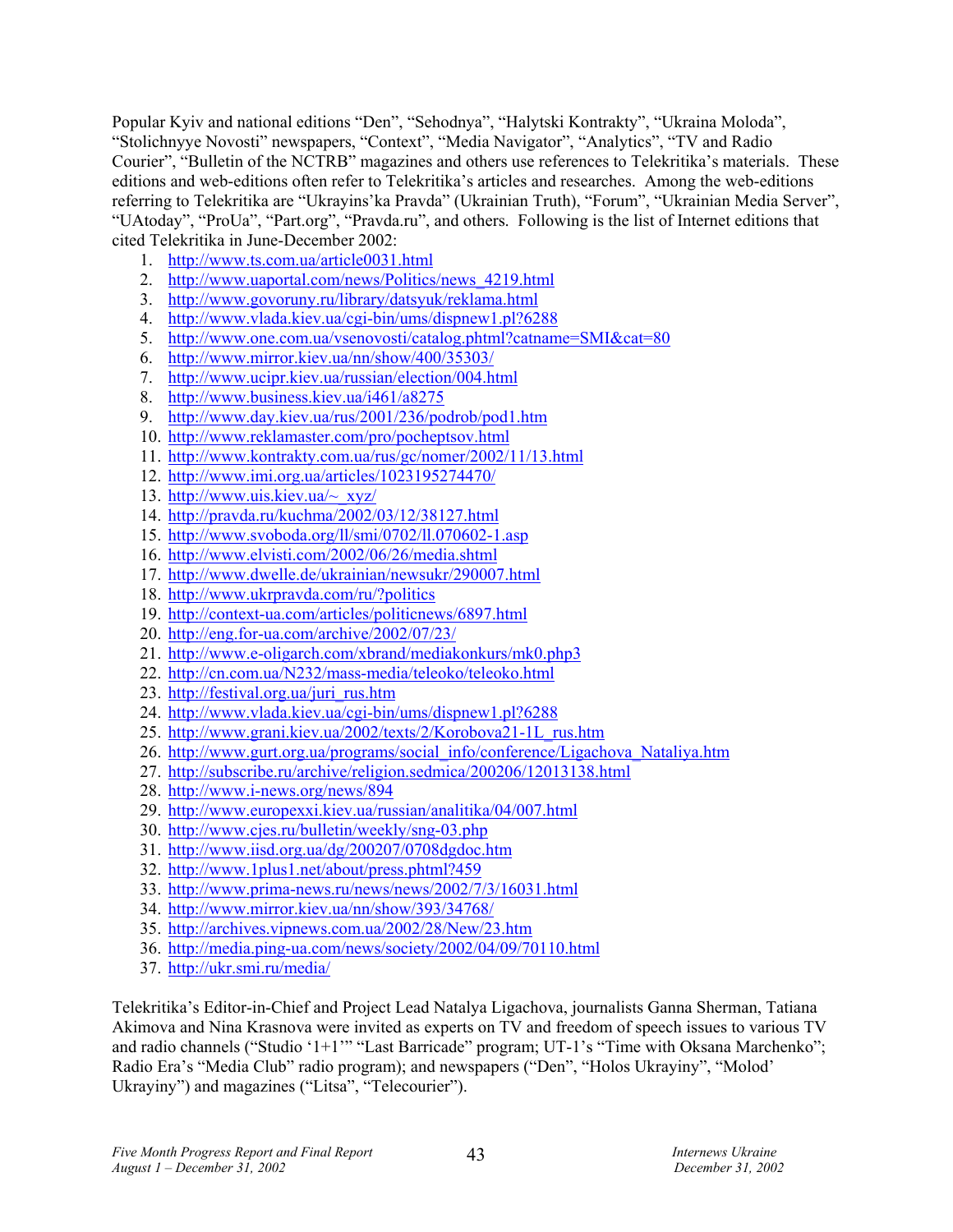## **6. Global Internet Policy Initiatives (GIPI)**

With support from the Department of State, Open Society Institute, America Online, the Markle Foundation, and other foundations and corporations, Internews continued implementation of the GIPI project initiated in 2001 that includes:

- A consultative, coalition-based effort to identify, country-by-country, specific local legal and regulatory impediments to Internet development, and opportunities for reform.
- Local GIPI coordinators hired in each country local experts (not ex-patriates) skilled in policy and coalition-building. These local coordinators are backed up by expert Internet lawyers in Washington.
- Working with local partners to establish in each country ongoing working groups with key stakeholders (ISPs, content providers, foreign investors, telecommunications and wireless service providers, NGOs, government officials, and foreign experts) to develop and promote policy reforms.
- Building, with partners, a presence in Europe, seeking coalitions and consensus around an open, competitive, user-controlled, non-regulated Internet, and interacting with European stakeholders and policymakers at the EU and national levels.
- Conducting educational seminars for government officials, the private sector and non-profits.
- Reviewing and commenting upon local policy proposals and providing other assistance to local policy initiatives.
- Working with international development initiatives in support of open Internet principles.

Supported in Ukraine by the U. S. Department of State, the Global Internet Policy Initiatives project continued its work on Internet policy in Ukraine in 2002. The development of truly independent sources of information not subjected to licensing and government control have made the Internet a free zone, and a valuable information source for media outlets and for development of the Internet media. Also, both broadcasting and print media outlets developed their web-sites, to "double" information there.

GIPI in Ukraine is targeted to develop a policy for an open and accessible Internet. Between August 1 and December 31, 2002, to improve informational efficiency in Ukraine, Maria Shkarlat, GIPI Country Advocate, and Elena Kitaygorodskaya, GIPI Analyst, worked to achive this target through:

- a) Work with state organs to make information on them more transparent with the help of information techologies;
- b) Dissemination of information to increase public interest in the Internet policy development;
- c) and cooperation with international organizations; dot-gov project.

(note that additional GIPI activities and achievements can be found in the sections below on Strengthening the Media Legal Enviroment and Strengthening Media Associations and Advocacy)

## a) Work with state organs to make information on them more transparent with the help of information techologies

Since 2002 GIPI has been constantly monitoring Internet sites of the state bodies of all levels. In August 2002 GIPI Ukraine completed research on "Public Access to Governmental Information via the Internet" that included a review of the governmental Internet sites. Following the research, GIPI developed recommendations for the development of this field in Ukraine. The research was held to follow up on the presidential Decree "On Additional Measures to Ensure Transparency of the Activities of State Bodies". The Decree foresees improvement of the openness of governmental structures via ICT. The research was presented at the international conference in Yalta (September 9-15, "Ukraine and the Internet. Internet Technologies in the Information Field of the State") and at the summit on informational communication technologies in Bishkek, Kyrgyzstan (September 9-11, 2002).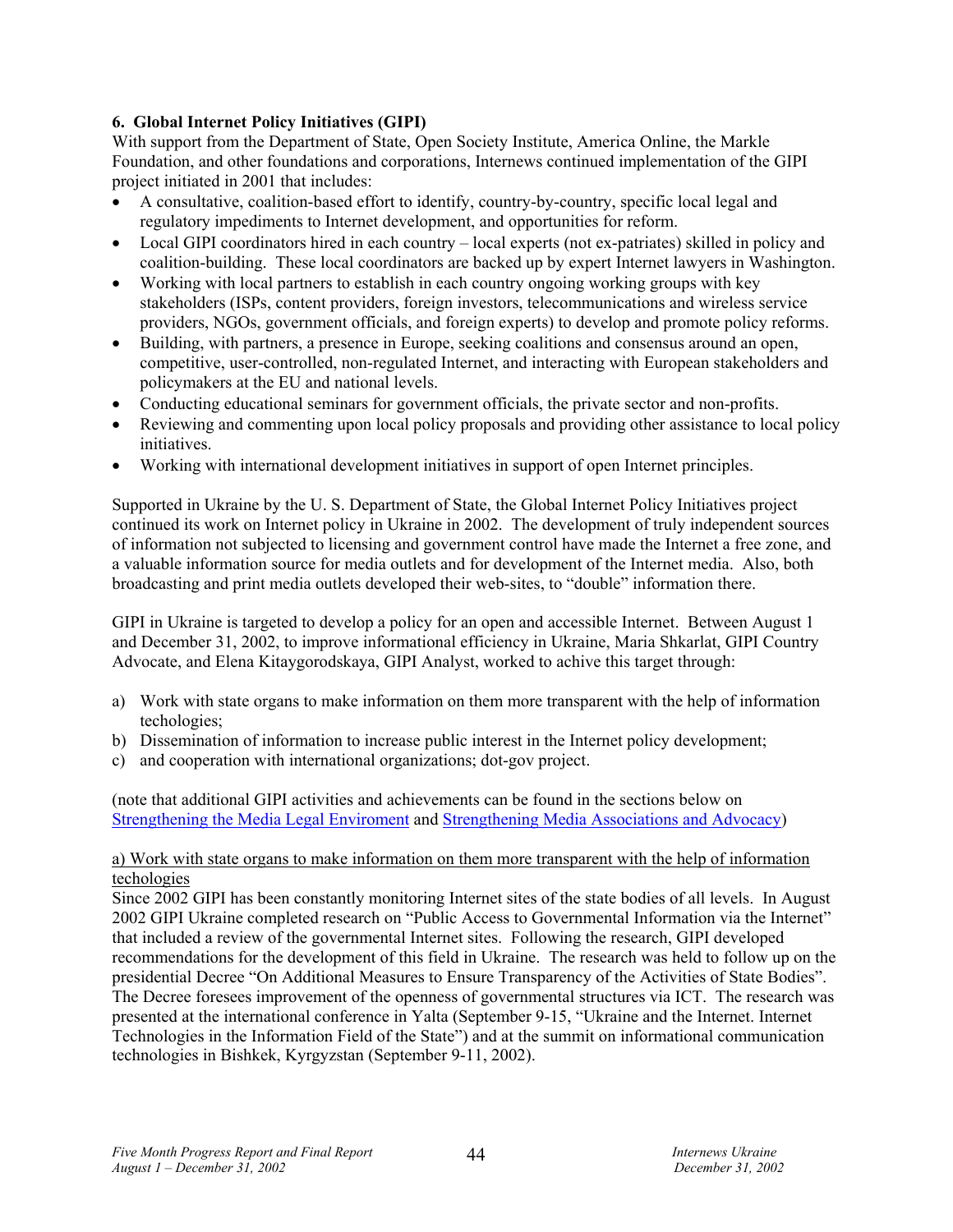In the beginning of September, GIPI presented the monitoring results of over 160 Internet pages of state bodies of all levels. This monitoring was held from December 2001 through August 2002. The research included a detailed analysis of Internet pages of central and local execitive, legislative and legal bodies as of August 31, 2002. The analysis was conducted in correspondence to the Law of the President of Ukraine "On Additional Measures to Ensure Transparency of the Activities of State Bodies" (August 1, 2002). Paragraph 2 of the Law foresees an analysis of objectiveness and information content of official publications by the state bodies. The analysis and its methodics are available at: http://gipi.internews.ua/rus/activity/analyst/analysis.html

On September 9-15, 2002, Maria Shkarlat took part in the annual Yalta conference "Ukraine and the Internet. Internet Technologies in Information Field of the State" and made a speech on the state influence on the Internet market in Ukraine and the role of international organizations in this process.

On September 9-11, 2002, Elena Kitaygorodskaya participated in the summit on informational communication technologies in Bishkek, Kyrgyzstan, and spoke on the transparency of state bodies through the Internet. Also, she made an amendment to the resolution of the conference that would include issues of provision of transparency of state bodies of all levels to the public.

On September 20-21, 2002, at the international conference "Information Access in Ukraine: Modern State and Ways for Improvement", conducted by Internews, GIPI's representative analyzed the situation with public access to the information of state organs.

b) Dissemination of information to increase public interest in the Internet policy development In the beginning of 2002, GIPI created a Ukrainian version of the gipi.internews.ua web site. Since March 21, 2002, GIPI has been supporting and updating a Russian version of the site. The web site was created by GIPI Ukraine with the support of Internews Ukraine. It provides information on GIPI in Ukraine, its projects, initiatives and achievements, as well as analytical materials on the Internet situation in Ukraine, presentations and publications. The information is updated on a weekly basis. GIPI continues to issue and place in the Internet a weekly news digest of Ukrainian press on the Internet and Internet policy, and information and communications technologies.

Also, to effectively influence political processes and public opinion, to disseminate information on the Internet, and to raise public awareness, GIPI published articles on:

August 31, 2002 (#33/408/)– all Ukrainian weekly "Zerkalo Nedeli", an article entitled "Electronic Revolution and Power: Who Wins?" (Page 12); GIPI Ukraine provided informational support to the journalist Tatiana Galkovskaya in writing the article and also provided its comments on the present situation of the governmental Internet sites.

#### c) Cooperation with international organizations; dot-gov project

In September GIPI submitted two proposals in the frameworks of the World Bank Infodev Program: "Ukrainian Telecommunications Market Development Project" and "Ukrainian E-Government Development Project". The first project proposes the development and adoption of the Law "On Telecommunications", and the second one – to develop e-governance projects in Ukraine through financiail support of two e-government centers.

Another project, submitted by GIPI in June-July 2002, was submitted by the International Renaissance Foundation. The project is entitled "Effective Public Organizations Through Internet Usage".

## **Intermediate Result 1.4 Strengthened Financial Viability of Media Outlets**

"*Improved financial viability and self-sustainability of non-state media in Ukraine"*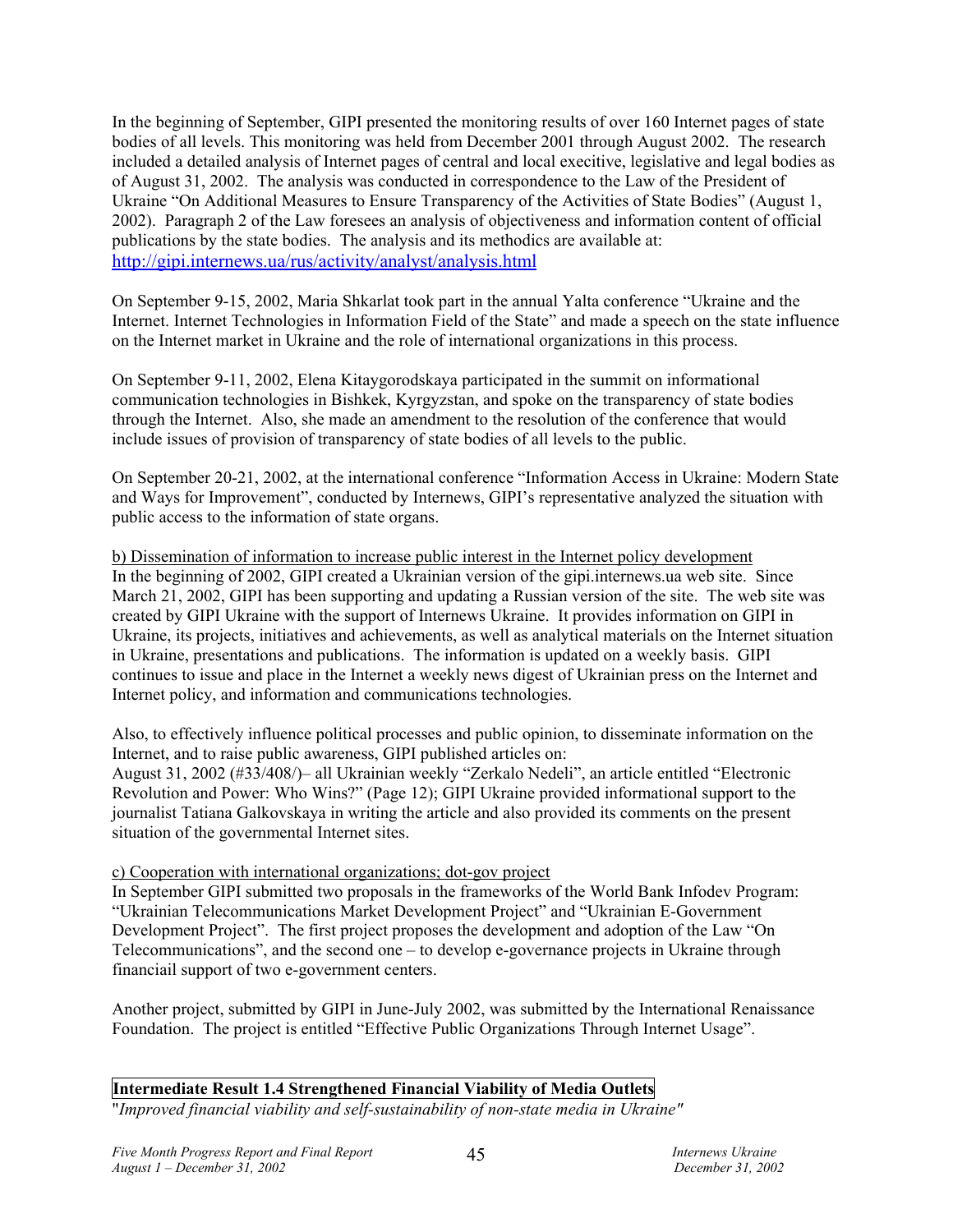Indicator 1: Strengthened Financial Viability of non-state broadcast media as reflected by Internews Financial Viability Grade (methodology provided by Internews in 2001 Impact Assessment). Target 1: 2-5% increase in financial viability scores annually.

ACHIEVEMENT in 2001<sup>4</sup>: Financial Viability Grade of 5 out of 5 (93% of total possible points) (*as measured in January 2002 Impact Assessment)*.

Summary of Activities supporting this IR

- 1. **Business/Commercial Management Training**;
- 2. Provision of **free, high-quality programming**;

3. **Production grants** for non-state TV stations and **Technical support** to build cost-effectiveness in production.

## **1. Business and Commercial Management Training**

Between August 1 and December 31, 2002, the Internews Training Department conducted *four training courses on television and radio business and management*:

*a) Radio Business Training*

• On August 12-16, 2002; Internews Ukraine jointly with Counterpart International Health Program held *a one-week seminar "Production of Call In Radio Programs on HIV"*. The seminar is part of the project supported by the USAID/Counterpart International Health Program. Due to the great demand for this training and an interest in covering this issue, 8 regional FM radio stations and 6 TVRCs from 11 cities in 10 regions sent their DJs or producers to participate. During the seminar 14 participants (7 male, 7 female) learned how to produce quality interactive radio programs on social issues, in particular, HIV/AIDS.

The training included radio program format and scripting, teamwork, interactive radio discussions, and techniques for attracting and keeping the listeners' attention. The final day of the training was a joint session with representatives of the All-Ukrainian Network of People Who Live with HIV/AIDS and HIV-positive activitists from the regions where the FM radio stations are located. Including these groups in the programs as experts and establishing a relationship between the radio producers and local activists is an important part of the HIV call in program.

*"We want these people to meet each other and have a joint discussion of the problems and potential for future cooperation. We are sure that this will help to make the coverage of the complicated, but important HIV/AIDS issue more comprehensive",* said Pavlo Novikov who is in charge of the project.

The group was brought together again in September to discuss the successes and difficulties of the programs in each city and ideas for future programs. Also, in the frameworks of the project, the stations received ongoing consultations and support from Internews as they produced a one-month series of 4 radio programs (24 programs total). Radio listeners in Odessa, Donetsk, Lviv, Ternopil, Kremenchuk and Kyrovograd got information on HIV/AIDS from local NGOs, health officials and local authorities. The project included monitoring trips to the stations, implemented by Pavlo Novikov and I/UA Training Director Oleksandr Makarenko (see below). Instructing the seminar was Sergey Kuzin from Alfa Radio in Minsk, Belarus. It is important that the programs'production was so successful and popular among listeners that stations found financing from other sources and continued production on their own.

 $\overline{a}$ 

<sup>&</sup>lt;sup>4</sup> Note that most recent figures are from the 2001 Impact Assessment. This was the final Impact Assessment completed under this grant.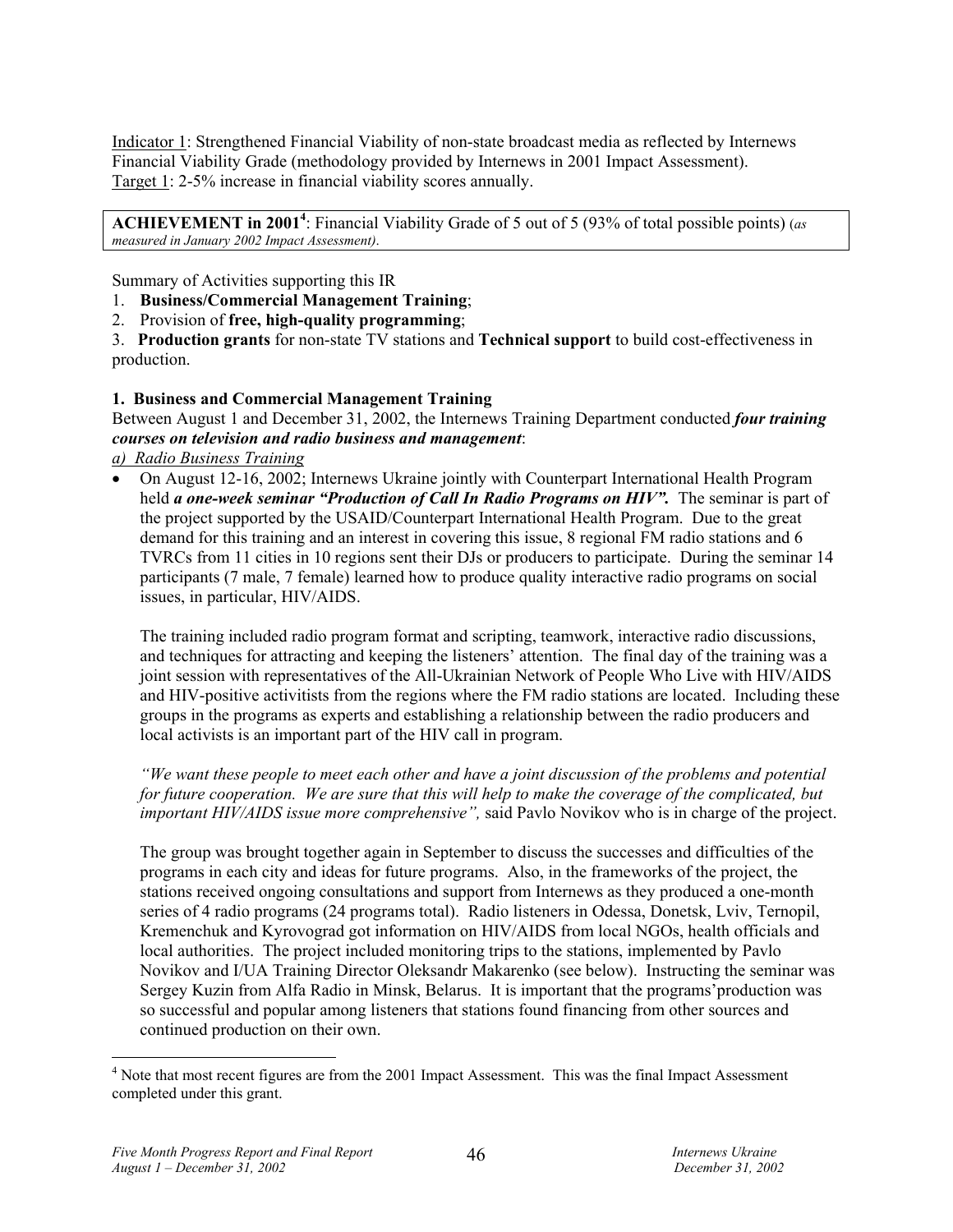- On August 24-26, 2002, Internews Ukraine held a training seminar entitled *"Indirect Advertising Methods. Radio Sales Promotion"*, designed for employees of promotion, sales and marketing departments of regional radio stations. Conducting the seminar was Oksana Shavel (Kyiv, Ukraine), Marketing and Promotions Director of "Music Radio", one of the most successful radio stations in Kyiv. Participating were 13 (6 male, 7 female) representatives of 9 radio stations and 4 TVRCs in 11 cities in 10 regions across Ukraine. The seminar was held at Internews Ukraine in Kyiv.
- On September 9-11, 2002, the Training Department organized and held *a three-day Seminar on Production of Commercial Radio Programs*. The seminar was instructed by Sergey Kuzin, General Producer and DJ at "Alfa" Radio in Minsk, Belarus. Attending the seminar were 16 representatives of 15 stations in 14 cities in 10 regions across Ukraine.
- On September 20-22, 2002, Internews Ukraine conducted *a three-day seminar on Radio Sales*. Participating were 12 people (6 male, 6 female) from 12 stations in 11 cities in 10 regions of Ukraine. The seminar was instructed by Ihor Chernyshov (Ukraine), Commercial Director of the Kyiv-based "Music Radio" station, Andrey Vasin ("Music Radio", Kyiv) and Vitaly Drozdov ("Alfa Radio" in Minsk, Belarus).

## *b) Television Management Training:*

• On September 25-29, 2002, Internews Ukraine conducted *a one week on-site regional television management consultancy* for employees of Channel 34 in Dnipropetrovs'k. Trainer – Alla Lipovetskaya, I/UA Television Department Director.

## **2. Free TV Programming**

Ukrainian television companies have a 50% Ukrainian-produced content requirement and a 5% Public Service Announcement content requirement for stations with any level of national or local government support. This means that stations must either produce programs (this is expensive), purchase programs (also expensive), or show old, cheaper programs that the audience has little interest in. Access to highquality programming that is new and free is an extremely valuable in lowering stations' operating costs, and keeping them in compliance with the law. Internews activities in this area include:

- a) Production of programs in-house for free distribution to non-state TV and radio outlets;
- b) support to NGOs, filmmakers and journalists to produce programs for free distribution;
- c) financial support to enable television companies to produce "pilot" projects.

## **a) In-House Production for Free Distribution**

Between August 1 and December 31 of 2002, the Internews Television Department produced television programs, and distributed them for broadcasting to television stations *(please see App. B for detailed, cumulative production & broadcast information):* 

#### *KTM (Kyiv)*

*KTM Cable Network Television Company* (Kyiv) broadcast *"The Road"* series of television programs, and the *"Dostoyevsky's Girl"* documentary film. The series was broadcast at a prime time: at 18:20 on Saturdays *(please see details in the "Production of Programs on Critical Issues" paragraph)*.

#### *Simon TVC (Kharkiv)*

*Simon Television Company* (Kharkiv) broadcast *"The Road"* series of television programs, and the *"Dostoyevsky's Girl"* documentary film. The series was broadcast once a week on Tuesdays *(please see details in the "Production of Programs on Critical Issues" paragraph)*.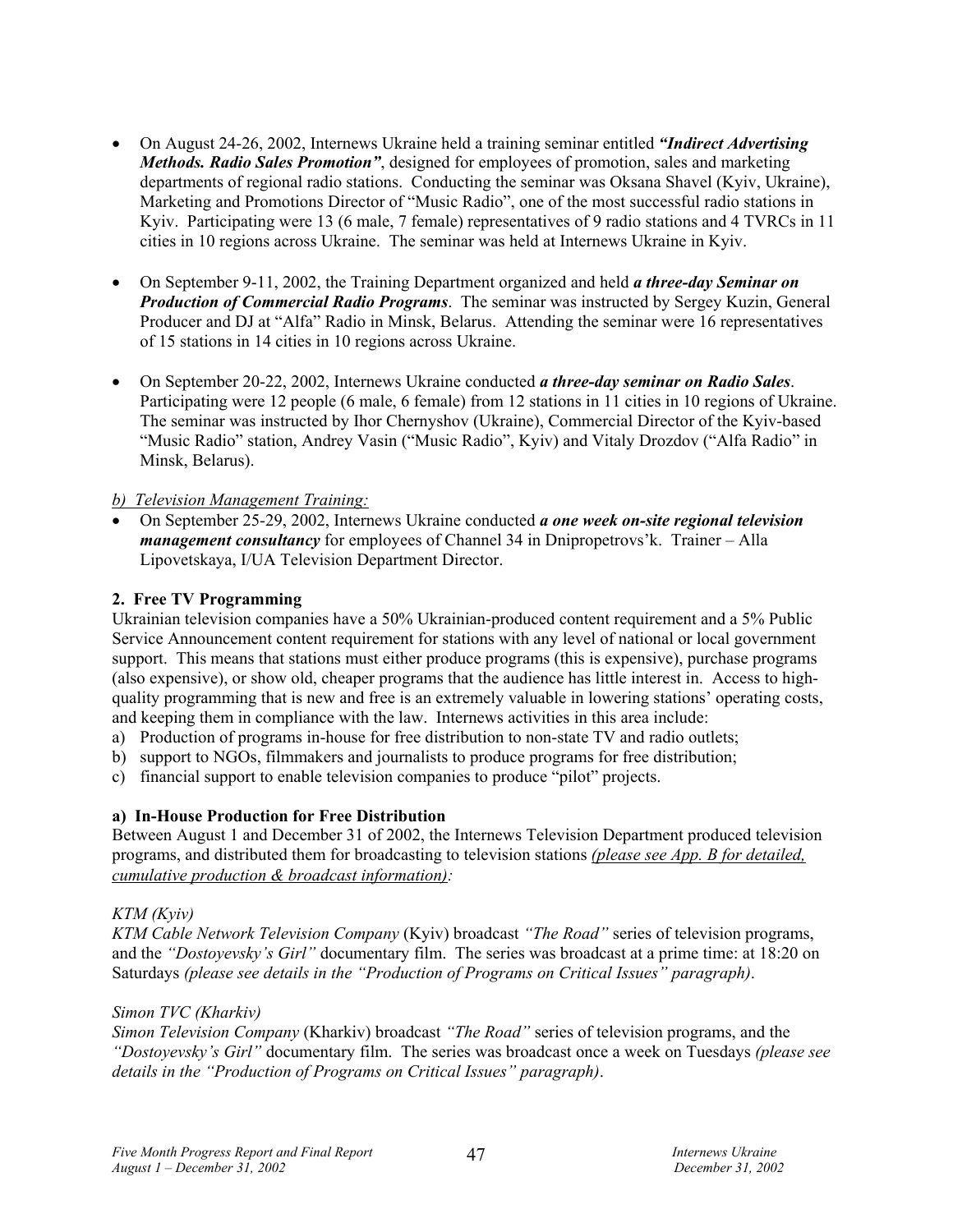## *Reporter TVC (Odessa)*

*Reporter Television Company* (Odessa) broadcast *"The Road"* series of television programs, and the *"Dostoyevsky's Girl"* documentary film. The series was broadcast once a week on Tuesdays *(please see details in the "Production of Programs on Critical Issues" paragraph)*.

#### *Saturn TVRC (Mykolayiv)*

*Saturn Television and Radio Company* (Mykolayiv) broadcast *"The Road"* series of television programs, and the *"Dostoyevsky's Girl"* documentary film. The series was broadcast once a week on Tuesdays *(please see details in the "Production of Programs on Critical Issues" paragraph)*.

## *TV-4 TVC (Ternopil)*

*TV-4 Television Company* (Ternopil) broadcast *"The Road"* series of television programs, and the *"Dostoyevsky's Girl"* documentary film. The series was broadcast twice a week on Thursdays with a repeat next day *(please see details in the "Production of Programs on Critical Issues" paragraph)*.

## *TVA TVC (Chernivtsi)*

*TVA Television Company* (Chernivtsi) broadcast *"The Road"* series of television programs, and the *"Dostoyevsky's Girl"* documentary film. The series was broadcast twice a week on Tuesdays with a repeat next day *(please see details in the "Production of Programs on Critical Issues" paragraph)*.

## *Alex TVC (Zaporizhzhya)*

*Alex Television Company* (Zaporizhzhya) broadcast *"The Road"* series of television programs, and the *"Dostoyevsky's Girl"* documentary film. The series was broadcast once a week on Tuesdays *(please see details in the "Production of Programs on Critical Issues" paragraph)*.

## *Avers TVC (Lutsk)*

*Avers Television Company* (Lutsk) broadcast *"The Road"* series of television programs, and the *"Dostoyevsky's Girl"* documentary film. The series was broadcast twice a week on Tuesdays with a repeat next day *(please see details in the "Production of Programs on Critical Issues" paragraph)*.

#### *Channel 11 TVC (Dnipropetrovs'k)*

*Channel 11 Television Company* (Dnipropetrovs'k) broadcast *"The Road"* series of television programs, and the *"Dostoyevsky's Girl"* documentary film. The series was broadcast once a week on Tuesdays *(please see details in the "Production of Programs on Critical Issues" paragraph)*.

## *Chernomorska TVRC (Simferopol)*

*Chernomorska Television and Radio Company* (Simferopol) broadcast *"The Road"* series of television programs, and the *"Dostoyevsky's Girl"* documentary film. The series was broadcast once a week on Tuesdays *(please see details in the "Production of Programs on Critical Issues" paragraph)*.

#### Program Series

## **The Road**

In August-September 2002 Internews continued the production work on the television project entitled "The Road". This is a series of weekly programs on social and current events issues. The project has been implemented since July 2001. The programs were weekly broadcast by KTM (since June 23, 2002) television channel in Kyiv *(please see details in the "Production of Programs on Critical Issues" paragraph)*. The project ended on Sept. 30, 2002. See complete details on this project below.

## **b) Support to Civil Society NGOs and Independent Producers for Program Production**

Between August 1 and December 31, 2002 Internews gave *four technical grants and assistance* to the following organizations and individuals: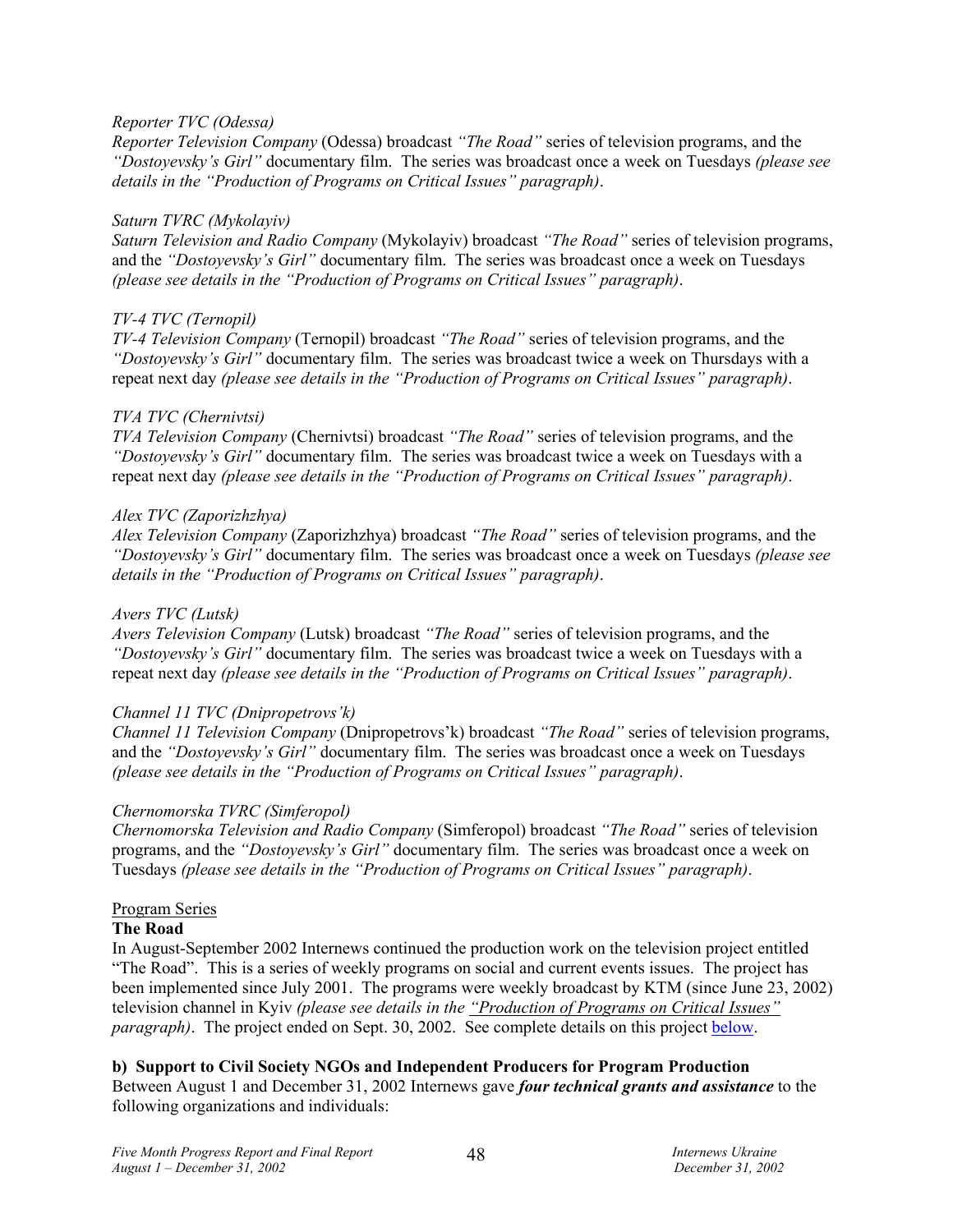- 1. Internews Ukraine made available its studio and editing on Media 100 to *an independent producer Ihor Levshin* for production of a news/information television program. The program is planned to be broadcast by one of Kyiv television channels (IVK or KTM).
- 2. Following a request from the *production team of the documentary film "Unbelievable Stories about Wonderful and Wild Life of an Old Village"* for technical assistance, Internews provided it with a Betacam SP camera to shoot the film in Stare (Old) village in the Rivne Region. The documentary film is directed by Seghiy Bukovsky. The producer is Svitlana Zinovyeva and the journalist is Tatiana Bodnya. The film is targeted to attract public attention, via mass media, to the problem of people who, living in Europe, are left outside of a civilized life. The project is supported by the International Renaissance Foundation. The creative team behind the project began the filming in the end of August.
- *3.* On December 15, 2002, following a request of the UNDP and organizers of *the "Race for Life" HIV/AIDS awareness action*, Internews provided a technical assistance: BetaCam SP and Digital S cameras, five video cassettes, and editing facilities for production of a documentary film featuring the action. As a result, Internews produced a special television report (running time: 10 minutes 20 seconds). The editing and production was finalized on December 26, 2002. The creative team behind the project consisted of I/UA Program Maker Pavlo Novikov, I/UA Sound Editor Serghiy Bykovsky and cameraman Olexiy Tregubov. The film was broadcast by the Sevastopol State TVRC and was sent out to and offered for free broadcasting by stations-participants of the Internews's news exchange project *(please see details in the "Production of Programs on Critical Issues" paragraph).*
- 4. Internews continued providing technical assistance BetaSP camera five days a week to the production team of the television daily program *"Metropolitan"*. Metropolitan is broadcast from Monday to Friday (since December 17) at 22:30 on Kyiv cable channel KTM and has a potential audience of about 3 million people. "Metropolitan" is a 10-minute in length program on current events and social issues. Oleksandr Stolyarov is the program author and producer.

# **3. Financial and Technical Grants to Regional Stations for Production**

The *"Pilot"* project provides financial assistance and on-site consultations to non-state, regional television channels for the development of their own program concepts and production of "pilots". Rich in ideas but poor in money due to the extremely difficult media environment, stations are eager to compete for the grants, to turn their ideas in a real production. In harmony with ongoing Internews production that highlights socially significant and critical issues, Internews keeps providing essential support to the stations and producers in the regions that want to address critical issues and focus on the situations in the regions. This project concluded on Sept. 30, 2002.

In 2002 Internews continued to work with regional stations to produce *Youth Focused Television Programs*, through provision of production grants, technical support and consultancies. The slogan of the contest was "Youth and Society". Internews Ukraine announced a contest for production, reviewed the scripts and selected several stations for production of youth programs. To cover the deficit of youthoriented socially significant television programs in Ukraine, Internews worked with regional stations to produce *Youth-Focused Television Programs,* through provision of production grants, technical support and consultancies. As a result,

- In the second half of 2002, "*ATV" TVRC* (part of "Alex" TVRC) *from Zaporizhzhya* received a grant from Internews for the production of a television program *"Press Bar"*. The production was completed in July 2002. In August-September production of the series of programs was continued and the programs were broadcast on a regular basis.
- *Chernomorska TVRC in Simferopol, Crimea*, jointly with a creative production group KABRIO (headed by Oleksandr Yanovsky) produced a socially important youth program *"OK"* in the series called "Your Entry". The production was completed in July 2002. The program is 26 minutes in length. Following the grant received from Internews, in August-September Chernomorska continued production of a regular series of programs.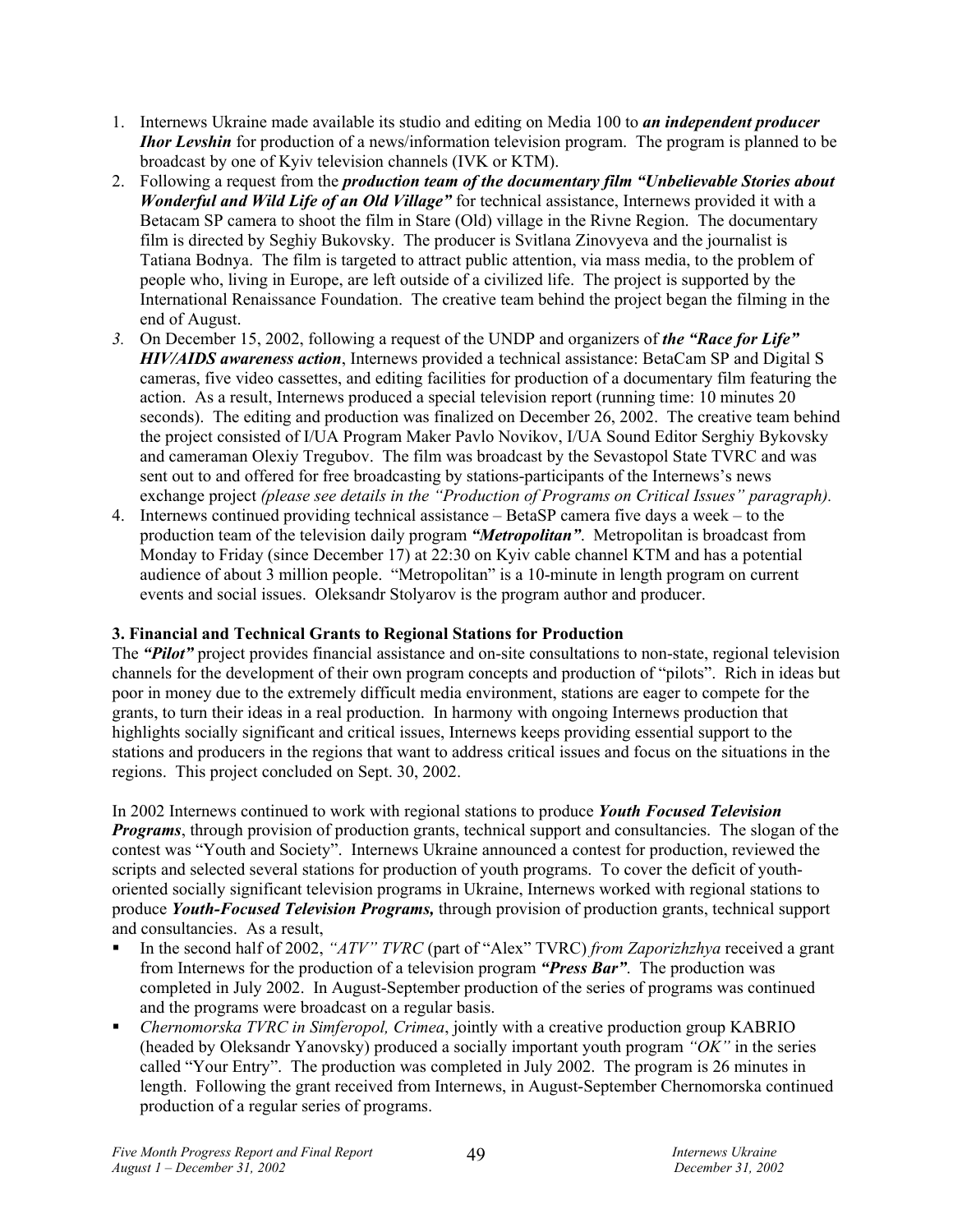- *"Krym" State TVRC (Simferopol, Crimea)*, jointly with the Producers' Center "Money of the Republic" produced a current events youth program *"Look for Money"*, targeted to encourage financial independence of young people. The running time of the program is 31 minutes. The production was completed in August 2002 and the program was broadcast on "Krym" TVRC in Crimea.
- *Radio "Ternopil" (Ternopil)* received a grant from Internews to produce a pilot program for the series of programs entitled *"Youth Is the Future of the World"*. The project target is to help young people to understand modern realities, through provision of information on various social events, to attract public attention to the problems of youth, to help young people adapt to the modern world, to inform on various youth initiatives, and to help solve various social urgent issues. The target audience is young people between 14 and 24 years old, and young businessmen. The series highlights the topics as follows: youth and healthy way of life, its participation in public initiatives, human rights and their protection, employment issues, youth and powerful structures, market of vacancies, and others. The production of a pilot program was finalized in September 2002. The length of the program is 120 minutes. The program was aired live and the work on a regular series of radio programs continued. The programs are aired on a regular basis.

## **Intermediate Result 2: Strengthened Media Freedom & Advocacy**

## **Intermediate Result 2.1 Strengthened Media Legal Environment**

"*Journalists and media outlets have access to quality legal advice and defense."*

Indicator 1: Improved legal environment for media as reflected by score on Protected Media Freedom Scale (scoring methodology available from Internews). Target 1: 5-10% increase in scores annually.

**ACHIEVEMENT in 2001<sup>5</sup>:** Protected Media Freedom Grade – 2 out of 5 (36% of total possible pts.) *(\*figures as of January 2002, as reported in Internews's Impact Assessment*).

Summary of Activities supporting this IR:

- 1. **Direct legal assistance** to non-government broadcast media outlets;
- 2. **Due Diligence Project;**
- **3. Global Internet Policy Initiatives;**
- 4. **Dissemination of information on broadcasters' rights and legal resources** via the Internet;
- **5. Support to Democracy and Civil Society NGOs.**

## **1. Legal Support to Non-Government Media**

In August-December 2002, Internews' staff lawyer Taras Shevchenko continued to provide direct legal assistance to non-government broadcast media outlets. Mr. Shevchenko is responsible for reviewing draft legislation and regulations, coordinating advocacy efforts with the IAB, liasing with the NCTRB and the IAB on legal and regulatory issues, and coordinating legal activities with the IAB and IREX legal staff.

- On September 3, 2002, the I/UA Lawyer prepared an information request for the Cabinet of Ministers of Ukraine relating to the Presidential Decree on "Access to Information".
- On September 5, 2002, Mr. Shevchenko prepared legal comments to the draft Law of Ukraine "On Advertising". The comments were prepared for the Parliamentary Committee for Freedom of Speech and Information.

 $\overline{a}$ 

 $<sup>5</sup>$  Note that most recent figures are from the 2001 Impact Assessment. This was the final Impact Assessment</sup> completed under this grant.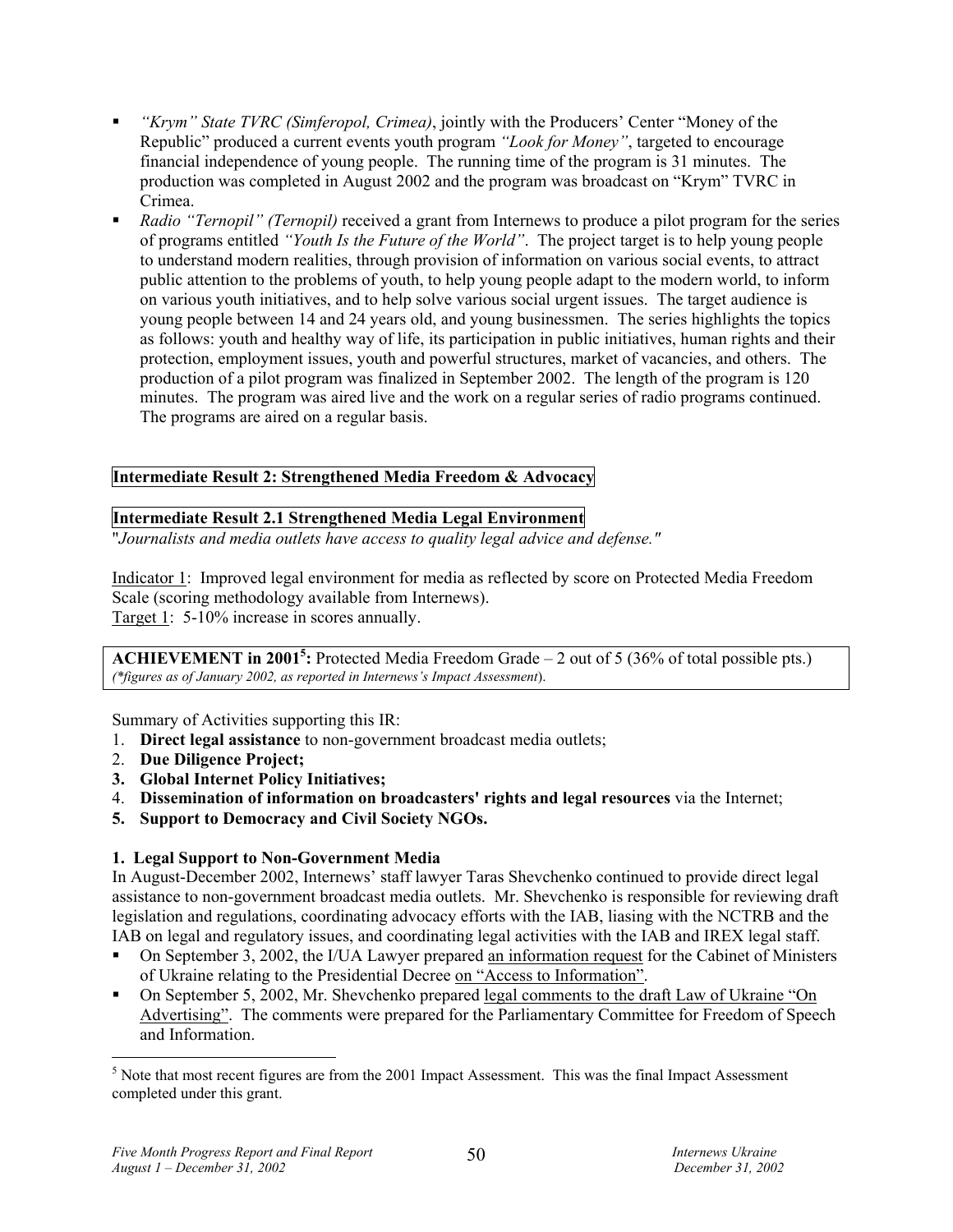- On September 23, 2002, on the request of the Parliamentary Committee for Freedom of Speech and Information and the Presidential Administration, the I/UA Lawyer prepared recommendations on improvement of the situation relating to the access to information in Ukraine.
- On September 25, 2002, at the request of the Parliamentary Committee for Freedom of Speech and Information and the National Council for TV and Radio Broadcasting of Ukraine, Mr. Shevchenko prepared a legal analysis of the draft regulation of the NCTRB on licensing.
- Prepared an information request to the Cabinet of Ministers of Ukraine relating to the Presidential Decree on "Access to Information".
- Prepared legal comments to the draft Law of Ukraine "On Advertising". The comments were prepared for the Parliamentary Committee for Freedom of Speech and Information.
- At the request of the Parliamentary Committee for Freedom of Speech and Information and the Presidential Administration, the I/UA Lawyer prepared recommendations on improvement of the situation relating to the access to information in Ukraine.
- At the request of the Parliamentary Committee for Freedom of Speech and Information and the National Council for TV and Radio Broadcasting of Ukraine, Mr. Shevchenko prepared a legal analysis of the draft regulation of the NCTRB on licensing.
- At the request of the Freedom of Speech Committee of the Parliament, Mr. Shevchenko prepared a draft law on results of the Parliamentary Hearing on political censorship and freedom of speech. Drafting provisions on censorship and defamation.
- At the request of the Freedom of Speech Committee of Parliament, Mr. Shevchnko commented on the final wording of the draft law on results of the Parliamentary Hearing on political censorship and freedom of speech.
- At the request of Public Radio, Mr. Shevchenko provided legal advice on Public Radio`s plans for development. Advice on possible risks.
- At the request of the Freedom of Speech Committee of Parliament Mr. Shevchenko drafted an Explanatory Paper to the draft law on results of the Parliamentary Hearing on political censorship and freedom of speech.

# **IAB Legal Center:**

Internews continued to provide funding for *the Independent Association of Broadcasters* to support the evolution of the legal environment for media in Ukraine. The team of professionals (four lawyers and policy advocates) continued to work in August-December2002 to push for the implementation and improvement of the existing legislation, and the creation of new laws and policies *(for details, please see the section "Association Building" below)*. Ekateryna Myasnikova, Julia Kudryashova, Olga Bolshakova and Tatiana Fomina worked to provide consultancies on various issues relating to the media.

- In 2002, IAB lawyer Tatiana Fomina gave legal assistance to the regional tv and radio companies. In general, the IAB provided 21 consultancies a month. The number of requests increased due to the promotion of the IAB's work and distribution of information on the activities of the IAB.
- The IAB continued to support and update a special page on its site www.nam.org.ua and in the TeleRadio Courier magazine for media professionals entitled "The IAB Legal Advising Media Center Consults…" In this regular feature, the lawyers give consultancies, interpretations and recommendations on various media related legal issues. In August, the Center provided 72 TVRCsmembers of the IAB in 22 regions with the contact information for representatives of the National Council for TV and Radio Broadcasting of Ukraine in the regions.
- The IAB's legal consultants Tatiana Fomina and Ekateryna Myasnikova provided specialized consultancies to the TVRCs upon their requests, prepared necessary documents and letters of request, to protect the TVRCs' interests in the legislative regulatory bodies. The following TVRCs received *112 legal consultancies*: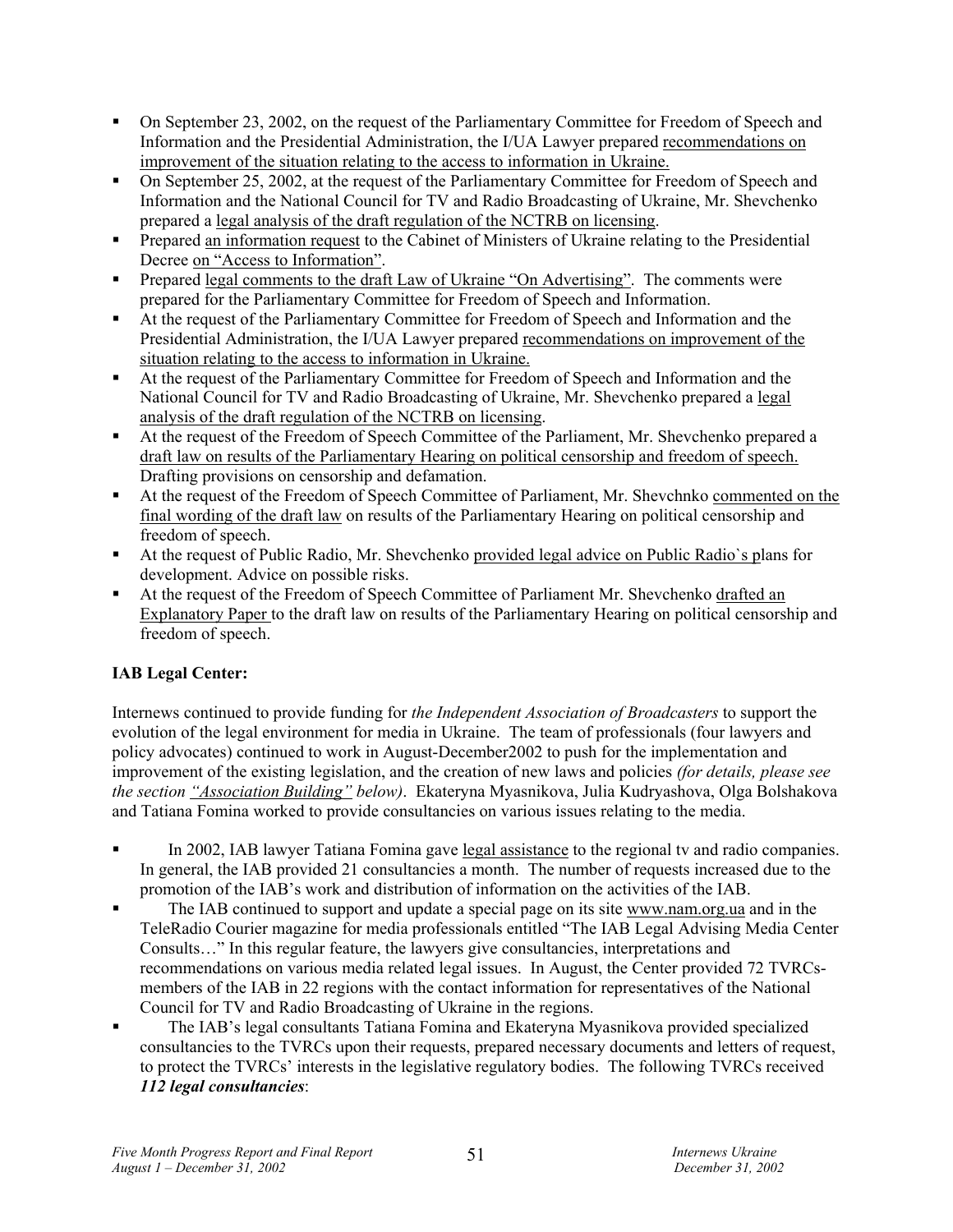#### **In** *August 2002* **the IAB provided** *22 legal consultancies* **as follows:**

- 1. "Avers", Lutsk, Volyn Region two consultancies
- 2. AutoRadio "Slavutych", Kherson
- 3. Radio "Ternopil, Ternopil two consultancies
- 4. "TV-4", Ternopil two consultancies
- 5. "AB" Radio, Kyrovograd two consultancies
- 6. "Novyy Chernihiv" TVRC, Chernihiv two consultancies
- 7. "SAT" TVRC, Slavyans'k, Donetsk Region two consultancies
- 8. "Donetsk" TVRC, Donetsk two consultancies
- 9. "Rudana" TVRC, Kryvyy Rih, Dnipropetrovs'k Region two consultancies
- 10. "PaRiS" TVRC, Donetsk
- 11. "Region Plus" TVRC, Donetsk
- 12. "Accent" TVRC, Summy
- 13. "Zakhidnyy Polyus" RC, Ivano-Frankivs'k two consultancies

#### **In** *September 2002* **the IAB provided** *21 legal consultancies* **as follows:**

- 1. Novyy Chernihiv TVRC, Chernihiv two consultancies
- 2. TV-4 TVRC (Ternopil) two consultancies
- 3. Reporter TVRC, Odessa three consultancies
- 4. Radio Lux, Lviv two consultancies
- 5. Danio TVRC, Uzhgorod two consultancies
- 6. Rudana TVRC, Kryvyy Rih, Dnipropetrovs'k Region
- 7. Nika TVRC, Kharkiv three consultancies
- 8. Morion TVRC, Yevpatoria, Crimea
- 9. Visma Radio TV, Kremenchuk, Poltava Region
- 10. AB Radio, Kyrovograd two consultancies
- 11. Shostka TV, Summy two consultancies

#### **In** *October 2002* **the IAB provided** *24 Legal Consultancies* **as follows:**

Morion TVRC, Yevpatoria, Crimea "AB" Radio, Kyrovograd – four consultancies "Accent" TVRC, Summy "Alex" TVRC, Zaporizhzhye – one consultancy "Privat TV," Kharkiv – one consultancy TVRC "Renome" (Odesa) TVRC "Ukrainska Khvylya," – Ternopil' TVRC "Avtor-TV" – two consultancies Association of Cable TV (Odesa) TVRC "UTA", Poltava – three consultancies TVRC "Stirol TV", Gorlivka – two consultancies TVC "Atlant-SV," Krasnogvardiys'ke, Crimea TVRC "Alfa" – three consultancies State TVRC "Crimea", Simferopol – 2 consultancies

#### **In** *November 2002* **the IAB provided 22** *Legal Consultancies* **as follows:**

TV-4 TVRC (Ternopil) Velyky Luh, Zaporizhzhya– two consultancies Chornomors'ka TVRC, Simferopol – two consultancies MTV-plus (Melitopol') Morion TVRC, Yevpatoria, Crimea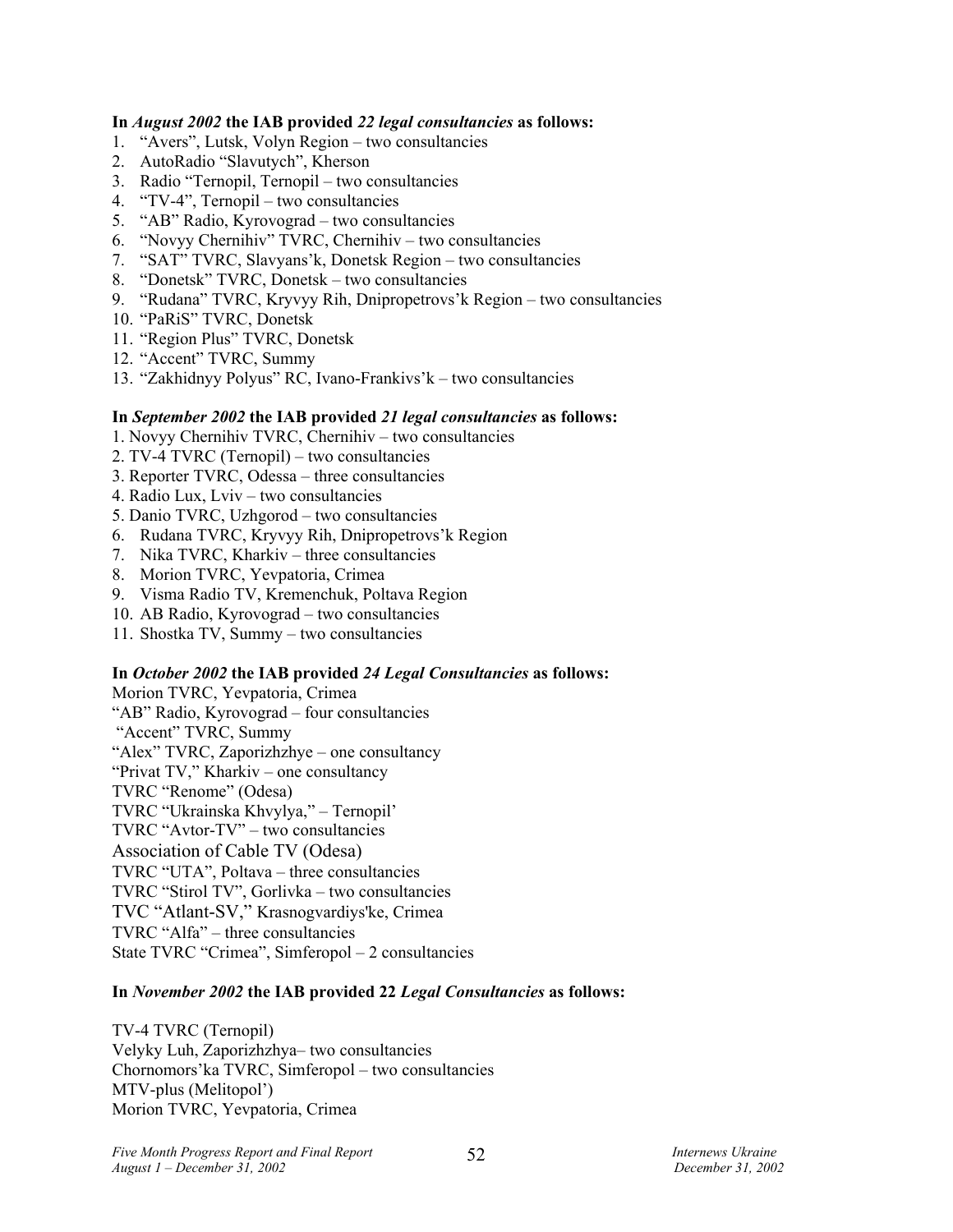AutoRadio "Slavutych", Kherson – two consultancies "AB" Radio, Kyrovograd – two consultanci TVRC "Stirol TV", Gorlivka – eleven consultancies

## **In** *December 2002* **the IAB provided 23** *Legal Consultancies* **as follows:**

TVRC "Novy Donbas", Donetsk TVRC "Illichevs'ke TV-3," Illichivs'k, Odesa Region – four consultancies TVRC "Lvivs'ka Khvylya", Lviv - two consultancies Yavorivs'ke Rayonne Radio, Yavoriv, Lviv Region - two consultancies TVRC "Т+," Lviv - two consultancies TVRC "Zahid" Rogatyn, Ivano-Frankivs'k – three consultancies Representatives of NCTRB in Lviv Region TVC "RAI" Burshtyn, Ivano-Frankivs'k Morion TVRC, Yevpatoria, Crimea – three consultancies "Zakhidnyy Polyus" RC, Ivano-Frankivs'k – two consultancies TVRC "Stirol TV", Gorlivka – two consultancies

## **August/September Legal Center Activities:**

- In August-September 2002 the IAB continued to provide legal assistance to its members in preparation of all necessary documents and representation of the station in the NCTRB during the licensing/re-licensing process. The IAB takes full responsibility for the process basing on a certificate from attorney. This "service" significantly diminishes the risk of pressure on the station and extortion from state officials.
- Aside from consultancies, the IAB assists the stations in preparing the necessary documents of legal character: applications, appeals, claims, complaints etc.
- Also, the legal consultants continued to develop "standard agreement forms" (for the stations) and developed a package of documents, instructions and lists of responsibilities for employees of TVRCs, and in particular, for program director, commentator, anchor, editor, music editor, cameraman, and other.
- The legal consultants developed a typical instruction on fire safety of a TVRC.
- The IAB Legal Advising Media Center prepared a draft letter to the Cabinet of Ministers of Ukraine on reduction of authors' honorarias.
- The IAB Legal Advising Media Center prepared a legal recommnedation on the need to change a requirement to provide bank guarantees on financial ability of broadcasters along with a broadcasting business plan and an auditor's report when applying for a license. The recommnedation was made at the request of MP Yuri Artemenko.
- At the request of a non-state radio station "Auto-Radio" in Kherson, the Head of the IAB's Legal Center Tatiana Fomina represented its interests in the court case "Sokolov vs 'Auto-Radio'" on honor and dignity. As a result, "Auto-Radio" won the case.

## **October Legal Center Activities:**

1. Preparing and promoting draft laws on implementing democratic media legislation:

- Prepared a draft letter to the Cabinet of Ministers of Ukraine on reduction of authors' honoraria;
- At the request of MP Yuri Artemenko, IAB Center prepared a legal recommendation on the need to change a requirement to provide bank guarantees on financial ability of broadcasters along with a broadcasting business plan and an auditor's report when applying for a license; also prepared a draft of corresponding changes to Law "On TV and Radio Broadcasting".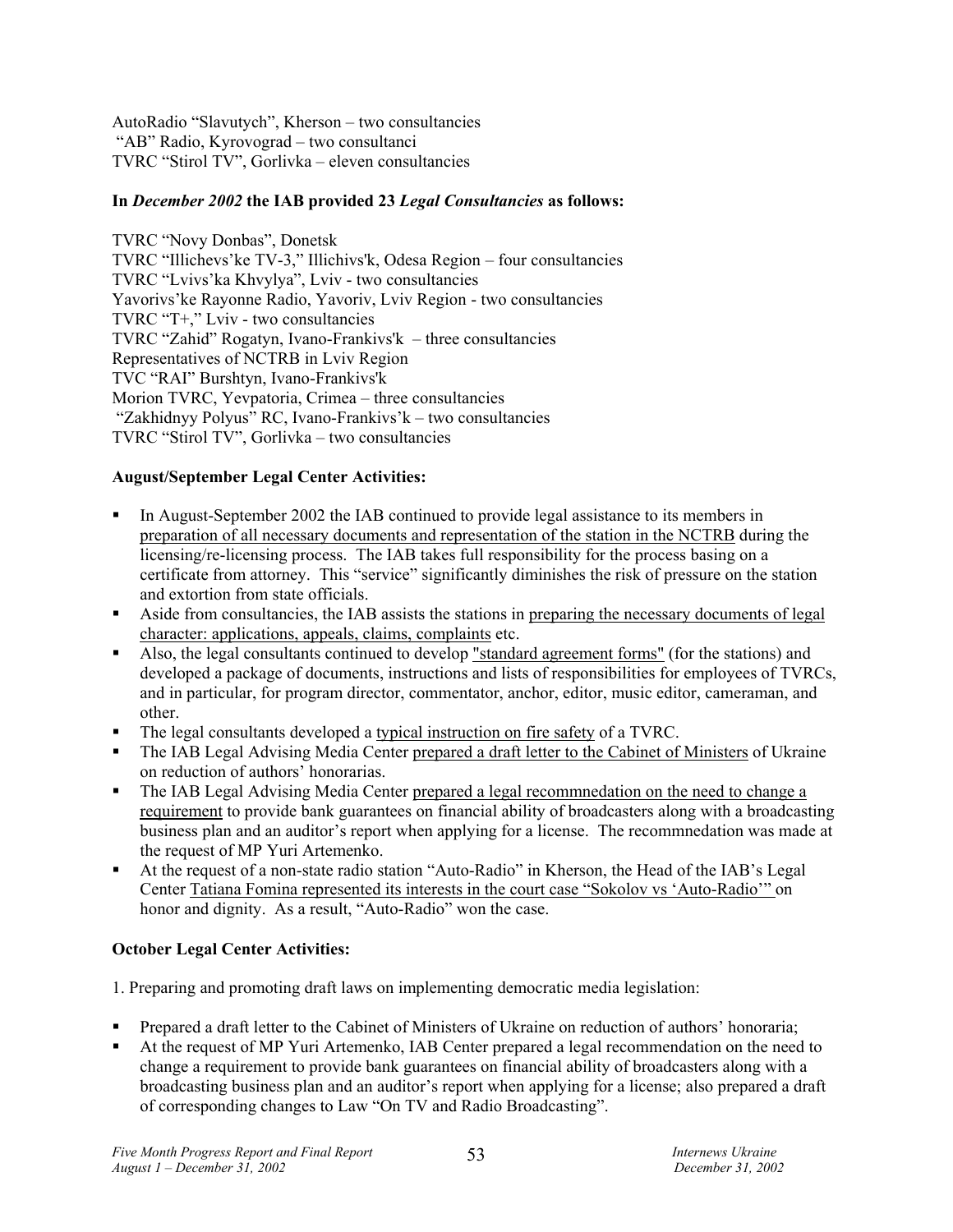- Prepared legal analysis and recommendations for improvement of draft law "On amendments to Ukrainian Law "On Advertisement" to the Parliamentary Committee for Freedom of Speech and Information;
- Participated in preparing a draft law "On Regulations of Broadcast Media Outlets Licensing Procedure" for the National Council for TV and Radio Broadcasting of Ukraine

2. Preparing standard documents of legal character and disseminating among IAB members and other media organizations:

- developed a package of documents, instructions and lists of responsibilities for employees of TVRCs ;
- developed standard instruction on fire safety of TVRCs;

3. Conducting seminars, round table discussions on topical media issues for IAB members and other media-related organizations:

 On October 31, 2002 conducted a regional seminar in Semfiropol' on regulating copyrights and corights issues in media sphere, relationships of TV and radio organizations and the Ukrainian Copyrights and Co-rights Agency, authorities of regulatory bodies on conducting inspections as to compliance of media outlets' activity to Ukrainian media legislation. At the end of the seminar, IAB lawyers provided consultancies on certain legal issues related to the activities of workshops' participants.

## **November Legal Center Activities:**

- 1. Preparing and promoting draft laws on implementing democratic media legislation:
- Prepared a draft of questionnaire to IAB members and other TV and radio organizations on getting information as to the cases of infringements of their rights on freedom of speech; the questionnaires were disseminated, lawyers received feedback and keep analyzing it;
- Prepared legal analysis and recommendations for improvement of draft law "On amendments to Ukrainian Law "On Advertisement" to the Parliamentary Committee for Freedom of Speech and Information (author of the draft law Bagraev M.G.);
- **Prepared legal analysis and recommendations for improvement of draft law "On amendments to** Ukrainian Law "On Advertisement" to the Parliamentary Committee for Freedom of Speech and Information (draft law of the Public Council);
- 2. Representing the interests of IAB members in state authorities, including the Court:
- **Prepared analysis of TVRC "TET" appeal to TVRC "UTA" as to observance of the agreement on** division of broadcast schedule and conditions of re-broadcasting;
- **Prepared analysis of TVRC "UTA" reply to the appeal and of documents that confirm stand of TVRC** "UTA";
- Keep preparing package of documents for representing TVRC "UTA" in the Court.

3. Conducting seminars, round table discussions on topical media issues for IAB members and other media-related organizations:

 On November 27, 2002 IAB conducted regional seminar in Donets'k for media outlets of Donets'k, Luhans'k and Zaporizhzhya Regions on regulating copyrights and co-rights issues in media sphere, relationships of TV and radio organizations and the Ukrainian Copyrights and Co-rights Agency,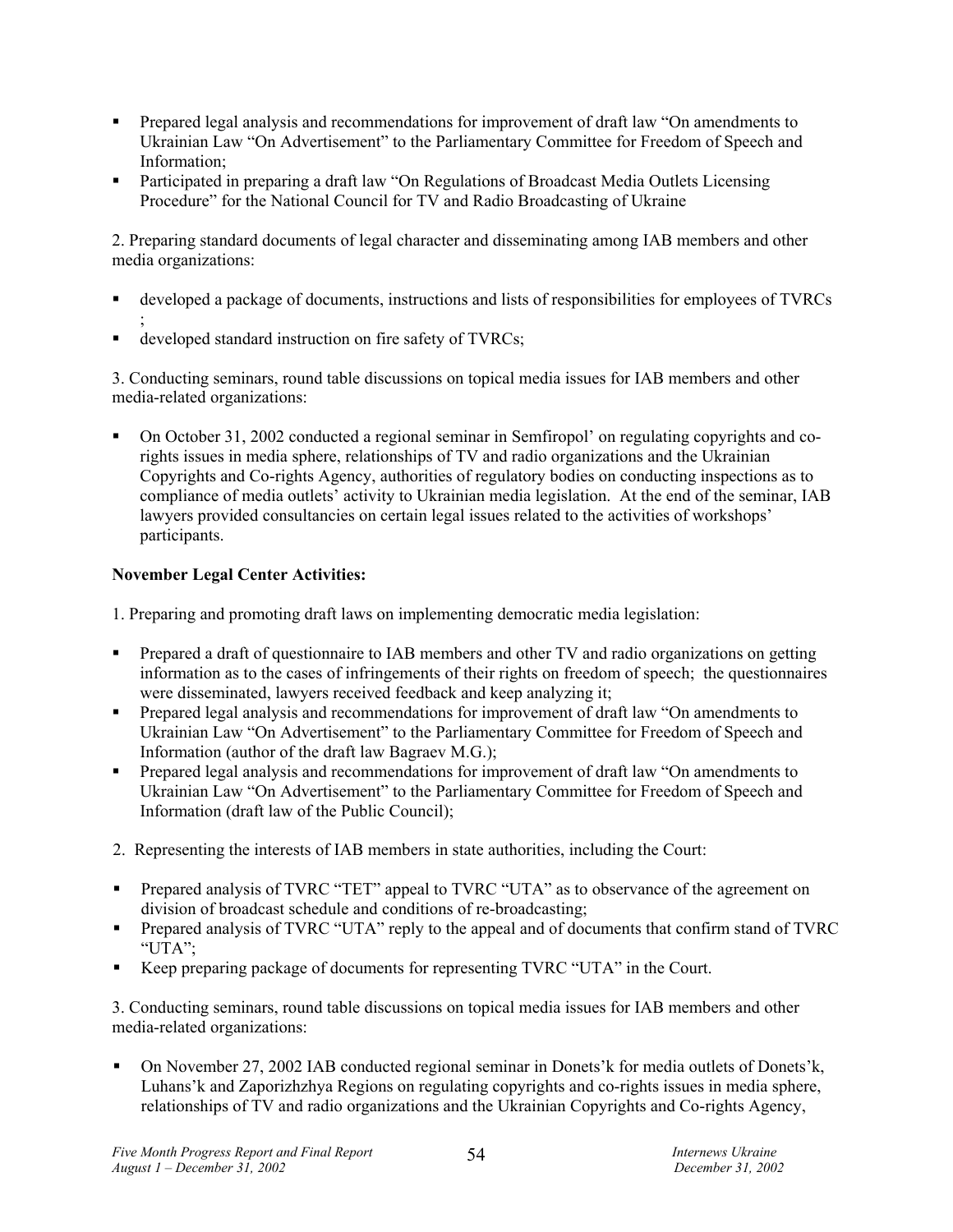authorities of regulating bodies on conducting inspections as to compliance of media outlets' activity to Ukrainian media legislation. At the end of the seminar, IAB lawyers provided consultancies on certain legal issues related to the activities of workshops' participants.

## **December Legal Center Activities:**

1. Preparing and disseminating information bulletin to IAB members and other TV and radio organizations:

- Prepared and sent out to IAB members and other media-related organizations information bulletin on the reasons of conducting scheduled and non-scheduled inspections of media outlets by regulatory bodies.
- 2. Representing the interests of IAB members in state authorities, including the court:
- At the request of TVRC "Ekran", IAB prepared a draft letter to the NCTRB demanding explanation on the reasons of announcing contest for the frequency issued license of which is not over yet.

3. Conducting seminars, round table discussions on topical media issues for IAB members and other media-related organizations:

 On December 10, 2002 IAB conducted regional seminar in Lviv for media outlets of Lviv, Zakarpatya, Ivano-Frankivs'k and Volyn' regions on regulating copyrights and co-rights issues in media sphere, relationships of TV and radio organizations and the Ukrainian Copyrights and Corights Agency, authorities of regulating bodies on conducting inspections as to compliance of media outlets' activity to Ukrainian media legislation. At the end of the seminar, IAB lawyers provided consultancies on certain legal issues related to the activities of workshops' participants.

## **2. Due Diligence Project**

Internews Ukraine continued the *Due Diligence* project launched in April 2002 with support from the Open Society Institute. The project target is to provide legal assistance to independent media outlets across Ukraine, and to prevent problems at the stations through legal advice and support. There are two main directions of work of the DD project: 1) due diligence consultations to media outlets; and 2) study of a legal situation at a media outlet, its documentation and agreements, to provide a competent legal advice and develop written materials and guidelines that address problems common to all media. The DD experts analyze and study the situation at a television station, radio station or print outlet, evaluate the situation and make recommendations to prevent potential problems with state bodies or owners, cases of coercion, and conflict. Such measures allow media to avoid and foresee problems, and make the work of a media outlet more stable and, therefore, support the stations' sustainability. The study of the situation at a station also allows the DD lawyers to outline and generalize the legal problems of the Ukrainian media outlets, to work out amendments to the laws relating to the media in order to develop or improve them. Also, it provides high quality consultancies to the stations that may not have the resources or local expertise for such consultancies. Such on-site studies are also valuable for the development of the seminars on legal issues designed for the media representatives.

The DD Project is designed to protect and promote freedom of speech in Ukraine, and to assist mass media to understand and act in accordance with the media legislation and environment they work in. The project significantly complements other Internews' projects, targeted to promote freedom of speech and democracy issues. Within the DD project Internews develops a list of norms that regulate media legislation in Ukraine, to educate the station on how to adopt these norms to the stations' activities, to solve problems and to avoid them in the future.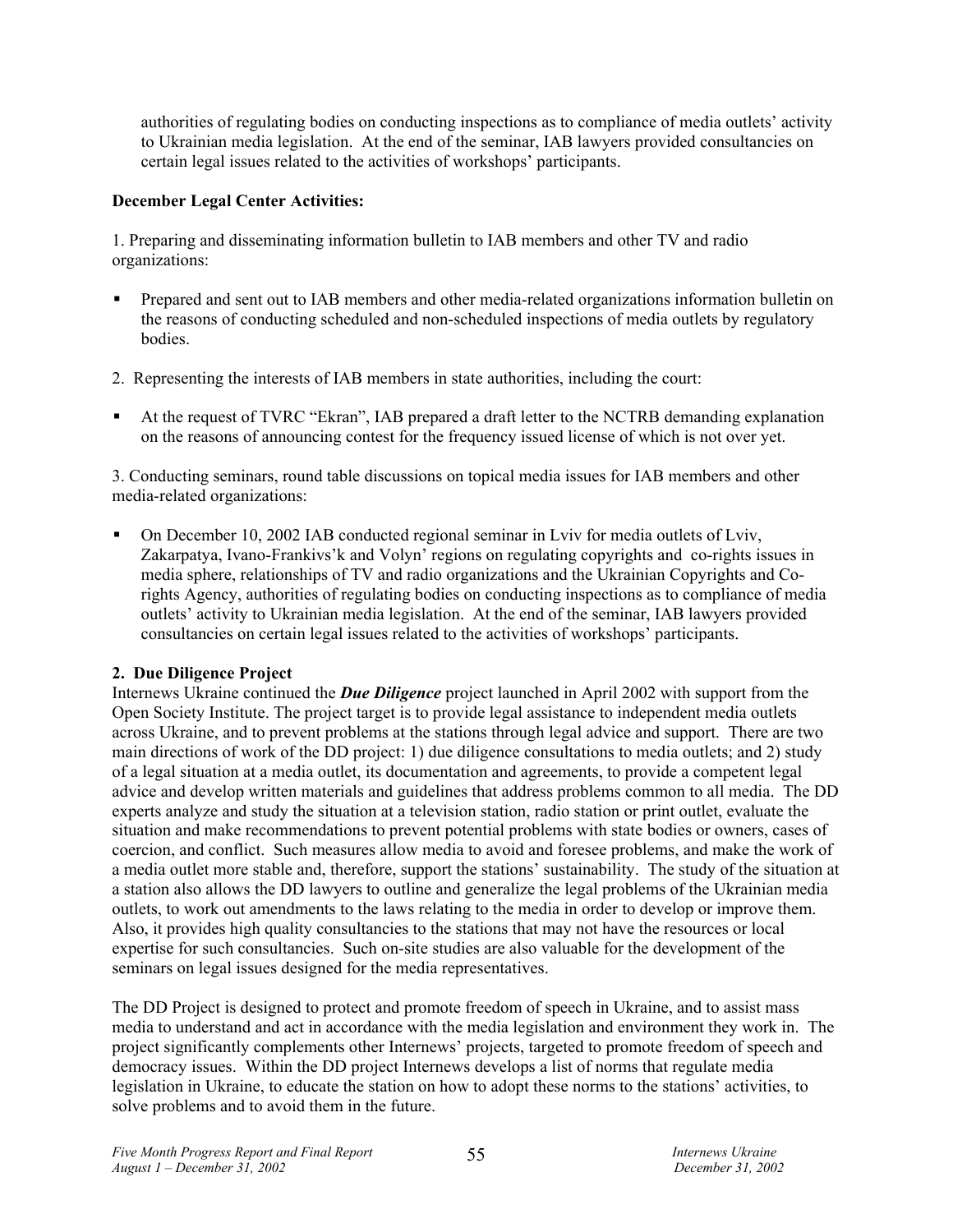In August-December 2002, the DD lawyers Pavlo Moiseyev and Tatiana Olexiyuk visited *eleven* stations and provided *on-site consultancies*:

- *Chernivtsi Association of Commercial TV* in Chernivtsi; providing the consultancy was the DD Lawyer Pavlo Moiseyev.
- *"Stirol TV" in Horlivka, Donetsk Region*; providing the consultancy was the DD Lawyer Pavlo Moiseyev.
- *"Velykyy Luh" radio station in Zaporizhzhya*; consulting was Pavlo Moiseyev.
- *"Bulava" TVRC in Kherson*; providing the consultancy was the DD Lawyer Tatiana Olexiyuk.
- *"Avers" TVRC in Lutsk, Volyn Region;* consulting was Tatiana Olexiyuk.
- *"AB Radio" radio station in Kyrovograd*; providing the consultancy was the DD Lawyer Pavlo Moiseyev.
- *TVRC "Vikka-TV", Cherkassy*, providing the consultancy was the DD Lawyer Tatiana Olexiyuk.
- *"Agenstvo Televidenya "Novosti"" (ATN), Kharkiv,* providing the consultancy was the DD Lawyer Tatiana Olexiyuk.
- *TVRC "Rudana", Kryvy Rih,* providing the consultancy was the DD Lawyer Tatiana Olexiyuk.
- *«Arta PLUS»*, a private radio company whose owners also have TVRCs (seven radio frequencies and one TV channel) that cover Donets'k, Makeevka, Gorlovka, Shahtersk, and other cities of Donets'k Region. Total potential audience is more than 7 000 000. The consultancy covered problems and issues related to all companies. Providing the consultancy was the DD Lawyer Pavlo Moiseyev.
- *"TV Pryluky", Pryluky*, providing the consultancy was the DD Lawyer Pavlo Moiseyev.

At the stations, legal consultancies were provided according to the plans and ethical standards of the project. The lawyers studied statutory, licensing and other regulatory documents of television and radio organizations, as well as the agreements made by them with other companies. Also, they studied files and suits brought against the TVRCs. The lawyers consulted on legal issues, optimization of taxing, work on a contract basis, and the labor law.

Please see below the **feedback** on the on-site concultancies to *"Samara" Radio Station* in Pavlograd that was visited in July 2002 and *Ukh-Radio (Ukrayins'ka Khvylya TVRO)* in Ternopil *(please see the progress report for January-July 2002 for details):*

#### 9 *"Dear Tatiana,*

*This is a feedback on the work of the DD lawyers' done in July 2002 at Radio "Samara". The consultancies were provided by Pavlo Moiseev and Tatiana Olexiyuk.* 

*First of all I would like to draw attention to the great significance of such activities since a simple discussion of ordinary issues with professional lawyers brings considerable results. Besides, we were given written consultancies on statutory documents of the company, on the documents that should be prepared during the work with the advertisers, on the rent of the office and transport.* 

*Secondly, the recommendations received were impelemented: we adjusted the broadcasting schedules of advertising, made corrections in the agreements as for the payment for broadcasting, and discussed the price lists with the customers, we also made changes to the agreements on the rent. We made changes and amendments in the documents that relate to our cooperation with advertisers. As for the improvement of the work of our radio station, it is difficult to speak about concrete practical results thanks to the consultancies received now since the time*  that had passed is too short. However, we can definitely state that the impact of such consultancies on the work of *the radio station was undoubtedfully positive. We would like to meet again in about half of a year, to sum up the work and to discuss the results.* 

*Very best to all Internewsers and hope to see you soon!* 

*Valery Satokin Deputy Director Radio "Samara" Pavlograd, Dnipropetrovs'k Region studio@samara.lisgroup.net"*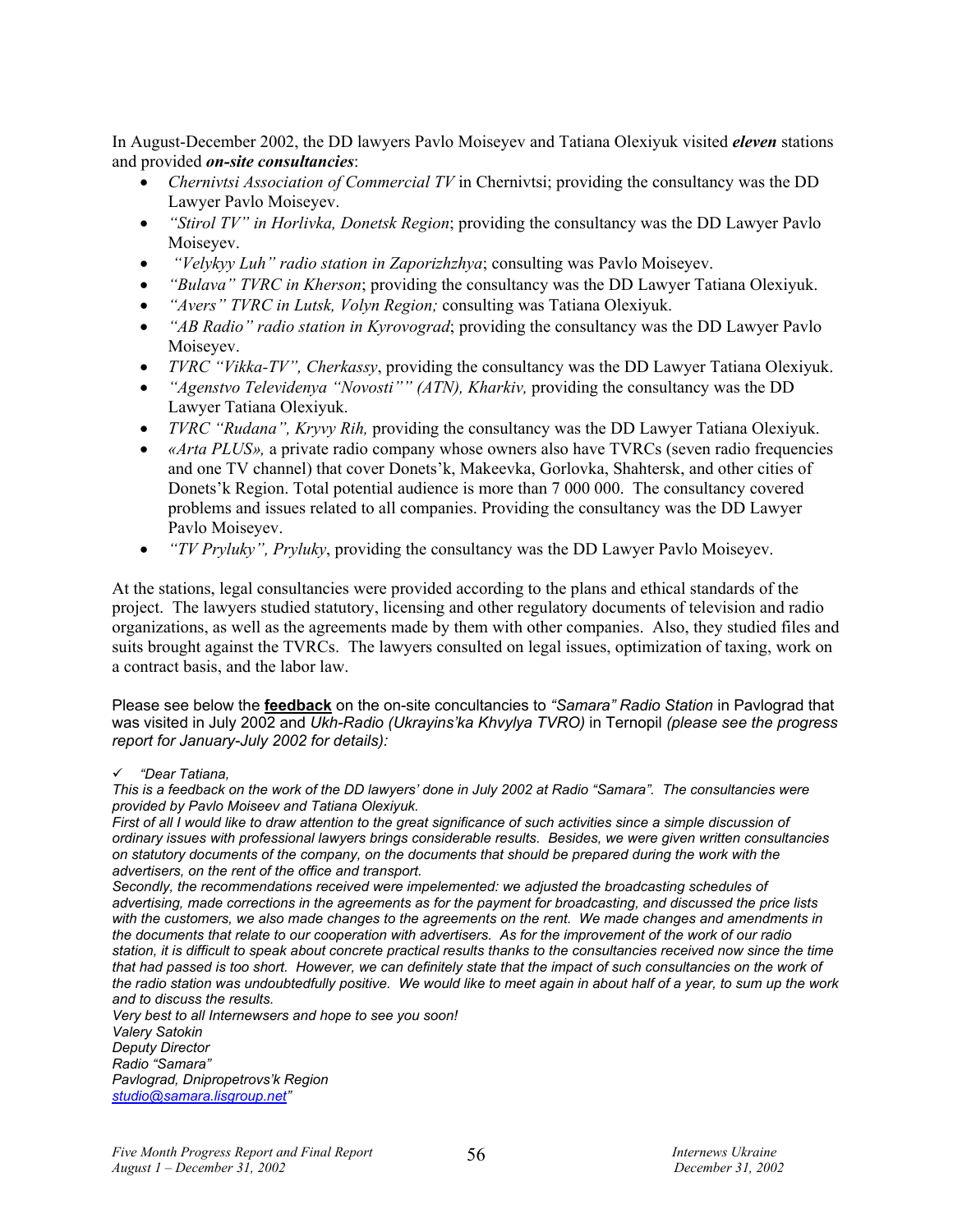#### 9 *Letter of Acknowledegement*

*The Television and Radio Organization "Ukrayins'ka Khvylya" (Ukh-Radio 101 FM) in Ternopil would like to thank Internews Ukraine for conducting a legal audit at our radio station. The Lawyer Pavlo Moiseev has provided an audit of the statutory documents, agreements and clients' database. Following his visit we introduced new forms of agreements on provision of advertising services and improved the database. As a result, the work relationship between our clients and advertising agents improved. Also, we considered the changes to be made to the statutory documents. We hope for the future cooperation. Yuri Fartushnyak,* 

*Director* 

*"Ukrayins'ka Khvylya" Television and Radio Organization* 

Based on information gathered by the DD project to date, some of the main legal problems that stations encounter include:

- $\triangleright$  a TVRC is registered as an association but functions as a broadcasters following broadcast regulations;
- ¾ the agreement in the broadcasting license of the NCTRB does not contain conditions of the license, but refers to the regulations;
- $\triangleright$  a company lacks a license issued by the State Committee for Communications;
- $\triangleright$  companies do not follow the licensing regulation on percentage of programming in Ukrainian and Russian;
- $\triangleright$  companies lack documents for construction and use of transmitting towers and devices;
- $\triangleright$  companies do not have a license for the purchase and exploitation of radio relay lines;
- $\triangleright$  transmitters are installed without a required permission for its purchase;
- $\triangleright$  agreements contradict current legislation;
- $\triangleright$  companies operate with expired term of lease;
- $\triangleright$  companies do not pay for a copyright licensing;
- $\triangleright$  companies do not pay for public utilities on time.

During the trips the DD Lawyers met with managers and owners of the TVRCs, heads of advertising departments, chief accountants, managers of news departments, to discuss the schemes of the tax optimization, financial risks, improvement of the company's safety in the conditions of market economy and during inspections, legal assessment of the broadcasting of foreign programs, and developing written labor agremeents. They also met with representatives of the legal firms that cooperate with the stations, journalists and accountants that work at a station, to discuss problems and provide recommendations.

Following the legal consultancies provided in May-July 2002, the DD Lawyer developed and sent written recommendations to "Samara" radio station in Pavlograd (Dnipropetrovs'k Region) and to "Ternopil's'ka Gazeta" Ltd. in Ternopil, following the results of the trips to the companies and the assessment of the situation at the station.

Also, following the trips and consultancies, and to obtain information on how the recommendations were applied, the DD lawyers developed a form that includes problematic issues and violations made by the stations, recommendations given and their implementation by the media outlets.

The DD Lawyers sent the letters of invitation to television and radio stations and informed them of the work of the Due Diligence Project in Ukraine. The stations were invited to take part in the Project. Also, the Lawyers negotiated with representatives of television and radio organizations on the future plans as for the Project in Ukraine.

While evaluating the situation at the stations, the DD lawyers pay a special attention to, study and analyze:

• The licensing and registration documents including: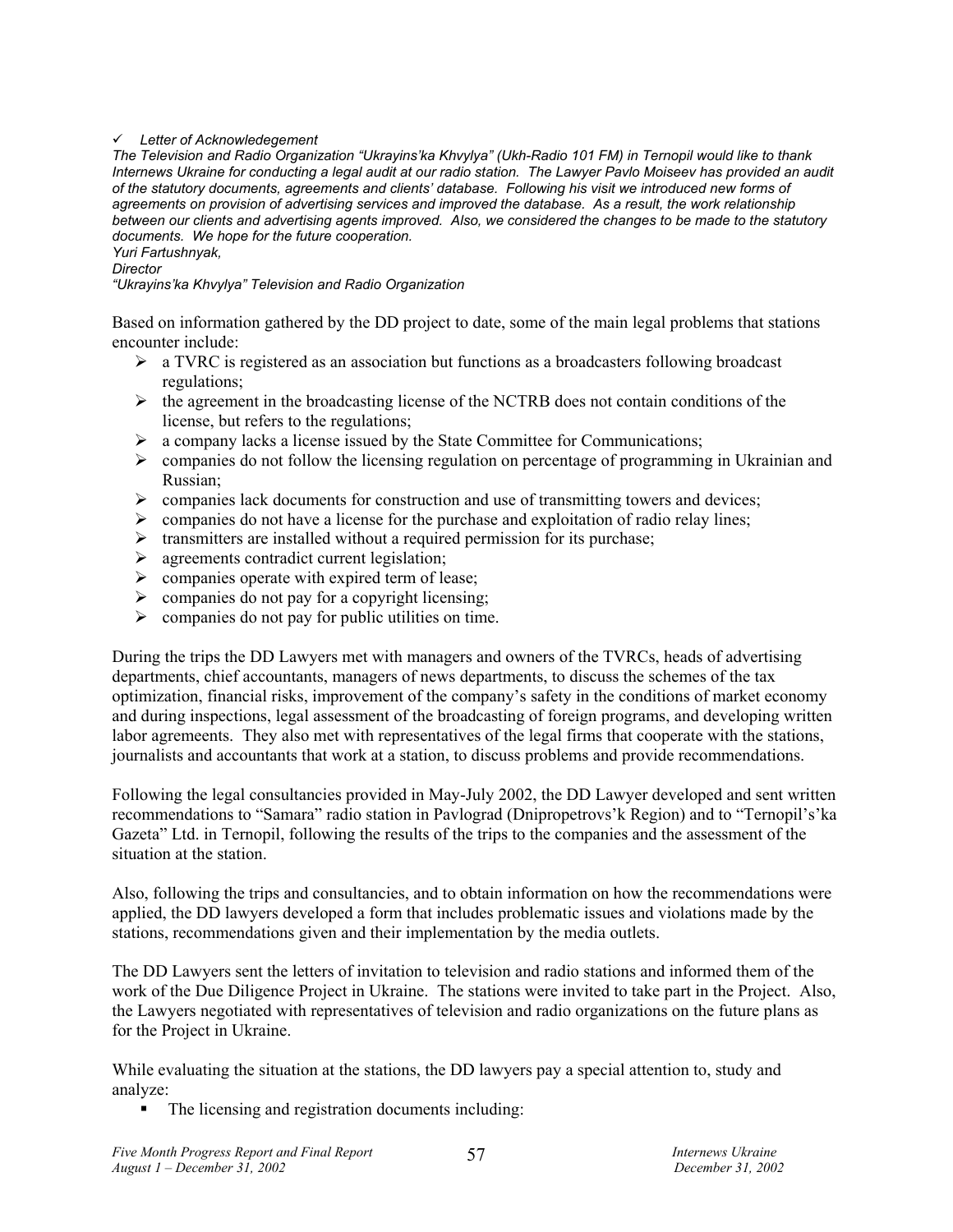- statutory documents;
- conditions of a broadcasting license issued by the NCTRB;
- the license for the frequency usage issued by the State Committee for Communications;
- permission for construction and exploitation of TV and radio transmitting devices (if any of its own).
- **Agreements:**
- with the TV and Radio Transmitting Center on transmission of a signal;
- with the Ukrainian Frequency Supervisory Committee on provision of services;
- on lease of premises;
- on advertising (with clients and agencies);
- on purchase of equipment and other;
- labor agreements, and others.
- Adjusting to the licensing conditions:
- broadcasting in Ukrainian and Russian percentage;
- time and duration of broadcasting;
- placement of a transmitting device, its frequency; and others.
- Claims and conflicts:
- state organs' claims, including claims of the supervisory bodies and inspections;
- honor and dignity cases;
- claims relating to municipal activities of stations;
- other, including the finalized ones, claims and conflict situations.
- Other issues relating to the TVRCs' activities:
- percentage of a national product;
- copyright and intellectual property rights;
- re-transmission of cable networks;
- taxation issues:
- labor law:
- right of ownership, and others.

Following a consultation with a station, the DD Lawyer makes recommedations and a plan of activities for each station.

Also, the DD Lawyers provided other *legal consultancies* as follows:

- *Ternopil newspaper* in Ternopil was consulted by Pavlo Moiseev.
- *UTA TVRC* in Poltava was consulted by Pavlo Moiseev.
- • *Telekritika Internet edition* in Kyiv was given a legal analysis by Pavlo Moiseev on the constituent documents of print and broadcast media outlets, legal analysis of relationships between owner and journalist.
- *Privet",* Kramators'k, Donets'k Region was consulted by Tatiana Olexiyuk.
- The newspaper *"Eho", Zhytomyr* was consulted by Tatiana Olexiyuk.
- *TVC "Rivne-1* was consulted by Tatiana Olexiyuk.
- Radio "Samara", Pavlograd, Dnipropetrovs'k Region was consulted by Tatiana Olexiyuk.
- "Ternopils'ka Gazeta" ("Ternopil' Newspaper"), Ternopil' was consulted by Tatiana Olexiyuk.
- TVRC "Bulava", Kherson was consulted by Tatiana Olexiyuk.
- TV Company "Avers", Luts'k was consulted by Tatiana Olexiyuk.
- TVRC "Vikka", Cherkassy was consulted by Tatiana Olexiyuk.
- "Agentstvo Televidenya "Novosti" (ATN), Kharkiv was consulted by Tatiana Olexiyuk.
- TVRC "Rudana", Kryvy Rih was consulted by Tatiana Olexiyuk.

The Consultations above covered copyright law, sanctions under tax inspections, payment of honoraris for music usage, legal actions and lawsuits, accreditation issues, legal analysis on provision of information by the NCTRB on media ownership.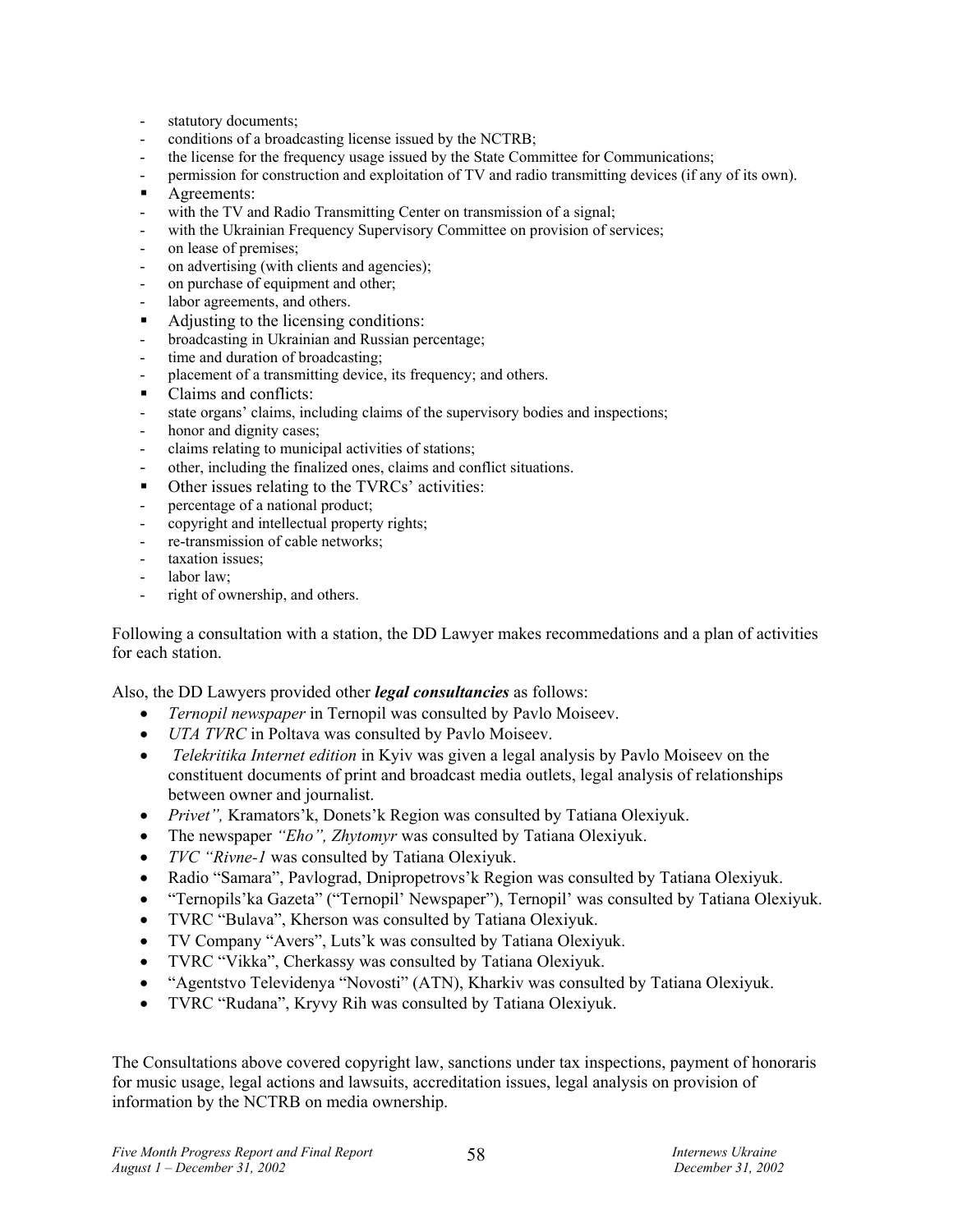On August 15, 2002, the DD Lawyers met with the legal staff of the Independent Association of Broadcasters to discuss the issues of media outlets' legal positions, their correspondence to the norms relating to a copyright and recommendations to the TVRC on a copyright.

On September 11, 2002, the DD Lawyers Pavlo Moiseev gave an interview to the "Era" TVRC on *"Implementation of the Norms of the Law of Ukraine 'On State Support of Mass Media and Social Protection of Journalists'".* Mr. Moiseev studied the implementation of the norms of the Law through an opinion poll of leaders of broadcasting and print media outlets and members of the Association of Periodical Press Publishers and the Independent Association of Broadcasters. In the interview the questions of implementation of the current norms of the Law, violations of the rights of independent media outlets, and the ways to surmount these obstacles were raised and discussed.

On November 26: DD Lawyers Pavlo Moiseev and Tatiana Olexiyuk participated in Public Hearings on Freedom of Speech and Censorship in Ukraine. It was organized by the Verkhovna Rada Committee on Freedom of speech and information and Public Council on freedom of speech and information. Head of the Verkhovna Rada Committee on freedom of speech and information, the representatives of public organizations and media outlets participated in this meeting. Issues of freedom of speech and ways of improving current legislation were covered.

On November 28-29: DD Lawyers Pavlo Moiseev and Tatiana Olexiyuk took part in the International seminar on Еuropean standards of peace conferences freedom, freedom of associations and improving Ukrainian legislation. It was organized by Kharkiv Pravozaschitnaya Groupa (Rights Protecting Group). There were the following experts among the participants of the seminar: Mr.McBrite (Great Britain), expert of European Council, Professor, Directorate of European Council on human rights, Director of European Council Information Office, Director of the Justice Ministry Centre on Comparative Rights, the representatives of International Centre of Non-commercial Law, public and other organizations working in the human rights protection sphere. The participants discussed legal regulation of conducting peace conferences, freedom of associations, improvement and integration of Ukrainian and European legislation.

December 4: DD Lawyers Pavlo Moiseev and Tatiana Olexiyuk took part in a seminar on protecting your business from controlling agencies inspections in Ukraine. Training was organized by International Service Centre.

On December 20: DD Lawyers Pavlo Moiseev and Tatiana Olexiyuk took part in a round table discussion on "Amendments to several Laws of Ukraine as a result of the parliament hearings "Society, mass media and power: freedom of speech and censorship in Ukraine". This round table was organized by Internews-Ukraine. Head and Deputy Head of the Verkhovna Rada Committee on Freedom of Speech, Judge of the Supreme Court of Ukraine, the representatives of Association of Broadcasters and Association of Publishers, the representatives of public organizations, etc.

#### *Gathering of NIS Due Diligence Lawyers:*

Due Diligence Media lawyers from across the NIS gathered at Internews Ukraine on December 1-3, 2002 to establish general standards for media due diligence. Internews Due Diligence lawyers from Ukraine, Belarus, Georgia, Armenia, Uzbekistan, Kyrghyz Republic, Tajikistan, Kazakhstan, Azerbaijan and the Russian Federation took part in the discussion as well as the Open Society Institute, the Institute of Mass Information, and Article XIX.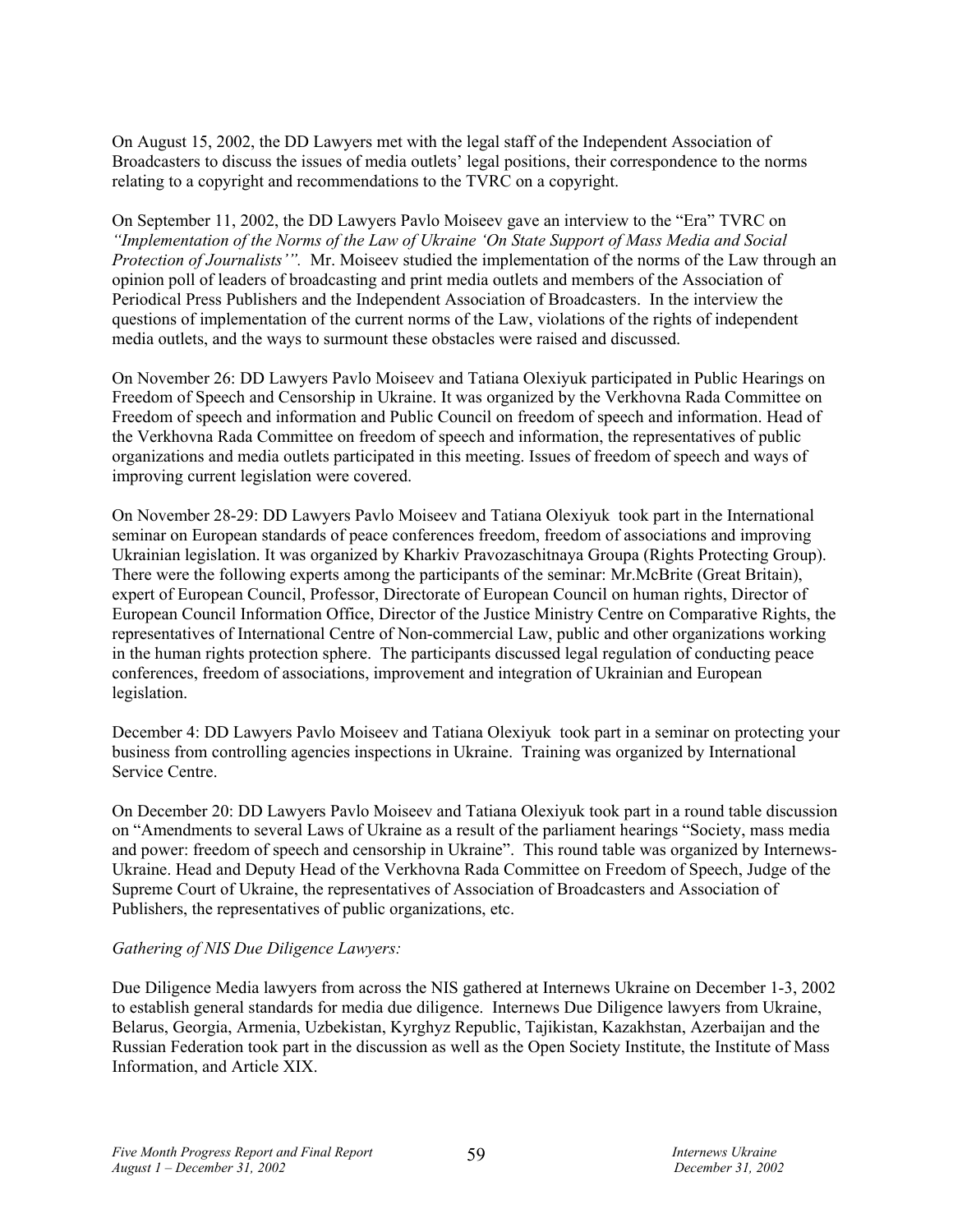"*This meeting was crucially important to identify ways to improve and to develop the program, taking into consideration that in Ukraine there is a great number of independent mass media outlets seeking legal consultancies",* stated Tetyana Oleksiyuk, a Lawyer in the Due Diligence project in Ukraine*.* 

## **3. Global Internet Policy Initiatives**

As noted above, GIPI works in Ukraine to ensure and develop a policy for an open and accessible Internet. To strengthen Internet media legal environment in Ukraine, GIPI implemented the following activities:

a) develop legislation regulating relationships in the Internet;

b) create transparent and democratic rules in the information and communications technologies field that would correspond international norms;

c) contribute to the transparent and democratic process of adopting legislation on information and communication technologies;

- d) work on the legislative acts in the information and communication technologies (ICT) sphere
- e) form a coalition of experts to work under the ICT legislation

## a) Develop Legislation Regulating Relationship in the Internet Area

## • *Telecommunications:*

A draft Law *"On Telecommunications"* is one of the basic laws that may reform and develop the communications field. In 2000-2001 three draft laws were submitted to the Parliament, however, they all did not pass. In April, during the meetings with representatives of the Cabinet of Ministers of Ukraine, Ukrtelecom, the National Bank of Ukraine, and the Association of the Internet Providers in Ukraine, GIPI reached an agreement on cooperation in the field of creation of a new draft Law "On Telecommunications" that will become a basic law in the field of information and communications technologies and will stimulate adoption of other laws in this field. This law was said to be a priority in the information and communications technologies field in 2002-2003. Also, a campaign to promote the Law to the Parliament of Ukraine and organization of public hearings of the law were discussed. GIPI has begun preparation work on the draft Law.

In August, GIPI Ukraine held negotiations with international and Ukrainain NGOs on joint activities in this field. GIPI plans to conduct several actions, to develop the draft Law *"On Telecommunications"* and personal data protection. GIPI plans to organize and conduct public hearing of the draft Law that should become the basis in the telecommunications sphere and will include several measures to liberalize the ICT market in Ukraine.

In August 2002 MP Yuri Lutsenko, member of the Parliamentary Committee for Construction, Transport and Communications, submitted a new draft Law "On Telecommunications". In September, GIPI negotiated with MPs (including Lutsenko) and members of the Parliamentary Committee on conducting public hearings of the draft Law. The preparation work was held with support of the Program for Development of Parliamentarism in Ukraine. GIPI made a list of participants of the public hearings, represented public and business sectors, and placed materials with reference to the draft Law on its Internet site: http://www.gipi.internews.ua.

## • *Information Security*

On December 17, 2002 the first session in the series of round table discussions "State Information Policy – Problems of Legislative Security" was organized and conducted by the National Institute of Strategic Researches with support of President Administration, Verkhovna Rada Committee on Science and Education, Cabinet of Ministers of Ukraine, State Committee on Communication and Information, Jurisprudence Academy of Ukraine, International Renaissance Foundation.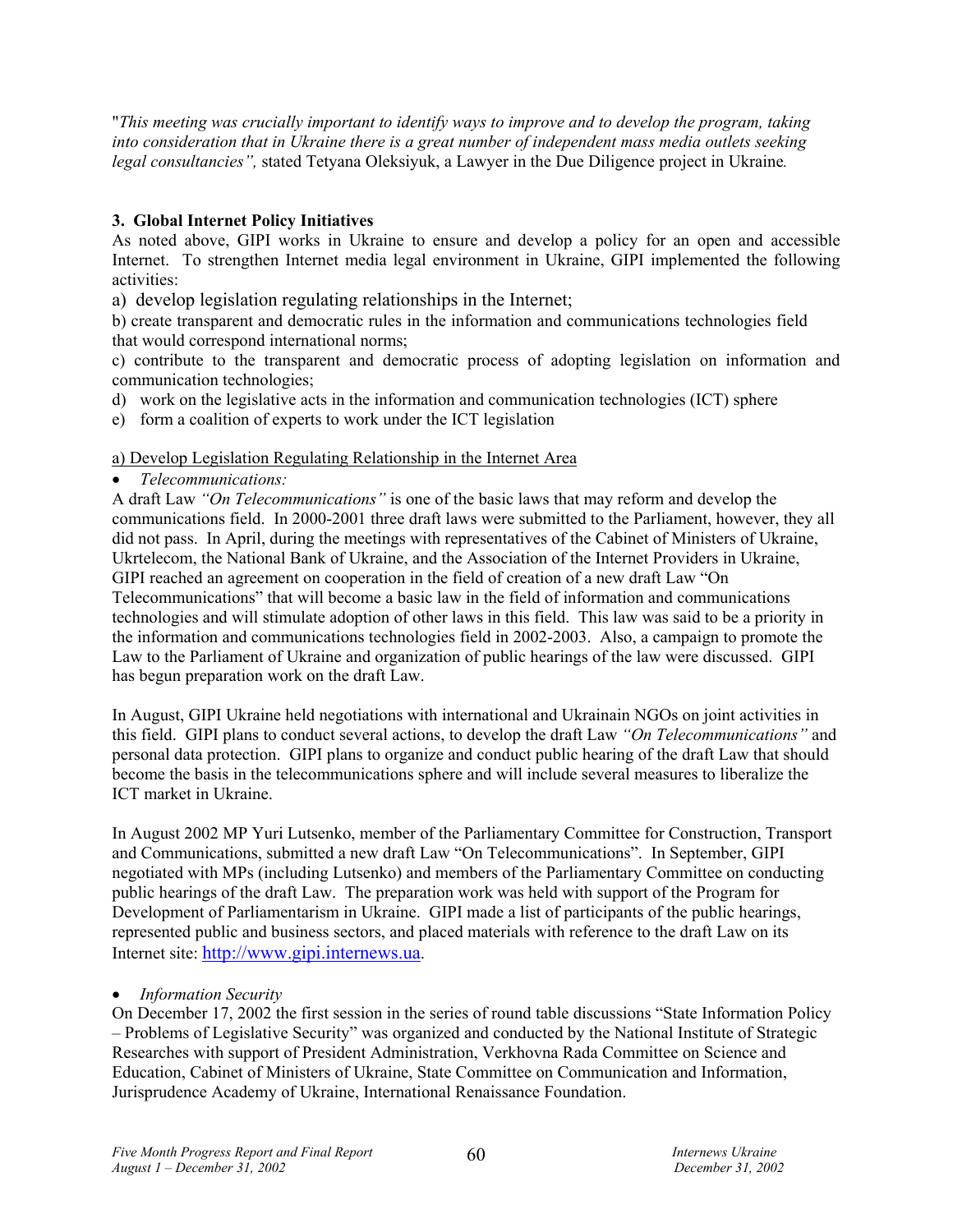The group of experts, member of which is GIPI project Coordinator Maria Shkarlat, developed the Concept of the National Information Policy that is to be adopted within the Ukrainian Law.

"In my opinion the development of this concept is essentially important as far as it is the first document that at the legislative level proposes to define the principles of government activity in the information sphere. Also, another innovative thing is that this document combines all kinds of information activities including both traditional mass media and archives and libraries", stated Maria Shkarlat, Coordinator of GIPI project in Ukraine.

This concept as well as tendencies and perspectives of informatization process in the context of democratization of Ukrainian state and society were discussed by the representatives of state and local authorities, public organizations, scientific and educational institutions, business entities and experts.

As a result of the meeting, the participants approved the thesis of the National Informational Policy Concept and developed recommendations on improvement of legislative security of informatization and ensuring transparency of Ukrainian authorities' activity.

Based on the results of this round table discussion, it is planned to publish materials and to make electronic version of the shorthand report on the session.

## b) Create Transparent and Democratic Rules in the Information and Communications Field that Would Correspond International Norms

Although in 2002 the President and the Cabinet of Ministers of Ukraine adopted the Decrees *"On Adoption of the Strategy of Ukraine's Integration into the European Council*" and *"On the Concept of Adaptation of the Legislation of Ukraine to the Legislation of the European Council",* Ukraine still lacked official translations into Ukrainian of the basic European laws and documents that would serve as an official basis to the law makers. The initiative to translate the laws was taken by GIPI Ukraine in 2002, and the European Directives were translated into Ukrainian and published in June 2002, with the financial support from the International Renaissance Foundation. In August, the Directives were distributed among MPs, state officials, representatives of international organizations, NGOs and other organizations. As a result, 1850 samples were distributed among 68 organizations, the Ukrainian National Parliamentary Library Network, and the state organizations as follows:

The Ukrainian National Parliamentary Library Network – 800 books;

The Parliament of Ukraine – 560 books;

The State Committee for Communications and Informatization – 50 books;

The Ministry of Justice of Ukraine – 100 books;

Public organizations (listed below)– 400 books:

## Kyiv and the Region:

- 1. The International Renaissance Foundation, Kyiv 140 books;
- 2. The Internet Association of Ukraine, Kyiv 20 books;
- 3. Ukrainian Internet Society, Kyiv 80 books;
- 4. The British Council in Ukraine, Kyiv 40 books;
- 5. Laboratory F-4 NGO, Kyiv 2 books;
- 6. The Institute of Civil Society, Kyiv 2 books;
- 7. The Institute of Consumer, Kyiv 2 books;
- 8. The International Institute of Comparative Analysis, Kyiv 3 books;
- 9. The Enlightening Network of Ukraine, Kyiv 2 books

10. Informational and Resource Center "Reformation of Land Relationship in Ukraine", Kyiv – 2 books;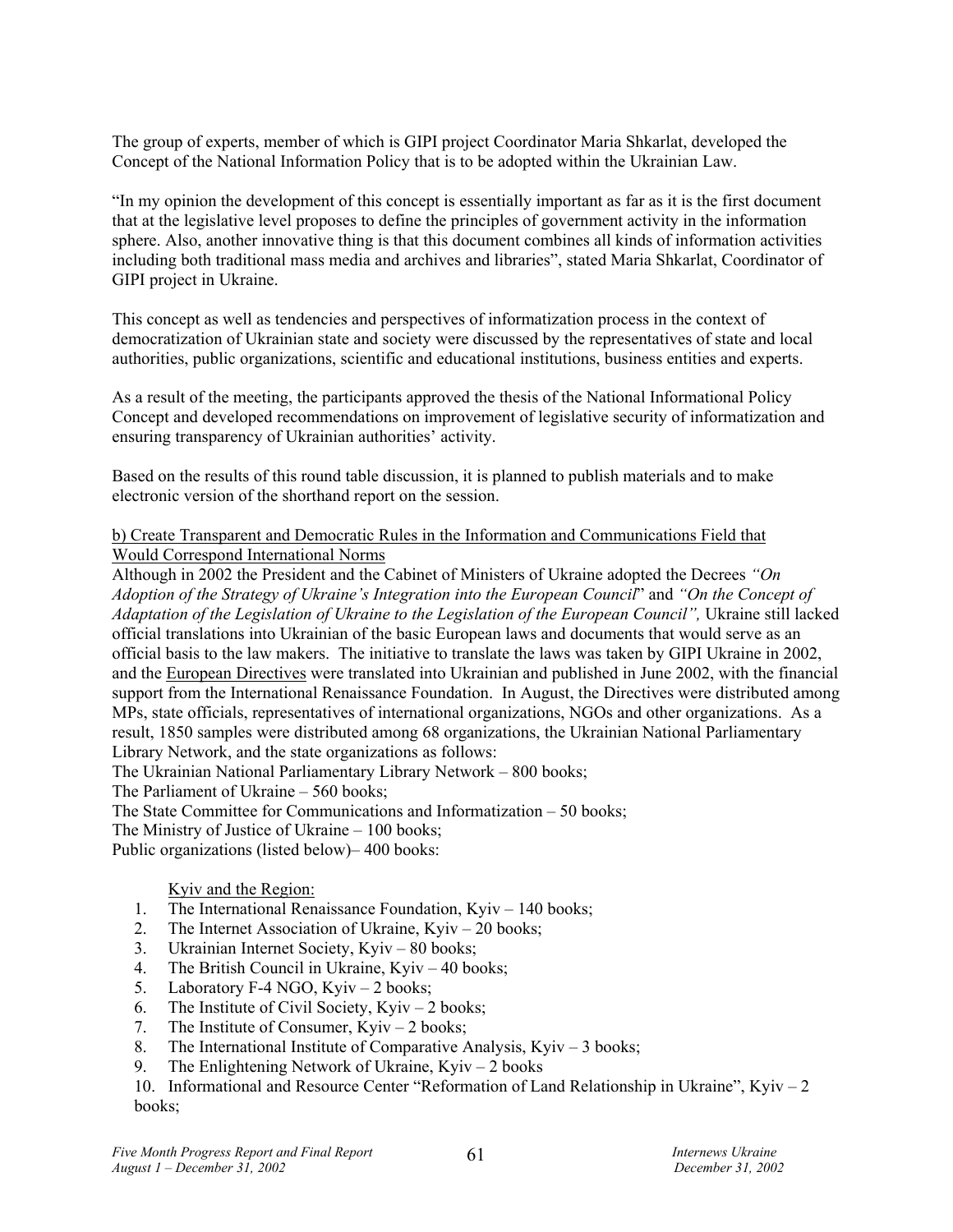- 11. Youth Center for Politics and Information, Kyiv 2 books;
- 12. The Association of Network Television and Radio Broadcasters of Ukraine, Kyiv 3 books;
- 13. "Kyiv Universities" Charitable Organization, Kyiv 2 books;

14. The Informational and Analytical Department of the Ukrainian National Committee of Youth Organizations, Kyiv – 2 books;

- 15. The Ukrainian Independent Center for Political Researches, Kyiv 2 books;
- 16. The Assembly of Non-State Organizations of Ukraine, Kyiv 2 books;
- 17. Humanitarian Center, Kyiv 2 books;
- 18. Youth National Security Council of Ukraine, Kyiv 3 books;
- 19. The Academy of Ukrainian Press, Kyiv 3 books;
- 20. The League of Constitution and Legal Culture, Kyiv 3 books;
- 21. The Ukrainian-European Policy and Legal Advice Center, Kyiv 3 books;
- 22. The International Institute for Public Development,  $K$ yiv 3 books;
- 23. Institute of Competitive Society, Kyiv 2 books;
- 24. Ukrainian Educational Center of Reforms, Kyiv 2 books;
- 25. Laboratory of Legislative Initiatives, Kyiv 2 books;
- 26. Informational Service Center of the School of Social Work, Kyiv 2 books;
- 27. The Center for National Renaissance, Kyiv 2 books;
- 28. Makariv Regional Women's Public Organization "Bereghynya" (Protectress), Makariv, Kyiv Region – 40 books;
- 29. Law Faculty of Kyiv Mohyla Academy 40 books;
- 30. National Institute of Strategical Researches 40 books;

#### Vinnytsya:

- 31. Vinnytsya Youth Public Organization "Youth for Regional Development", Vinnytsya 2 books;
- 32. Institute of Interregional Academy for Personnel Administration, Vinnytsya 2 books;
- 33. "Forum" Youth Center, Vinnytsya 2 books;

#### Dnipropetrovs'k:

- 34. Center for Support of Public and Cultural Initiatives, Dnipropetrovs' $k 2$  books;
- 35. "Stymul" Charity Foundation, Dnipropetrovs'k 2 books;

## Zhytomyr:

36. The International Society of People's Rights, Zhytomyr – 3 books;

## Zakarpattya Region:

37. Uzhgorod Association of Students-Lawyers and Young Lawyers "Wested", Uzhgorod – 2 books;

## Zaporizhzhya Region:

38. "Euroclub-Melitopol" International Public Organization, Melitopol – 2 books;

39. Humanitarian University "Zaporizhzhya Institute of State and Municipal Administration", Zaporizhzhya – 2 books;

#### Ivano-Frankivs'k:

40. The Association of Economic Development of Ivano-Frankivs' Region, Ivano-Frankivs'  $k - 2$ books;

#### Crimea:

41. "Union of Women of Kachinsky Valley" National Legal Organization, Bakhchisaray – 2 books;

#### Luhansk: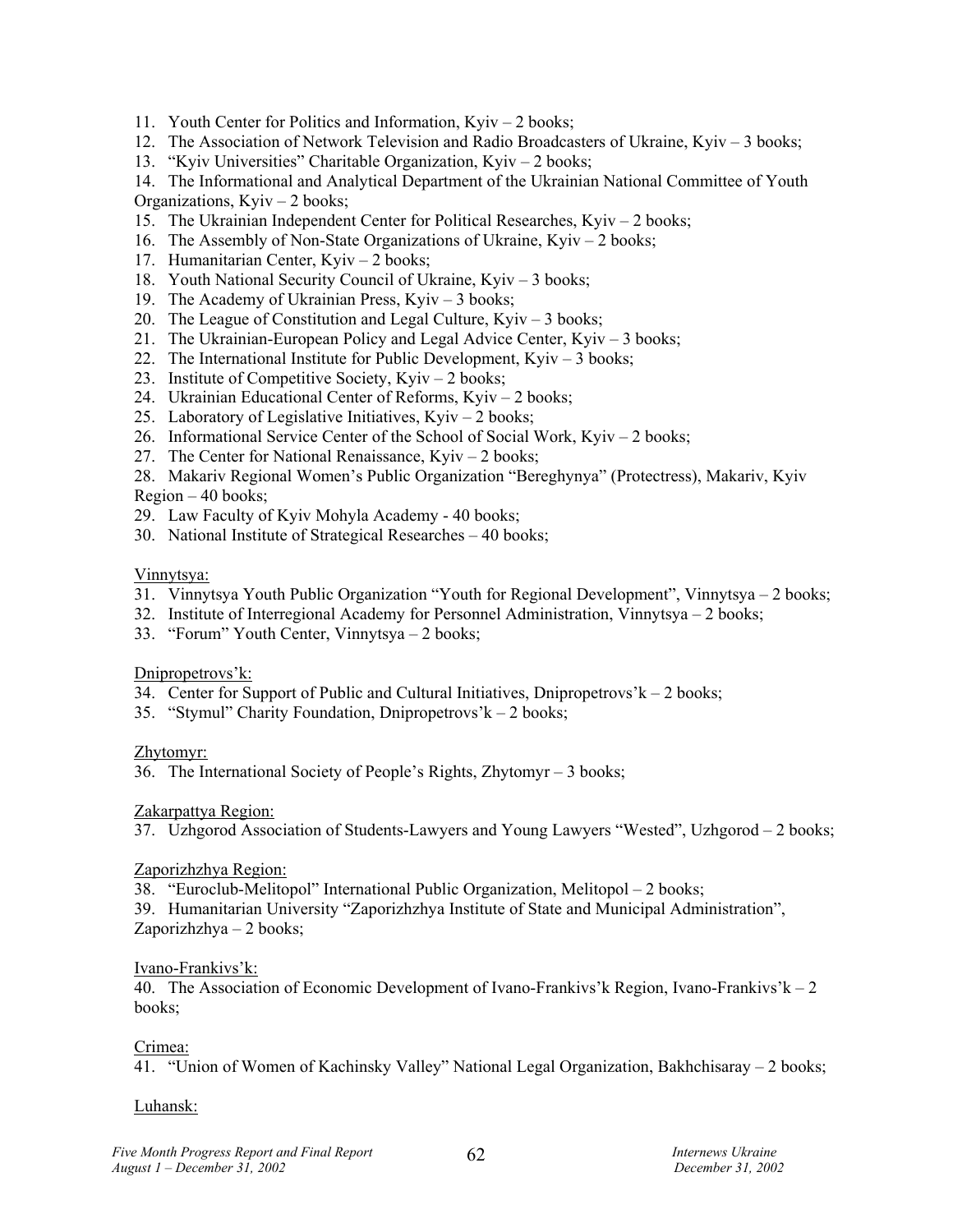42. "Teen" Charity Foundation, Luhansk – 2 books;

#### Lviv Region:

- 43. "Center for Support of Bussiness Initiatives" Charity Foundation, Lviv 2 books;
- 44. "Ridna Shkola" (Native School) Lviv Regional Society, Lviv 2 books;
- 45. Stefanyuk Scientific Library of the National Academy of Sciences, Lviv 2 books;
- 46. Informational and Legal Center "Nashe Pravo" (Our Right), Pidbirtsi Village, Pustomytivs'ky
- District, Lviv Region 3 books;
- 47. "Postup", Lviv 2 books;
- 48. "Geneza" Public and Humanitarian Consortium, Lviv 2 books;
- 49. Automobile Federation of Ukraine, Lviv 2 books;
- 50. "Moloda Prosvita" (Young Education) Organization, Lviv 2 books;
- 51. Representatives of the International Students' Organization AIESEC, Lviv 2 books;

## Mykolayiv:

- 52. Mykolayiv Regional Organization of the Committee of Voters of Ukraine 2 books;
- 53. The Council of National Societies in the Mykolayiv Region 2 books;

#### Poltava:

54. Poltava Department of Public Services of Ukraine – 2 books;

## Rivne:

- 55. Rivne Institute of Slavic Sciences 2 books;
- 56. Rivne Regional Entrepreneurs' Association 2 books;

#### Summy:

57. "Blagovest" Foundation – 2 books;

#### Ternopil:

- 58. "New Wave" Public Organization 2 books;
- 59. Ternopil Agency for City Development 2 books;

#### Kharkiv:

- 60. "Tree of Life" Center for Human Rights 2 books;
- 61. Kharkiv Law Enforcement Group 3 books;

#### Kherson:

- 62. Kherson Regional Association of the Committee of Voters of Ukraine 2 books;
- 63. "World. Beauty. Culture" Association 2 books;
- 64. The Atlantic Council of Ukraine 2 books;

#### Khmelnytsky:

65. "Podillya First" Association – 2 books;

#### Chernihiv:

66. Public Committee to Protect Human Rights – 2 books;

## Chernivtsi:

- 67. Regional Resource Center 2 books;
- 68. The City Center to Protect Private Enterpreneurs and Small Business Enterprises 2 books;
- 69. New Experimental Union 2 books;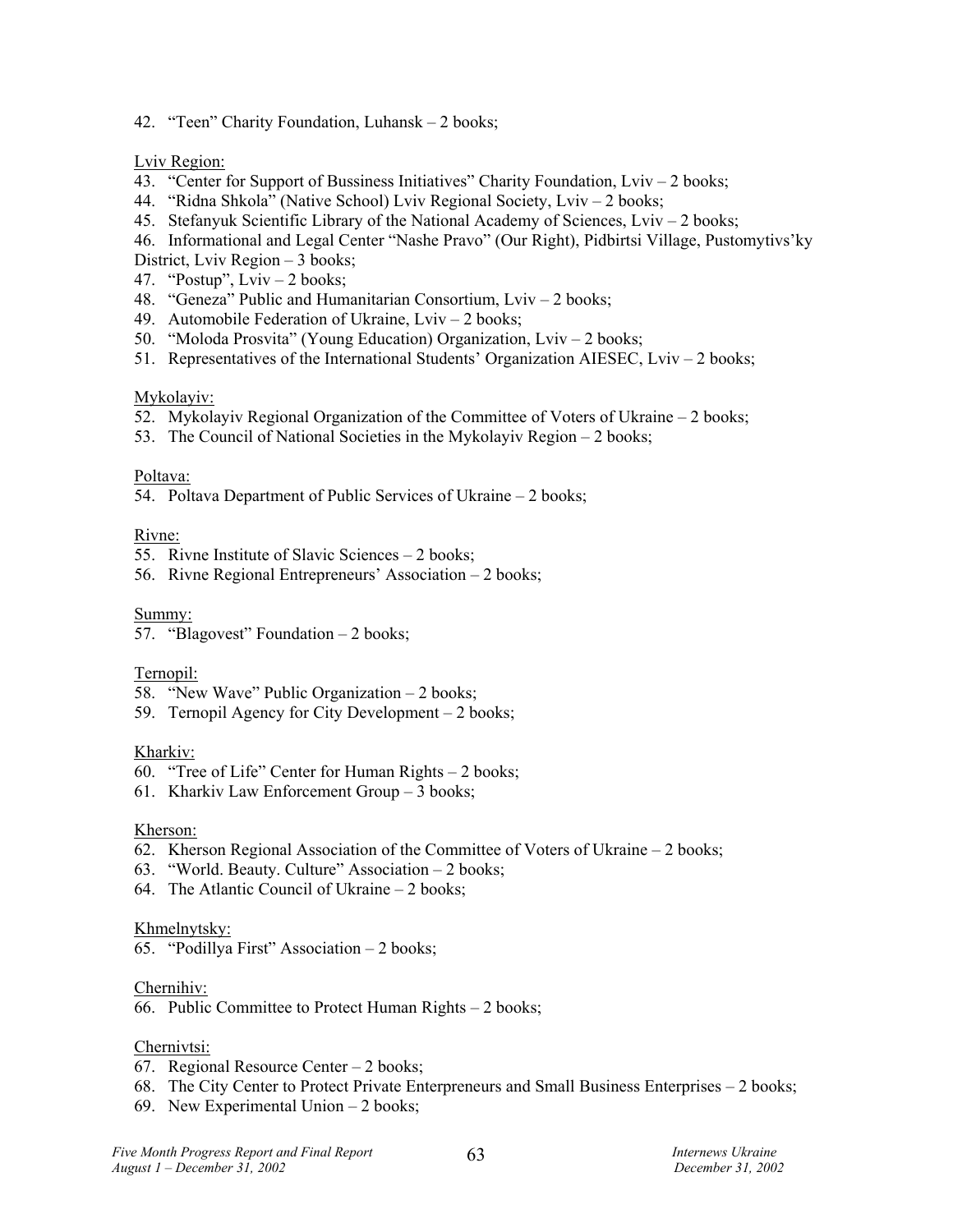## Other:

70. Independent Journalists for Democratic Society, Slavutych – 2 books.

The e-version of the translation is available at the web-site of GIPI Ukraine: http://gipi.internews.ua/ukr/activity/print/1-2-3-correction-pi.pdf.

On September 27, 2002, GIPI held a round table meeting on integration of European norms into Ukrainian Legislation. In the framework of the meeting, a presentation of the translation was held. Participating were MPs Yuri Lutsenko and Roman Zvarych. At the meeting, the draft Law "On Telecommunications" was discussed. As a result, an agreement on cooperation in preparation and conducting of the public hearings was reached.

#### c) contribute to the transparent and democratic process of adopting legislation on information and communication technologies;

November 13, the Round table "On telecommunication law development" was conducted in the Verkhovna Rada. The discussion was organized by the parliamentary committee on Construction, Transport and Communications with the support from Internews Ukraine and the Parliamentary Development Project. In addition to MPs of Ukraine (members of the parliamentary committees), participating in the round table meeting were over 120 representatives of state executive bodies (the general Staff, the Interior Ministry, the State Security Service, the Anti-monopoly Committee, the State Committee on Entrepreneurship, the State Committee on Communications and others), businessmen, and representatives of Internet Associations (Internet Association of Ukraine, UIMPA, Telas, The Association of Cable Operators, the Association of IP-telephony and others), the public sector and international organizations (the World Bank, USAID, IRF, Ukrainian Internet Association, UNDP).

The united draft law was presented. Due to preliminary agreements of Internews with MPs of Ukraine Valery Pustvoitenko and Yury Lutsenko (authors of two draft laws submitted to the Parliament), during the round table meeting Yury Lutsenko proposed that the united draft law should be prepared. This decision was approved. The united draft law was registered in the Parliament on November 22, 2002.

#### d) work on the legislative acts in the information and communication technologies (ICT) sphere

In November GIPI was included into the experts' group dealing with development of the Concept of the National Information Policy, which is to be adopted within the Ukrainian law. In the framework of the working group's activities GIPI representatives have participated in the round table meeting "State Information Policy: Problems of the Legislative Security" conducted at the National Institute of Strategic Research at the Presidential Apparatus. During the round table meeting the theses for the President's Report to the Parliament of Ukraine on necessity to form the national informational policy (prepared in the framework of the Concept development) were approved.

## e)form a coalition of experts to work under the ICT legislation

Due to the round table discussion on the draft law "On telecommunication" conducted on November 13 in the Verkhovna Rada of Ukraine, **the transparency process was ensured**. Owing to the Internews' organizational activities, the initiative was open for all interested parties, both state bodies and business/Ukrainian society. Thanks to openness of the event, everybody had an opportunity to express his/her opinions.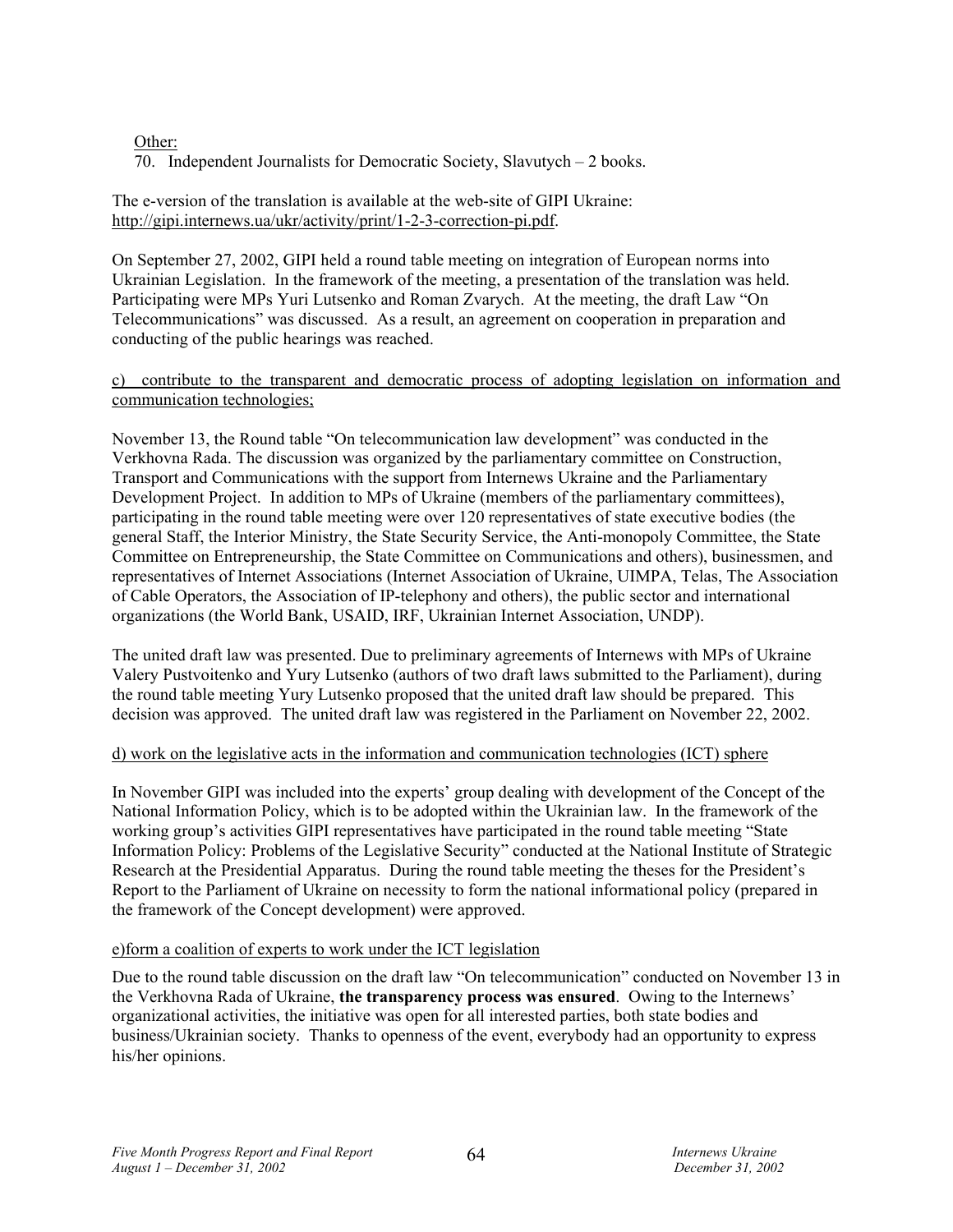## **4. Internet Support for Distribution of Legal Rights Resources for Media**

As described in the section on Internet Informational Efficiency above, Internews worked to ensure that broadcasters experiencing political pressure, harassment or censorship were supported through legal assistance (referrals to IREX or through provision of legal support by the Association), and worked to ensure that cases of media harassment and infringement were made public through research and preparation of quarterly Media Environment Reports. Many foreign embassies and NGOs requested copies of Internews' Quarterly Media Reports, and those with access to the Internet were able to access updated information regularly. Internews monitored legal infringements, manipulation of laws, acts of harassment and aggression against broadcast journalists and stations across Ukraine, and worked to ensure that these cases received national and international attention and support *(please see the Quarterly Media Report under a separate cover "The Media Environment in Ukraine", Third Quarter, 2002).* 

# **5. Support to Civil Society NGOs**

The UNDP: HIV/AIDS

Internews Ukraine provided comprehensive *production assistance to the UNDP* and produced six radio PSAs that announced the "Race for Life" anti-HIV/AIDS marathon and a television film that featured the action. The PSAs and the film provided the audience with information on the action and were distributed regionally.

CAP: HIV/AIDS

At the request of and in cooperation with the Counterpart Alliance for Partnership, Internews held a training seminar for journalists in coverage of *HIV/AIDS issues* and production of intreactive call in radio shows. Following the training, Internews' staff workers traveled to six stations in the regions to monitor and assist in production of the radio shows.

The Embassy of the United State in Ukraine: Trainees' Conference At the request of *the U.S. Embassy in Ukraine*, Internews Ukraine prepared a proposal for the conducting of the trainees' conference by the Embassy. The Embassy workers were very much impressed with an analogous conference held by Internews in July, and requested its assistance in the preparation of a similar event by the Embassy.

# **Intermediate Result 2.2: Strengthened Media Associations and Advocacy**

Indicator 1: Improved effectiveness of media associations and media advocacy in reforming media legislation, as reflected by score on Internews Strengthened Associations & Advocacy Scale. Target 1: Improvement projected at 5-10% per year in overall environment score.

# **ACHIEVEMENT IN 2001<sup>6</sup>:** Media Associations and Advocacy Grade 4 out of 5, 77.5%

Summary of Activities supporting this IR:

- 1. **Association Building** through financial and technical support from Internews;
- **2. Advocacy Activities;**

 $\overline{a}$ 

- 3. **Financial support to the IAB**;
- 4. **GIPI's Association Building and Advocacy** Activities.

 $6$  Note that most recent figures are from the 2001 Impact Assessment. This was the final Impact Assessment completed under this grant.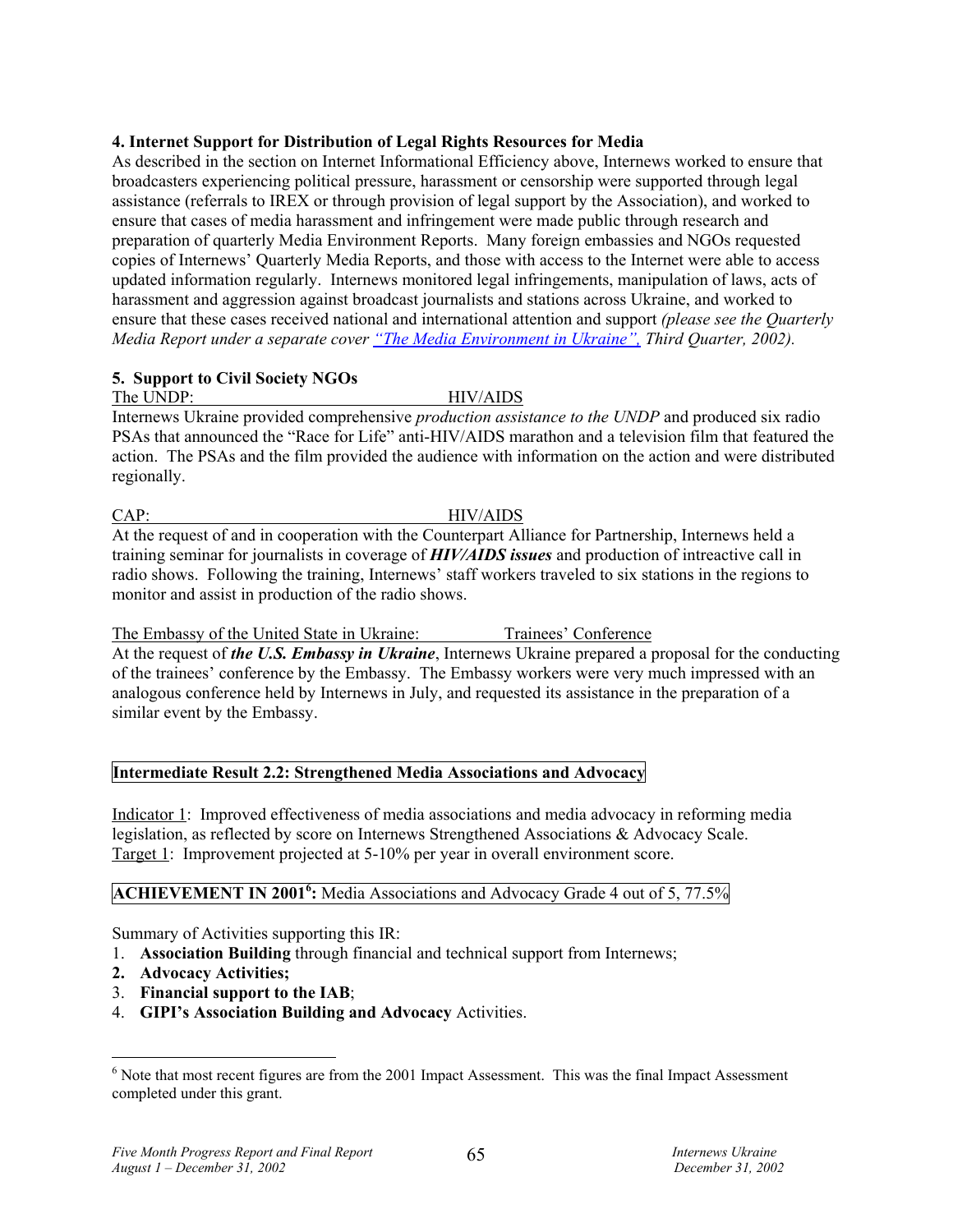## **1. Association Building**

In August through December 2002, Internews Ukraine continued to provide assistance and cooperation to *the Independent Association of Broadcasters (IAB).* The Board consists of 12 individuals representing 4 radio and 8 television organizations in Ukraine. The IAB has local representative offices in 22 regions of Ukraine.

## *Association Building Consultancy:*

On September 19, 2002, Internews Ukraine organized an advocacy training entitled *"Media Training: Your Message and the Interview"*. Participating were Tatiana Lebedeva (IAB's Head of Board), Oksana Panasivs'ka (I/UA Development Department Director), Oleg Moskalevych (I/UA Chief of Board), Natalya Ligachova (Telekritika Chief Editor and Mykhailo Veysberg (Head of Board of the Ukrainian Association of Publishers). Instructing the training was Angela Canterbury (USA). Angela Canterbury is a public and media relations consultant who works primarily with not-for-profit organizations. She has extensive experience with the electoral process both in the United States as a campaign manager and political consultant, and in Ukraine as a consultant to the NGO and donor community, and as an International Election Observer for IFES. She has trained NGOs to develop communication strategies, conduct dynamic community outreach, and manage media relations, including guidance on how to build relationships with the press, how to publicly present information, and how to hold successful press conferences. The participants were trained in preparing comments and interviews, giving television interviews, developing a message, and received other communications skills.

The Association continued its work to advocate for reform in the media industry and to support democratic media legislation. Between August 1 and December 31, 2002, the Independent Association of Broadcasters implemented the following *activities* (both with Internews' assistance, and with cost share from additional funders):

- Following the work held by the IAB, the number of TVRCs-members of the IAB makes 72 stations.
- In August-September 2002, the IAB took an active part in the preparation and conducting of an international conference entitled "Human Rights in Ukraine". The conference was held on September 4-5. The IAB Head of Board, Tatiana Lebedeva, made a speech at the plenary meeting of the conference and spoke on "Independent Media as a Guarantor of Human Rights in Ukraine".
- On September 5, 2002, with the support of the International Renaissance Foundation, the IAB held public hearings "What the Law on Advertising in Ukraine Should Be?" This was the first joint action of the IAB and the new membership of the Parliamentary Committee for Freedom of Speech and Information, headed by Mykola Tomenko. Participating in the hearings were over 85 media experts, directors of television and radio organizations (including the national ones), MPs, and directors of advertising companies. The propositions and recommendations to the draft Law were sent to the Parliamentary Committee. The event was covered by national channels, the "Den" national newspaper, and other media outlets.
- The IAB was one of the initiators of the creation of a Public Council for Freedom of Speech and Information that was created by several media and media-related organizations. The IAB is an active member of the Public Council. Its employees are members of the work groups that discuss and develop draft media laws. The Council's members believe that it is the most effective way to improve the media legislation and to protect the interests of independent media outlets.
- In September 2002, the IAB sent a letter to the Parliamentary Committee for Freedom of Speech and Information and paid attention of the Committee's members to the discrepancies in the norms of the Regulation "On Control Over Standards and Norms of Technical Quality of Television and Radio Programs by TVRCs" with the acting legislation of Ukraine. The letter provided a legal analysis of the Regulation, made by the lawyers of the IAB's Legal Media Advising Center. As a result, technical audit that had much complicated activities of the broadcasting media outlets in Ukraine was cancelled.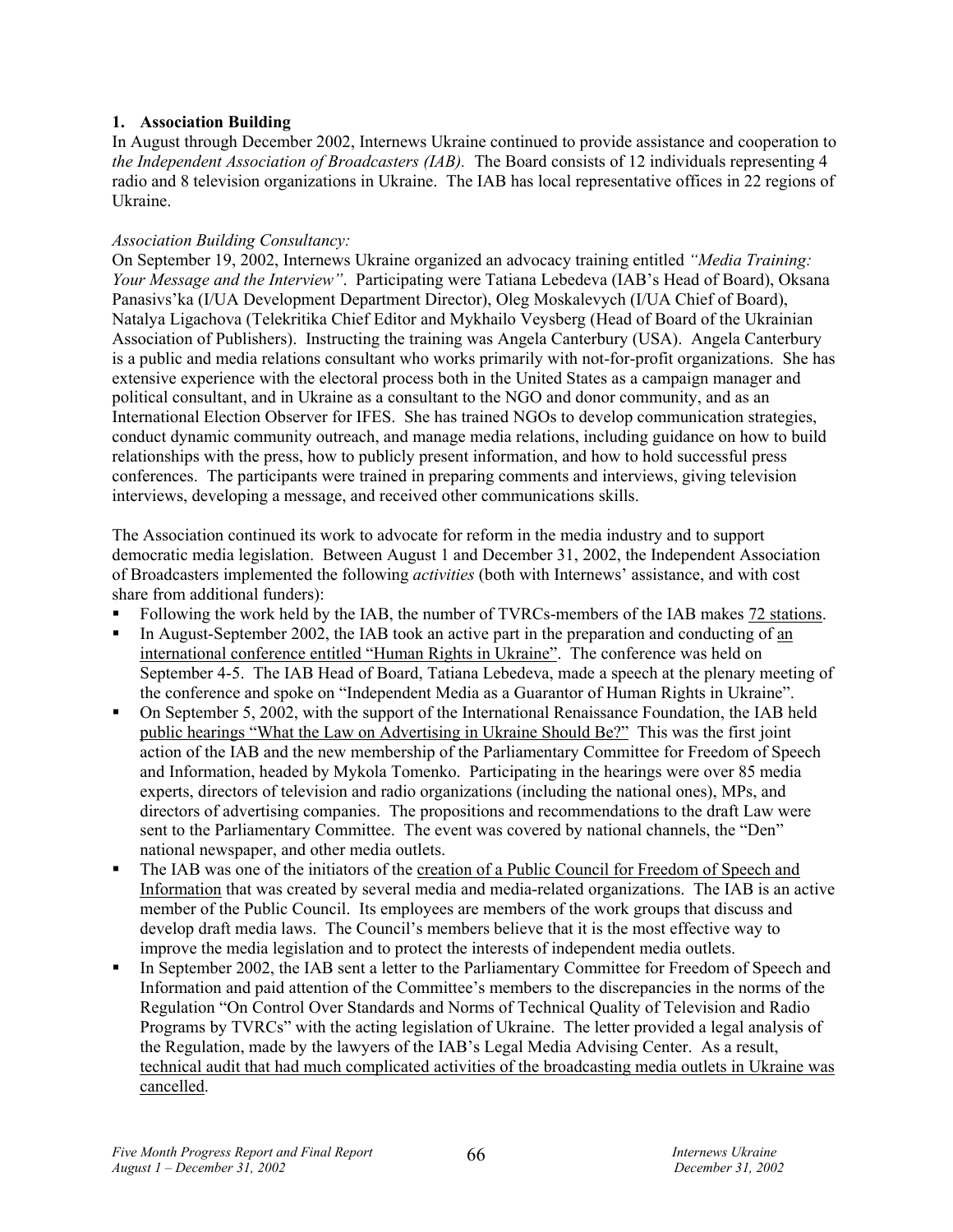- Tatiana Lebedeva is a media expert for the "Telekritika" Internet publication and the national newspaper "Den".
- On September 25, 2002, the IAB organized and conducted a training seminar entitled "How to Work with Denials" designed for directors of advertising departments of TVRCs. The seminar was conducted by a well-known specialist in the field of advertising and author of numerous publications Oleksandr Derevytsky. Participating were representatives of 26 TVRCs. According to the participants, the training was effective and useful for their practical work.
- Building a Constituency for Reform: The Independent Association of Broadcasters cooperated with various foundations, state and non-government organizations and, in particular, with the National Council for Television and Radio Broadcasting of Ukraine (NCTRB), the State Committee for Informational Policy, Television and Radio Broadcasting, the International Renaissance Foundation, the Parliamentary Committee for Freedom of Speech and Information in the field of mass media. In particular, the IAB worked closely with the Freedom of Speech and Information Committee on the development and improvement of the media legislation and regulations.
- The IAB analyzed the Regulations of the acting legislation that require amendments or changes, or clarifications.

Also, between August 1 and December 31, 2002 the Independent Association of Broadcasters implemented and developed the following projects:

- The IAB continued to provide information support to its members and other broadcasting organizations. A "Hot Events Bulletin Board" information exchange between Association members provides media with information on new media projects, laws, media events, grants, contests etc. In particular, it informed about 300 media organizations in 23 regions on journalists' internship at the Interfax-Ukraine's informational center and on scholarship programs provided to journalists in Eastern Europe. This is a valuable and sometimes unique source of information for the television and radio stations across Ukraine. The Bulletin is sent out several times a week to about 300 recipients.
- The IAB implemented an administrative project and distributed information on its future plans, membership fees, activities, seminars and meetings among its members.
- The IAB held a drive to increase membership. In August it held three PR actions targeting potential candidates to become members of the IAB and sent the IAB's statutory documents to them. Targeted were 7 regional TVRCs in Kyiv, Donetsk, Poltava, Kharkiv, Chernivtsi, Uzhgorod and Yalta.
- In August the IAB continued the work on a new project called "Digest of the IAB Information Center" that was launched in June. This is a weekly digest targeted to exchange information on various media events, on new media-related laws and amendments to the legislation, and to highlight the activities of the state bodies. The digest is distributed to 300 television and radio organizations in 24 regions of Ukraine. The August digests highlighted such issues as activities of state bodies in Ukraine and changes in the membership of the National Council for TV and Radio Broadcasting; problems of Ukrainian broadcasting media outlets; freedom of speech and mass media; informational policy of Ukraine; journalistic investigations; and policy of the State Committee for Information.
- Also, the IAB implemented a project entitled "Legal Support to Television and Radio Broadcasters". In the column "Lawyer's Advice" the broadcasters were given legal consultancies. Both the IAB's members and other broadcasters could receive an "advice" *(for more information please see the Legal Support to Non-Government Media paragraph of above).*
- Promotion of the Independent Association of Broadcasters; Public Relations activities and membership drive. The IAB provided the potential members to the IAB with the information as follows: press releases with information on the IAB's projects and activities, its regulations, regulations on membership, and other.
- Information on the activities of the IAB was published in the national newspaper "Den", and in the "Telekritika" web-edition.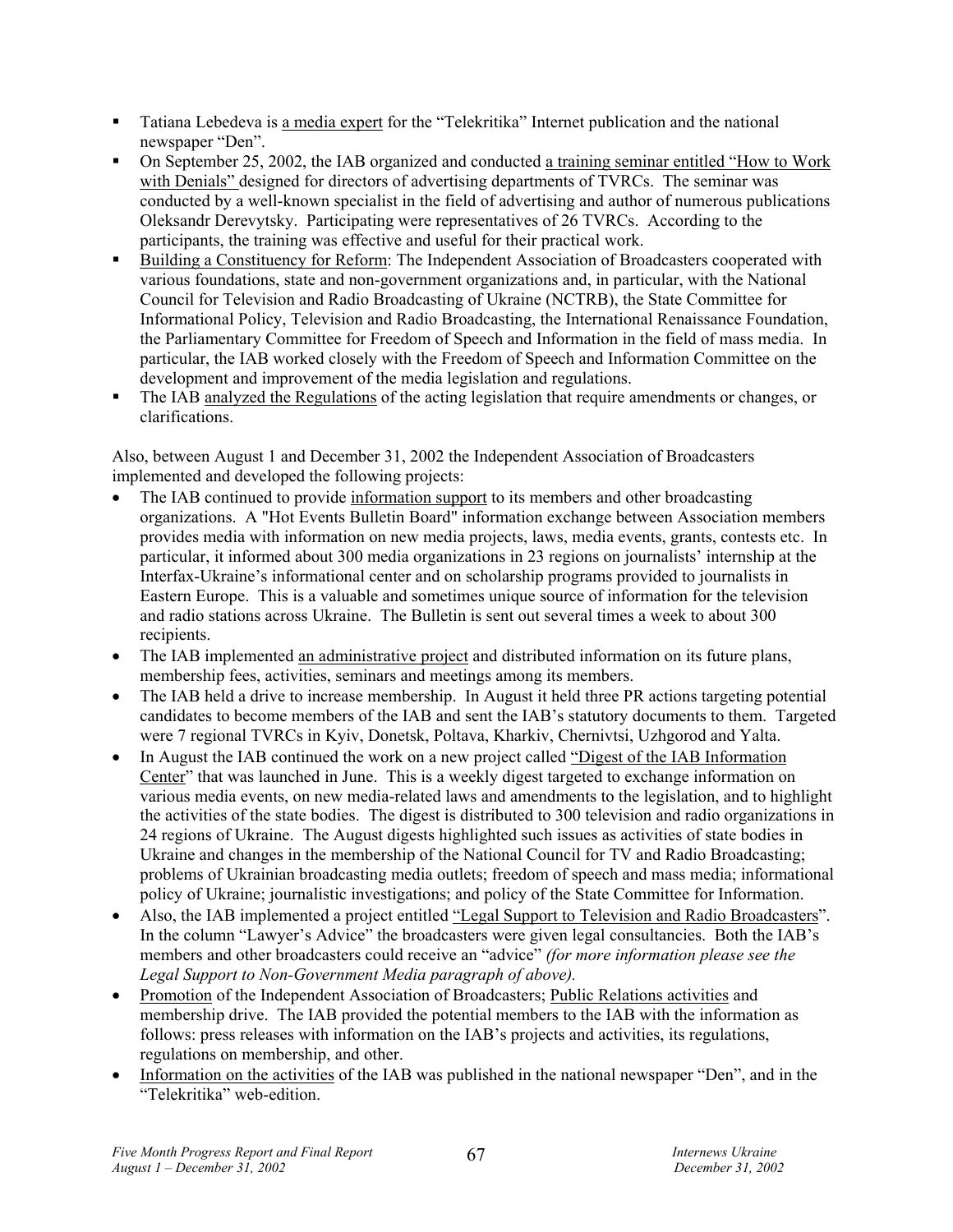- Internews continued to provide technical and consultative support to the IAB to support further development of the design and the content of the web page of the Association. The web-site (www.NAM.org.ua) provides on-line access to its projects, membership, news, and legal consultancies.
- The Association continues to develop, together with Internews, the most comprehensive and detailed database on television and radio in Ukraine. The database is constantly updated and the new information is added.
- IAB distributed professional manuals and guidelines to television and radio organizations of Ukraine *(for details, please see the paragraph above entitled "Distribution of Teaching/Learning Manuals").*
- Participating in the Public Council work groups; analyzing and developing draft regulation of the NCTRB of Ukraine "On Licensing of TV and Radio Broadcasters"
- Tetyana Lebedeva is a consultant (but not in the staff) of the Parliamentary Committee on Freedom of Speech and Information
- Tetyana Lebedeva participated in the conference "Local media the Perspectives of Cooperation of Polish and Ukrainian TV and radio stations" that was held in Peremishel', Poland on November 5-7, 2002. Mrs. Lebedeva made speech on the current situation in Ukrainian media environment.
- On November 24, 2002 IAB conducted training for the regional active IAB members on optimizing TV and radio organizations' management approach.
- Tetyana Fomina, Head of the IAB Legal Media Advising Center, wrote an article "In search of optimal decision" that was published in November magazine "Telemir".
- Kateryna Myasnikova, IAB Legal Consultant, prepared comprehensive material on co-rights and copyrights issues that was posted in "The IAB Legal Advising Media Center Consults…" column of TeleRadio Courier Magazine.
- IAB legal consultants took part in developing Cabinet of Ministers draft on the reduction of authors' honoraria. Tetyana Lebedeva took part in the Parliamentary Committee session when this regulation was considered.

*IAB Information Center Activities:* 

## *IAB INFORMATION CENTRE CATALOGUE OF DISTRIBUTED MATERIALS NOVEMBER 2002*

| <b>Period</b>  | <b>Materials for Dissemination</b>                                                                    | <b>Additional Info</b>       |
|----------------|-------------------------------------------------------------------------------------------------------|------------------------------|
| November, 2002 | <b>Digest of IAB Information Centre</b>                                                               | #13, November 1, 2002        |
|                |                                                                                                       | # 14, November 8, 2002       |
|                |                                                                                                       | #15, November 15, 2002       |
|                |                                                                                                       | #16, November 20, 2002       |
|                |                                                                                                       | #17, November 29, 2002       |
|                | <b>Addition to digest:</b> Short overview of<br>Russian electronic bulletin "PANORAMA<br>OF THE WEEK" | 350 recipients in 23 regions |
|                |                                                                                                       | November 5, 2002             |
|                |                                                                                                       | 350 recipients in 23         |
|                |                                                                                                       | regions                      |
|                | Administrative project                                                                                |                              |
|                | Catalogue of distributed materials of IAB<br>information centre (October 2002)                        | November 1, 2002             |
|                |                                                                                                       | 350 recipients in 23 regions |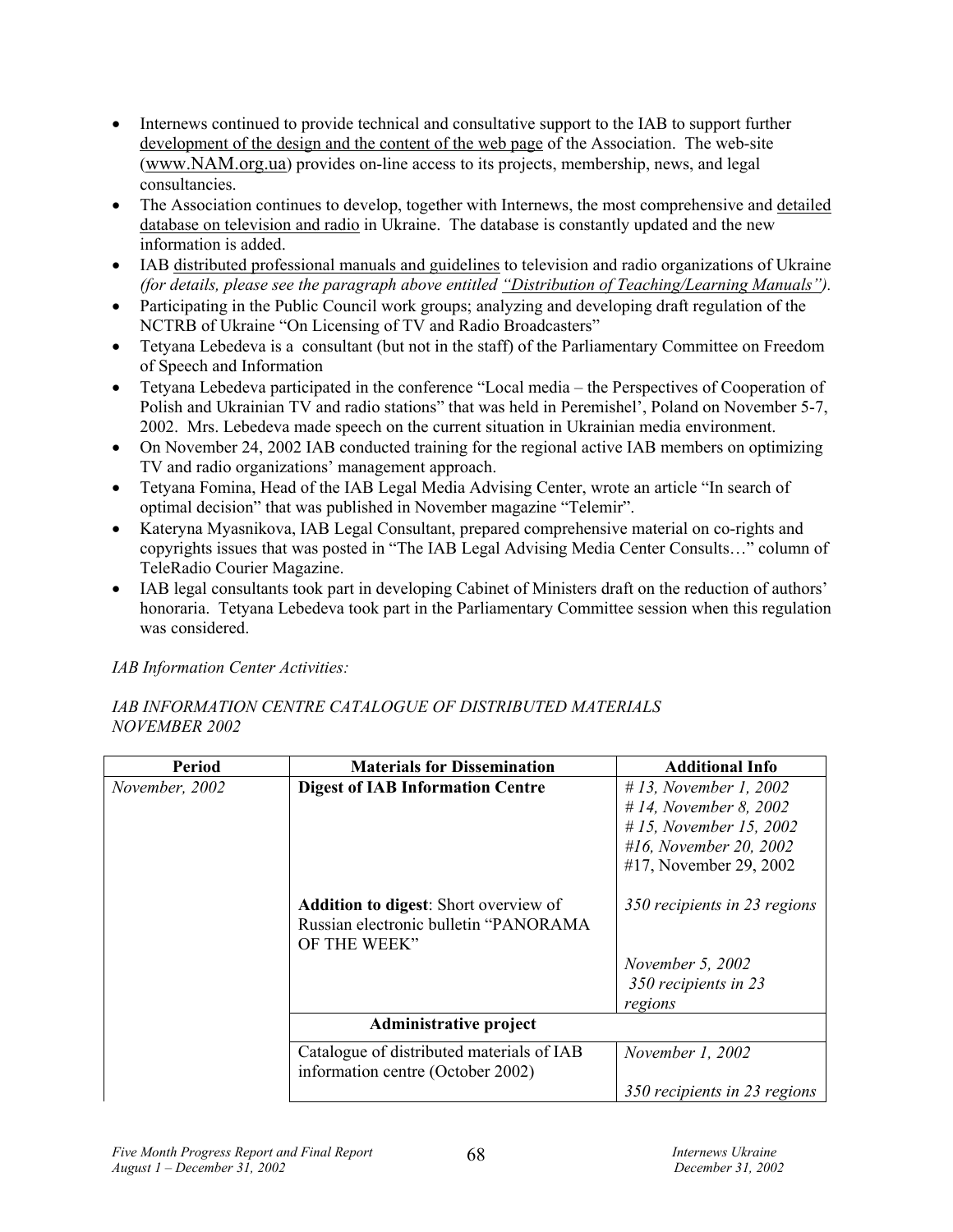| Issues of obtaining and prolongation of |                                                                                        |                              |  |  |  |
|-----------------------------------------|----------------------------------------------------------------------------------------|------------------------------|--|--|--|
|                                         | licenses                                                                               |                              |  |  |  |
|                                         | Information on a new contest of available<br>frequencies and channels announced by the | November 5, 2002             |  |  |  |
|                                         | National Council on TV and Radio<br>Broadcasting                                       | 74 recipients in 23 regions, |  |  |  |
|                                         |                                                                                        |                              |  |  |  |
|                                         | This information was repeatedly sent out on                                            | December 11, 2002            |  |  |  |
|                                         | December 11, 2002                                                                      |                              |  |  |  |
|                                         | IAB legal advising media center informs                                                |                              |  |  |  |
|                                         |                                                                                        |                              |  |  |  |
|                                         | Information on decreasing amount of                                                    | November, 6, 2002            |  |  |  |
|                                         | remuneration for the usage of video and                                                | 74 recipients in 23 regions  |  |  |  |
|                                         | phonograms                                                                             |                              |  |  |  |
|                                         | New projects, grants, workshops, contests                                              |                              |  |  |  |
|                                         | Information on special grant competition                                               | November 11, 2002            |  |  |  |
|                                         | announced by U.S. Deputy Assistant                                                     | 350 recipients in 23 regions |  |  |  |
|                                         | Secretary of State Steven Pifer                                                        |                              |  |  |  |
|                                         | Information on IAB action to International                                             | November 27, 2002            |  |  |  |
|                                         | Children Festival supported by UNICEF                                                  | 74 recipients in 23 regions  |  |  |  |
|                                         | New broadcast product of local producer                                                | November 21, 2002            |  |  |  |
|                                         | Action "Chiste Dyhannya" TVRC                                                          | 74 recipients in 23 regions  |  |  |  |
|                                         | "television company Gravis"                                                            |                              |  |  |  |
|                                         | IAB information centre informs                                                         |                              |  |  |  |
|                                         | Letter of Tetyana Lebedeva, Chairman of the                                            | November 25, 2002            |  |  |  |
|                                         | Board, to the numerous broadcasters as to                                              | 350 recipients in 23 regions |  |  |  |
|                                         | the Parliamentary Hearing on November 4                                                |                              |  |  |  |
|                                         | Letter of Tetyana Lebedeva, Chairman of the                                            | November 27, 2002            |  |  |  |
|                                         | Board, to the numerous broadcasters as to                                              | 350 recipients in 23 regions |  |  |  |
|                                         | the retransmission issue in Ukrainian media                                            |                              |  |  |  |
|                                         | sphere.                                                                                |                              |  |  |  |
|                                         | <b>Administrative project</b>                                                          |                              |  |  |  |
|                                         | Catalogue of distributed materials of IAB                                              | November 29, 2002            |  |  |  |
|                                         | information centre (October 2002)                                                      |                              |  |  |  |
|                                         |                                                                                        | 350 recipients in 23 regions |  |  |  |

*IAB INFORMATION CENTRE CATALOGUE OF DISTRIBUTED MATERIALS DECEMBER 2002* 

| Period        | <b>Activities</b>                         | <b>Additional Info</b>       |
|---------------|-------------------------------------------|------------------------------|
| pvember, 2002 | <b>Digest of IAB Information Centre</b>   | # 18, December 9, 2002       |
|               |                                           | #19, December 16, 2002       |
|               |                                           | #20, December 20, 2002       |
|               |                                           | #21, December 24, 2002       |
|               |                                           | #22, December 28, 2002       |
|               |                                           | 350 recipients in 23         |
|               |                                           | regions                      |
|               | <b>Administrative project</b>             |                              |
|               | Catalogue of distributed materials of IAB | December 12, 2002            |
|               | information centre (November 2002)        | 350 recipients in 23 regions |
|               | Issues of obtaining and prolongation of   |                              |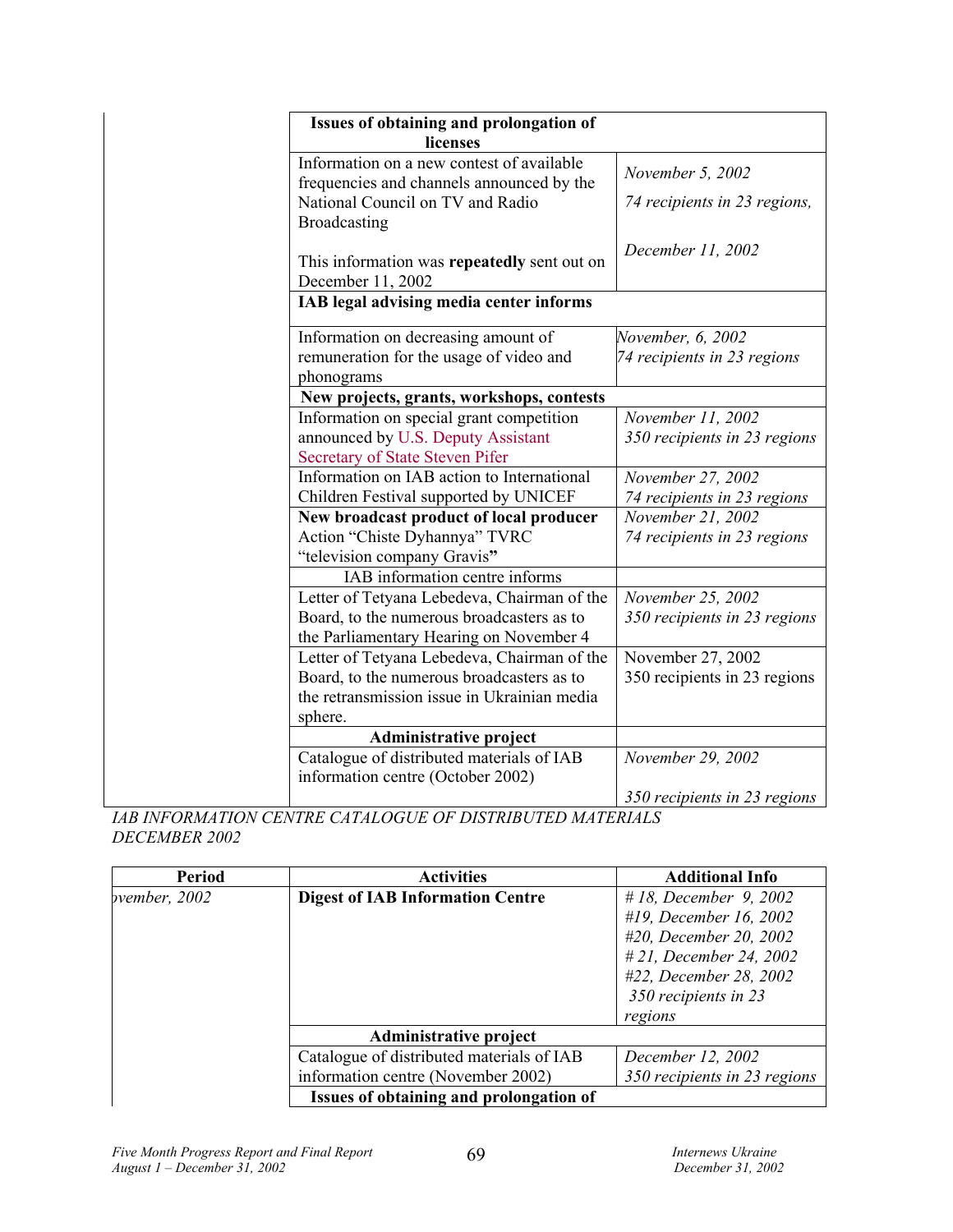| licenses                                  |                             |
|-------------------------------------------|-----------------------------|
| Information on a new contest of available | December 20, 2002           |
| frequencies and channels announced by the | 350 recipients in 23        |
| National Council on TV and Radio          | regionshu                   |
| Broadcasting                              |                             |
| IAB legal advising media center informs   |                             |
| Information for the IAB members as to the | December 19, 2002           |
| nonscheduled inspections conducted by the | 76 recipients in 23 regions |
| regulatory agencies.                      |                             |

## **2. Advocacy Activities**

a) Internews Ukraine initiated the following activities, *advocating for legal media reform in Ukrainian media*:

## **Decree** *"On Additional Measures to Ensure Transparency in the Activities of State Organs***"**

Internews works to support the development of the independent mass media in Ukraine, to promote freedom of speech issues, and takes an active part in public discussions on the transparency of power, freer access to information in Ukraine, and development of ways to improve the situation in this field. On August 1, 2002, the President of Ukraine Leonid Kuchma signed the Decree *"On Additional Measures to Ensure Transparency in the Activities of State Organs*". Following the Decree, several public organizations, and Internews Ukraine among them, addressed an open letter to President Leonid Kuchma. In the letter they expressed their support for the initiative to promote transparency of state bodies and the real steps towards the achievement of this goal. The NGOs also stated that they will conduct their own research on the transparency of government bodies and will monitor the implementation of the Decree.

The letter to the President was signed by the Ukrainian Association of Periodical Press Publishers, the Europe XXI Foundation, the Institute of Mass Information, "Telekritika", Internews Ukraine, the "Equal Access" Committee, the International Renaissance Foundation, the Independent Association of Broadcasters of Ukraine, the Ukrainian Press Academy, the Kharkiv Law Enforcement Group, the Media Reform Center, IREX ProMedia, Article 19, and the World Freedom of Speech Campaign.

Following the letter, a round-table discussion between representatives of non-government organizations of Ukraine and Oleksandr Paskhaver, one of the authors of the Decree *"On Additional Measures to Ensure Transparency in the Activities of State Organs*" took place at Internews Ukraine on September 3, 2002.

At the September 3 meeting, the group of NGOs that signed the letter discussed the Decree with Mr. Paskhaver. NGO leaders were concerned that while the Decree was progressive, the government structures might interpret it differently or corrupt its progressive meaning. During a fruitful discussion, Oleksandr Paskhaver explained the principles of work on the Decree and the reasons for its adoption.

According to Taras Shevchenko, Internews Ukraine's media lawyer, *"the Decree foresees an obligatory participation of experts/representatives of public organizations in the research on implementation of the Law 'On Information' and other normative and legal acts." "We hope",* he said, *"that in the future this practice will become obligatory for all such research".*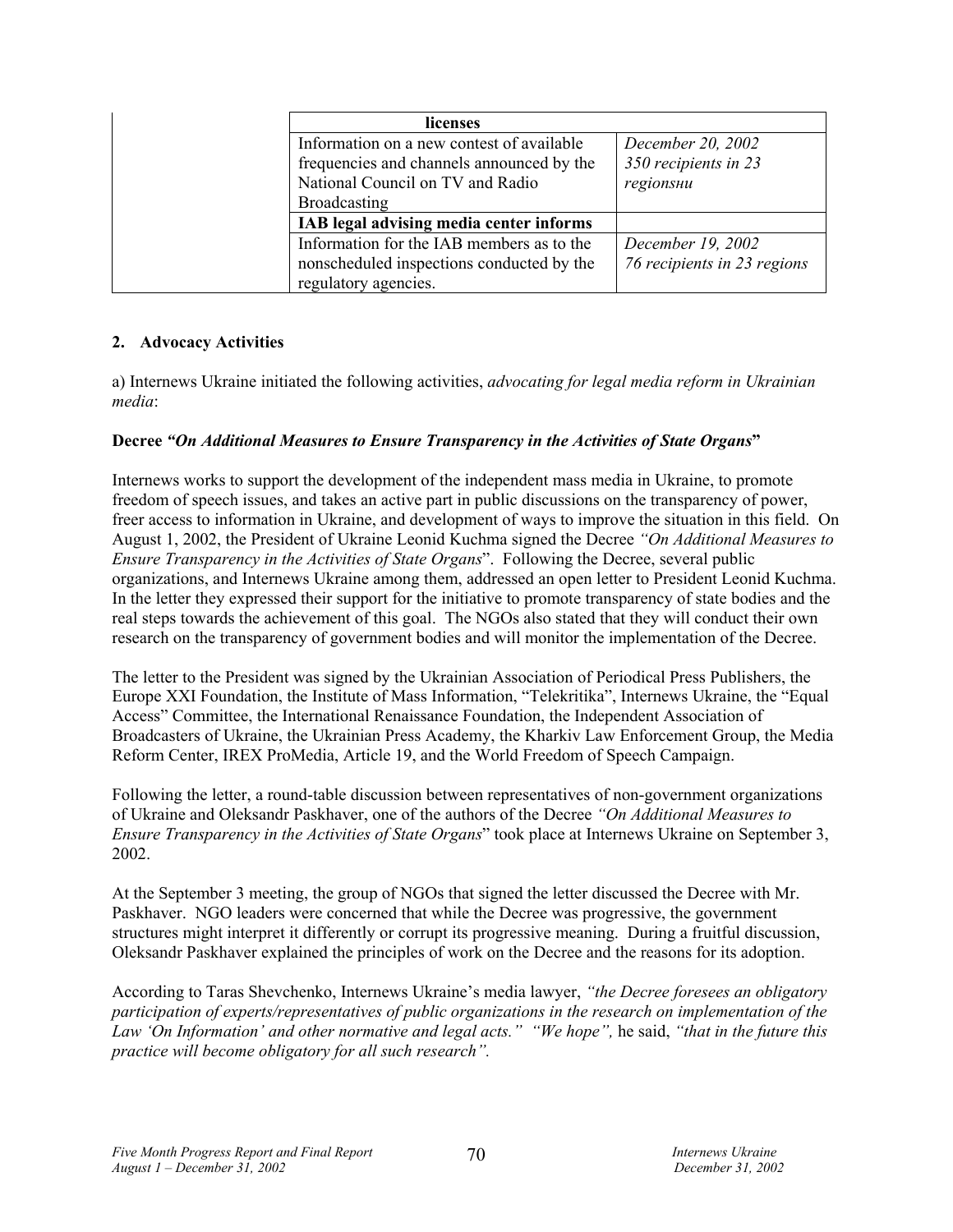#### **Access to Information Conference**

On September 19-20, Internews Ukraine held an international conference *"Access to Information in Ukraine: Current Situation and The Possibilities for Development"*to discuss the future Law on free access to public information that, in conjunction with transparency of government institutions, is an extremely important condition for the existence of a democratic society. Participating were experts from England, Hungary, Estonia, Moldova and Ukraine, representatives of the Parliament of Ukraine, the Cabinet of Ministers of Ukraine, the Presidential Administration, international and public Ukrainian organizations, Kyiv and regional media outlets, and lawyers. Moderating the conference was Taras Shevchenko, I/UA Lawyer.

The issues of transparency of powerful structures and of journalists' and citizens' access to government information, as well as the concealment of such information has become urgent issue in Ukraine. The President's Decree *"On Additional Measures to Ensure Transparency in the Activities of State Organs"* targets to improve the situation for transparency of state bodies in Ukraine. The issuance of such a Decree itself confirms that there are problems with access to information in Ukraine.

During the conference, Internews Ukraine focused on the problems of access to information for journalists who constantly face the problem of obtaining information they need as part of their professional activities. The conference agenda included:

- Assessment of the current legislation of Ukraine that regulates access to information.
- Practical/implementation problems of access to information.
- Ways to improve the legislation on access to information and mechanisms to ensure its implementation.

During the first part of the conference, lawyers and international experts discussed Ukrainian laws and norms that are progressive and do not require any amendments and those that are outdated or not implemented. It is important to point out which part of the Law of Ukraine "On Information" is positive and should not be changed in any way. The second part of the conference was dedicated to reviewing the problems of access to information by specialists that gather information in the course of their professional activities. The last part of the conference looked at ways to improve access to information for Ukrainian citizens and the openness of Ukrainian government officials. Participants of the conference discussed the necessity to develop a separate draft law on access to public information and the possibilities for implementation of the Law of Ukraine "On Information".

Participating in the conference were Ukrainian and foreign experts in the field of journalism, law, communications, representatives of non-government and international organizations, members of the Parliament of Ukraine, and state officials. Five foreign experts participated in the conference: Helen Darbishire from the Constitutional and Legal Policy Institute (OSI Legal Institute in Budapest, Hungary), Victor Spinei, Director of the Access Info NGO and author of the Moldovan Law on Public Information, Federica Prina exert of British-based NGO Article 19 that is leading think-tank in freedom of expression, and Ivan Tallo former member of Estonia Parliament and expert in Informational Law.

## **Hearings in Parliament on Political Censorship and Freedom of Speech.**

Internews lawyer works in close cooperation with Parliamentary Committee on Freedom of Speech and Information (FoS Committee). This cooperation may be described by good example of joint work on preparation of a draft law on results of Hearings in Parliament on Political Censorship and Freedom of Speech.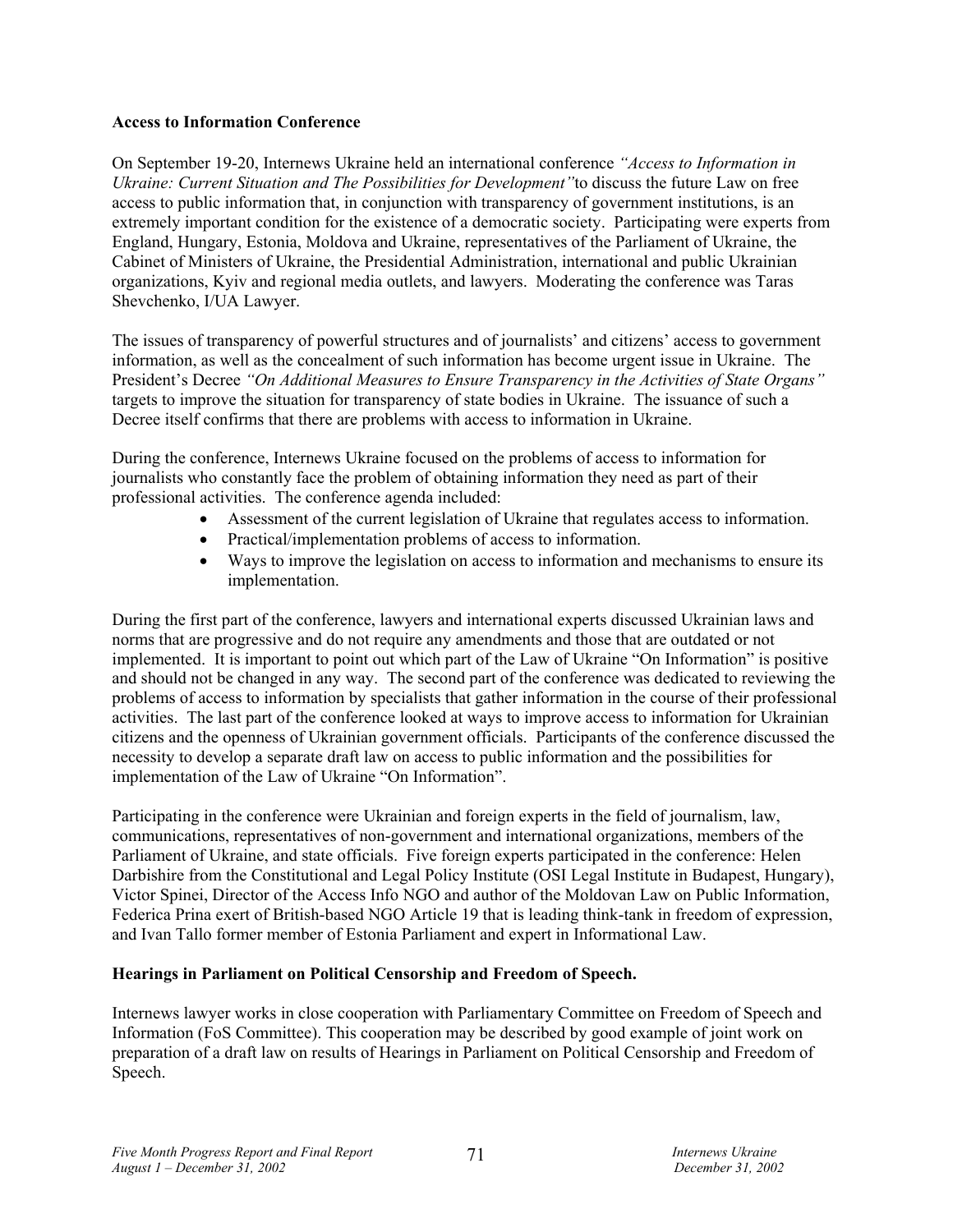The Parliamentary Hearings were hold in Parliament on December 4, 2002 at the request of Ukrainian journalists. Before the Hearings FoS Committee that was responsible for its organizing, prepared two legal papers: draft '*postanova'* stating what measures should be done by the Parliament and other state bodies in order to improve situation and draft law with concrete amendments to media legislation acts. Internews Lawyer on request of the Committee participated in drafting of both documents. Major work was done as to draft law; all propositions to the draft were included and formed its bigger part. Among these propositions were definition and legal regime of value judgments, banning of possibility to bring defamation cases for state authorities, introducing proportional court expenses for claims for defamation awards, defining factors that should be taken into consideration by court while deciding on defamation awards.

The draft law was distributed on the Parliamentary Hearing and discussed by participants who agreed that proposed amendments were important. There was also fair remark by representative of the Supreme Court of Ukraine that there had been a need in further development and debates on the draft as there had been no time for this before the Hearings. That is why Internews Ukraine decided to hold a round table with representatives from Parliament, Supreme Court, Media Associations, layers and experts from NGOs that deal with media law issues; it took place on December 20 at Internews office. From the Parliament in the discussion participated Head of the FoS Committee Mr. Tomenko and his Deputy Mr. Artemenko; from Supreme Court – a Judge Mr. Ivan Dombrovsky.

During a round table a number of useful recommendations were made as to improvement of the draft. All the recommendations were typed and those important were put in the draft law by Internews Lawyer and FoS Committee's staff. Internews Lawyer also drafted for the Committee Explanatory Paper that should be added to every draft that goes through the Parliament. Amended draft will be considered in FoS Committee on January, 15 and then will be registered in Parliament as an official draft. Internews will follow this draft on further stages as well.

b) Internews' Lawyer Taras Shevchenko completed the following activities, *advocating for legal reform in Ukrainian media:* 

- Prepared an information request to the Cabinet of Ministers of Ukraine relating to the Presidential Decree on "Access to Information".
- Prepared legal comments to the draft Law of Ukraine "On Advertising". The comments were prepared for the Parliamentary Committee for Freedom of Speech and Information.
- At the request of the Parliamentary Committee for Freedom of Speech and Information and the Presidential Administration, the I/UA Lawyer prepared recommendations on improvement of the situation relating to the access to information in Ukraine.
- At the request of the Parliamentary Committee for Freedom of Speech and Information and the National Council for TV and Radio Broadcasting of Ukraine, Mr. Shevchenko prepared a legal analysis of the draft regulation of the NCTRB on licensing.
- At the request of the Freedom of Speech Committee of the Parliament, Mr. Shevchenko prepared a draft law on results of the Parliamentary Hearing on political censorship and freedom of speech. Drafting provisions on censorship and defamation.
- At the request of the Women's Program of International Renaissance Foundation Mr. Shevchenko drafted a sample Copyright Agreement for TV programs produced with IRF Women's Program support
- At the request of Federica Prina, Article 19's representative in Ukraine, Mr. Shevchenko provided consultations on Ukrainian media law, legislation and practice
- At the request of the Freedom of Speech Committee of Parliament, Mr. Shevchnko commented on the final wording of the draft law on results of the Parliamentary Hearing on political censorship and freedom of speech.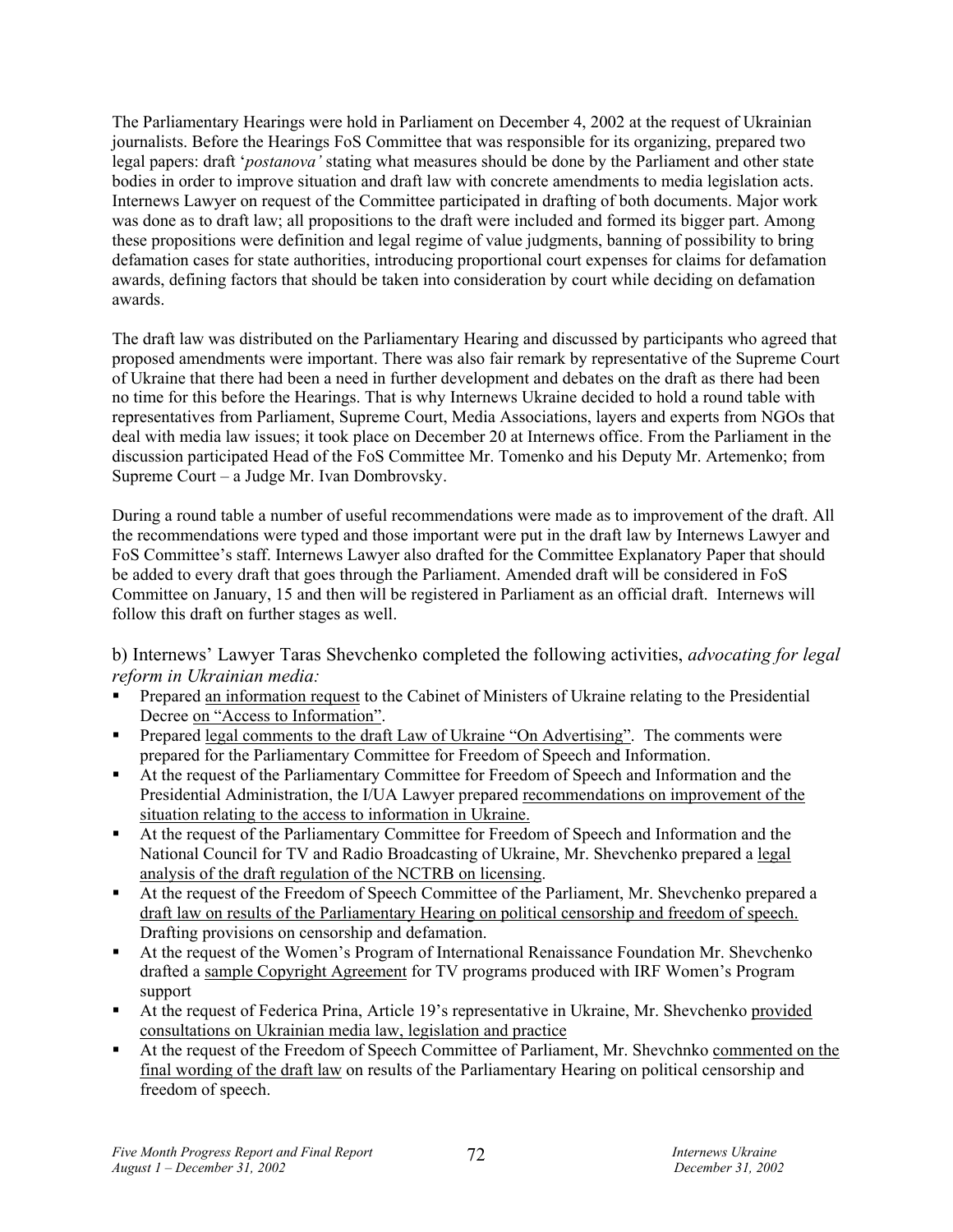- At the request of Public Radio, Mr. Shevchenko provided legal advice on Public Radio's plans for development. Advice on possible risks.
- At the request of Lenur Kerimov, Warsaw Helsinki Foundation, Mr. Shevchenko provided consultations on major Freedom of Speech problems in Ukraine
- At the request of Freedom of Speech Committee of Parliament Mr. Shevchenko drafted an Explanatory Paper to the draft law on results of the Parliamentary Hearing on political censorship and freedom of speech.

c) The Independent Association of Broadcasters implemented the following activities, *advocating for legal reform in Ukrainian media*:

- The IAB prepared a legal analysis of the acting and perspective legislation of Ukraine and, in particular, on: discrepancies of the norms of the Regulation "On Control Over Standards and Norms of Technical Quality of Television and Radio Programs by TVRCs" to the acting Legislation of Ukraine. The IAB's Legal Media Advising Center sent a letter to the Parliamentary Committee for Freedom of Speech and Information pointing out at the discrepancies. As a result, the technical audit that had much complicated activities of the broadcasting media outlets in Ukraine was cancelled.
- On September 5, 2002, with the support of the International Renaissance Foundation, the IAB held public hearings "What the Law on Advertising in Ukraine Should Be?". This was the first joint action of the IAB and the new membership of the Parliamentary Committee for Freedom of Speech and Information, headed by Mykola Tomenko. Participating in the hearings were over 85 media experts, directors of television and radio organizations (including the national ones), MPs, and directors of advertising companies. The propositions and recommendations to the draft Law were sent to the Parliamentary Committee. The event was covered by national channels, the "Den" national newspaper, and other media outlets.
- The IAB was one of the initiators of the creation of a Public Council for Freedom of Speech and Information that was created by several media and media-related organizations. The IAB is an active member of the Public Council. Its employees are members of the work groups that discuss and develop draft media laws. The Council's members believe that it is the most effective way for the improvement of the media legislation and protection of the interests of independent media outlets.
- At the request of MP Yuri Artemenko, IAB Center prepared a legal recommendation on the need to change a requirement to provide bank guarantees on financial ability of broadcasters along with a broadcasting business plan and an auditor's report when applying for a license; also prepared a draft of corresponding changes to Law "On TV and Radio Broadcasting".
- Prepared legal analysis and recommendations for improvement of draft law "On amendments to Ukrainian Law "On Advertisement" to the Parliamentary Committee for Freedom of Speech and Information;
- Participated in preparing a draft law "On Regulations of Broadcast Media Outlets Licensing Procedure" for the National Council for TV and Radio Broadcasting of Ukraine
- Prepared legal analysis and recommendations for improvement of draft law "On amendments to Ukrainian Law "On Advertisement" to the Parliamentary Committee for Freedom of Speech and Information (author of the draft law Bagraev M.G.);
- Prepared legal analysis and recommendations for improvement of draft law "On amendments to Ukrainian Law "On Advertisement" to the Parliamentary Committee for Freedom of Speech and Information (draft law of the Public Council);

# **3. Financial Support**

In August-December 2002, Internews continued to provide financial support to develop the Independent Association of Broadcasters of Ukraine through a sub-grant. Internews provided financial assistance for the Association to provide legal assistance to stations in the regions, and for limited overhead expenses. Through this support, the Association improves communication among station members.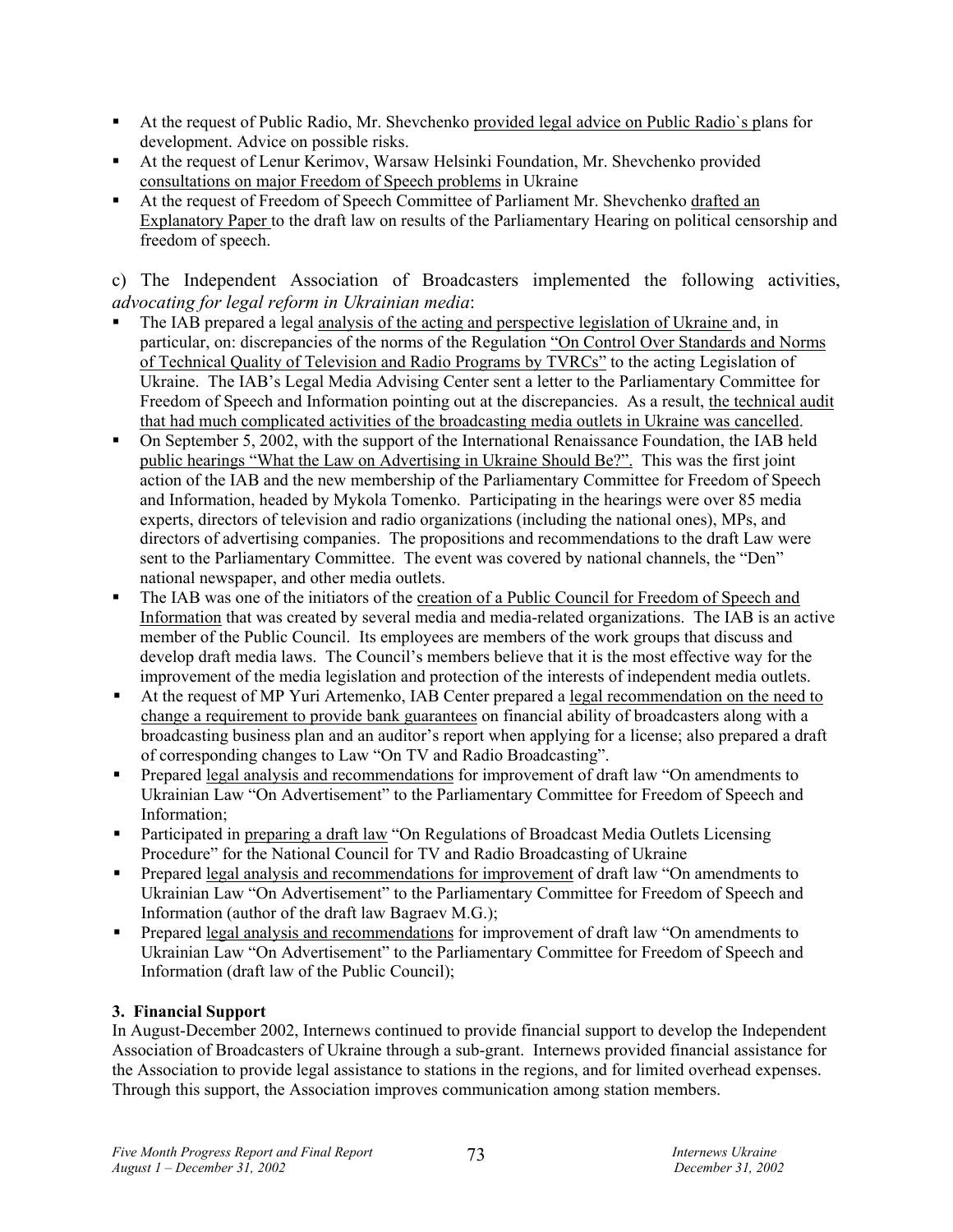# **4. GIPI: Association Building and Advocacy Activities**

In August-December 2002, GIPI worked to strengthen Internet associations and to advocate for Internet development in Ukraine through the following activities:

- a) coalition development to influence legislative processes and Internet policy;
- b) support for Internet Associations;
- c) cooperation with the Rada Committee on Science and Education;
- d) on-line forum for discussion of proposed Telecommunications Legislation;
- e) contributing to the protection of Internet users' rights;
- f) cooperating with international organizations;
- g) cooperating with state institutions to make their activity more open to the society using information technologies;
- h) regional initiatives; and
- i) developing the GIPI web site.

#### a) Coalition Development to Influence Legislative Processes and Internet Policy

Election of a new Parliament stimulated the work on the new legislative acts in the field of information and communications technologies. To develop recommendations and amendements to the existing legislation and to form experts groups to effectively implement the ICT policy, GIPI conducted events as follows:

• On September 27, 2002, GIPI held a round table meeting on the implementation of European norms in the Legislation of Ukraine. Participating were representatives of public organizations, associations, and major companies in the field of telecommunications and the Internet, MPs, representatives of state bodies. As a result, the participants reached an agreement on participation of public and business organizations in the preparation of the public hearings of the draft Law "On Telecommunications", and supported the proposition made by MP Roman Zvarych to organize parliamentary requests relating to telecomunications.

#### b) Support for Internet Associations

As an associate member of the Ukrainian Association of Internet Market Participants (AURIU) and the Ukraine Internet Association, GIPI took an active part in the work of these associations, including discussions of strategic issues for Internet development. In December 2001 the President of Ukraine signed a Decree "On October 31, 2001 Decisions of the Council of National Safety and Defense 'On Measures to Improve State Informational Policy and Provision of Informational Safety of Ukraine'" that instructed to license Internet providers and archive the traffick data.

In June, GIPI submitted a proposal to the International Renaissance Foundation "Effective Public Organizations Through the Internet" that proposed to conduct a series of training programs for public organizations in 10 regions across Ukraine. The proposal was supported in September 2002.

Also, during a round table meeting of September 27 (on implementation of European norms into the Ukrainian Legislation) that also hosted representatives of Internet associations and MPs, MP Roman Zvarych proposed to organize parliamentary requests on the issues of the interest of the Internet associations, i.e. Ukrtelecom's monopoly, frequency resources, activities of state bodies in this field, etc. As a result, at the meeting organized by GIPI, Ukrainian Internet associations received a real support of the Parliament.

In 4<sup>th</sup> quarter 2002 GIPI took part in the Fourth Convention of Members of Internet Market Association (October 24) and in the Fourth Convention of Internet Association of Ukraine (December 12). Members of the Internet Market Association are regional providers and the Internet Association of Ukraine is major Kyiv providers. During the first Convention GIPI promoted the idea of uniting both Associations. To realize this idea, the management of Internet Association of Ukraine attended the Convention of Members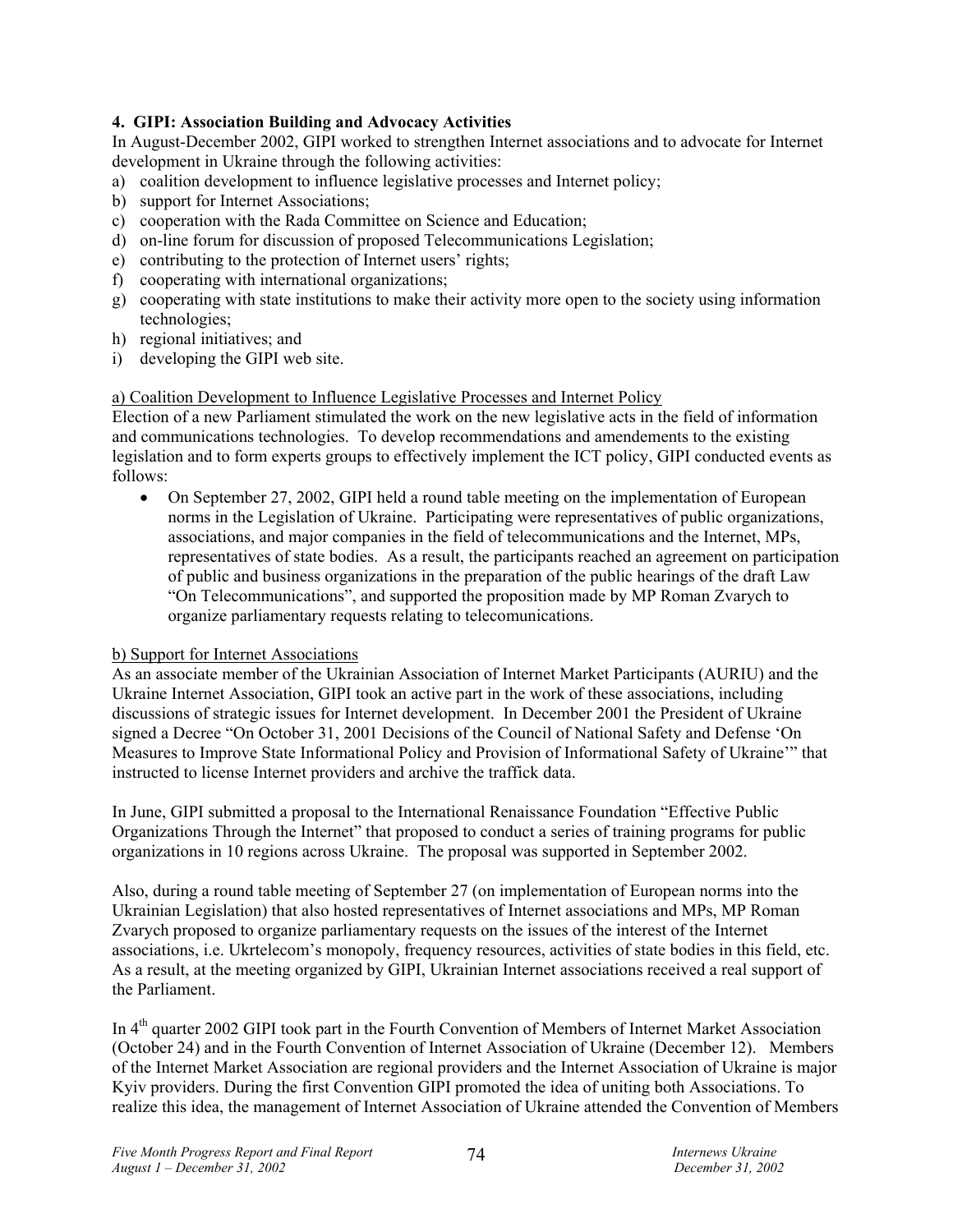of Internet Market Association. As a result it was decided to conduct joint consultancies of Associations' management. Those consultancies should ensure the unionization of Association in future.

#### c) Cooperation with the Rada Committee on Science and Education

On December 6, 2002 the Committee of the Verkhovna Rada of Ukraine on Science and Education and public organization "Internews Ukraine" signed a declaration on cooperation that is aimed at encouraging the process of informatization and developing modern information technologies in Ukraine.

"Signing of this document gives basis for the official collaboration between Internews and the Verkhovna Rada Committee on Science and Education and is an evidence that the Parliament of Ukraine considering Internews to be an influential organization. Also, due to this declaration the procedures of transparency and openness in adopting legislative acts will be ensured", said Olena Kitaygorodska, Policy Analyst of the Global Internet Policy Initiative (GIPI) project in Ukraine.

Besides, it is stated in the declaration that the Verkhovna Rada Committee on Science and Education and Internews will join efforts in working under such issues as:

- harmonization of Ukrainian and European legislations in the sphere of informatization, modern information technologies and intellectual property;
- elaboration of the national policy Concept on informatization, modern information technologies and information security;
- ensuring adequate conditions for carrying business in the sphere of informatization and modern information technologies;
- improving government management in the sphere of forming and implementing information policy.

Currently, it is planned to sign the declaration on cooperation with two other Committees, through which the draft laws "On Telecommunications" and "On Protecting Personal Information" will be submitted to the Verkhovna Rada. Those two drafts are crucially important for the development of the information and communication technologies sphere.

#### d) On-line forum for discussion of proposed Telecommunications Legislation:

An example of the impact GIPI is having not only substantively but also on basic democratic processes, by increasing opportunities for citizens to participate in policy-making in transitional and developing countries is the online forum developed in fall 2002 where, for the first time in the country's history, every citizen can use the Internet to give his or her views on proposed legislation.

Following a proposal made by Internews, the parliamentary committee on Building, Transport and Communications decided to create an Internet-forum on the Internews GIPI web-site www.gipi.internews.ua. By using the forum, representatives of business, public and other interested parties had an opportunity to share their views and comment on the draft law. The forum was launched on November 14 (180 opinions from about 30 experts were posetd in the first 6 days). According to different estimations, about 20% of remarks have been included in the resulting draft law. For the first time in Ukraine results of the public discussion have influenced the legislative process. On the site, two draft laws are presented, one by former Prime Minister and current Member of Parliament, Valeriy Pustovoitenko, and another by Yuri Lutsenko, Socialist Party MP, one of the leaders of the opposition coalition.

After presentation of the united draft law, the parliamentary Committee on Construction, Transport and Communications said that they would appreciate further work of the forum. As a result, in December the forum was updated and is schedukled to work actively from the beginning of the upcoming year. It is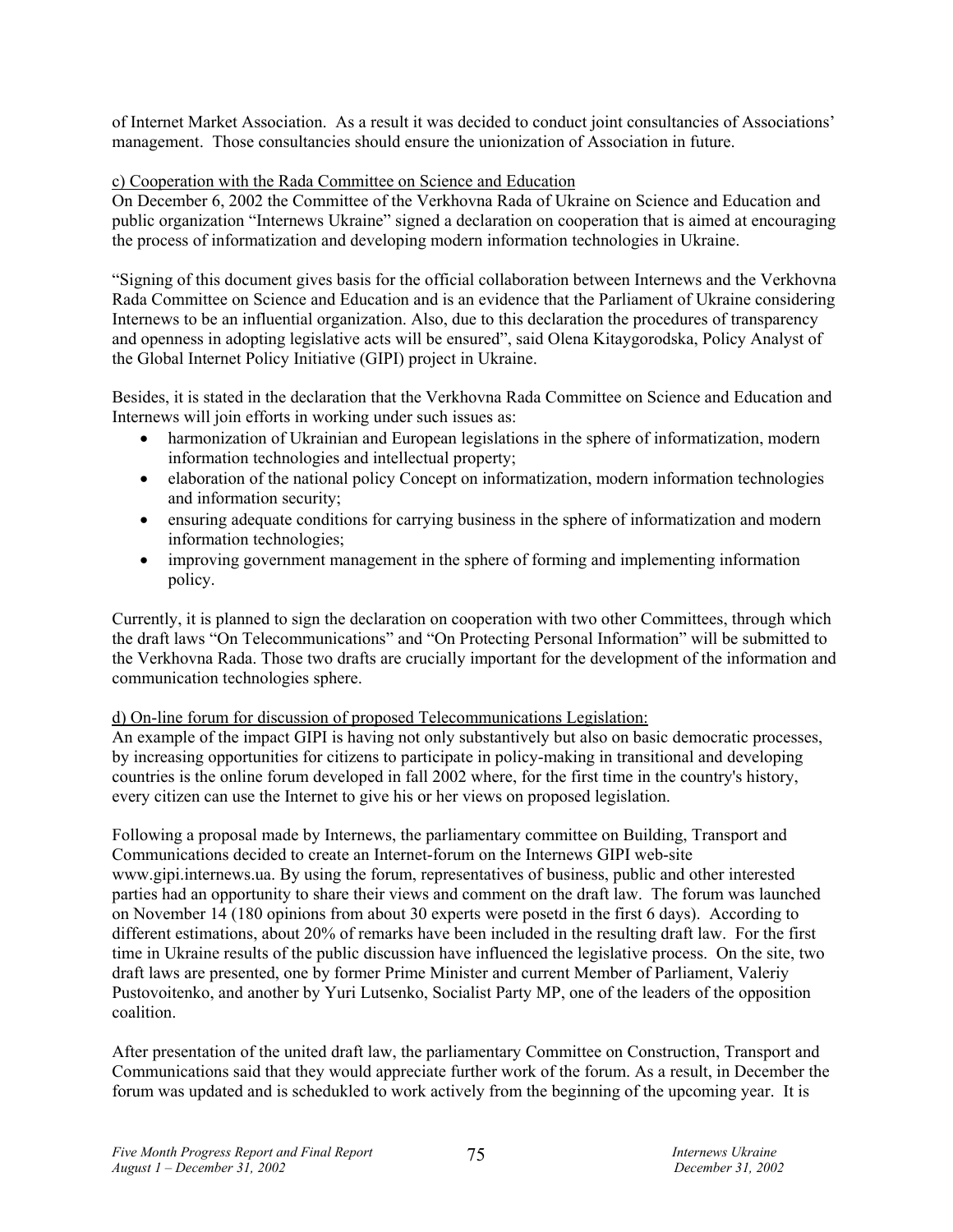online at http://www.gipi.internews.ua

# e) contributing to the protection of Internet users' rights;

On November 21 the seminar "Domain Names as Intellectual Property" was held. Internews and the International Scientific Committee organized the event. Internews prepared the agenda and the list of participants. Representatives of the administration of the UA domain (the Hostmaster Company) and the state, represented by Deputy Head of the State Department of Inteelectual Property Valentyn Chebotaryov participated in the seminar. The topics included: the Ukrainian and international expertise in problemsolving relaed to the domain space (domain conflicts), .UA domain rules, registration of the domain names in Ukraine. Experts on domain names issues, i.e. lawyer and technicians, registrars and independent experts, were invited to the event. Thanks to this seminar, about 30 leading Ukrainian patent agents and lawyers obtained information about new rules of the UA domain that came into force in November 2002, and they also consulted with experts and authors of the rules about related court actions. Thus, they will be able to protect users' rights in the Court more effectively.

- d) cooperating with international organizations;
	- 1. On November 13, 2002 GIPI together with Parliamentary Development Project organized and conducted public hearings of draft law "On Telecommunications" in Verkhovna Rada of Ukraine.
	- **2.** On December 6, 2002 GIPI representatives met with Scott Urb, Deputy Public Affairs Attaché of US Embassy. He guides the issues of information technologies and Internet. GIPI provided detailed information on the results of round table discussion in Verkhovna Rada and public discussion of the draft law "On telecommunications" in Internet. The GIPI technique for conducting public discussions of draft laws has proved to be very effective and gave to the public an opportunity to influence the results of legislative process. Thus, GIPI submitted the concept of the project to the Democratic Grants Program of the US Embassy that suggests public discussion of all information technologies draft laws considered by Verkhovna Rada.
- e) cooperating with state institutions to make their activity more open to the society using information technologies; and
	- 1. In the beginning of December thanks to negotiations successfully conducted by GIPI-Ukraine, the Memorandum on Cooperation was signed by Internews and the Parliamentary Science and Education Committee. It is a main Committee in the modern technologies and informatization sphere; it supervises, processes, and submits for voting four key draft laws in the ICT sphere. Signature of the Memorandum is an official basis for cooperation of GIPI with this parliamentary committee and it is an evidence of the fact the Parliament of Ukraine recognizes the GIPI's impact. Due to the signature of the Memorandum, the procedures of openness and transparency in legislation adoption will be ensured. Currently, it is planned to sign such Memorandums on Cooperation with two parliamentary committees supervising and processing draft laws, which are crucial for ICT development in Ukraine. These draft laws are "on Telecommunications" and "On Personal Data Protection".
	- 2. On November 21 the round table discussion "Introduction of Information and Communication Technologies in Education" was conducted at the Ukrtelecom company. Participating in the initiative were the representatives of the Ministry of Education, Ukrtelekom, leaders of schools and universities. During the discussion GIPI reported on the foreign experience of ICT introduction in education, on regulations and methods of the introduction. Following the results of the report made by GIPI, an article was published in the "Education of Ukraine" magazine (its target audience is a wide circle of researchers and law-makers). After this meeting GIPI was invited to head the group of experts that will write Green book on implementation of information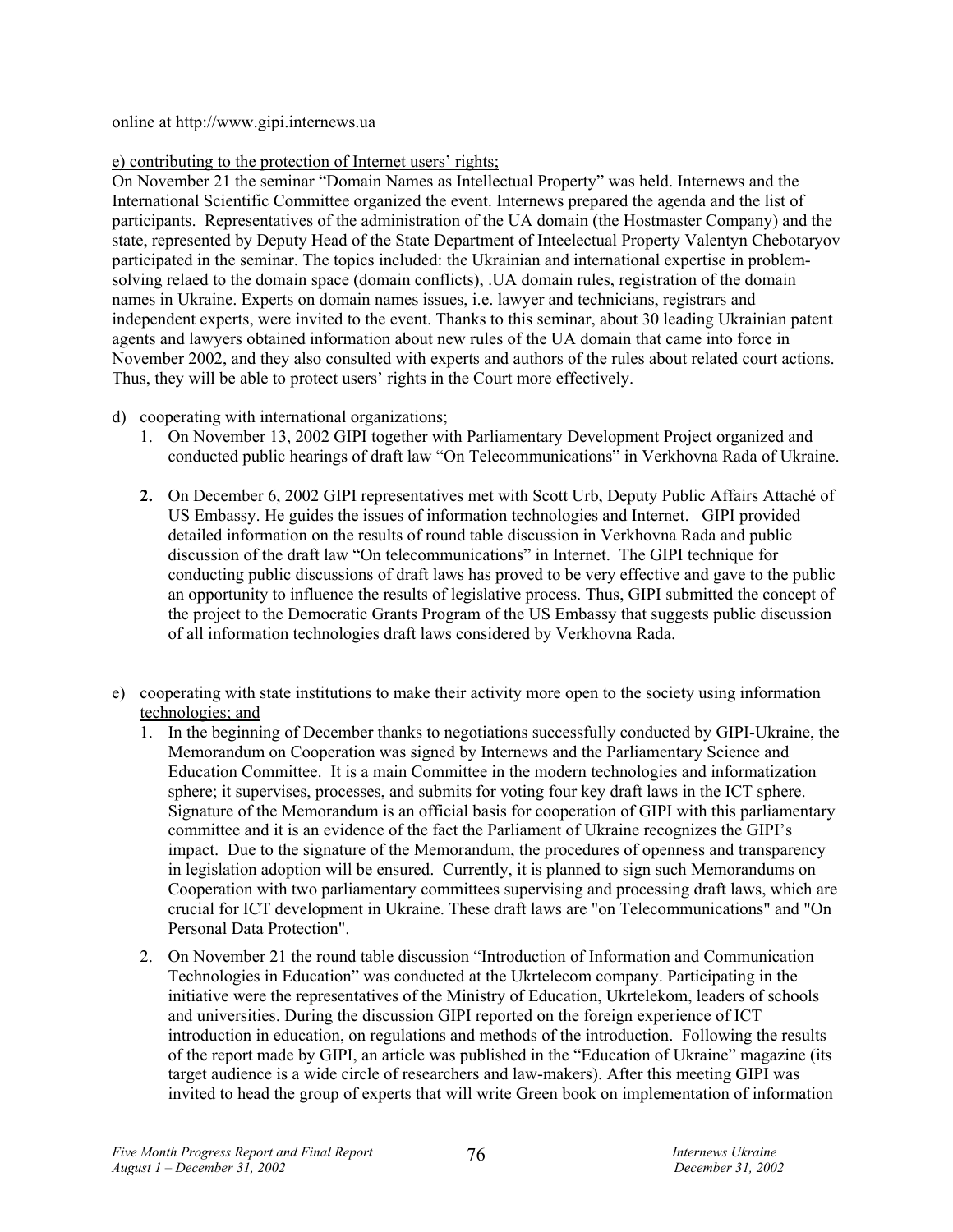technologies in education sphere.

3. During the round table meeting entitled "State Information Policy: Problems of the Legislative Security" the GIPI representative conducted preliminary negotiations with leadership of the State Committee on Communications on conduct of the Internet-discussion of the program "Electronic Ukraine". Discussion is to be held in the beginning of 2003 at the GIPI web-site and it will also be discussed during events organized by the State Committee on Communications.

# f) regional initiatives:

- 1. In November GIPI started the implementation of the project "Development of Effective NGOs with the help of Internet technologies" financed by IRF. In the frameworks of this project, it is supposed to conduct training for NGOs on usage of Internet technologies for the development and improvement of their activities in 10 regions of Ukraine. Besides, it is planned to publish a textbook that will be an encyclopedia for NGOs on effective usage of information and communication technologies. Internews has already started national research as to how often NGOs use information technologies.
- 2. The representatives of the project "Ukraine: information and communication technologies for development" invited GIPI representatives to participate in the round table discussions "Information and communication technologies for the regions development" conducted in Vinnitsa on November 22, 2002. During this meeting GIPI presented an analysis of web-sites of Ukrainian state authorities.

#### g) development of the GIPI web site:

In October-December GIPI developed different sections of the web-site and also started providing the latest information on the legislative processes in the information technologies sphere in Ukraine. GIPI keep monitoring and updating database of draft laws on information technologies issues (See http://gipi.internews.ua/rus/base/ukraine/). Besides, at the end of December the forums for the discussion of 6 draft laws on IT submitted to the Verkhovna Rada were created (http://www.gipi.internews.ua/forum). The forum for the discussion of the draft law "On Telecommunications" was launched on November 14 and it already contains more than 180 commentaries and suggestions to this draft law.

More then 4,500 hits have been recorded since GIPI site launched 9 months ago (average number of hits in November-December was increased by more then 35 per day; the maximum number is 120 hits per day).

# **Intermediate Result 2.3: Media Production Autonomy**

*"Media are free to produce and broadcast programming on key political and economic events, and niche reporting and programming exists.*"

Indicator: Increased information available to the Ukrainian public through increased non-state media production of balanced/objective production on critical economic, social and political issues. Target: Increase in hours of production of political, social and economic programming at non-state media outlets, as reflected by Media Production Autonomy Grade.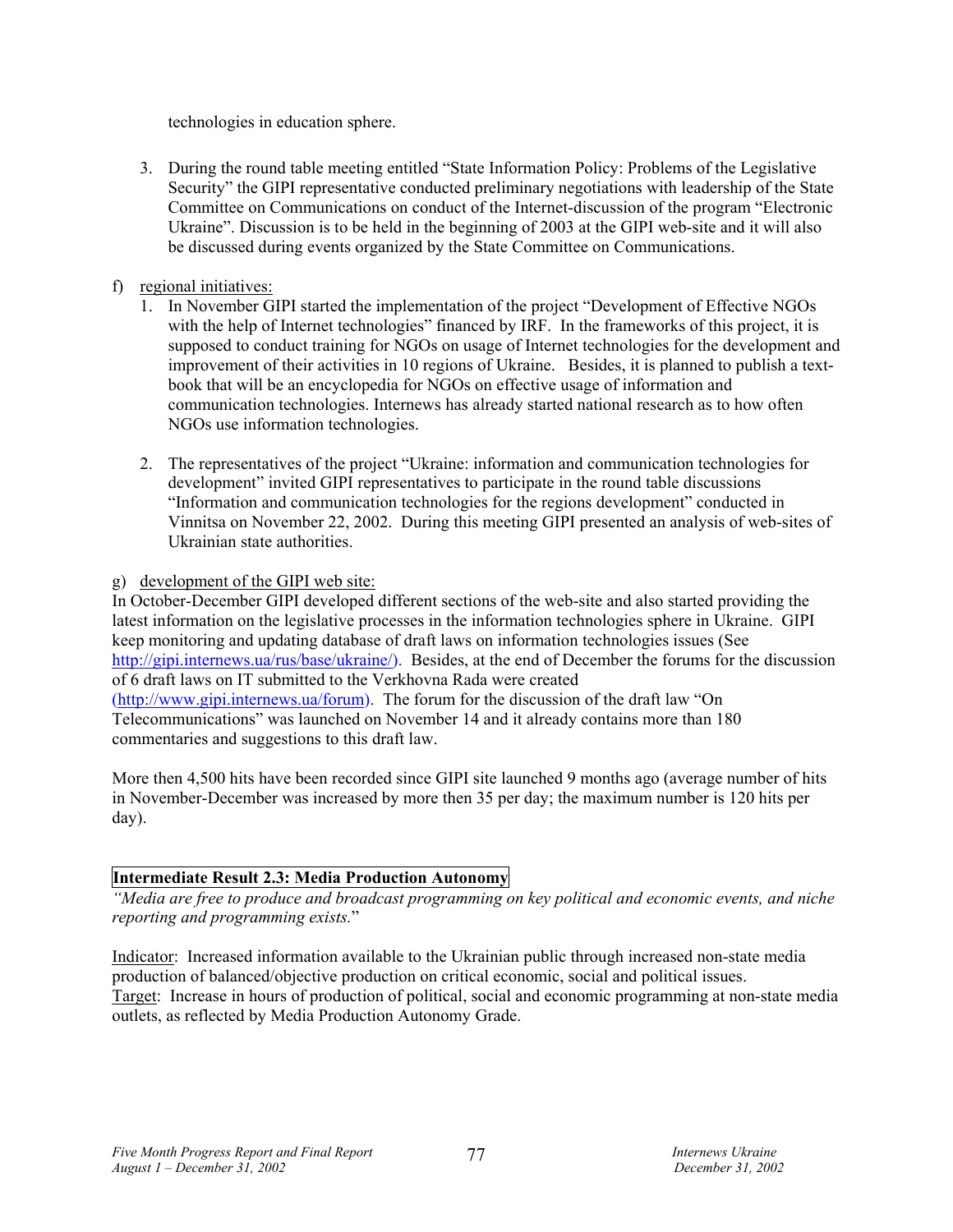# ACHIEVEMENT in 2001<sup>7</sup>: Media Production Autonomy Grade 3 out of 5, or 55% of total score.

Summary of Activities supporting this IR:

**1. Production** by Internews **of critical and "socially urgent" programs and Public Service Announcements** for free distribution and broadcast;

#### **1. Internews Production of Critical Programs**

During the three quarters, Internews focused on production and distribution of:

- a) Programs on socially significant issues for radio
- b) Program on socially significant issues for television
- c) Current Events Series for television: "The Road"
- d) Public Service Announcements for radio

Stations' ability to broadcast these programs without retribution or censorship by local or national government supports the expanded freedom of broadcast media, and also increases media's role in building civil society in Ukraine.

#### **(a) Radio Programs on Socially Significant Issues:**

#### *"Political Coffee" Morning Radio Show*

*"Political Coffee"* is a fast-paced morning radio program designed for broadcast as listeners drink their coffee. This daily, 5-minute program covers important issues for ordinary people including their rights and responsibilities under the current legislation, violations and reporting of violations, and various aspects of Ukraine's domestic and foreign policy.

This non-partisan program does not refer to specific candidates or blocks, rather it's designed to inform on the current processes in the Parliament and politics and make sense of the media coverage and advertisements. *"Political Coffee"* includes common people and experts who discuss various socially significant issues, targeting 20-30 year old FM radio listeners. 22 regional independent FM radio stations air this program daily in a regular timeslot, on Monday-Friday mornings.

Between August 1 and December 31, 2002, the Internews Radio Division produced 105 programs in the morning series of radio shows called *"Political Coffee"*. Out of 42 programs, eight related to corruption *(see below)*. This morning show's goal is to inform Ukrainian citizens on the main political events and provide unbiased and objective information to radio listeners. The program examines Ukrainian legislation, new legislative acts and draft laws, activities of all branches of government at the national and regional level, and Ukrainian international relations. The issues and problems are discussed from the viewpoint of an ordinary person, not a party member or representative. The morning show provides interesting and balanced information and has a certain educational objective. The programs targets active 20-30 year old listeners and relates to various aspects of home and foreign policy of Ukraine.

Internews requested radio stations in our network to air the programs in the morning when people have morning coffee at work or at home. The series is dynamic and consists of several segments such as public opinions polls, interviews with candidates for MP, party leaders and independent experts, PSAs etc. The programs were distributed for free broadcast to 22 radio stations *(see page 7)*. The programs featured interviews with Leonid Grach, former Speaker of the Parliament of Crimea, Duglas Gardner, UN Coordinator in Ukraine, Anatoly Zlenko, Minister of Foreign Affairs of Ukraine, Grygory Omelchenko, Head of the Interim Parliamentary Committee to Fight Organized Crime and Corruption, politicians,

 $\overline{a}$ 

 $<sup>7</sup>$  Note that most recent figures are from the 2001 Impact Assessment. This was the final Impact Assessment</sup> completed under this grant.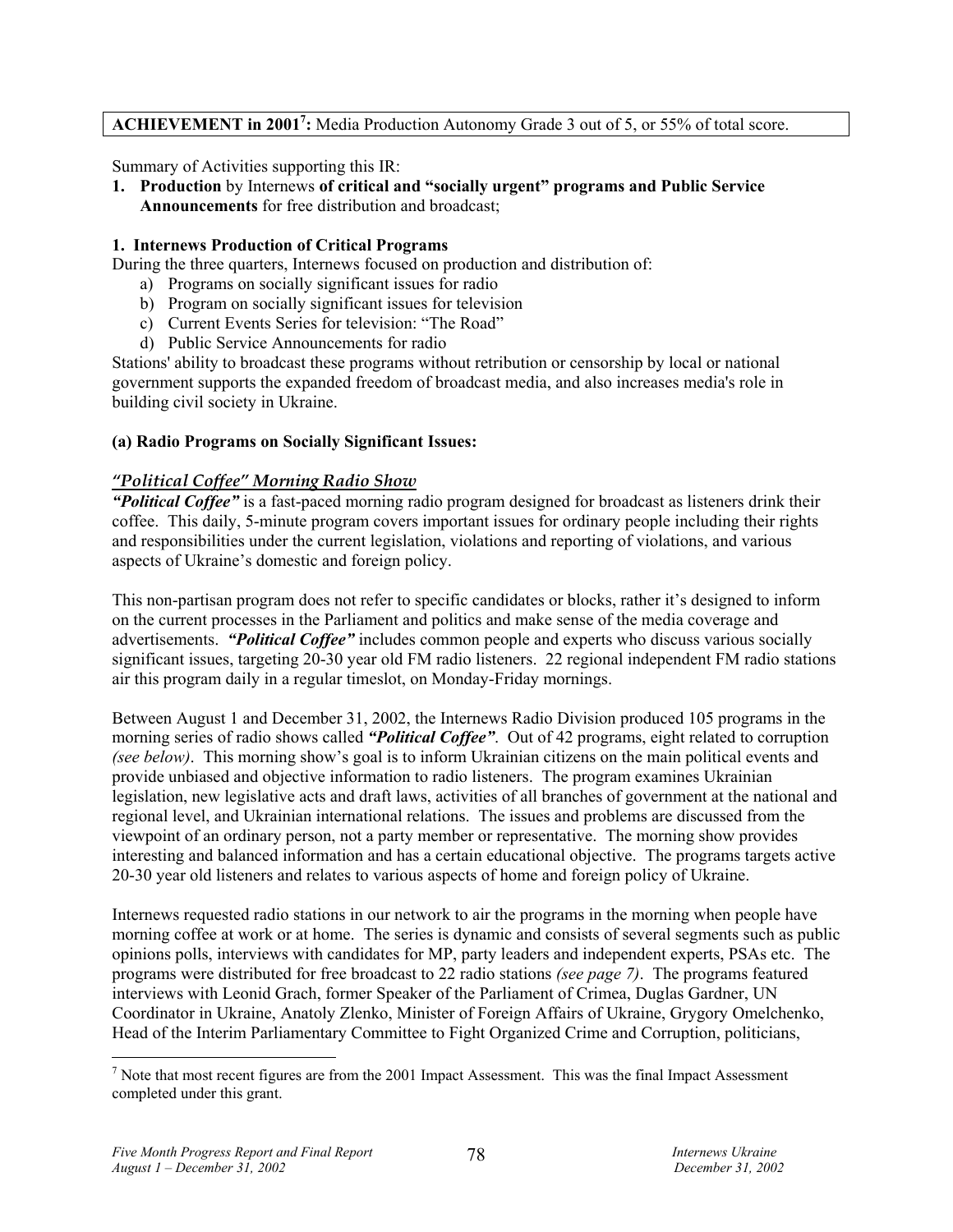political scientists, sociologists, analysts, media specialists, representatives of NGOs (such as the IRF, the IAB, Socis Gallup, the Razumkov Center for Economic and Political Research) and various institutions (International Community for Human Rights, International Institution of Comparative Analysis, School of Political Analysis, Institute of Competitive Society, the Ministry of Education of Ukraine), MPs, parliamentary representatives, the Central Elections Committee representatives, lawyers, phychologists, economists, and others. The programs include vox-pops and regional radio spots.

#### **Internews Flash**

*"Morning Political Coffee", a daily, 5-minute program covering different political issues of great concern for*  Ukrainians, has produced its 100<sup>th</sup> broadcast. Launched in March 2002 in advance of elections, the program initially *covered issues of rights and responsibilities under election law, political advertising, and other election issues, helping voters to make an informed choice. In the post election period, the program expanded the topics covered to keep up with amendments to Ukrainain legislation and budget politics, cover social and anti-corruption issues, and recent trends in Ukrainian foreign politics.* 

*According to Pavlo Novikov, the program's producer, "the feedback from the stations and our listeners encourages us in our work. We strive to make the 'taste' of the information presented objective and balanced". (August 16, 2002)* 

Between August 1 and December 31, 2002, the 105 programs featured interviews with politicians (representatives and leaders of political parties, movements, fractions, parliamentary committees and MPs), state officials (Cabinet of Ministers, Presidential Administration), political scientists (the Razumkov Center for Political and Economic Research, International Institute for Comparative Analysis), and experts and economists. Other topics included *ecology* (3 programs: two on a unique Crimean project aimed at restoration of the Stankevych pine tree in Sevastopol and one on the UN global summit "on stable development" that featured interviews with the Minister of Ecology and Natural Resources of Ukraine Serghiy Kurykin, TACIS's experts and representatives of Ukrainain and international ecological organizations), *protection of human rights* (4 programs), *development of small business and tax laws* (2 programs), *transition of Ukraine from a parliamentary-presidential to a presidential-parliamentary republic* (2 programs), *the Gongadze issue* (1 program), *terrorism and the September 11 anniversary* (1 program), *protests of opposition in Ukraine* (4 programs), *HIV/AIDS* (1 program: Race for Life marathon), *constitutional reform in Crimea* (1 program), *and educational reform in Ukraine* (1 program) issues.

Major issues covered in fall 2002 in Political Coffe include:

- forming Parliament majority and its activities
- legislative activity of the Verkhovna Rada
- conflicts in the Parliament on budget, National Bank management change, etc.
- forming of the Parliament
- re-division of parliament committees

 - international politics of Ukraine (in particular, possible applying of financial sanctions by FAFT participants against Ukraine)

- preparation and participation of Ukrainian delegation in the NATO Summit in Prague

- cooperation of Ukraine with NATO, European Council, USA, Russia and others.

- Transparency of authorities

- anti-corruption

- status of national minorities and the language of national minorities of Ukraine

- state of affairs with radar complexes "Kolchuga"

 - рreform of the Ukrainian authority system – from President-Parliamentary to Parliamentary-Presidential .

- some aspects of ecology legislation of Ukraine.

November 19-20, 2002 Olga Makarchuk, Journalist of the "Morning Political Coffee" attended NATO Summit in Prague. As a result of her work, 5 programs "Morning Political Coffee" were produced. The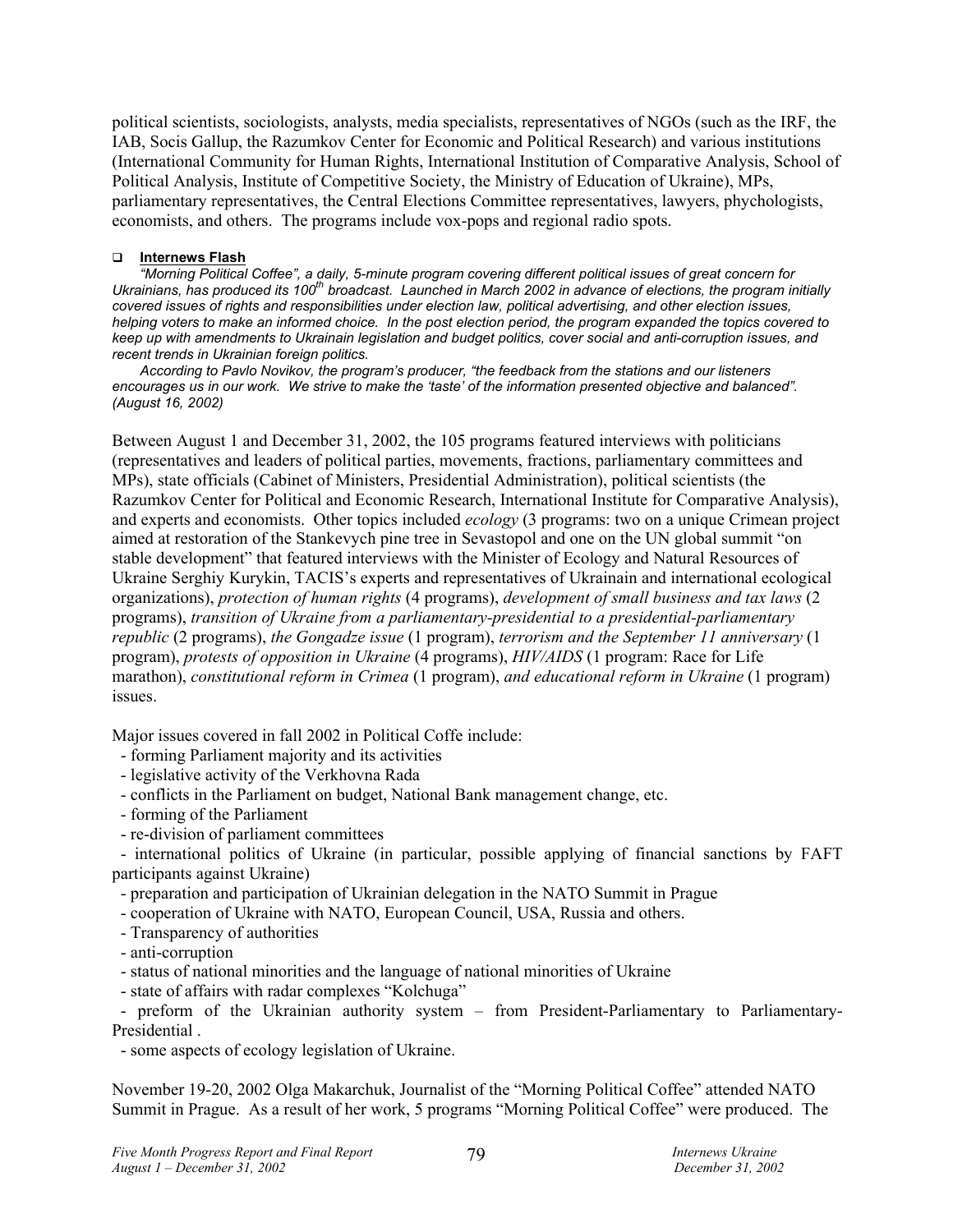audience of the "Morning Political Coffee" had an opportunity to listen to the opinion of J.Robertsona, NATO General Secretary, A.Zlenka, Foreign Affairs Minister of Ukraine, Ukrainian and foreign diplomats and other experts on such issues as participation of Ukraine in NATO summit, cooperation of Ukraine and NATO, perspectives of Ukraine entry into this organization and others.

On November 27, a journalist of the project "Morning Political Coffee" covered the trip of the delegation of the Verkhovna Rada led by V.Yuschenko "Nasha Ukraina" that visited Sankt-Peterburg (Russia) to sign the agreement on cooperation between "Soyuz Pravyh Sil" (Russia) and "Nasha Ukraina".

| <b>Station</b>              | <b>City</b>                        | <b>Potential</b> |
|-----------------------------|------------------------------------|------------------|
|                             |                                    | <b>Audience</b>  |
| Radio "Sistema"             | Kryviy Rih (Dnipropetrovsk oblast) | 1,100,000        |
| Radio "Continent"           | Sevastopol                         | 1,000,000        |
| Radio "Class!"              | Donetsk                            | 3,700,000        |
| Radio "Tavria"              | Kherson                            | 1,000,000        |
| Radio "Ternopil"            | Ternopil                           | 750,000          |
| Radio "New Chernigiv"       | Chernigiv                          | 500,000          |
| Radio "Vsesvit" (Univerce)  | Sumy                               | 350,000          |
| Radio "Dovira-FM"           | Poltava                            | 380,000          |
| Radio "West Polus"          | Ivano-Frankivsk                    | 500,000          |
| Radio "STV"                 | Severodonetsk (Lugansk oblast)     | 250,000          |
| Radio "Kray"                | Rivne                              | 300,000          |
| Radio "Zhitomyrska Khvylya" | Zhitomyr                           | 1,000,000        |
| (Zhitomir Wave)             |                                    |                  |
| Radio "Allur"               | Kremenchug (Poltava oblast)        | 400,000          |
| Radio "Podillya-Tsenter"    | Khmelnitsky                        | 140,000          |
| Radio "Eurostudia"          | Mariupol (Donetsk oblast)          | 500,000          |
| Radio "Samara"              | Pavlograd (Dnipropetrovsk oblast)  | 400,000          |
| Radio "Auto Radio"          | Kherson                            | 500,000          |
| Radio "Vezha"               | Ivano-Frankivsk                    | 300,000          |
| TPK "Gorlivka"              | Gorlivka (Donetsk oblast)          | 300,000          |
| Radio "City"                | Chernivtsi                         | 800,000          |
| Radio "New Wave"            | Kharkiv                            | 1,500,000        |
| Radio "AB-Radio"            | Kirovograd                         | 300,000          |
| Radio "Bit"                 | Kramatorsk (Donetsk oblast)        | 500,000          |
| Radio-5 FM                  | Zaporizhzha                        | 1,000,000        |
| Radio "Lviv Wave"           | Lviv                               | 1,000,000        |
| Radio "Zhisa"               | Simferopol (Crimea)                | 2,000,000        |
| Radio "Svit-FM" (Gromadske  | Uzhgorod                           | 700,000          |
| Movlennya - Public          |                                    |                  |
| Broadcasting)               |                                    |                  |
| Radio "Maidan-FM"           | Bila Tserkva (Kyiv oblast)         | 200,000          |

By the end of December, **28** radio stations aired Internews program:

All the programs are available at the Internews web-site http://internews.ua/ukr/projects/radio/. Since the launch of the project in March, 2002 through December, 2002 197 programs of "Morning Political Coffee" were produced.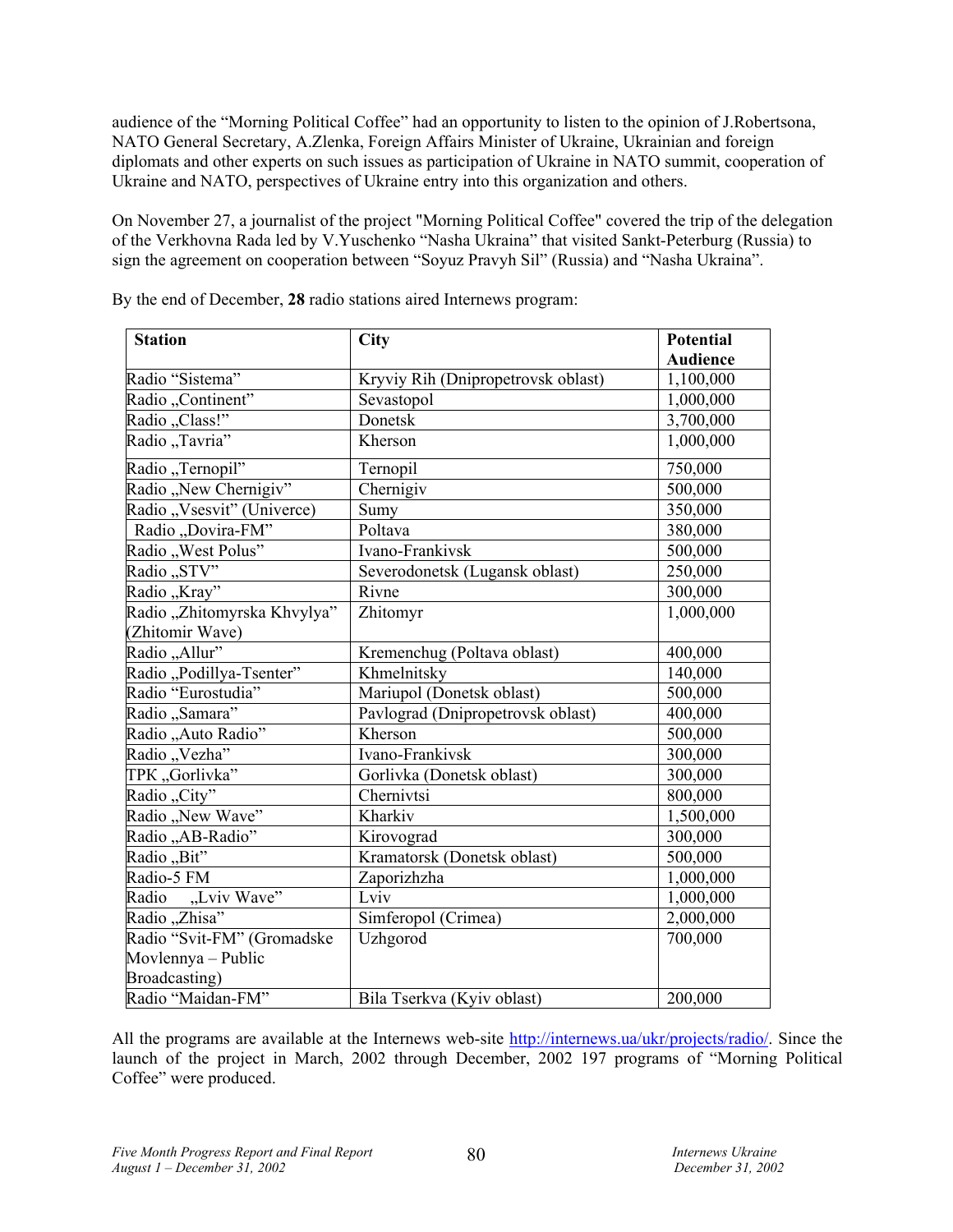#### *"Fighting Corruption" Radio Programs*

The Internews Ukraine Radio Division produced *four programs highlighting corruption*. Produced in the frameworks of an already popular radio show called "Political Coffee", these five minutes in length programs had a better chance to be heard in the regions. As well as "Political Coffee", the "Fighting Corruption" programs were distributed for broadcasting among 22 regional radio stations. The programs highlighted corruption in local governments, relationship between corruption of the state and the economic development, how attractive the country is for investors and creditors in the light of existent corruption. The programs featured the Law on Laundering of Shadow Money, Ukrainians' attitude to corruption, and included interviews with experts and specialists of the USAID-sponsored Project "Partnership for Open Society".

# *HIV Live Call in Radio Programs*

The project, supported by the USAID/Conterpart International Health Program, was launched in August with a 5-day seminar on the production of the interactive radio call in programs. The project included a training seminar in production of radio programs, on-site consultative support to the stations producing the programs, and monitoring trips to the stations. Due to the great demand for this training and an interest in covering this isues, 14 regional FM radio stations from 12 cities sent DJs or producers to participate in the training *(see above)*.

Following the training, 7 stations received financing from CAP including 3 stations that received financing from UNDP to produce a series of interactive programs. Cities: Lviv, Donets'k, Odesa, Kherson, Kremenchuk, Ternopil, Kirovograd. The 7 regional radio stations produced weekly 30 minutes interactive call in radio programs (58 interactive programs on HIV/AIDS issues were financed by CAP and 18 interactive programs were produced with the financial support of UNDP).

Radio listeners in get information on HIV/AIDS from local NGOs, health officials and local authorities. These live, call in radio programs are designed to increase awareness of HIV, an understanding of the risks of infection, and increase tolerance at the community level towards those who are infected and affected by HIV. These stations received ongoing consultations and support from Internews as they produced a one-month series of radio programs. Internews's Training Department Director Oleksandr Makarenko and Radio Producer Pavlo Novikov visited the stations where they discussed various aspects of radio production on social issues, including HIV/AIDS. They also helped to develop the programs so that after the project ends, the stations could continue producing the interactive call in radio shows on various social issues, including HIV/AIDS. As a result, the project was so successful that stations continued production on their own. Internews' employees assisted in raising the quality of the programs, increase their popularity, and also in fund raising for the programs' production, i.e. Internews trips to assist stations in production of commercially successful radio programs on socially significant issues.

Pavlo Novikov (November 4-5) and Oksana Panasivs'ka (November 4-6) conducted consultancies at radio station "Shanson" in Kherson. Internews experts had an opportunity to give recommendations to the top management, Program Director, Sound Editor and other employees of the station including:

- planning and preparing of information programs for FM broadcasting; different approaches to develop broadcast schedules; target audience; how to work with target audience and experts.

- information and entertainment programs at radio stations: audience; information content; air time

- programs on social issues

- particularities of covering HIV/AIDS issues: guests as representatives of vulnerable groups; program

experts; cooperation with NGO; communication with HIV-positive people, medical personnel;

- tolerance and non-discrimination to HIV positive people; rights of HIV positive people

- particularities of preparing and producing interactive programs on topical issues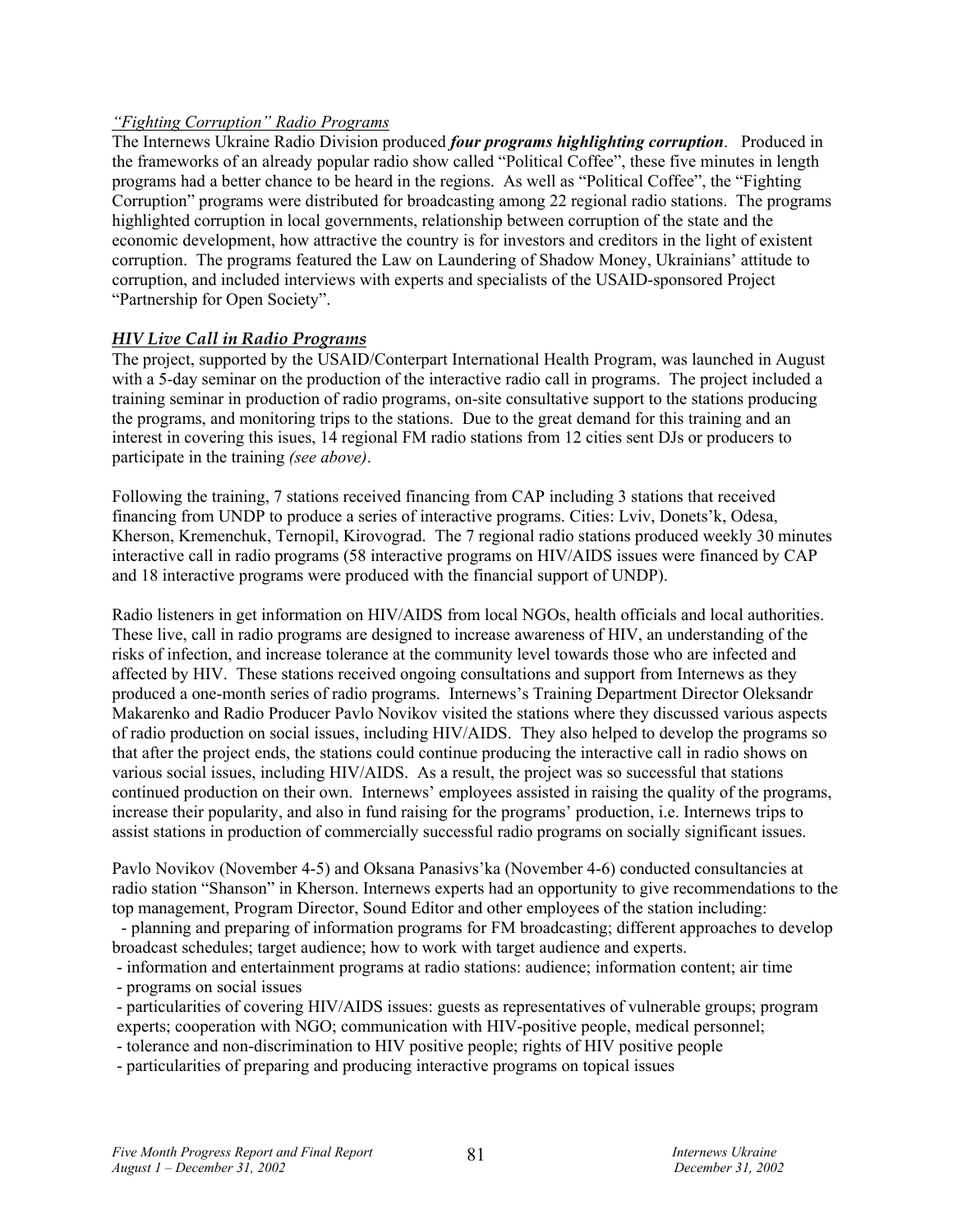On November 26, 2002 Pavlo Novikov organized and led a round table discussion for the representatives of regional stations participating in CAP project. During this meeting, DJs of radio stations exchanged experience and ideas on interactive programs production. Also, they agreed on the joint actions in producing program on December 1, 2002 dedicated to the International Anti-HIV/AIDS Day. This discussion was conducted in Internews with participation of 10 producers and moderator – Pavlo Novikov.

November 28, 2002 in the frameworks of CAP project Pavlo Novikov conducted one-day on-site consultancy at radio station "Shanson-Kremenchuk" (TVRC "Vizit"). During this meeting, Novikov covered such issues as production of information radio programs, production of local news bulletin, producing of radio programs on social issues (HIV/AIDS), cooperation with NGOs, state and medical institutions, etc.

On November 18, 2002 Pavlo Novikov conducted one-day on-site consultancy at the radio station "Lux", Lviv on the production of live radio shows on HIV/AIDS issues.

December 9-10, Pavlo Novikov participated in the conference "Best project financed by CAP". The representatives of more then 30 NGOs from different regions of Ukraine took part in this conference. The major activities of those NGOs are as following: support of reproductive health, HIV/AIDS preventive measures, decreasing harm of non-medical usage of drugs etc. During the conference Pavlo Novikov presented joint project of CAP and Internews "Production of interactive radio shows on social issues (HIV/AIDS) by regional radio stations" Participants – about 50 people. Place: - Kyiv, Hotel "Bratislava".

As part of this program Oleksandr Makarenko and Pavlo Novikov also provided consultancies to: Radio "FIL" in Odessa on August 19-20 (visited by Mr. Makarenko only) Lux TVRC in Lviv on August 27 Radio "Ternopil" in Ternopil on August 28 Radio "Klas" in Donetsk on September 1-2 Radio "AB" in Kyrovograd on September 3 Radio "Chanςon" in Kremenchuk, Poltava Region, on September 4

Based on the feedback received, the programs were very positive and raised great interest in the issue of HIV among the audience. During the project our experts observed a shift in the attitudes towards tolerance to the HIV+ people. Currentely it is known that some stations decided to keep producing this kind of radio show in the future and are attracting local funding. Thus, there has been a "ripple effect" and we expect long-term continuation of the project at the initiative of project participants.

# **(b) Television Porgams on Socially Significant Issues**

# *"Race for Life" TV Program*

In September, the I/UA Program Maker Pavlo Novikov produced a television program *"Race for Life"* that features the UNDP-organized Race for Life anti-AIDS/HIV marathon held in Kyiv. The length of the program is 10 minutes 20 seconds. The television program was produced as a "special report" format and was sent out for broadcast by partners in the Virtual Agency of News Exchange project. They are as follows: TVA, Chernivtsi; Channel 11, Dnipropetrovs'k; Novyy Chernihiv, Chernihiv; Telecom-Service, Shostka, Summy Region; Chernomorska, Simferopol, Crimea; Media Group Objective, Kharkiv; Rivne-1, Rivne; Saturn, Mykolayiv; Alex, Zaporizhzhya; Rudana, Kryvyy Rih, Dnipropetrovs'k Region; Morion, Yevpatoria, Crimea; Vezha, Ivano-Frankivs'k.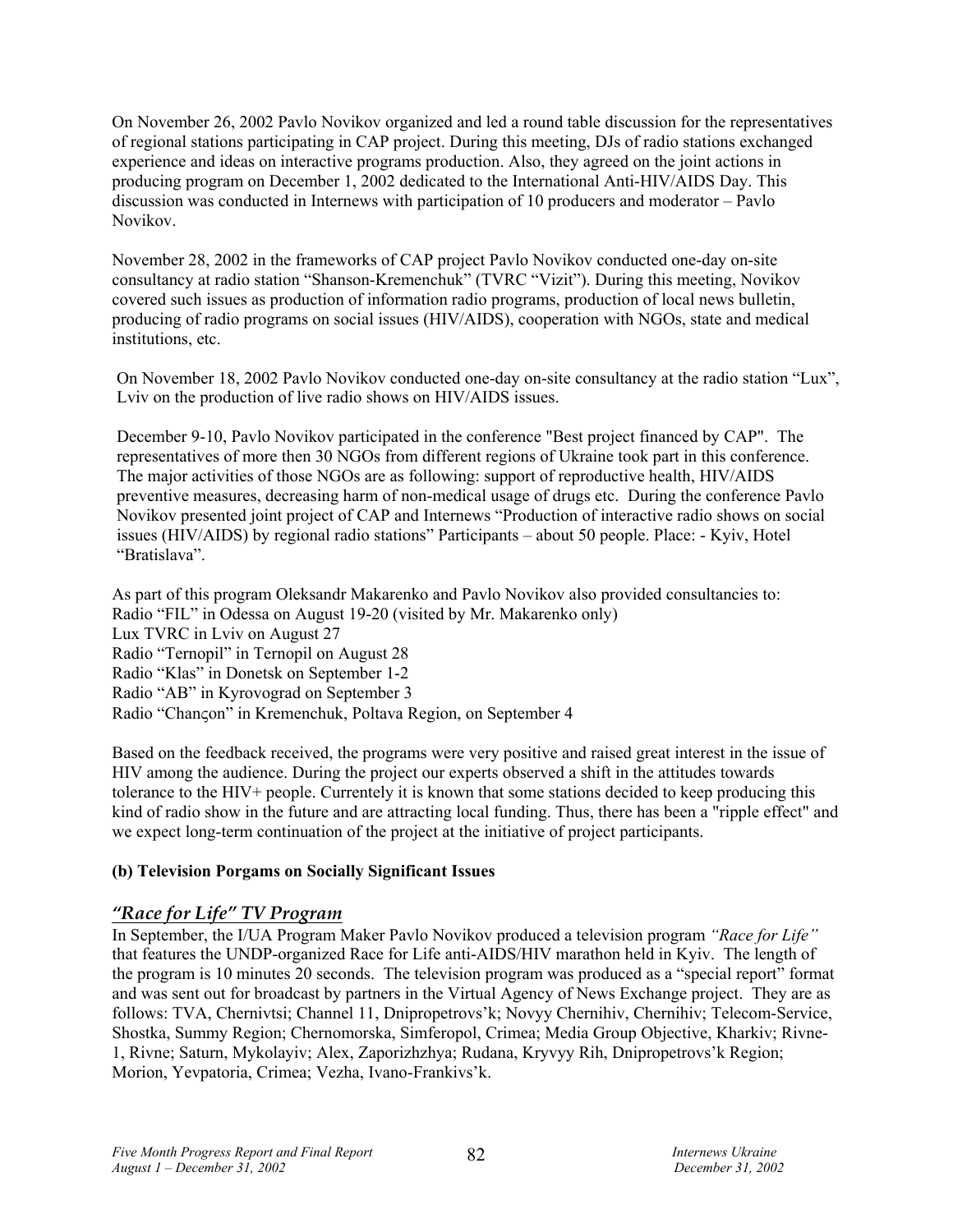Also, the film was broadcast by the Sevastopol State TVRC. The production was finalized on September 26, 2002.

# *"THE ROAD" Current Events Series for Television*

In August-December 2002, Internews continued production of a series of television programs entitled *"The Road". "The Road"* looks at the main news of the week through the eyes of ordinary Ukrainians travelling on commuter trains. The program also includes tape packages on news events produced by regional stations. *"The Road"* production team and Internews agreed that such a program is only valuable if broadcast on a regular –weekly – basis to truly reflect current events. Since June 23 the series was weekly broadcast by *KTM Cable Television Company* (Kyiv) (after *UTAR* was withdrawn its broadcasting license by the NCTRB) on Saturdays at 16:20. *KTM* has a potential audience of 3 million viewers.

The team working behind the project consists of Oleksandr Stolyarov – author and producer, Taras Dudar – project lead and director, Julia Bolshinskaya and Natalya Siverenchuk – program directors, Olga Vylobkova – journalist, Anatoly Khimich – cameraman, Petro Tsymbal – sound engineer, Yevhen Verkhovynets – sound editor, Andrey Tregubov – video engineer, and Yuri Budyak – administrator.

Program topics included:

1. 1. Railway Road Workers' Day (tape spot from TV-4 in Ternopil). Broadcast on August 3, 2002. 11 minutes in length. Directed by Natalya Siverenchuk.

2. Day of Construction Workers (tape spot from Avers in Lutsk). Broadcast on August 10, 2002. 11 minutes in length. Directed by Taras Dudar.

3. Old Age (tape spot from Alex in Zaporizhzhya). Broadcast on August 17, 2002. 11 minutes in length. Directed by Natalya Siverenchuk.

4. Independence Day. Broadcast on August 24, 2002. 11 minutes in length. Directed by Taras Dudar.

5. Harvest Time (tape spot from Alex in Zaporizhzhya). Broadcast on August 31, 2002. 11 minutes in length. Directed by Natalya Siverenchuk.

6. Miners. Broadcast on September 7, 2002. 11 minutes in length. Directed by Taras Dudar.

7. September 11. Broadcast on September 14, 2002. 11 minutes in length. Directed by Natalya Siverenchuk.

8. Cinematography (tape spot from IA Reporter in Odessa). Broadcast on September 14, 2002. 11 minutes in length. Directed by Taras Dudar.

A significant component of the program is the inclusion of tape spots from regional television stations. Internews Ukraine reached an agreement with the stations as follows: IA Reporter (Odessa), Saturn TVRC (Mykolayiv), TVA (Chernivtsi), Alex (Zaporizhzhya), TV-4 (Ternopil), Channel 11 and 14 (Dnipropetrovs'k), Chernomorska (Simferopol), SIMON (Kharkiv) and Avers (Lutsk). These stations send their segments to Internews to be included in the program and "The Road" is sent to the stations listed above for broadcast. The programs are broadcast in the regions at prime time: on Tuesdays after 18:00 *(for details please see Internews' Cumulative TV Broadcasting Table ~ Appendix B)*, except for TV-4 Ternopil that broadcasts the programs at 20:30 on Mondays. These programs are designed to be dropped into regular news broadcasts. The series provided a forum for discussion of topical issues – political, social and economic – and reflects the opinions of average Ukrainians. This project concluded on Sept. 30, 2002.

Upon the finalization of the project, the creative team behind the project negotiated with the stations that broadcast "The Road" series to screen a 40-minute documentary film *"Dostoyevsky's Girl"* that is based on the footage taken for the series. The stations agreed and the film was broadcast by 10 stations in Kyiv and regions. The documentary film was produced in July. It examines various aspects of social life in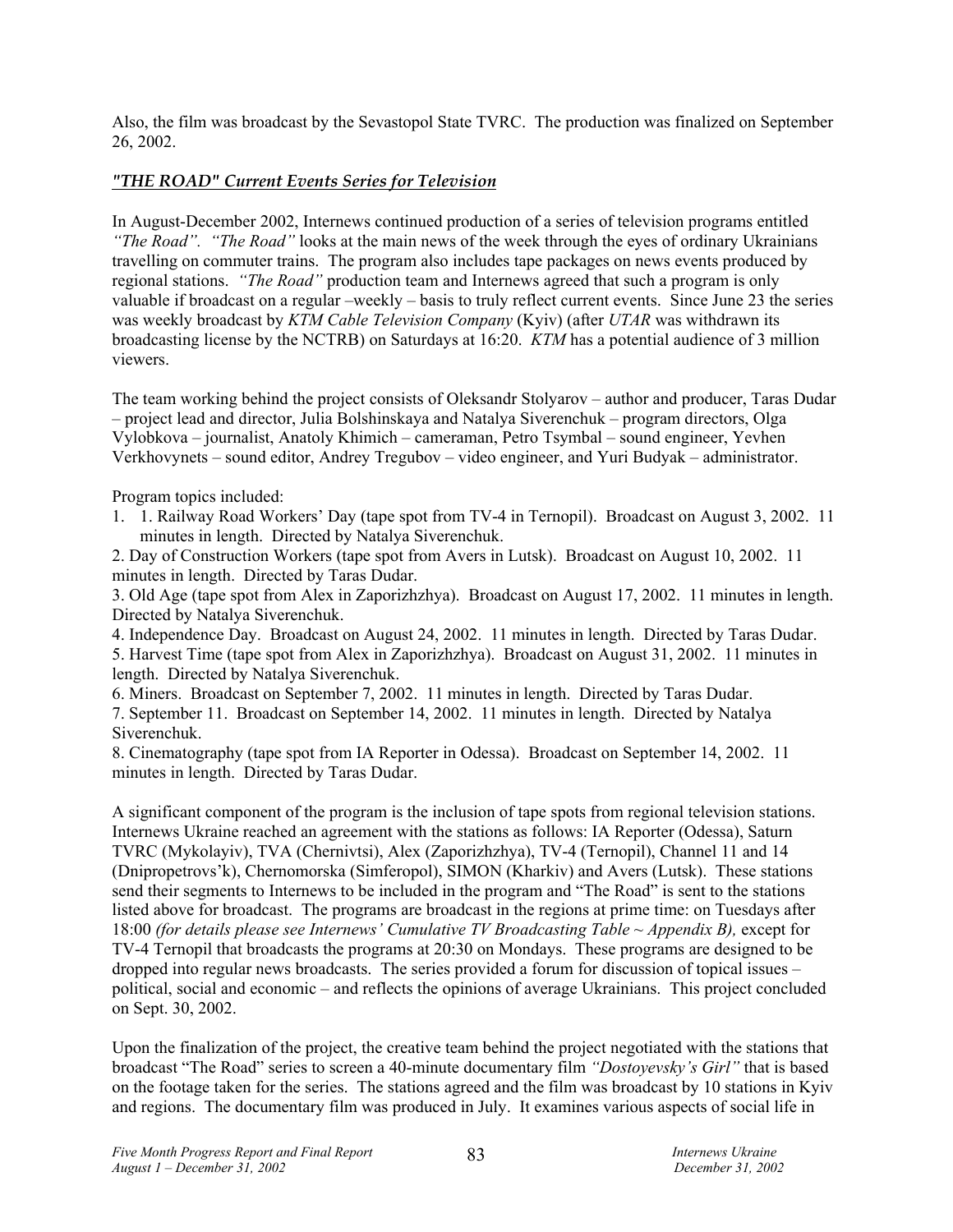Ukraine in a lyrical manner. The premiere screening was held on September 29. Also, the presentation of the film was conducted at the Republican House of Cinematographers of Ukraine on September 24, 2002.

#### **(c) Radio Public service Announcements**

Between August 1 and December 31, 2002, at the request of international organizations and at its own initiative, Internews Ukraine produced and distributed *18 radio Public Service Announcements* 28 FM radio stations across Ukraine:

# *HIV/AIDS PSAs:*

Internews experts (Pavlo Novikov, Oksana Solomchenko, Olga Makarchuk, Sergiy Bykovsky) produced a series of PSAs "AIDS concerns everybody" with support from the British Council US/EC HIV project. The PSAs promote using condoms for ensuring safe sex. Internews produced Ukrainian and Russian versions of the PSAs to be aired on different stations. 12 PSAs (duration 10-18 sec) were produced and in advance of Decemebr 1 they were distributed among 27 regional radio stations and also posted at Internews web-site, category "Social programming": http://internews.ua/ukr/projects/roliki/ The list of the stations is a following (as of December 1, 2002):

| <b>Station</b>              | City                               | <b>Potential</b> |
|-----------------------------|------------------------------------|------------------|
|                             |                                    | <b>Audience</b>  |
| Radio "Sistema"             | Kryviy Rih (Dnipropetrovsk oblast) | 1,100,000        |
| Radio "Continent"           | Sevastopol                         | 1,000,000        |
| Radio "Class!"              | Donetsk                            | 3,700,000        |
| Radio "Tavria"              | Kherson                            | 1,000,000        |
| Radio "Ternopil"            | Ternopil                           | 750,000          |
| Radio "New Chernigiv"       | Chernigiv                          | 500,000          |
| Radio "Vsesvit" (Univerce)  | Sumy                               | 350,000          |
| Radio "Dovira-FM"           | Poltava                            | 380,000          |
| Radio "West Polus"          | Ivano-Frankivsk                    | 500,000          |
| Radio "STV"                 | Severodonetsk (Lugansk oblast)     | 250,000          |
| Radio "Kray"                | Rivne                              | 300,000          |
| Radio "Zhitomyrska Khvylya" | Zhitomyr                           | 1,000,000        |
| Zhitomir Wave)              |                                    |                  |
| Radio "Allur"               | Kremenchug (Poltava oblast)        | 400,000          |
| Radio "Podillya-Tsenter"    | Khmelnitsky                        | 140,000          |
| Radio "Eurostudia"          | Mariupol (Donetsk oblast)          | 500,000          |
| Radio "Samara"              | Pavlograd (Dnipropetrovsk oblast)  | 400,000          |
| Radio "Auto Radio"          | Kherson                            | 500,000          |
| Radio "Vezha"               | Ivano-Frankivsk                    | 300,000          |
| TPK, Gorlivka"              | Gorlivka (Donetsk oblast)          | 300,000          |
| Radio "City"                | Chernivtsi                         | 800,000          |
| Radio "New Wave"            | Kharkiv                            | 1,500,000        |
| Radio "AB-Radio"            | Kirovograd                         | 300,000          |
| Radio "Bit"                 | Kramatorsk (Donetsk oblast)        | 500,000          |
| Radio-5 FM                  | Zaporizhzha                        | 1,000,000        |
| Radio<br>"Lviv Wave"        | Lviv                               | 1,000,000        |
| Radio "Zhisa"               | Simferopol (Crimea)                | 2,000,000        |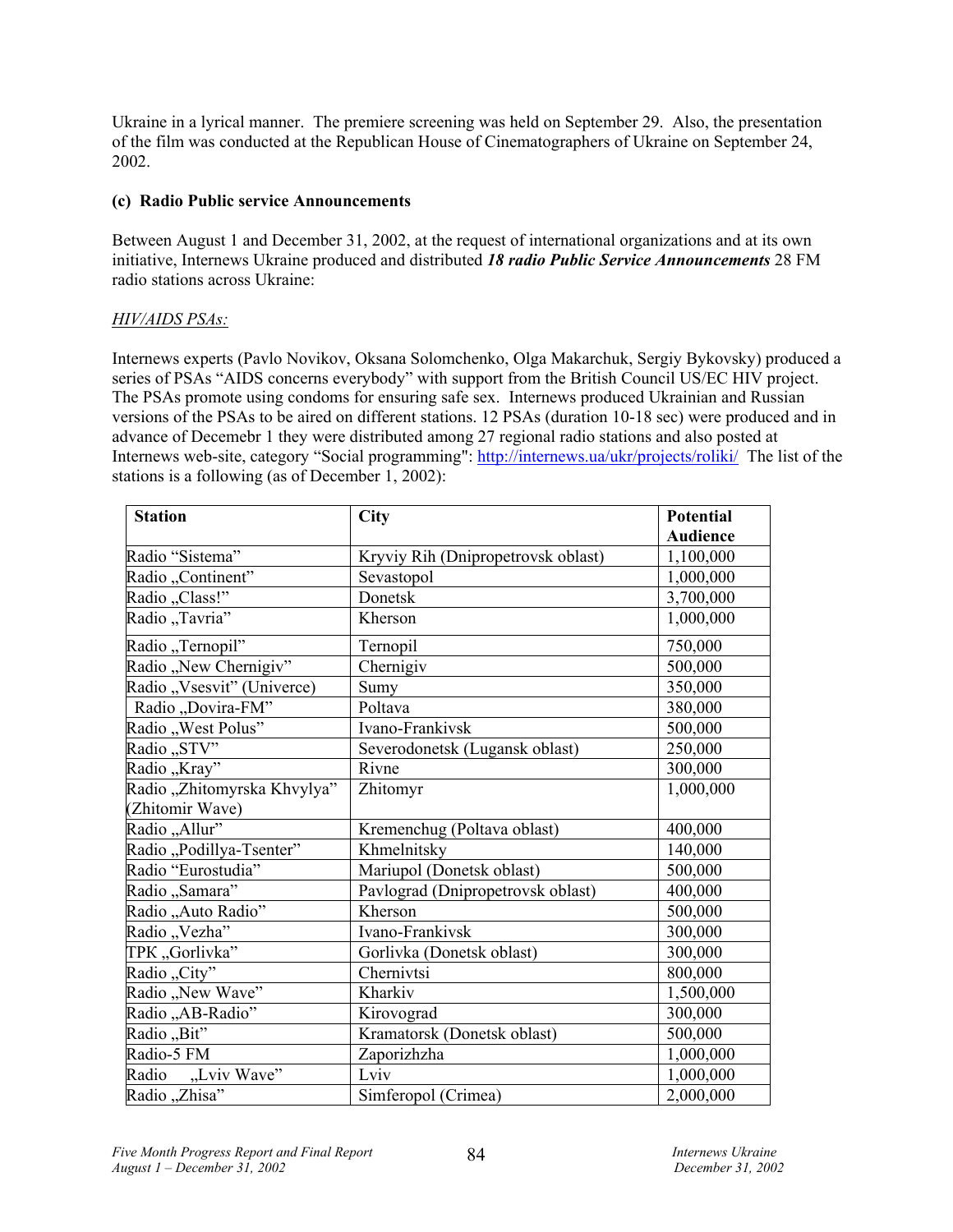| Radio "Svit-FM" (Gromadske | Uzhgorod                   | 700,000 |
|----------------------------|----------------------------|---------|
| Movlennya – Public         |                            |         |
| Broadcasting)              |                            |         |
| Radio "Maidan-FM"          | Bila Tserkva (Kyiv oblast) | 200,000 |

#### *"Race for Life" PSAs*

At the request and in cooperation with the UNDP, Internews produced *6 PSAs announcing the "Race for Life" marathon dedicated to the anti-AIDS action in Ukraine*. Each PSA is 30 seconds in length. The PSAs were broadcast by 7 radio stations: "Super Nova", "Nashe Radio", "Era" national radio, "Gala", "Continent", "Lux" and "Stolytsya".

#### 9 **Feedback:**

*"Dear Pavel,* 

*On behalf of the UN House in Ukraine, I wish to thank you and Internews for the support to the Race for Life with great Radio Jingles information on the Race and HIV in Ukraine. One of the jingles is also used as a basis for the Video ads production by M1 TV channel. It will be on spot at M1 and NEW Channel. Thank you again for this great support. We have already had many people who phoned us and asked to register them after they listened to the Race for Life announcement on the radio. Warm regards, Dimitri Vasylev Information Unit UN House in Ukraine"* 

The PSAs were also placed in the Internet: http://www.internews.ua/ukr/projects/roliki/index.html#UN

#### **Internews Support for Other Iniatives**

#### **HIV/AIDS**

In August-December 2002, Internews was approached by several organizations that work to combat HIV/AIDS in Ukraine, and worked with the on program production and information support for their HIV work in Ukraine.

HIV Media Outreach through UNDP *"Leadership for Results"*

On September 30, 2002 Internews Ukraine started work on the "Media Campaign on Leadership against HIV/AIDS" project. The media campaign implemented by Internews Ukraine consists of several elements. They are: a workshop for journalists, a number of radio interviews on HIV/AIDS issues, live radio shows, informational advertorials in Newspapers and leaflets.

1. Workshop for journalists on covering HIV/AIDS: On November 12-13, 2002 Internews held a workshop for the journalists of print and broadcast media outlets . Mass Media and National Response to the Epidemic HIV/AIDS". Pavlo Novikov, Internews and Dmytro Vasilyev, UNDP, led this seminar as trainers and moderators. Besides, Olena Purik, International Alliance on HIV/AIDS and Laima Geydar, All-Ukrainian Network of people Living with HIV/AIDS, known experts in the HIV/AIDS sphere, discussed with the participants the coverage of HIV/AIDS issues in different media outlets. The participants of the training included 15 journalists of print and broadcast media form Kyiv, Donets'k, Lviv, Odesa and Dnipropetrovs'k that cover topical social issues on a regular basis. Resulting the workshop, the attendees received certificates and a number of useful and interesting hand-outs.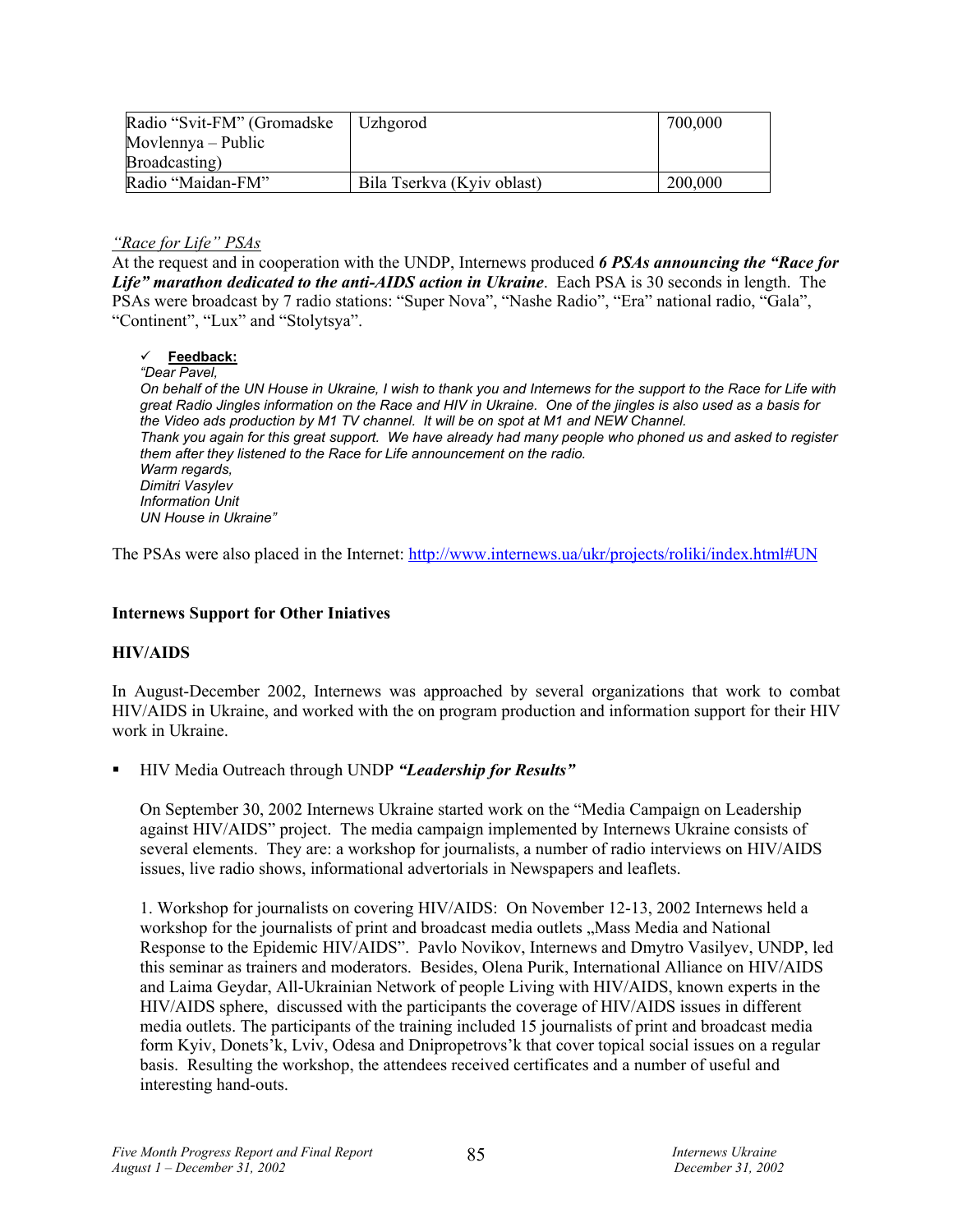One of the major objectives of the seminar was in encouraging participants to use leadership approach addressing HIV/AIDS issues. In particular, the moderators and trainers discussed the image and characteristics of the leader and worked out the recommendations for the journalists as to the coverage of HIV/AIDS issues. During the seminar, it was discussed how the journalist could cover HIV/AIDS issues in an effective, interesting and unbiased manner in order to change positively the public awareness as to the HIV-positive people.

1. The radio interview on HIV/AIDS issues. Internews Ukraine signed the agreement with the All-Ukrainian radio station "Nashe Radio" (its potential audience is 30 million people) on production of a series of radio interviews on leadership and HIV/AIDS issues. These interviews would be aired in the Saturday show "Radio Doctor" (12:00-13:00). Project experts approved the list of participants and topics of the programs. Also, Internews Ukraine and the Nashe Radio employees prepared and project experts approved promos aired by the radio station before the program. On November 2 the first program was aired. Participating in the program were Anatoly Yakobchuk, UNDP-Ukraine expert, and Volodymyr Zhovtyak from the All-Ukrainian Network of People Living with AIDS. On November 16 another interview was aired in the Saturday show "Radio Doctor" (12:00-13:00). Serhiy Dvoryak, UNDP expert and Laima Geydar, All-Ukrainian Network of people Living with HIV/AIDS representative, took part in this program. This program was very successful and raised great interest among the audience taking into consideration the number of received calls. The final programs aired on December 14, and December 28.

3 radio stations in Odesa, Lviv, Donets'k produced 18 live call-in radio shows on HIV/AIDS issues.

3. Live radio shows. Regional radio stations Radio Lux (Lviv), Radio Fil (Odessa), and Radio Class (Donetsk) are producing call-in live radio shows on HIV/AIDS issues. Each of the stations produces 6 programs (1 program per week). This project is an extension of the CAP funded HIV Live Radio Call-in Program. Pavlo Novikov conducted on-site consultancies at the Radio Lux, Lviv at the beginning of November. Radio Lux (Lviv), Radio Fil (Odessa), and Radio Class (Donetsk) produced 18 interactive programs in the frameworks of this project. Additionally to the planned activities of L4R project, on November 25, 2002 Internews conducted a meeting of producers that participated in the Counterpart and UNDP projects and produced radio call in shows. This round table discussion was aimed at exchange experience and ideas on programs production and at cooperation with regional HIV/AIDS related NGOs.

4. Placement of Advertorials. Internews Ukraine has signed an agreement with the "Seghodnya" and "Fakty" newspapers that would write and post advertorials highlighting leadership against HIV/AIDS issues. According to the agreement with the "Seghodnya" newspaper, 2 articles (1/2 of a newspaper page each) will be posted in the issues printed on November 22 and December 6. The "Fakty" newspaper will post 2 articles (1/4 of a newspaper page each) in the issues published on November 21 and December 5. Internews Ukraine has held meetings with journalists that would write the newspaper articles. Journalists will attend the workshop for journalists organized by the UNDP on October 21-22 and the workshop conducted by Internews Ukraine on November 21-22.

5. FAQ leaflets. The first part of this element is a survey conducted by the Taylor Nelson Sofres. Internews Ukraine employees have had a meeting with representatives of the Taylor Nelson Sofres, the All-Ukrainian Network of People Living with HIV/AIDS, and "Leadership for Results" project experts where they discussed the project goal, the aim and the task of the survey, the target audience, the most effective survey methods, and developed the plan of work. Following the results of the meeting it was decided to conduct two focus groups in each of the target cities (Lviv, Odessa, and Donetsk). The first focus group includes women of 16-25 years old, and the second one - women of 26-41 years old. Holding six focus groups in different Ukrainian regions will give an opportunity to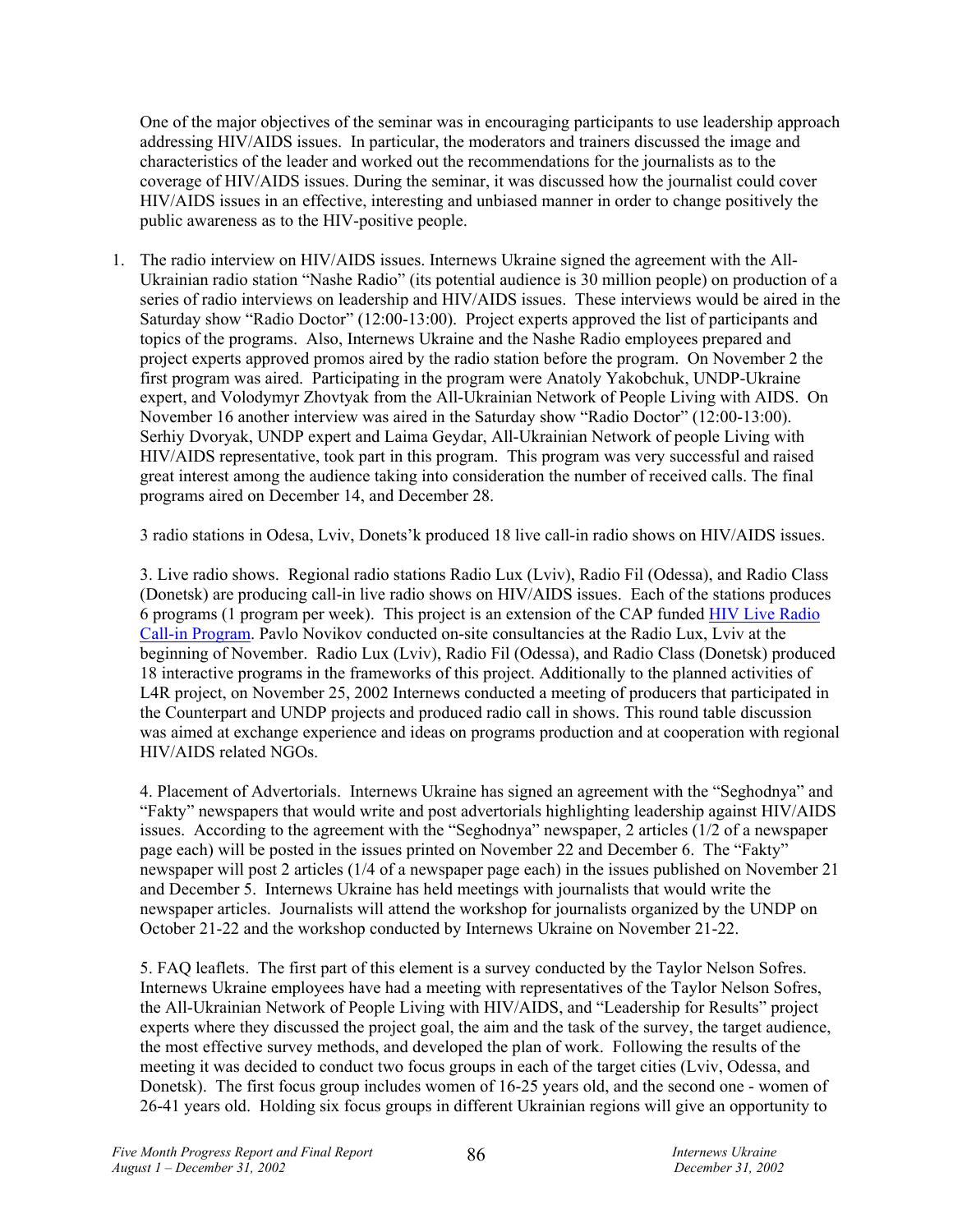make clear what issues and problems our target audiences are interested in. Also, Taylor Nelson Sofres, the Delhi branch, has provided Internews Ukraine with materials of their research carried out in Delhi on the request of the UNDP-Delhi. The print version of the report on results of the survey and video cassettes containing materials the focus groups were prepared.

Based on the research conducted by Taylor Nelson Sofres (TNS) in Lviv, Odesa and Donets'k, Expert of International Alliance HIV/AIDS Olena Purik prepared a list of questions and answers that our target audience is interested in for the FAQ. It is planned to print and distribute 360 000 FAQ leaflets in 2003 in 5 cities: Lviv, Odesa, Kyiv, Dnipropetrovs'k, Donets'k. FAQs will be distributed to women in the target age group through a partership with the Association of Ukrainian Pharmacies.

- Also, in August, jointly with the Counterpart Alliance for Partnership, Internews Ukraine began the work on the implementation of the *"Youth Educational Programs Production by Regional Radio Stations with the Support from the All Ukrainian Network of HIV-Positive People".* The project included training seminars for journalists and production of radio programs. See more details under HIV Call-in Radio Programs above.
- Internews provided the organizational and informational support to the UNDP on the *Race for Life* event conducted by the United Nations agencies working in Ukraine and the Kyiv City Administration. The Race was initiated by the UN agency in Ukraine. The production work for the informational campaign began in August 2002. As a result, Internews produced *six 30-seconds in length PSAs*, announcing the action, and a television film that covered the event. The PSAs were placed in the Internet, on Internews's web-page, for further broadcasting by radio stations in Ukraine. The event took place on September 15, 2002 in Kyiv, in the main street Khreschatyk. This is an annual action conducted by the UNDP in Kyiv, to raise public awareness on HIV/AIDS in Ukraine, to increase an inderstanding of the risks of infection and tolerance at the community level towards those who are infected and affected by HIV, and to promote healthy way of life among Ukrainian youth. Internews also produced a 10 minute short film on the event
- Internews, represented by the Development Department Director Oksana Panasivs'ka, is a regular member of the work group to prepare the Festival *"Stop HIV/AIDS"* that will be conducted by the British Council in Ukraine in December 2002. Ms. Panasiv'ska is an active member of the work group and develops the strategy of conducting the seminars. Other members represent international organizations, NGOs and donors organizations.

# **Women's Issues: Anti-Trafficking and anti-Gender Violence Initiatives**

In August 2002, Veronica Podshyvaylova, Internews-Ukraine's WID Officer, and in September 2002, Veronica Vaschenko, I/UA Development Department Assistant, participated in *round-table discussions* held by the USAID, to discuss strategic planning of an international anti-trafficking in women conference to be held in Kyiv in October 2002. Iinnovation mechanisms to combat human trafficking were discussed. Attending were representatives of state and non-government structures such as the International Organization for Migration, Winrock International, La Strada, the State Committee for Family and Youth, Institute of Sociological Researches, Public Initiative Project, the Parliamentary Coordination Committee to Prevent Trafficking in People, and others.

The participants provided ideas to make prevention of trafficking in people successful and agreed to focus on economic issues during the upcoming conference. A successful media campaign may be needed and may include production of television and radio PSAs for further broadcasting in Kyiv and the regions, interviews and programs, press conferences, training programs for journalists, and more. Internews Ukraine has an extensive experience in such production and events.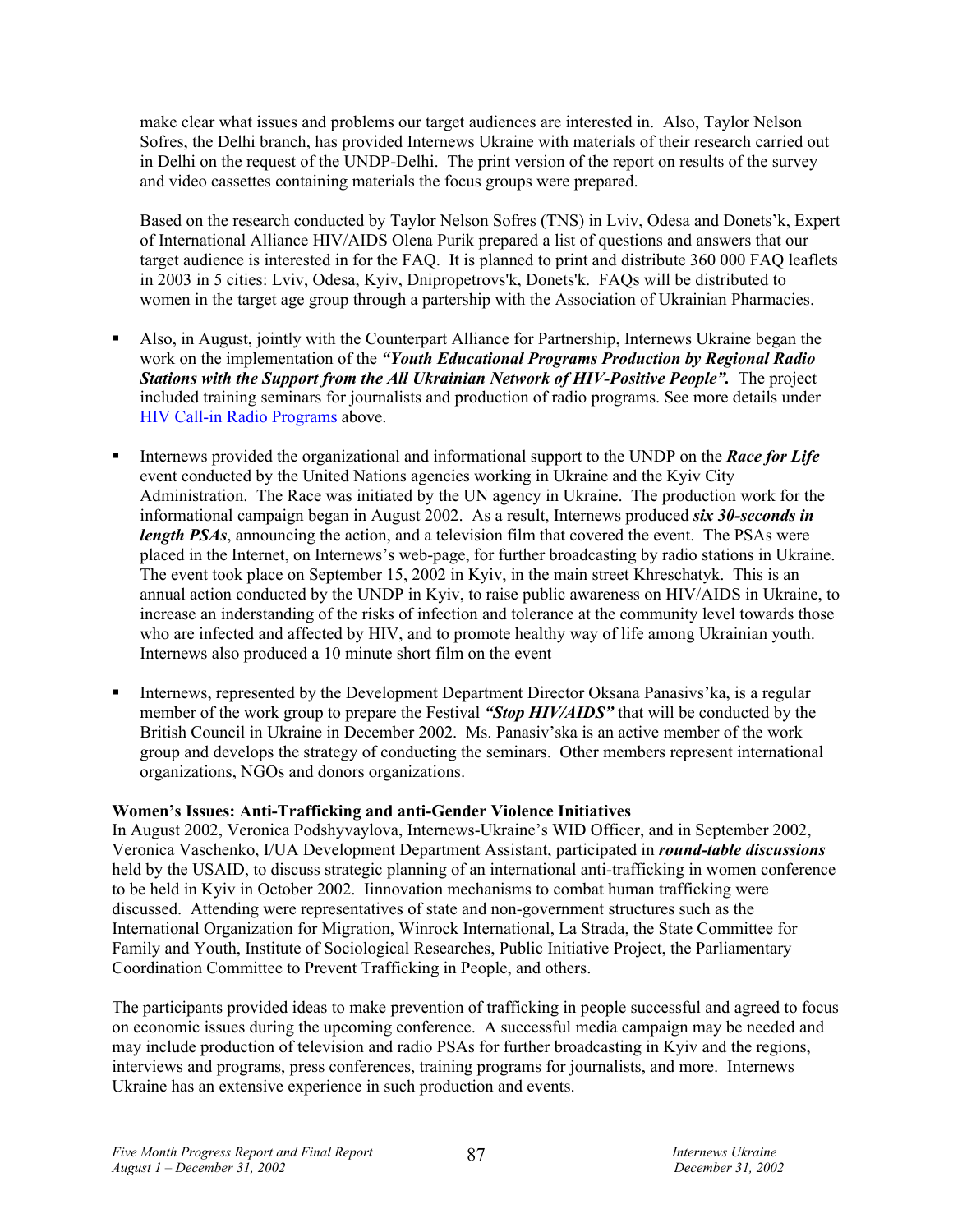# **Other Initiatives**

#### *Support to CSOs*

Between August 1 and December 31 of 2002 Internews was cooperative with various CSOs through the activities as follows:

### *Training*

- On November 15, Pavlo Novikov held a 4-hour training session for the representatives of Kyiv NGOs. This training was organized by the Resource Centre "GURT". The topic of the seminar is cooperation of NGOs with broadcast media as a part of PR campaign of NGOs. The purpose of this training, was "Advertisement on social issues in Ukraine". Participants – 25. Place: Kyiv, RC "GURT".
- On December 10, 2002 Pavlo Novikov attended the training "NGO Advocacy" organized by the International Alliance HIV/AIDS. Lawyers and managers of anti-HIV/AIDS non-governmental organizations participated in this seminar. Pavlo Novikov conducted training session on cooperation of NGOs with mass media outlets: techniques of conducting interview, organizing and holding pressconference, working with the journalists

# *Round-Table Meetings*

On the request from SCOs, Internews organized and held a *round-table meeting* as follows:

• A round-table discussion between representatives of non-government organizations of Ukraine and Oleksandr Paskhaver, one of the authors of the Decree *"On Additional Measures to Ensure Transparency in the Activities of State Organs*" took place at Internews Ukraine on September 3, 2002.

# **Other Notable Facts**:

# **1. Staff Training and Networking**

- On August 17-29, 2002, Telekritika Project Lead Natalya Ligachova *went to Washington D.C., Boston in Massachusetts and New York in N.Y. in the United States of America, following an invitation of the Federal Department of State.* Mrs. Ligachova studied the work of American media outlets. Her program in Washington D.C. included a Federalism Tour and lecture on U.S. Government, visits to the media outlets and programs USA Today Online, The Washington Post, WETA-TV, Journal of Broadcasting and Electronic Media, and legal political analysis programs "Meet the Press", "Inside Sources", and "News Hour". Also, in Washington, she visited the Center for Public Integrity, the National Association of Broadcasters, the Internet Policy Institute, the Center for Media and Public Affairs, Center for Civic Journalism, and the International Women's Media Foundation. In NYC, she met with representatives of the Fairness and Accuracy in Media, Freedom Forum, the Committee to Protect Journalists organizations, the Columbia School of Journalism, and the MSNBC news network and Editor of Criticismnow.com media outlets. In Boston, Massachusetts, Mrs. Ligachova's appointments included WGBH television, Boston Globe, local Internet providers, the Harvard University (she met with researchers on Internet policy and freedom of speech issues), Internet news sites, and Transparencynow.com. The information obtained during the trip was placed in the Internet, on the Telekritika's web-site.
- On September 8-13, 2002, Elena Kitaygorodskaya, GIPI Analyst, *made a trip to Moscow, Russia to meet with GIPI Project participants.*
- On September 9-12, 2002, Ms. Elena Kitaygorodskaya, GIPI Analyst, *made a trip to Bishkek, Kyrghyzstan to attend an international conference on Internet-related issues.*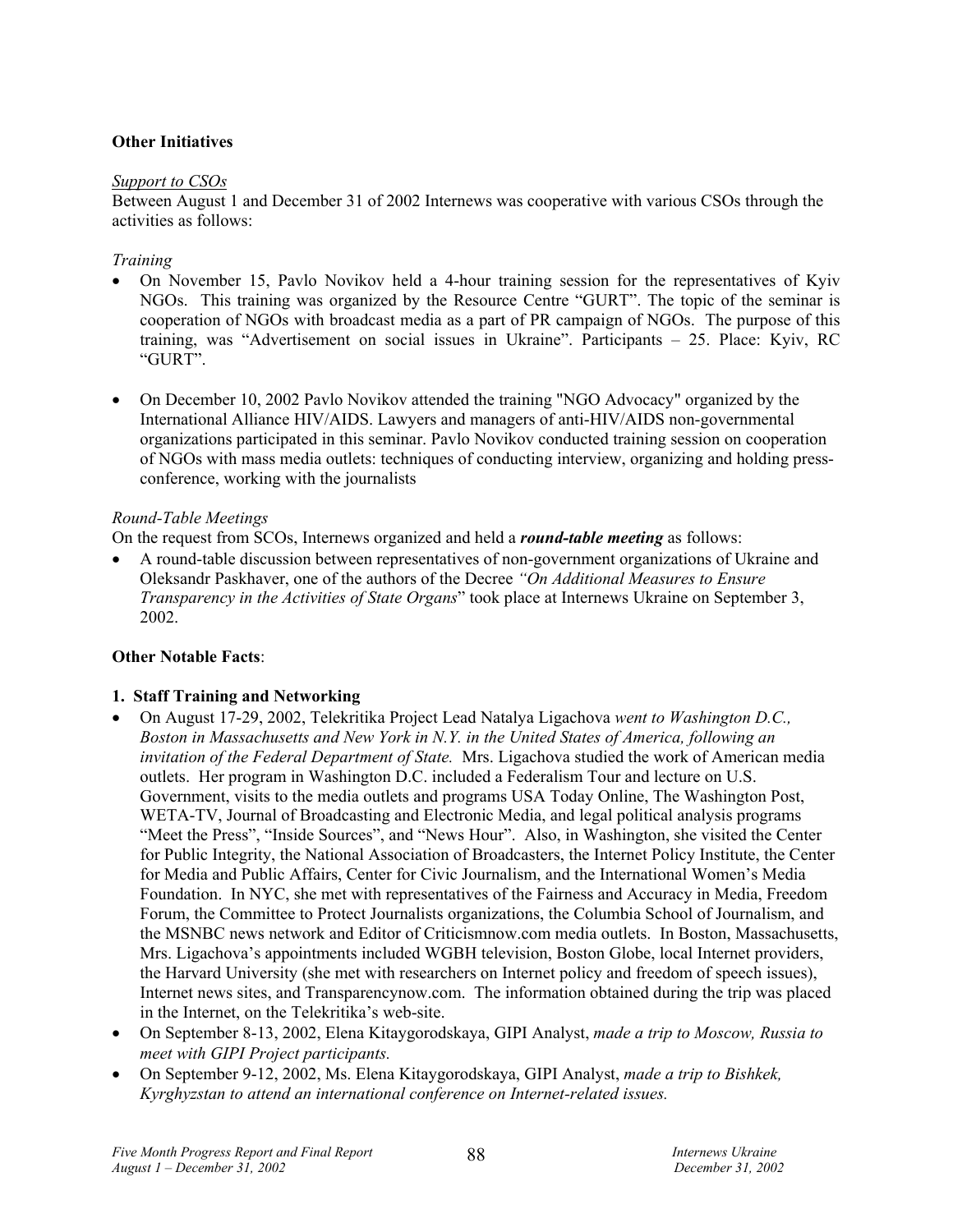- On September 9-14, 2002, Mrs. Maria Shkarlat, GIPI Coordinator, *went to Yalta in Crimea, Ukraine to attend an international conference on Internet-related issues.*
- On September 15-22, 2002, Mr. Kostyantyn Kvurt, I/UA Managing Director, *made a trip to Paris and Brussels, to take part in work meeting of Internews International.*
- From September 28 through October 10, 2002, I/UA Resident Advisor Marjorie Rouse, Kostyantyn Kvurt, I/UA Managing Director, and Chariman of the Board of Internews Ukraine Oleg Moskalevych *made a trip to Washington D.C. in the USA, to attend an Internews Global Media Conference, at meeting of Internews NIS managers* and to meet with representatives of the USAID and the State Department in the United States.
- Internews Media Lawyer Taras Shevchenko was selected to receive a full scholarship to attend the University of Brighton, England Human Rights Law course for 6 weeks in the fall of 2002. to Brighton for training. This programme has been established by the Institute to provide lawyers and judges, primarily from countries in Central and Eastern Europe, with academic training and practical experience in the field of human rights law. It integrates the international and constitutional approaches to securing human rights and is designed to help the participants to make a useful contribution to the resolution of existing and future human rights problems in their own countries. This is the twelfth such programme to be organised by the Institute in collaboration with the Council of Europe. The programme is divided into two stages, academic and practical. These two stages are concerned with the protection of human rights at both the national and international level so as to provide a relatively complete picture of the possible problems, strategies and solutions. The academic and practical stages last for six and two weeks respectively. The former was held at the University of Birmingham. For the second part of the program, Mr. Shevchenko had a 2-week internship at Article 19.
- From November 11-13, 2002, Veronika Vaschenko took part in the UNDP workshop "ARTS AND MEDIA WORKSHOP: TRANSFORMING THE RESPONSE TO HIV/AIDS" in ADDIS ABABA, ETHIOPIA. This training was part of the Internews-Ukraine partnership in the UNDP project "Leadership for Results. There were more then 100 participants in the seminar: Ethiopian media and arts representatives and delegations from different countries, where the project "Leadership for results" is implemented. The participants did explore news ideas for media outreach by digging into cultural heritage that will help to form an effective response to the HIV/AIDS epidemic. It was a forum to share ideas, experience and knowledge in fight against AIDS. Participants were challenged to implement different innovative concepts and techniques working under this issue in the perspective of Ukrainian culture and had an opportunity to analyze heritage of Ukraine (Wilber's Integral Framework) and try to find new perspectives from which we could create more effective methods to fight with HIV/AIDS. As a result, some new ideas and techniques were used by the team that is developing the creative approach and slogan for the Ukrainian HIV media campaign

# **2. Participation in the Workshops, Conferences and Round-Table Meetings in support of CSOs**

- On September 3, 2002, Taras Shevchenko, the I/UA Lawyer, attended *a round table meeting of public organizations with the author of the Presidential Decree of Ukraine "On Additional Measures to Ensure Transparency State Bodies"* Oleksandr Paskhaver. The meeting was organized by and held at Internews Ukraine. At the meeting, representatives of the public organizations that sent an open letter to the President of Ukraine following his Decree on access to information in Ukraine, discussed the position of the authors of the draft project relating to the further execution of the Decree.
- On September 4, 2002, Internews' Lawyer Taras Shevchenko took part in a conference *"Human Rights in Ukraine",* organized by the Kyiv-Mohyla Academy. Participating were the U.S. Ambassador to Ukraine Carlos Pascual, Ombudswoman of Ukraine Nina Karpachova, Head of the Parliamentary Committee for Human Rights Gennady Udovenko, representatives of law-enforcement, public and international organizations.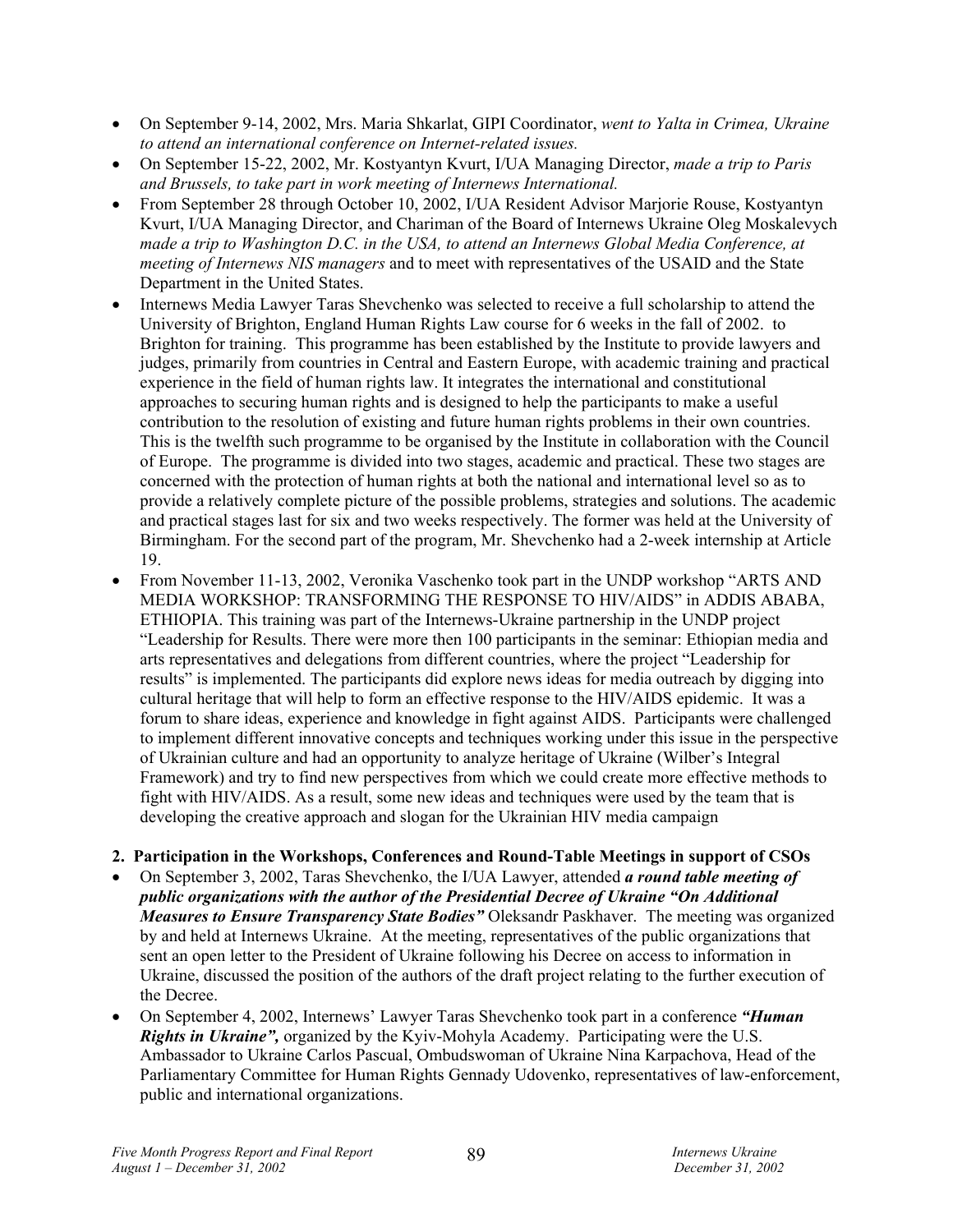- On September 5, 2002, Internews' Lawyer Taras Shevchenko participated in a round table meeting to discuss *a draft law of Ukraine on advertising,* organized by the Parliamentary Committee for Freedom of Speech and Information and the Independent Association of Broadcasters of Ukraine. The meeting hosted MPs, representatives of central and regional mass media, advertising companies and associations, public organizations, and lawyers. Mr. Shevchenko made his propositions and comments to the draft law on advertising.
- On September 9-11, 2002, Internews' Lawyer Taras Shevchenko attended a conference *"Legal Protection of Freedom of Speech and Information in Ukraine: Approaching European Standards",* organized by the IREX ProMedia. The conference took place in Yalta. Participating were lawyers and judges of the Supreme Court of Ukraine, courts of appeal, journalists and partners of the IREX ProMedia.
- On September 19-20, 2002, Resident Advisor Marjorie Rouse, Internews' Lawyer Taras Shevchenko and Due Diligence Lawyers Pavlo Moiseev and Tatiana Olexiyuk participated in a conference *"Access to Information in Ukraine: Current Situation and The Possibilities for Development",* organized by Internews-Ukraine. The conference hosted experts from England, Hungary, Estonia, and Moldova. Participating were representatives of the Parliament of Ukraine, the Cabinet of Ministers of Ukraine, the Presidential Administration, international and public organizations, Kyiv and regional media outlets, and lawyers. Mr. Shevchenko moderated the conference.
- On September 24, 2002, Internews' Lawyer Taras Shevchenko took part in a round table meeting to *discuss the analysis of the laws on information and on coverage of activities of state bodies, prepared by the OSCE and the CE experts*. The meeting was organized by the Parliamentary Committee for Freedom of Speech and Information. Participating were leaders of the Freedom of Speech and Information Committee, Head of the State Committee for Informational Policy, TV and Radio Broadcasting, representatives of the Presidential Administration, the National Committee for TV and Radio Broadcasting of Ukraine, state bodies, television and radio companies of Ukraine, experts, and representatives of international and Ukrainian non-government organizations. Mr. Shevchenko took part in the discussion of the ways to improve the law on information.
- On September 25, 2002, Internews' Lawyer Taras Shevchenko attended a meeting of *the Public Council for Freedom of Speech and Information*. Participating were representatives of the organizations-founders of the Council, Head of the Parliamentary Committee for Freedom of Speech and Information Mykola Tomenko, and First Deputy Head of the Committee Yuri Artemenko. Mr. Shevchenko presented a legal analysis of the draft regulation of the NCTRB of Ukraine "On Licensing of TV and Radio Broadcasters".
- On September 26-27, 2002, Internews' Lawyer Taras Shevchenko, and Due Diligence Lawyers Pavlo Moiseev and Tatiana Olexiyuk took part in a seminar entitled *"Freedom of Expression, Privacy and the Internet"*, organized by the Kharkiv Law Enforcement Group. Attending were representatives of the Constitutional Court of Ukraine, the Supreme Court of Ukraine, the Ministry of Justice of Ukraine, the State Committee for Communications, the Supreme Council for Legal Policy, the Academy of Legal Sciences, the International Renaissance Foundation, lawyers, representatives of law enforcement, public and international organizations, and Internet providers. They discussed the issues of freedom of speech, access to information, protection of personal information, and the integration of the Legislation of Ukraine into the EC Legislation.
- On September 30, 2002, the Due Diligence Lawyer Tatiana Olexiyuk participated in a round table meeting *"Contemporary Regional Journalism: Problems and Perspectives"* in Zhytomyr, organized by the Association of Professional Journalists and Advertisers of the Zhytomyr Region. At the meeting, Mrs. Olexiyuk spoke on the creation, targets and activities of the Public Council for Freedom of Speech and Information.
- Mr. Shevchenko took part in public hearings "**Upcoming Parliamentary Hearings on Freedom of Speech and Political Censorship"on** November 28. *Organized by Public Council on Freedom of Speech and Information.* Participating were members of Parliament Mr. Tomenko and Mr.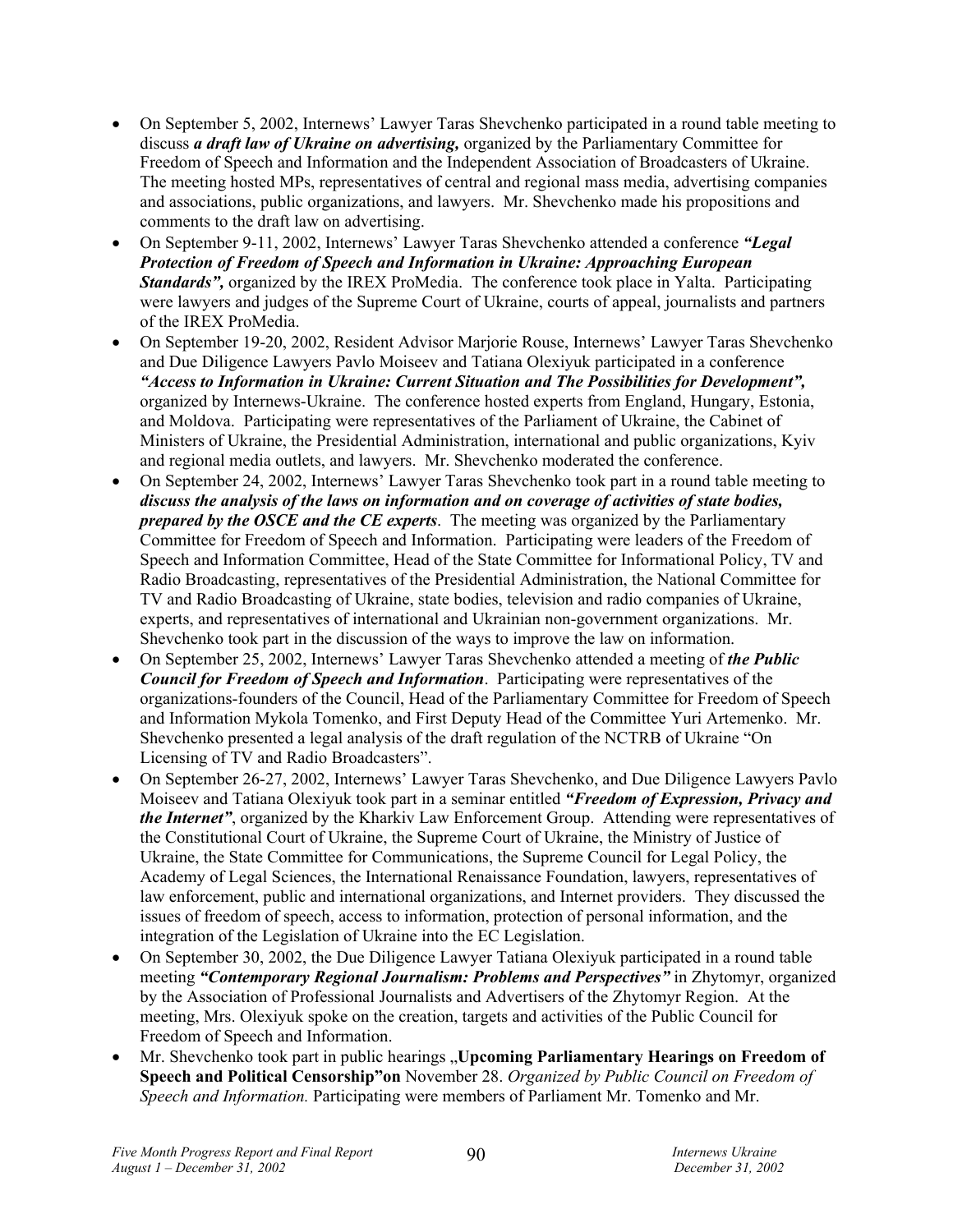Artemenko, representatives of organizations that formed Public Council on Freedom of Speech and Information. Stated propositions about regulation of media responsibility for defamation.

- Mr. Shevchenko took part in the seminar **"Freedom of Assembly and Freedom of Associations". November 29-30**. *Organized by Kharkiv Human Rights Group.* Experts from Council of Europe and Ukrainian institutions shared they experience with representatives of Ukrainian Human Rights organizations.
- Mr. Shevchenko too part in the Parliamentary hearing **on Freedom of Speech and Political Censorship in Ukraine**. December 4. *Organized by Parliamentary Committee on Freedom of Speech and Information*. Hearings at Parliament were attended by all major state figures responsible for media issues like Vice Prime Minister of Ukraine, Head of the National Council on TV and Radio, Head of the State Committee on Informational policy, TV and Radio, Prosecutor General. Representatives of different media organizations and NGOs were invited. Participated in preparation of the draft law that should be adopted as a result of the hearings.
- Mr. Shevchenko took part in training **on TV news production**. December 11. *Organized by Internews Ukraine*. Professional training aimed to increase ability of journalists from regional TV stations to produce good news. Consulted students on legal issues like access to information, protection of sources, invasion of privacy, defamation.
- Mr. Shevchenko too part in a seminar for Human Rights Advocates **on European Convention on Human Rights**. December 13-14. *Organized by Interights (London, UK) and Ukrainian Union of Advocates*. Seminar was held by Swedish Human Rights expert for Ukrainian advocates who specialize on the European Convention on Human Rights and prepare cases for the Strasbourg's Court.
- Mr. Shevchenko too part in a round table discussion **on draft law on results of Parliamentary Hearings on Freedom of Speech and Censorship in Ukraine.** December 20. *Organized by Internews*. In the round table participated Head and Deputy Head of the Parliamentary Committee on Freedom of Speech and Information Mr. Tomenko and Mr. Artemenko, Judge of the Supreme Court of Ukraine Mr. Dombrovskyj, lawyers and experts of NGOs that work in media law area. Organized round table, was moderating discussion and presenting own proposals to the draft law.
- On November 5-7, 2002 Kostya Kvurt took part in the conference "Local media the Perspectives of Cooperation of Polish and Ukrainian TV and radio stations" that was held in Peremishel', Poland. The participants of the conference were the heads and managers of regional state and commercial TVRCs of Ukraine and Poland. At the conference Mr. Kvurt established contacts and discussed future cooperation on implementing joint projects.

# **3. Representation of Ukrainian Films and Culture**

On September 24, 2002, Internews held *a presentation of the documentary film "Dostoyevsky's Girl"* at the Republican House of Cinematographers of Ukraine. The film was produced by Internews Ukraine. Attending the presentation were journalists, representatives of media outlets, film directors and students of creative institutions.

*"Dostoyevsky's Girl"* is a 41-minute film that is a result of an annual work of the group and is based on the footage from "The Road" series. This is a diary of a television journalist, it relates to ordinary people and the growth of an individual. The creative team behind the film consists of: Oleksandr Stolyarov – director and author, Taras Dudar and Natalya Severenchuk – assistant directors, Dmytro Sanin, Anatoly Khimich and Oleksandr Tregubov – cameramen, Olga Vylobkova – journalist, Yevhen Verkhovynets – sound editor, Petro Tsymbal – editor, Maxim Vylobkov – administrator, and Yuri Budyak – executive producer. The film was distributed for free broadcasting on regional channels *(please see Appendix B)*.

Internews Ukraine submitted its programs for the participation in the *First Open People's Contest of Advertising entitled "An Advertising Ruff"*. The contest was held in September in Donetsk. It is an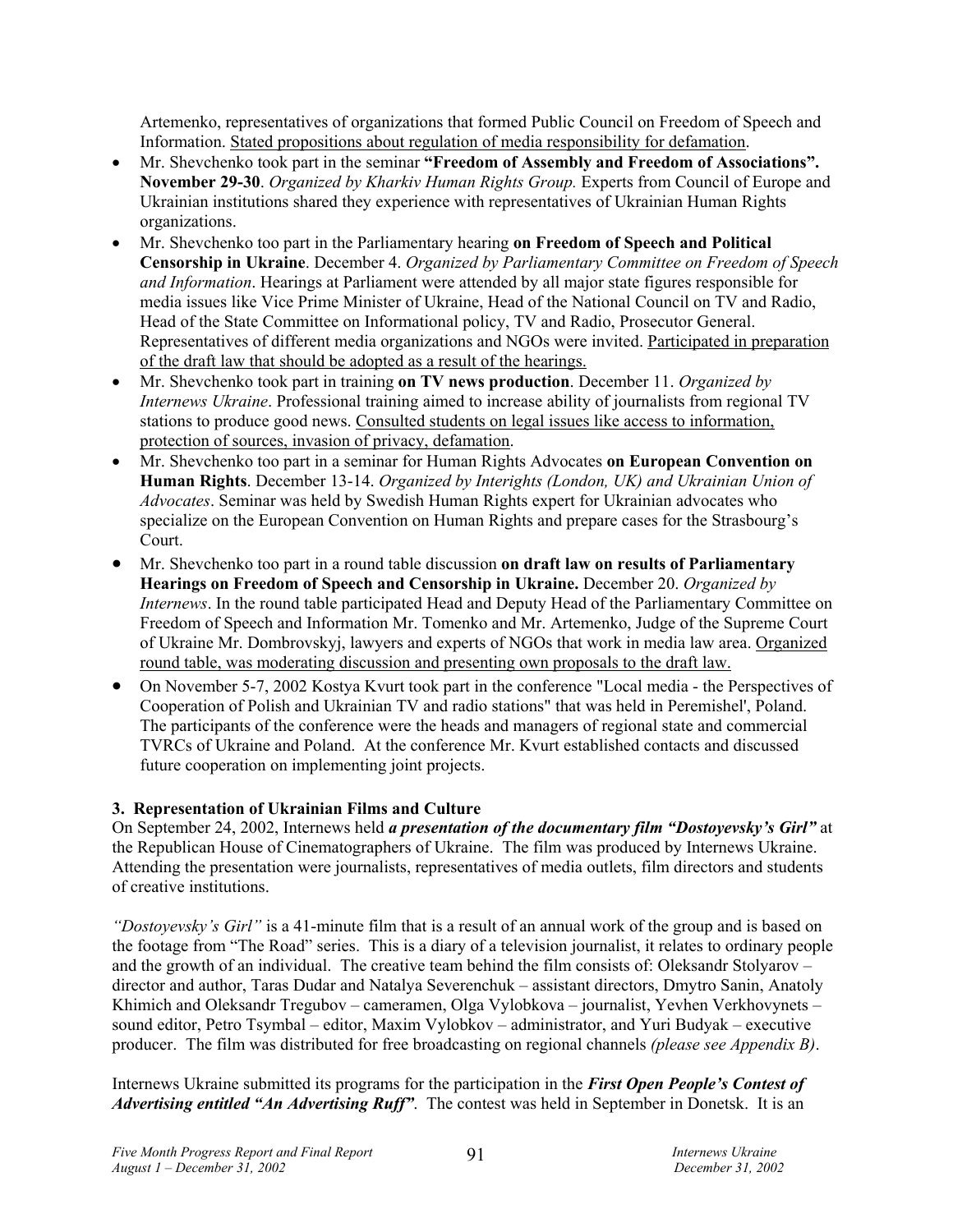open contest of advertising that is held to organize a dialogue between advertisers and advertising companies, and to determine the potential of Ukrainian creators. The contest is held by correspondence. Advertising companies send in the production that is then sent out for voting. "An Advertising Ruff" is a contest of ideas. Famous agencies, small creative groups and private individuals can participate in the contest. The organizers hope to provide advertising companies with a basis of creative ideas and to demonstrate their potential to the audience. Internews Ukraine submitted the following TV PSAs: 6 PSAs on *Global Warming*, one anti-trafficking PSA *"Don't Become a Commodity!"*, and 2 *election* PSAs.

#### **4. Representation of Ukrainian Films and Culture Abroad**

The Internews Ukraine anti-trafficking PSA *"Don't Become a Commodity!"* was selected for screening at *the Peace and Human Security Media Festival*. The PSA was one of 4 entreis selected in the "International Women's Rights" category. The Festival was held in September in New York, the United States.

Internews Ukraine sent the documentary film *"Dostoyevsky's Girl"* for the inclusion in the *Kosice Festival of Television Programs and Films*. The Festival will be held in October in Kosice, Slovakia.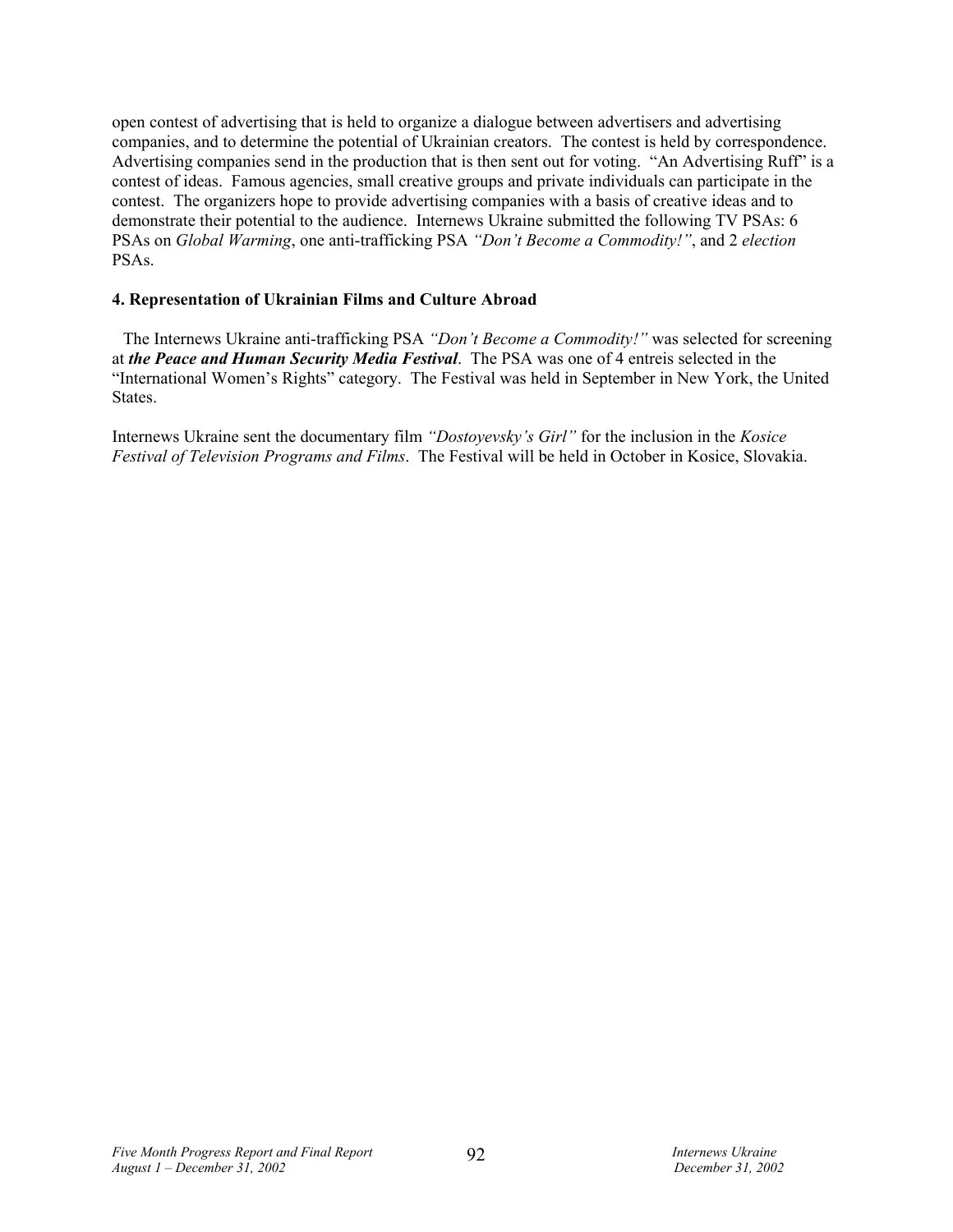# **Appendix A**

#### Articles on "Internews" and its Projects

#### **"TeleRadio Courier" magazine, July 2002, Issue 3**

#### *Regional Mass Media. New Tendencies on the Market. Polish-Ukrainian Conference*

*by Andriy Salnikov, Training Coordinator, Internews Ukraine* 

Quite frequently managers of regional television and radio companies request Internews to share news on new technologies and the latest achievements in formatting and programming, and an effective work of various departments such as news, advertising, promotion etc. Sometimes we hear: "We've reached a certain level but we want to make a further progress. It seems we do not move..." Any training may help to solve problems in a day. Of course, during training managers and employees learn about various interesting and constructive ideas that, as a result, are targeted to improve a financial situation at a station. The content of a training as well as the experience of other companies working in other countries (USA, UK, Russia, Poland etc.) cannot be "literally" tranferred to Ukraine. The adaptation takes some time, and the technologies that seem to be unreal today may be implemented in 5-10 years. The implementation of such ideas depends on many objective factors such as legislation. market The implementation of such ideas depends on many objective factors such as legislation, market development and mentality.

In this connection, the experience of our proximate neighbors becomes valuable. It is needless to say what success Poland has reached during the past decade in the field of mass media and European integration.

With the financial support of the International Renaissance Foundation (Ukraine) and the Stefan Batoria Foundation (Poland), Internews Ukraine held a two-day international conference on experience exchange in the field of mass media between representatives of Poland and Ukraine. The conference was held in the frameworks of the VIII Kyiv International Television and Radio Fair. Ten participants from Ukrainian regional TVRCs and 10 managers of print media outlets and media holdings, and 7 representatives of various mass media in Poland attended the conference. The selection of the participants was held according to several criteria: maximal geographic coverage of the regions, representation of media holdings or other media companies that include several media outlets, and perspectives of development. Also, the conference was attended by 45 important guests representing the Ministry of Foreign Affairs of Ukraine, the Embassy of Poland in Ukraine, the National Council of Ukraine for Television and Radio Broadcasting, journalists, leaders of Ukrainian and foreign television and radio companies, newspapers and magazines, informational agencies, web-editions etc.

Internews has a considerable experience in conducting such conferences and trainings with participation of international media experts but the uniqueness of this conference was that it gathered representatives of print and electronic mass media of two neighboring states. Except the speeches, one of the most valuable factors was communication among all participants of the conference. Though, the first day was very rich in speeches both on Polish and Ukrainian experience. An experience of two regional mass media – "Gazeta Wyborcha" that has its special correspondents in all Poland, and the regional television company TVP3 – was shared by Ewa Zientarska and Vlodzimezh Bogachyk who spoke on the reforms in print media in Poland towards market reforms and about the peculiarities of competition between various print media outlets…

#### **Ukrainian Media Bulletin, September 2002**

#### *Public Media Organizations Set Up Freedom of Speech Council*

Public organizations working in the media sector together with the Parliamentary Committee for Freedom of Speech and Information created a Public Council for Freedom of Speech and Information to co-ordinate information policy, a representative of the Academy of Ukrainian Press Public Organization, Valery Ivanov, said on September 17.

The declaration on creating the Council and on co-operation with the Parliamentary Committee was signed by over 30 organizations. According to Ivanov, conclusions of the Council's experts will be taken into account when developing laws on media. The Council includes, in particular, the Independent Association of Broadcasters, the committee 'Equality of Opportunities', the Razumkov Center for Economic and Political Studies, the 'Telekrytyka' Internet publication, the Media Reform Center, the 'Internews-Ukraine' public organization, the fund Europe-XXI century, the Academy of Ukrainian Press, the Laboratory of Legislative Initiatives, and the Public Radio charity fund. The Public Council was the first public organization working with a Parliamentary Committee.

#### **Kyiv Post, August 2002**

#### *New Act Aids Freedom of Information*

*By Evgenia Mussuri, Kyiv Post Staff Writer* 

Thirteen non-governmental organizations have offered President Leonid Kuchma their help in implementing a presidential decree that ordered the government to provide citizens with freer access to information.

In a decree issued Aug. 1, Kuchma ordered government agencies to be more careful to abide by the country's law on information and a constitutional provision on freedom of information. It also ordered agencies to segregate public information from sensitive material dealing with personal privacy and national security that are exempt from disclosure.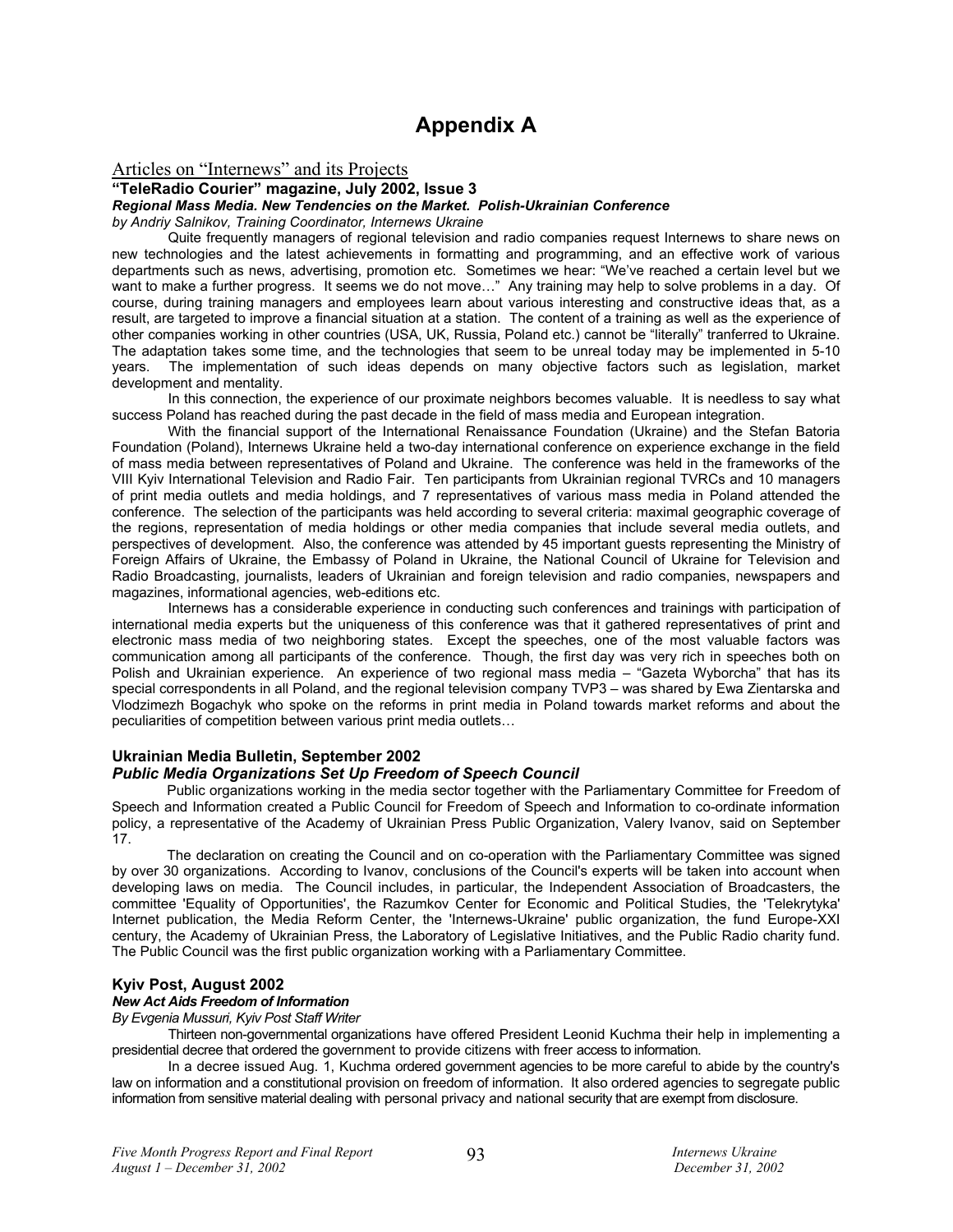Kuchma also ordered a study of the information law, to be concluded by Nov. 1, and invited NGOs and representatives of the mass media to participate. He said that government would become more transparent and that public information would become more freely accessible as a result.

In an open letter dated Aug. 12, the NGOs pledged their assistance.

"The decree essentially asks NGOs to become involved and help monitor implementation of the law on information," the letter read. "We offer our assistance to do the tasks envisioned by the decree."

Signatories to the letter included the International Renaissance Foundation, IREX Promedia, the Ukrainian Academy of Press, and the Kharkiv Human Rights Protection Group. The letter said that the NGOs would actively work to ensure that the law was enforced and that the nation and international community would be kept informed of the progress.

For one group, the decree was evidence that the president is aware that the information law is not being enforced.

"The law on information describes in detail how people can obtain government information," said Tetyana Fomina, head of the legal department at the Independent Association of Broadcasters, which was one of the NGOs that signed the letter. "This decree proves that the law is not being followed." Fomina said that in most countries it would be considered odd that the president felt compelled to order that the law be followed. "We have a situation where the law exists, but works poorly," she said.

Kuchma also ordered agencies to list the kinds of information they have that should be excluded from disclosure for national security or law enforcement reasons.

Fomina said that the Constitution already limits access to that kind of material, making additional lists unnecessary. "The more restrictions there are, the less information will become available," she said.

Journalists and researchers have long complained that getting access to government information can be nearly impossible.

While the law on information requires that agencies respond to written requests for information within 30 days, the requests often go unanswered, or irrelevant or incomplete information is provided.

"People are generally used to the idea that they will not be given the information they want," said Michael Veisberg, president of the Ukrainian Association of Periodical Publishers. "When access to information is denied, it is difficult to challenge the decision in court." Veisberg said that when reporters are denied information from official government sources, they may rely on less reliable sources, such as paid informants, other publications or anonymous sources. Veisberg said that the media have had limited success asking the courts to compel government agencies to provide information.

Fomina said that although citizens' personal information is constitutionally protected, much of that protection should be considered waived when a person enters public life by running for or holding an elected office. She said that while the Central Elections Commission required candidates for parliament to provide copies of their tax returns, the commission refused to make the documents public, citing the candidates' privacy rights. "As soon as a person becomes a public figure, this person opens themselves to public scrutiny and their financial affairs should be transparent," Fomina said.

Veisberg concurred, arguing that while privacy rights are generally inviolable, public figures like deputies, mayors and other government officials are of public importance. He said that journalists who write about a public figure's private life in order to provide insight into the person's character often end up being sued for invading personal privacy. Given the present interpretation of the law, such lawsuits are difficult to win, he said. "When there is a lawsuit charging a journalist with infringing on a private life," he said, "journalists usually lose."

#### $\checkmark$  The IAB publishes a regular column in TeleRadio Courier magazine for professionals, to **inform Ukrainian broadcasters on developments in television and radio in Ukraine, media legislation and other events that take place in the country. Also, such editions as:**

*TeleRadio Courier Den newspaper Telekritika* **publish interviews with IAB's employees.** 

#### 9 **Many publications/broadcasters quoted Telekritika including:**

*Ukrains'ka Pravda TeleRadio Courier Visnyk of the NCTRB (NCTRB's Bulletin) Ukrainian Media Server Den newspaper Pro-UA Internet site Forum Internet site Sehodnya newspaper Ukraina Moloda newspaper Kievskiye Vedomosti newspaper UT-1 National Channel Studio 1+1 INTER*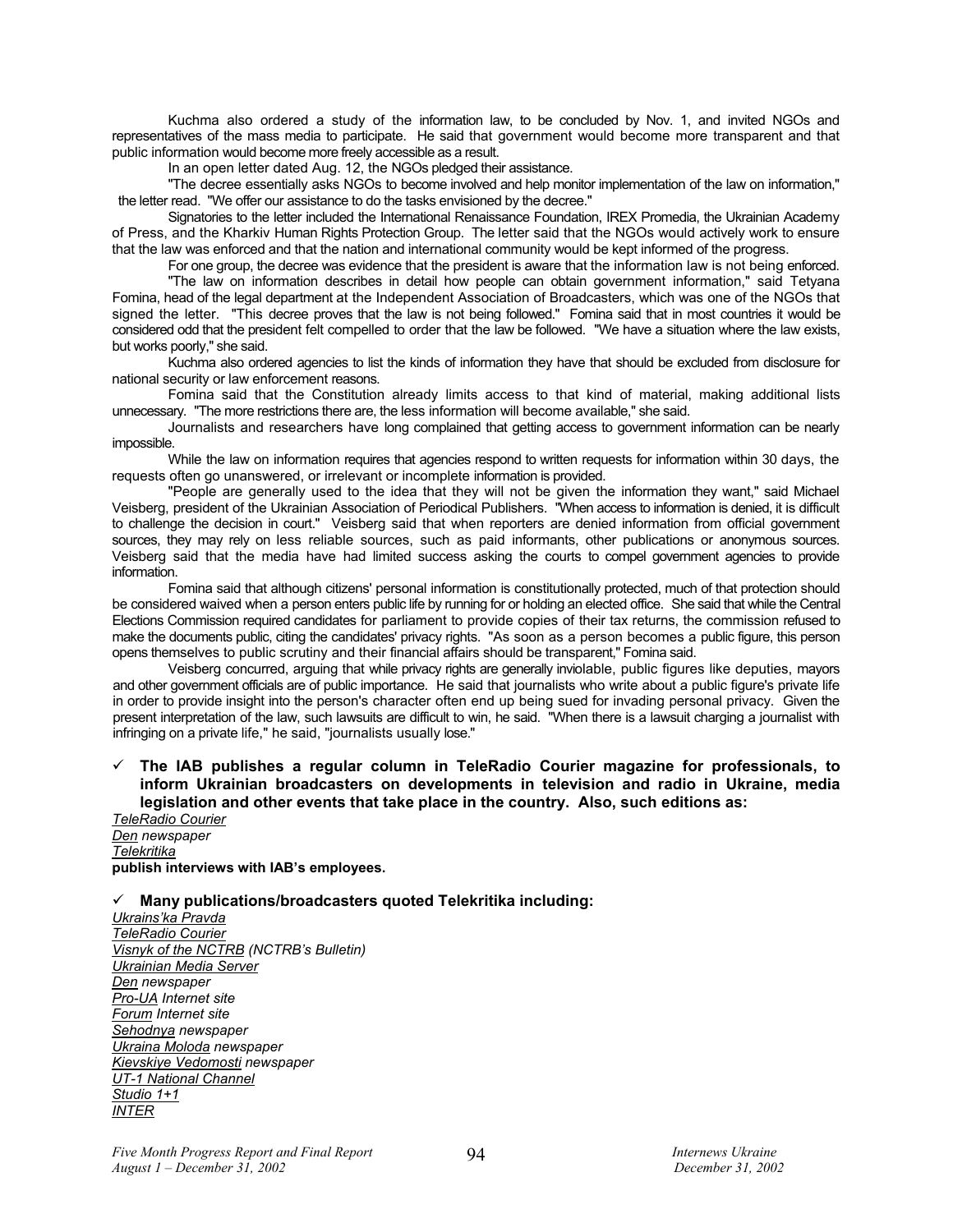*STV TET-A-TET ICTV NEW CHANNEL Telekritika's materials are included in the daily bulletin for Parliamentarians.*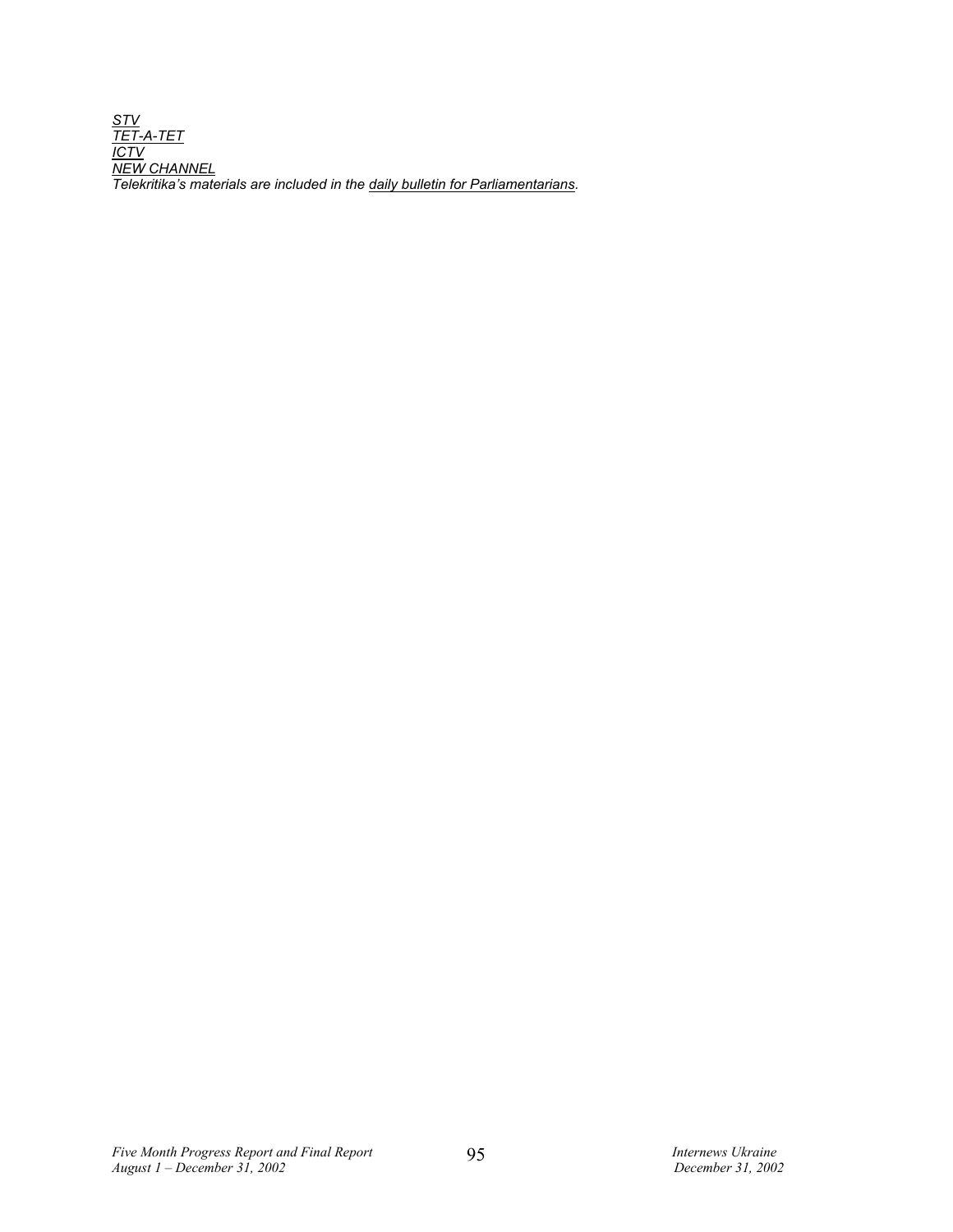**Appendix B**

# *Internews-Ukraine Television & Radio Programs*

*News & Informational Broadcast During Grant Period – August 1 – December 31, 2002*

| <b>TOTAL TELEVISION PRODUCTION</b>          |                                      |
|---------------------------------------------|--------------------------------------|
| 10 programs distributed                     | Tl running time: 2 hs 18 min 20 sec  |
| Total broadcast time for I-U TV programs    | 31 hours 56 min                      |
| <b>TOTAL RADIO PRODUCTION</b>               |                                      |
| 73 radio programs distributed               | Tl running time: 17 hs 33 min        |
| Total broadcast time for I-U radio programs | 91 hours 21 min                      |
| TOTAL PUBLIC SERVICE ANNOUNCEMENTS          |                                      |
| Radio: 6 PSAs:                              |                                      |
| 6 "Race for Life" PSAs                      | Tl running time: 30 s (bcast 21 min) |

# *TL BROADCAST HOURS - RADIO AND TV: approximately 123 hours 17 min*

| Television/Radio Company                  | No. of       | No. of<br>programs screenings | Time per<br>screening            | Tl. Broadcast<br>time        |
|-------------------------------------------|--------------|-------------------------------|----------------------------------|------------------------------|
| Quarter III, 2002 (August-September only) |              |                               |                                  |                              |
| TV projects                               |              |                               |                                  |                              |
| "The Road" television series              |              |                               |                                  |                              |
| KTM, Kyiv (3 million households)          | 8            | $\overline{2}$                | 00 hr 11 m                       | $02$ hs 56 m                 |
| SIMON (Kharkiv)                           | 8            | $\mathbf{1}$                  | 00 hr 11 m                       | 01 hr 28 m                   |
| Reporter (Odesa)                          | 8            | $\mathbf{1}$                  | 00 <sub>hr</sub> 11 <sub>m</sub> | 01 hr 28 m                   |
| Saturn TVRC (Mykolayiv)                   | 8            | $\mathbf{1}$                  | 00 hr 11 m                       | 01 hr 28 m                   |
| TV-4 (Ternopil)                           | 8            | $\overline{2}$                | 00 hr 11 m                       | 02 hs 56 m                   |
| TVA (Chernivtsi)                          | 8            | $\overline{2}$                | 00 hr 11 m                       | 02 hs 56 m                   |
| Alex (Zaporizhzhya)                       | 8            | $\mathbf{1}$                  | 00 hr 11 m                       | 01 hr 28 m                   |
| Avers (Lutsk)                             | 8            | $\overline{2}$                | 00 hr 11 m                       | 02 hs 56 m                   |
| Channel 11 (Dnipropetrovs'k)              | 8            | $\mathbf 1$                   | 00 hr 11 m                       | 01 hr 28 m                   |
| Chernomorska (Simferopol)                 | 8            | $\mathbf 1$                   | 00 hr 11 m                       | 01 hr 28 m                   |
| Subtotal "The Road" project               |              |                               |                                  | 20 hs 32 m                   |
| "Dostoyevsky's Girl" documentary film     |              |                               |                                  |                              |
| KTM, Kyiv (3 million households)          | $\mathbf{1}$ | $\overline{2}$                | 00 hr 40 m                       | 01 hr 20 m                   |
| SIMON (Kharkiv)                           | 1            | $\mathbf{1}$                  | 00 hr 40 m                       | 00 hr 40 m                   |
| Reporter (Odesa)                          | 1            | $\mathbf{1}$                  | 00 hr 40 m                       | 00 hr 40 m                   |
| Saturn TVRC (Mykolayiv)                   | 1            | $\mathbf{1}$                  | 00 hr 40 m                       | 00 hr 40 m                   |
| TV-4 (Ternopil)                           | 1            | $\overline{2}$                | 00 hr 40 m                       | 01 hr 20 m                   |
| TVA (Chernivtsi)                          | 1            | $\overline{2}$                | 00 hr 40 m                       | 01 hr 20 m                   |
| Alex (Zaporizhzhya)                       | 1            | $\mathbf{1}$                  | 00 hr 40 m                       | 00 hr 40 m                   |
| Avers (Lutsk)                             | $\mathbf{1}$ | $\overline{2}$                | 00 hr 40 m                       | 01 hr 20 m                   |
| Channel 11 (Dnipropetrovs'k)              | $\mathbf{1}$ | $\mathbf{1}$                  | 00 hr 40 m                       | 00 hr 40 m                   |
| Chernomorska (Simferopol)                 | 1            | 1                             | 00 hr 40 m                       | 00 hr 40 m                   |
| Subtotal "Dostoyevsky's Girl" project     |              |                               |                                  | 09 hs 20 m                   |
| "Race For Life" program                   |              |                               |                                  |                              |
| TVA (Chernivtsi)                          | $\mathbf{1}$ | $\mathbf{1}$                  | $10 \text{ m } 20 \text{ s}$     | 10 m 20 s                    |
| Channel 11 (Dnipropetrovs'k)              | 1            | 1                             | $10 \text{ m } 20 \text{ s}$     | 10 m 20 s                    |
| Novyy Chernihiv (Chernihiv)               | $\mathbf{1}$ | $\mathbf 1$                   | 10 m 20 s                        | $10 \text{ m } 20 \text{ s}$ |